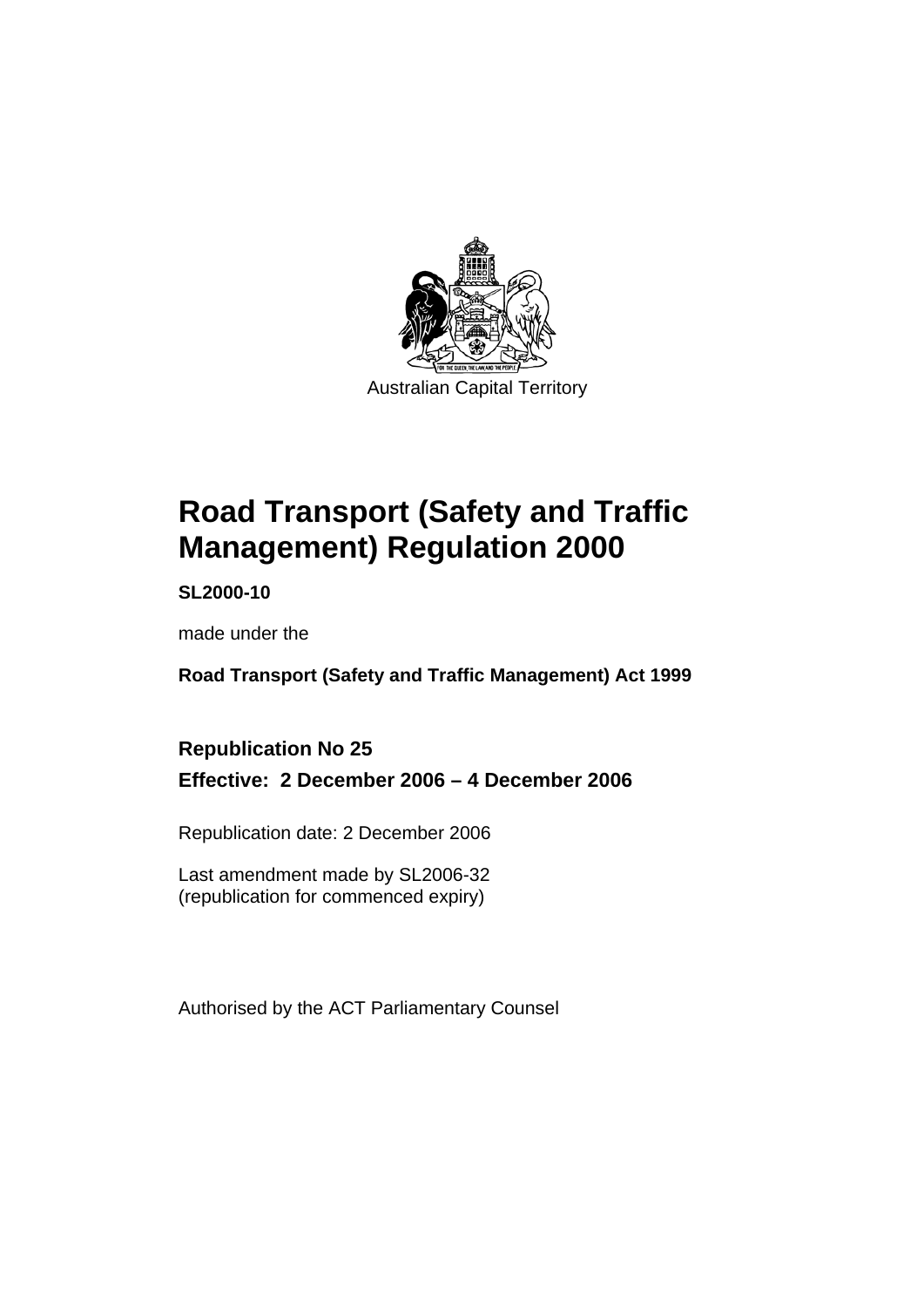#### **About this republication**

#### **The republished law**

This is a republication of the *Road Transport (Safety and Traffic Management) Regulation 2000*, made under the *Road Transport (Safety and Traffic Management) Act 1999* (including any amendment made under the *Legislation Act 2001*, part 11.3 (Editorial changes)) as in force on 2 December 2006*.* It also includes any amendment, repeal or expiry affecting the republished law to 2 December 2006.

The legislation history and amendment history of the republished law are set out in endnotes 3 and 4.

#### **Kinds of republications**

The Parliamentary Counsel's Office prepares 2 kinds of republications of ACT laws (see the ACT legislation register at www.legislation.act.gov.au):

- authorised republications to which the *Legislation Act 2001* applies
- unauthorised republications.

The status of this republication appears on the bottom of each page.

#### **Editorial changes**

The *Legislation Act 2001*, part 11.3 authorises the Parliamentary Counsel to make editorial amendments and other changes of a formal nature when preparing a law for republication. Editorial changes do not change the effect of the law, but have effect as if they had been made by an Act commencing on the republication date (see *Legislation Act 2001*, s 115 and s 117). The changes are made if the Parliamentary Counsel considers they are desirable to bring the law into line, or more closely into line, with current legislative drafting practice.

This republication does not include amendments made under part 11.3 (see endnote 1).

#### **Uncommenced provisions and amendments**

If a provision of the republished law has not commenced or is affected by an uncommenced amendment, the symbol  $\mathbf{U}$  appears immediately before the provision heading. The text of the uncommenced provision or amendment appears only in the last endnote.

#### **Modifications**

If a provision of the republished law is affected by a current modification, the symbol  $\vert \mathbf{M} \vert$ appears immediately before the provision heading. The text of the modifying provision appears in the endnotes. For the legal status of modifications, see *Legislation Act 2001*, section 95.

#### **Penalties**

The value of a penalty unit for an offence against this republished law at the republication date is—

- (a) if the person charged is an individual—\$100; or
- (b) if the person charged is a corporation—\$500.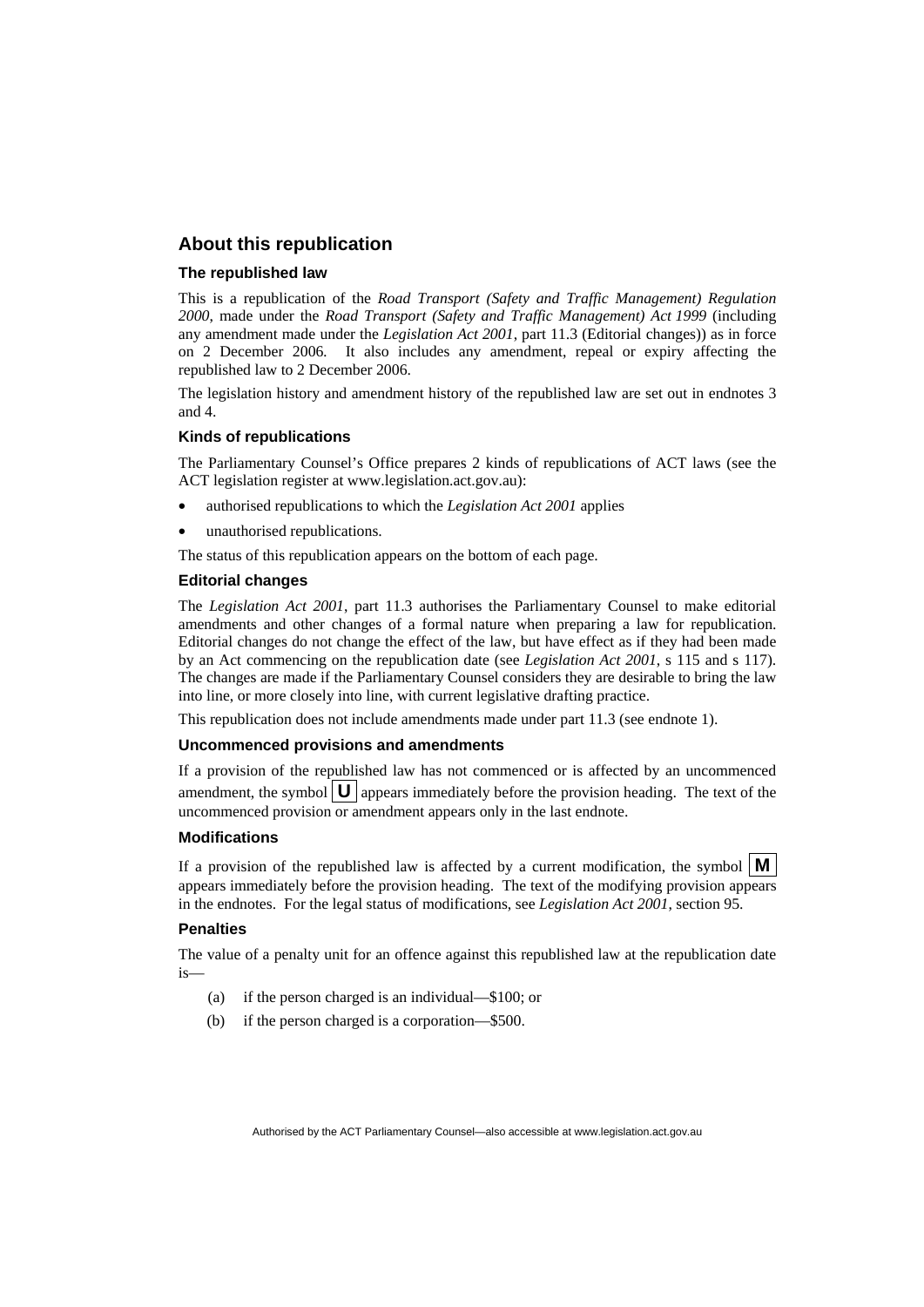

Australian Capital Territory

# **Road Transport (Safety and Traffic Management) Regulation 2000**

made under the

**Road Transport (Safety and Traffic Management) Act 1999** 

# **Contents**

Page

| <b>Chapter 1</b> | <b>Preliminary</b>                                           |            |
|------------------|--------------------------------------------------------------|------------|
|                  | Name of regulation                                           | 2          |
| 2                | Dictionary                                                   | 2          |
| 3                | Dictionary—application to Australian Road Rules              | 2          |
| 3A               | Road includes road related area                              | 2          |
| 3B               | Meaning of park and stop                                     | 3          |
| 4                | <b>Notes</b>                                                 | 3          |
| 4A               | Offences against regulation-application of Criminal Code etc | 3          |
| 4B               | Offences against regulation are strict liability offences    | 4          |
| R <sub>25</sub>  | Road Transport (Safety and Traffic Management)               | contents 1 |
| 02/12/06         | Regulation 2000                                              |            |
|                  | Effective: 02/12/06-04/12/06                                 |            |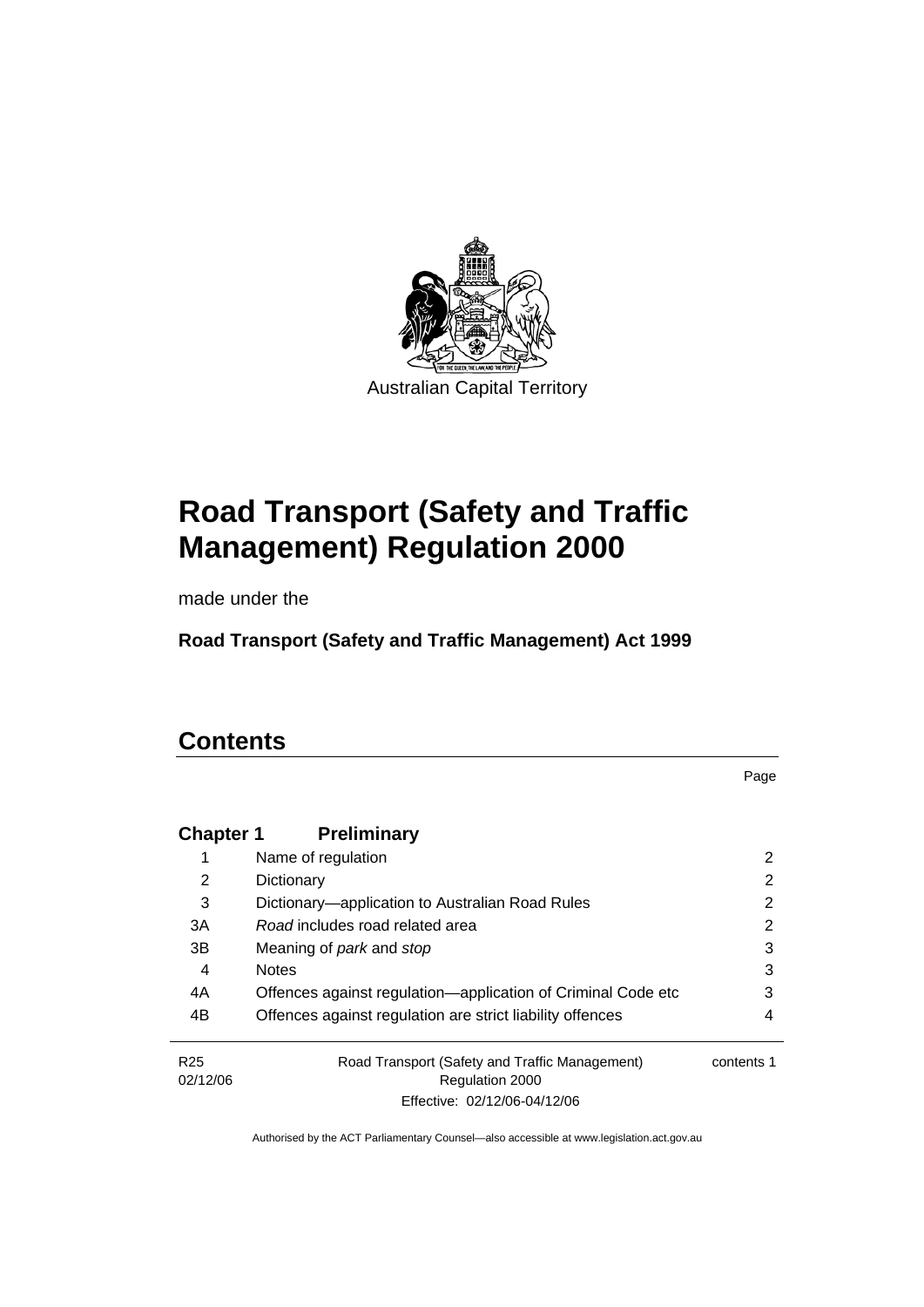| 4C               | General defence of accident or reasonable effort                                     | Page<br>4                   |
|------------------|--------------------------------------------------------------------------------------|-----------------------------|
| <b>Chapter 2</b> | <b>Australian Road Rules</b>                                                         |                             |
| <b>Part 2.1</b>  | <b>Incorporation into ACT law</b>                                                    |                             |
| 5                | What are the Australian Road Rules                                                   | 5                           |
| 6                | Incorporation of Australian Road Rules into ACT law                                  | 5                           |
| <b>Part 2.2</b>  | How the Australian Road Rules are incorporated                                       |                             |
| Division 2.2.1   | General                                                                              |                             |
| $\overline{7}$   | References to another law of this jurisdiction etc                                   | 9                           |
| Division 2.2.2   | Other provisions for the Australian Road Rules                                       |                             |
| 8                | ARR r 10 (2)-penalties for offences                                                  | 9                           |
| 9                | ARR r 95-emergency stopping lane only signs                                          | 10                          |
| 10               | ARR r 104-no truck signs                                                             | 10                          |
| 11               | ARR r 151 (3) (b)-riding a motorbike or bicycle alongside more than 1<br>other rider | 10                          |
| 12               | ARR r 158 (2) (c)-other vehicles permitted to travel in bus lanes                    | 10                          |
| 12A              | ARR r 170 (1)—driver not to stop in intersection unless permitted                    | 11                          |
| 13               | ARR r 179 (1) (c)—stopping in a loading zone—goods and permit<br>vehicles            | 11                          |
| 13A              | ARR r 179 (1) (c) and (2) (c)—stopping in loading zone—taxis                         | 11                          |
| 13B              | ARR r 183-stopping in a bus zone                                                     | 12                          |
| 13C              | ARR r 195-stopping at or near a bus stop                                             | 13                          |
| 14               | ARR r 199 (2)—stopping near postbox                                                  | 13                          |
| 15               | ARR r 206 (2) (b), (c)—time extension for people with disabilities permit            | 14                          |
| 16               | ARR r 207 (2) (a)—fees for parking in pay parking spaces                             | 14                          |
| 16A              | ARR r 213 (5)—making a motor vehicle secure—exception                                | 14                          |
| 17               | ARR r 215 (4)-lights required to be fitted to a vehicle                              | 15                          |
| 18               | ARR r 216 (3)-towing a vehicle at night or in hazardous weather<br>conditions        | 15                          |
| 19               | ARR r 220 (3)-using lights on vehicles that are stopped                              | 15                          |
| 20               | ARR r 221 (f)—using hazard warning lights on buses carrying children                 | 15                          |
| contents 2       | Road Transport (Safety and Traffic Management)<br>Regulation 2000                    | R <sub>25</sub><br>02/12/06 |

Effective: 02/12/06-04/12/06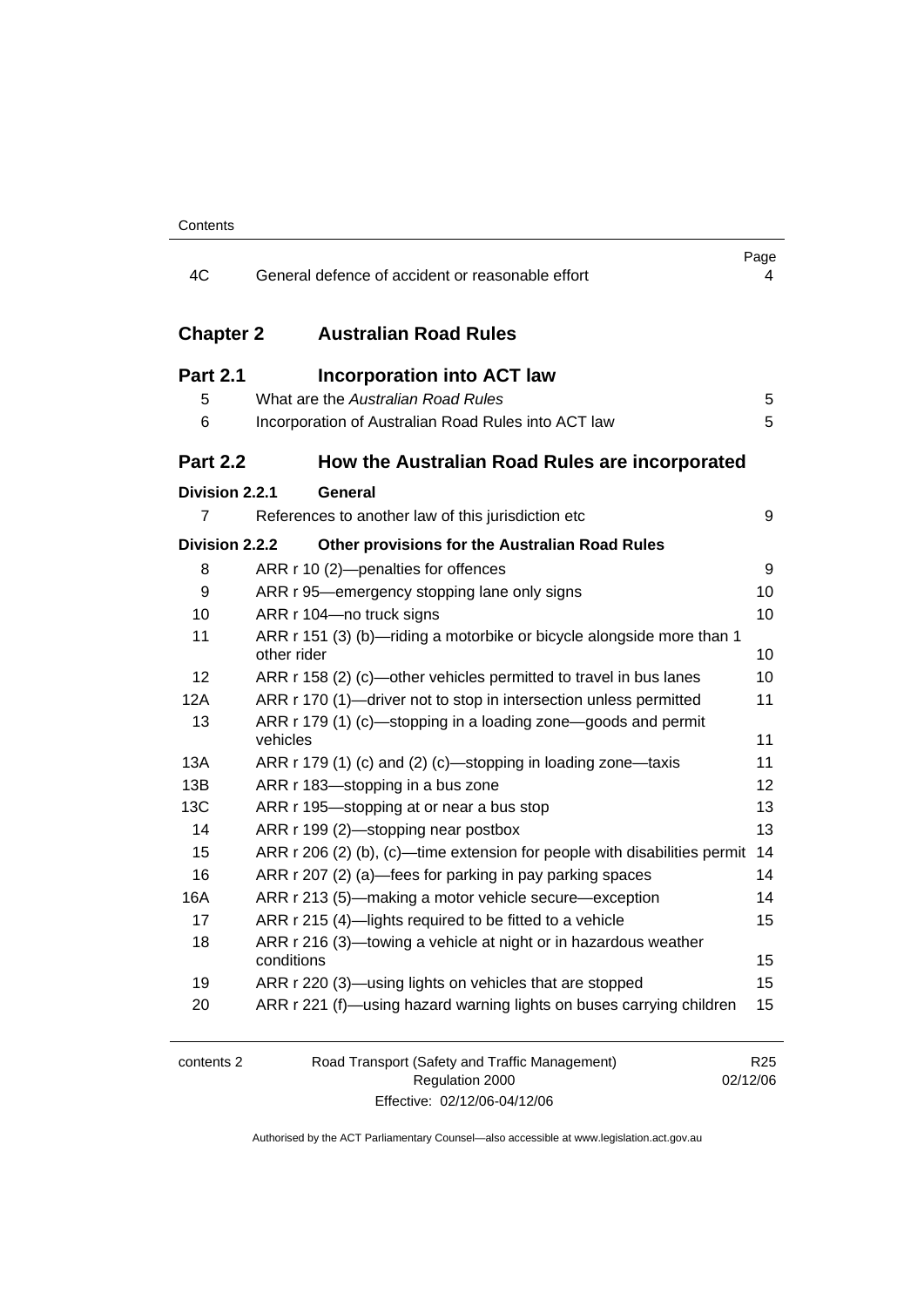| Contents |
|----------|
|----------|

|                 |                                                                                        | Page |
|-----------------|----------------------------------------------------------------------------------------|------|
| 21              | ARR r 222-using warning lights on buses carrying children                              | 16   |
| 22              | ARR r 225-use of radar detectors                                                       | 16   |
| 22A             | ARR r 236 (6)—hitchhiking, roadside commerce etc permitted                             | 16   |
| 23              | ARR r 240 (2)-wheeled recreational devices and toys not to be used<br>on certain roads | 17   |
| 23B             | ARR r 266 (3) (b)—wearing of seatbelts by passengers under 16 years<br>old             | 17   |
| 24              | ARR r 266 (7)—wearing of seatbelts by passengers under 16 years old                    | 18   |
| 25              | ARR r 267 (3)-certificates of exemption from wearing seatbelts                         | 18   |
| 26              | ARR r 270 (3)-wearing motorbike helmets                                                | 19   |
| 27              | ARR r 271 (6)-riding on motorbikes                                                     | 19   |
| 27A             | ARR r 280 (2) (a)—other vehicles to which B light rules apply                          | 19   |
| 28              | ARR r 287 (3) (e), (4)—duties of participants in crashes                               | 20   |
| 29              | ARR r 289 (1) (g)-driving on nature strip                                              | 20   |
| 30              | ARR r 298-driving with a person in or on trailer                                       | 21   |
| 31              | ARR r 310 (3), (4)-exemption for road workers etc                                      | 22   |
| 32              | ARR r 313-postal workers                                                               | 22   |
| 33              | ARR dict-definitions for dictionary                                                    | 23   |
| <b>Part 2.3</b> | <b>Additional ACT road rules</b>                                                       |      |
| Division 2.3.1  | Noise and other nuisances                                                              |      |
| 37              | Making unnecessary engine noise                                                        | 26   |
| 38              | Emission of waste oil or grease                                                        | 26   |
| Division 2.3.2  | Driver and passenger safety                                                            |      |
| 39              | Safety of persons on trailers                                                          | 27   |
| 40              | Passengers in sidecars to be seated                                                    | 28   |
| Division 2.3.3  | <b>Trailers and towing</b>                                                             |      |
| 41              | Number of vehicles that may be drawn                                                   | 29   |
| 42              | Towing by vehicles under 4.5t                                                          | 30   |
| Division 2.3.4  | <b>Lights on vehicles</b>                                                              |      |
| 43              | Lights on motor vehicles generally                                                     | 32   |
|                 |                                                                                        |      |

| R <sub>25</sub> |  |
|-----------------|--|
| 02/12/06        |  |

Road Transport (Safety and Traffic Management) Regulation 2000 Effective: 02/12/06-04/12/06

contents 3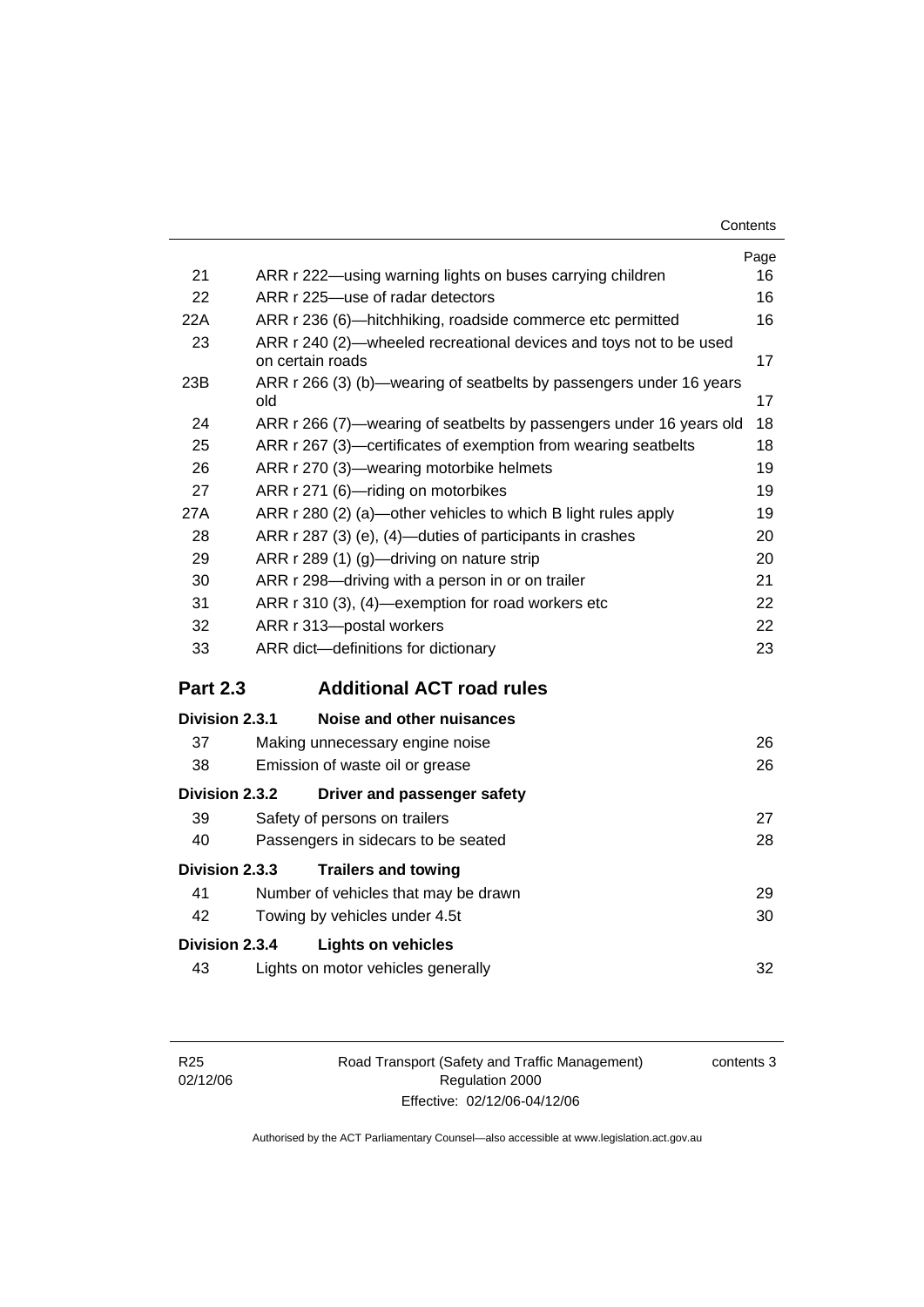#### **Contents**

| Division 2.3.5  | <b>Metered parking</b>                                                                                  | Page                        |
|-----------------|---------------------------------------------------------------------------------------------------------|-----------------------------|
| 44              | Metered parking-parking in spaces                                                                       | 33                          |
| 44A             | Metered parking-parking fees                                                                            | 34                          |
| 44B             | Metered parking-maximum length of stay                                                                  | 34                          |
| 45              | Metered parking-exceptions to s 44A and s 44B                                                           | 35                          |
| 46              | Temporary closure of metered parking spaces                                                             | 36                          |
| 47              | Misuse of parking meters                                                                                | 36                          |
| 48              | Interfering with parking meters etc                                                                     | 37                          |
| Division 2.3.6  | <b>Ticket parking</b>                                                                                   |                             |
| 49              | Ticket parking-parking in spaces                                                                        | 37                          |
| 49A             | Ticket parking-display of tickets                                                                       | 38                          |
| 49B             | Ticket parking-maximum length of stay                                                                   | 40                          |
| 50              | Ticket parking-exceptions to s 49A and s 49B                                                            | 40                          |
| 51              | Temporary closure of ticket parking spaces and areas                                                    | 41                          |
| 52              | Use of false or damaged parking tickets etc                                                             | 42                          |
| 53              | Misuse of parking ticket machines                                                                       | 43                          |
| 54              | Interfering with parking ticket machines etc                                                            | 43                          |
| 55              | Interfering with parking tickets                                                                        | 43                          |
| Division 2.3.7  | Other ACT road rules about stopping and parking                                                         |                             |
| 56              | Unauthorised use of parking permits and mobility parking scheme<br>authorities                          | 44                          |
| 56A             | Interfering with parking permits and mobility parking scheme authorities                                | 45                          |
| 57A             | Stopping public buses in bus zones and at bus stops                                                     | 45                          |
| 58              | Stopping in an emergency etc or to comply with another law                                              | 46                          |
| Division 2.3.8  | <b>Other ACT road rules</b>                                                                             |                             |
| 59              | Carrying dangerous substances                                                                           | 48                          |
| 60              | Interrupting funeral processions etc                                                                    | 48                          |
| 61              | Driving on roads closed to traffic                                                                      | 49                          |
| 62              | Use of wheeled recreational devices and wheeled toys on roads                                           | 49                          |
| <b>Part 2.4</b> | <b>Other provisions</b>                                                                                 |                             |
| 63              | Devices that are prescribed traffic control devices—Act, dict, def<br>prescribed traffic control device | 50                          |
| contents 4      | Road Transport (Safety and Traffic Management)<br>Regulation 2000                                       | R <sub>25</sub><br>02/12/06 |

Effective: 02/12/06-04/12/06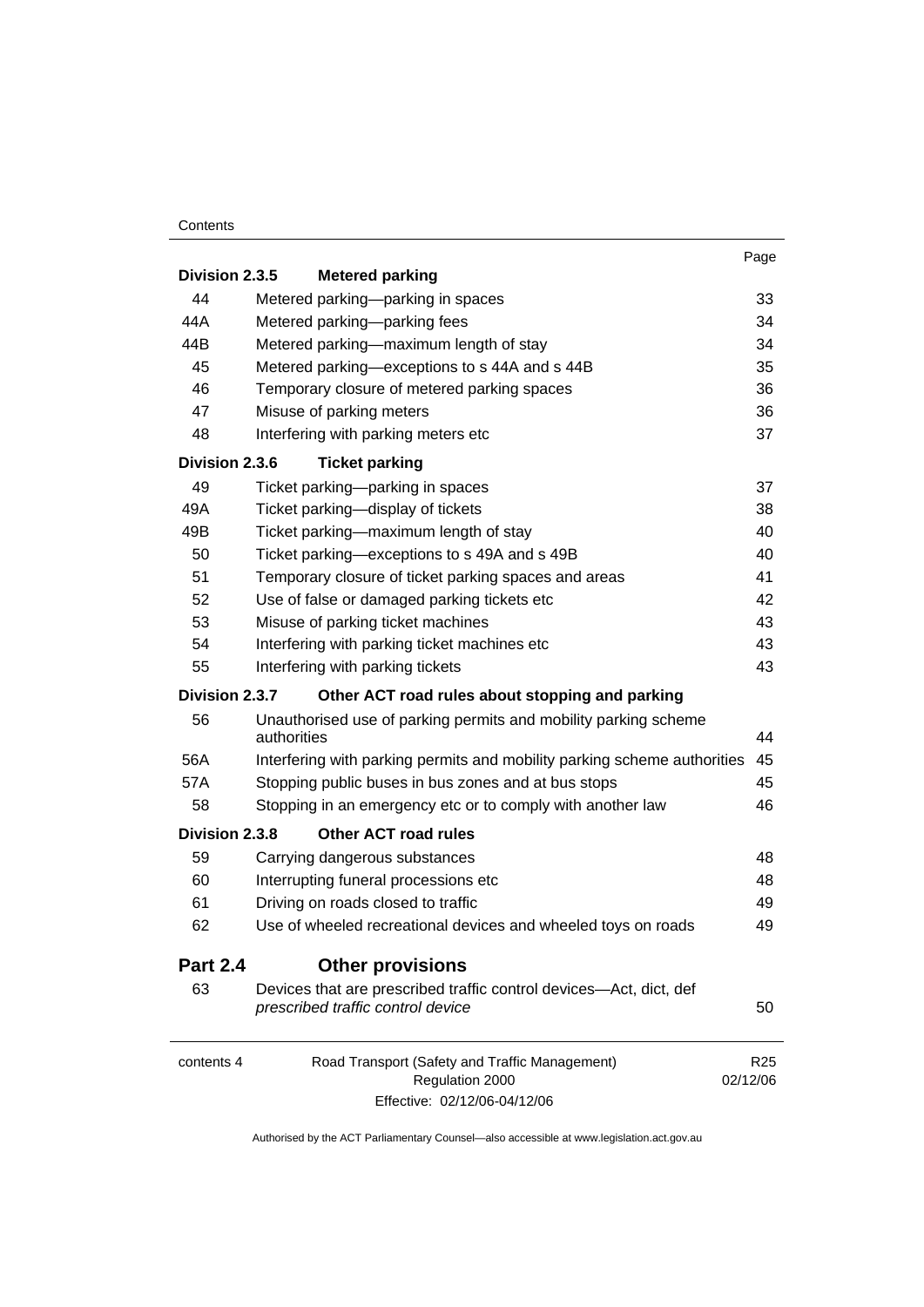|    |                                                                                           | Contents |
|----|-------------------------------------------------------------------------------------------|----------|
|    |                                                                                           | Page     |
| 64 | Preventing prescribed traffic control devices being clearly visible                       | 50       |
| 65 | Use of do not overtake turning vehicle sign                                               | 51       |
| 66 | Approvals etc by road transport authority                                                 | 51       |
| 67 | Exemption from requirement about riding on motorbikes                                     | 52       |
| 68 | Defence of complying with direction of police officer or authorised                       |          |
|    | person                                                                                    | 52       |
| 69 | Exemption for driver of police vehicles                                                   | 52       |
| 70 | Exemption for driver of emergency vehicles                                                | 53       |
| 71 | Stopping and parking exemption for police and emergency vehicles and<br>authorised people | 53       |

# **Chapter 3 Parking**

| <b>Part 3.1</b> | <b>Parking schemes</b>                                     |    |
|-----------------|------------------------------------------------------------|----|
| Division 3.1.1  | <b>Metered parking schemes</b>                             |    |
| 72              | Metered parking schemes                                    | 55 |
| 73              | Metered parking areas                                      | 55 |
| 74              | Parking meters                                             | 55 |
| 75              | Metered parking spaces                                     | 56 |
| Division 3.1.2  | <b>Ticket parking schemes</b>                              |    |
| 75A             | Parking authorities                                        | 56 |
| 75B             | Parking authority guidelines                               | 57 |
| 76              | Ticket parking schemes—road transport authority            | 57 |
| 76A             | Ticket parking schemes—parking authorities                 | 57 |
| 77              | Ticket parking areas                                       | 58 |
| 78              | Ticket parking spaces                                      | 58 |
| 79              | <b>Ticket machines</b>                                     | 58 |
| 80              | Parking tickets                                            | 58 |
| 81              | Duration of parking tickets                                | 59 |
| Division 3.1.3  | <b>Heavy vehicle parking</b>                               |    |
| 82              | Definitions-div 3.1.3                                      | 59 |
| 83              | References in div 3.1.3 to land adjoining residential land | 60 |
|                 |                                                            |    |

| R <sub>25</sub> | Road Transport (Safety and Traffic Management) | contents 5 |
|-----------------|------------------------------------------------|------------|
| 02/12/06        | Regulation 2000                                |            |
|                 | Effective: 02/12/06-04/12/06                   |            |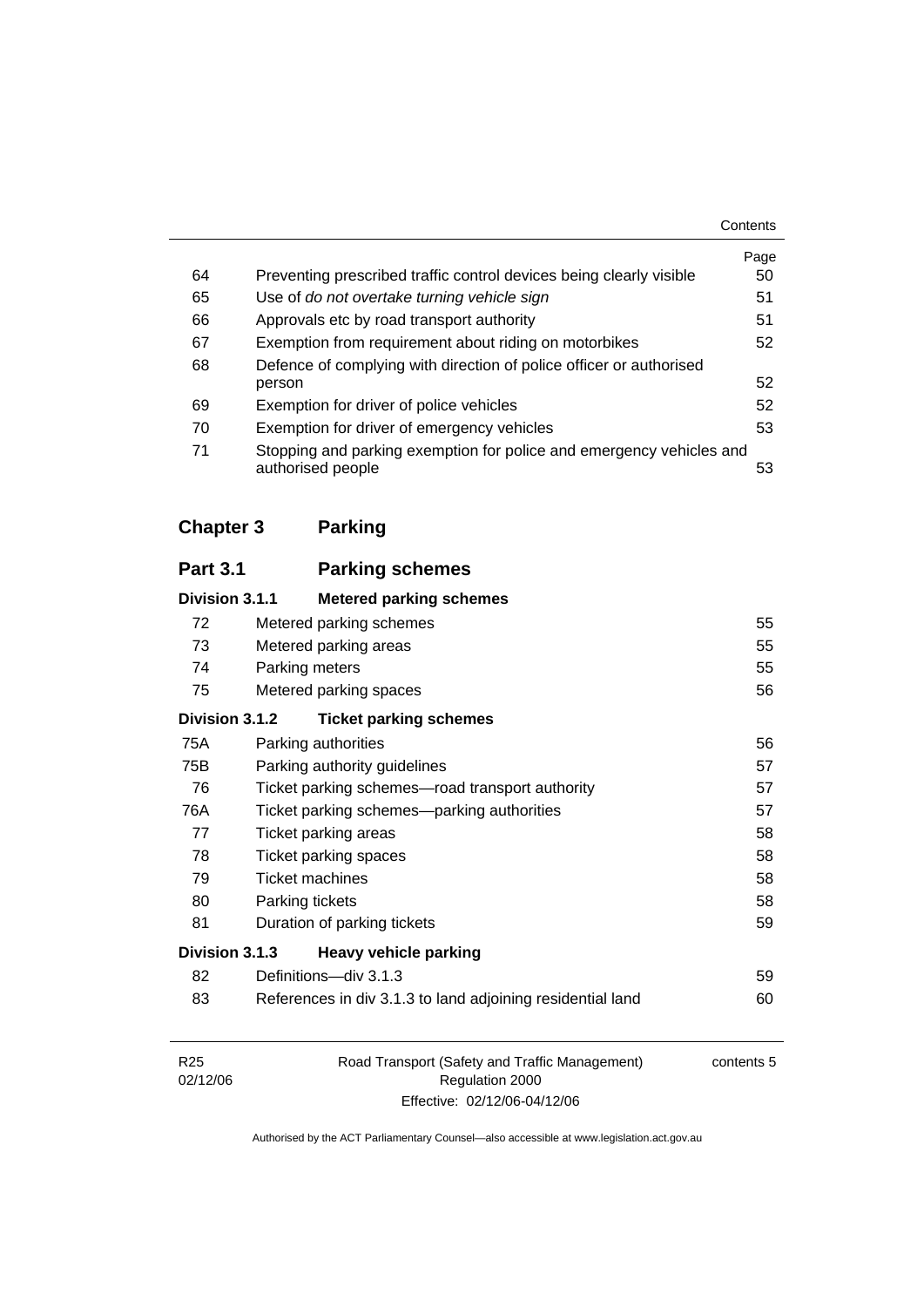$\equiv$ 

|                  |                                                                                  | Page            |
|------------------|----------------------------------------------------------------------------------|-----------------|
| 84               | Vehicle parked partly on residential land                                        | 60              |
| 85               | Parking of certain vehicles on residential land prohibited                       | 60              |
| 86               | Parking of certain vehicles on land adjoining residential land prohibited        | 61              |
| 87               | Parking of certain commercial vehicles on land with multi-unit                   |                 |
|                  | developments                                                                     | 62              |
| 88               | Daily infringement                                                               | 63              |
| 89               | Codes of practice                                                                | 63              |
| 90               | Notice of codes of practice etc                                                  | 64              |
| 91               | Application for exemption                                                        | 64              |
| 92               | Decision on application for exemption                                            | 65              |
| 93               | <b>Endorsement of certificates</b>                                               | 67              |
| 94               | Variation of conditions of exemptions                                            | 67              |
| 95               | Additional information by applicant                                              | 68              |
| 96               | Loss etc of existing operator's certificate                                      | 68              |
| 97               | Cancellation of existing operator's certificate etc                              | 68              |
| Division 3.1.4   | <b>Miscellaneous</b>                                                             |                 |
| 97A              | Other powers to provide pay parking                                              | 70              |
| 98               | Overlapping schemes                                                              | 71              |
| 98A              | Income from ticket parking scheme                                                | 71              |
| 98B              | Costs of ticket parking scheme                                                   | 71              |
| 99               | Trailers not separately chargeable                                               | 71              |
| <b>Part 3.2</b>  | Parking permits and mobility parking scheme<br><b>authorities</b>                |                 |
| 100              | Parking permits                                                                  | 72              |
| 101              | Mobility parking scheme authorities                                              | 73              |
| 101A             | Parking permits and mobility parking scheme authorities—cancellation             | 74              |
| 101B             | Parking permits and mobility parking scheme authorities-return when<br>cancelled | 75              |
| <b>Chapter 4</b> | <b>Traffic offence detection devices</b>                                         |                 |
| 102              | Definitions-ch 4                                                                 | 76              |
| 103              | Approved traffic offence detection devices                                       | 78              |
| contents 6       | Road Transport (Safety and Traffic Management)                                   | R <sub>25</sub> |
|                  | Regulation 2000<br>Effective: 02/12/06-04/12/06                                  | 02/12/06        |
|                  |                                                                                  |                 |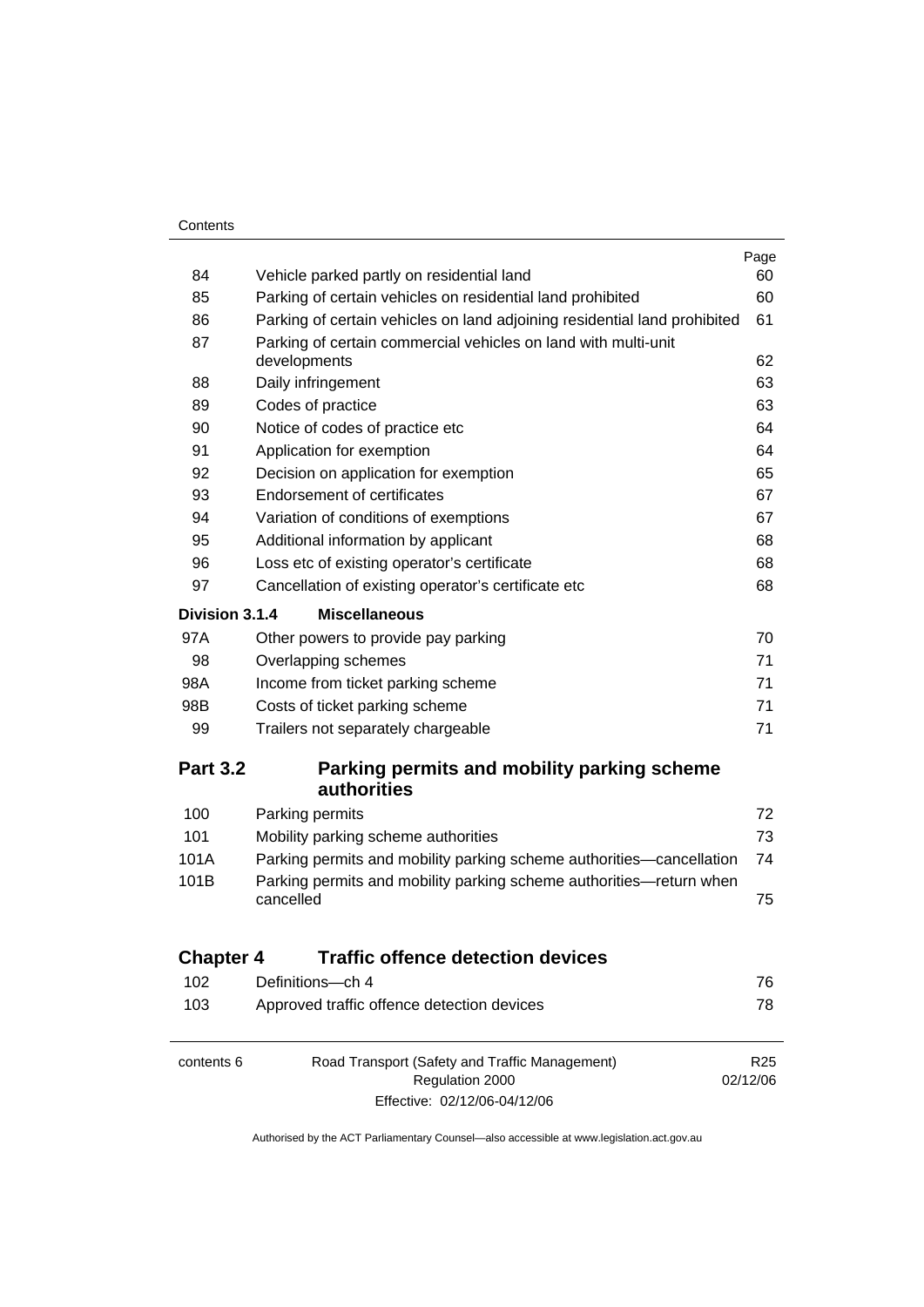|      |                                                                                               | Page |
|------|-----------------------------------------------------------------------------------------------|------|
| 103A | Approval of police vehicle speedometers                                                       | 78   |
| 104  | Major testing of laser speed measuring devices                                                | 78   |
| 104A | Major testing of other traffic offence detection devices                                      | 79   |
| 104B | Certification and sealing of traffic offence detection devices                                | 80   |
| 105  | Use of digital camera detection devices                                                       | 81   |
| 105A | Use of laser speed measuring devices                                                          | 82   |
| 105B | Use of radar speed measuring devices                                                          | 83   |
| 106  | Approved people—testing and sealing                                                           | 84   |
| 107  | Approved people-use                                                                           | 84   |
| 107A | Recording of digital camera detection device image files—Act, s<br>23(2)(c)(ii)               | 84   |
| 107B | Recording of traffic lights camera detection device image files—Act,<br>s 23 (2) (c) (ii)     | 84   |
| 107C | Verification of traffic lights camera detection device image files—Act,<br>s 23 (2) (c) (iii) | 85   |
| 108  | Meaning of vehicle image codes                                                                | 86   |

#### **Chapter 5 Miscellaneous**

| 109  | Additional powers of police                        | 91 |
|------|----------------------------------------------------|----|
| 110  | Prohibition on car minding                         | 91 |
| 111  | Removal of unattended vehicles—Act, s 32 (1) (c)   | 92 |
| 112  | Disposal of impounded vehicles—Act, s 10K          | 92 |
| 112A | Disposal of forfeited vehicles-Act, s 10K          | 94 |
| 113  | Responsible person to inspect driver licence       | 94 |
| 114  | Responsible person's consent                       | 94 |
| 115  | Standards for safe carriage of loads-Act, s 14 (2) | 94 |
|      |                                                    |    |

| <b>Schedule 1</b> | Meaning of location codes on images | 95 |
|-------------------|-------------------------------------|----|
|-------------------|-------------------------------------|----|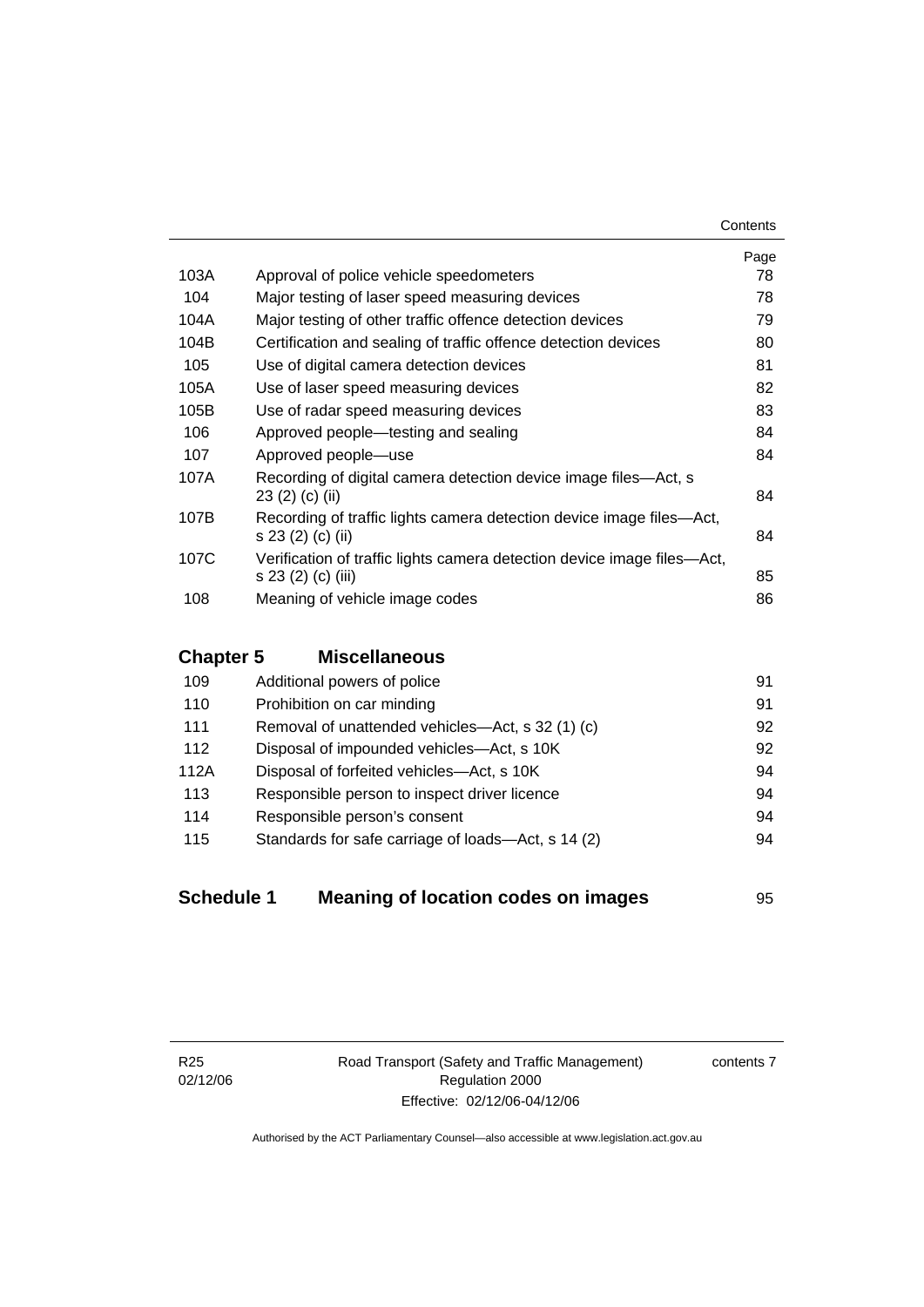| <b>Part 1.1</b>   | <b>Digital camera detection devices</b>        | Page<br>95 |  |
|-------------------|------------------------------------------------|------------|--|
| <b>Part 1.2</b>   | <b>Traffic lights camera detection devices</b> | 101        |  |
| <b>Dictionary</b> |                                                | 102        |  |
| <b>Endnotes</b>   |                                                |            |  |
| 1                 | About the endnotes                             | 112        |  |
| 2                 | Abbreviation key                               | 112        |  |
| 3                 | Legislation history<br>113                     |            |  |
| 4                 | Amendment history                              | 117        |  |
| 5                 | Earlier republications                         | 131        |  |

contents 8 Road Transport (Safety and Traffic Management) Regulation 2000 Effective: 02/12/06-04/12/06

R25 02/12/06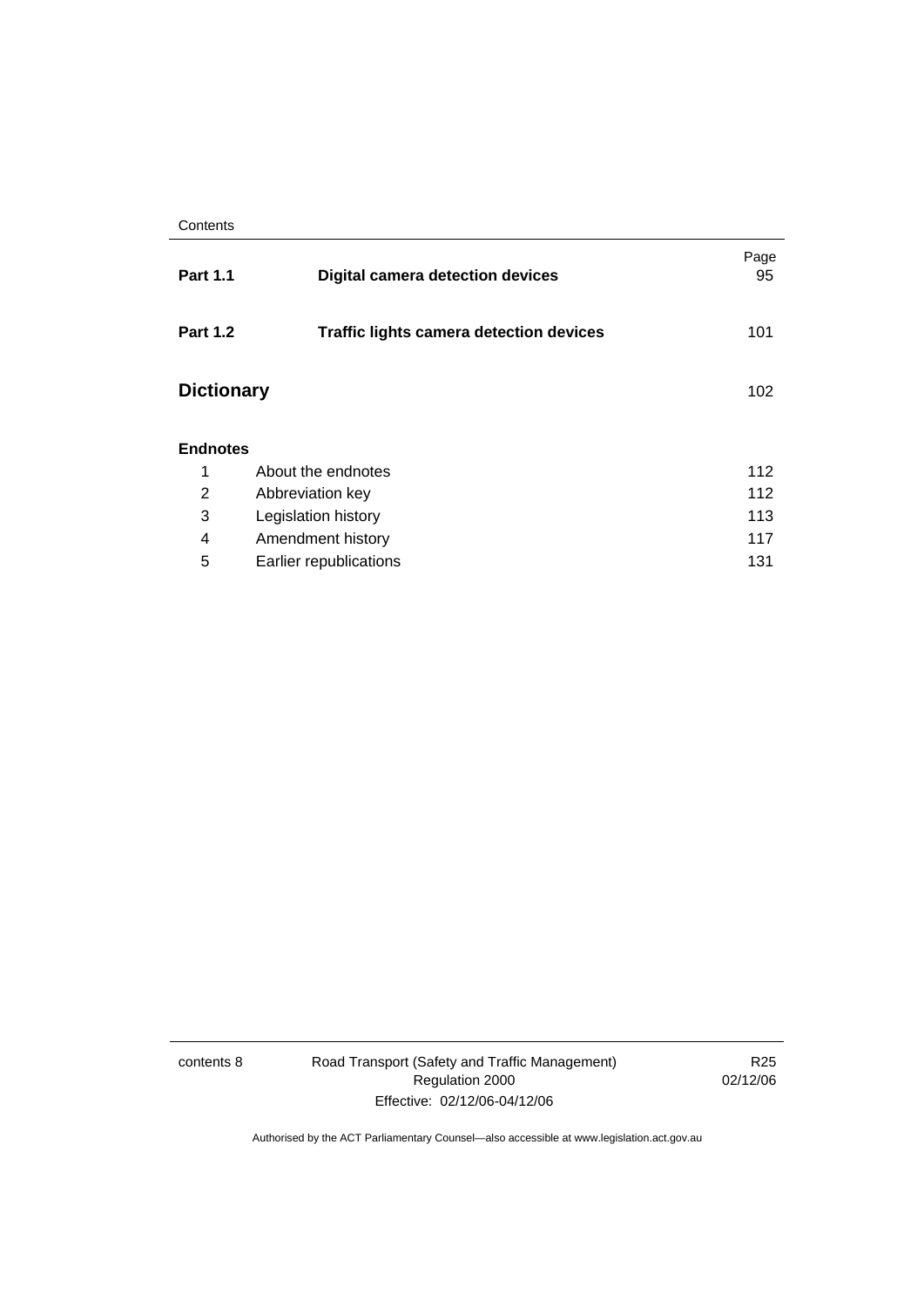

# **Road Transport (Safety and Traffic Management) Regulation 2000**

made under the

I

**Road Transport (Safety and Traffic Management) Act 1999** 

R25 02/12/06 Road Transport (Safety and Traffic Management) Regulation 2000 Effective: 02/12/06-04/12/06

page 1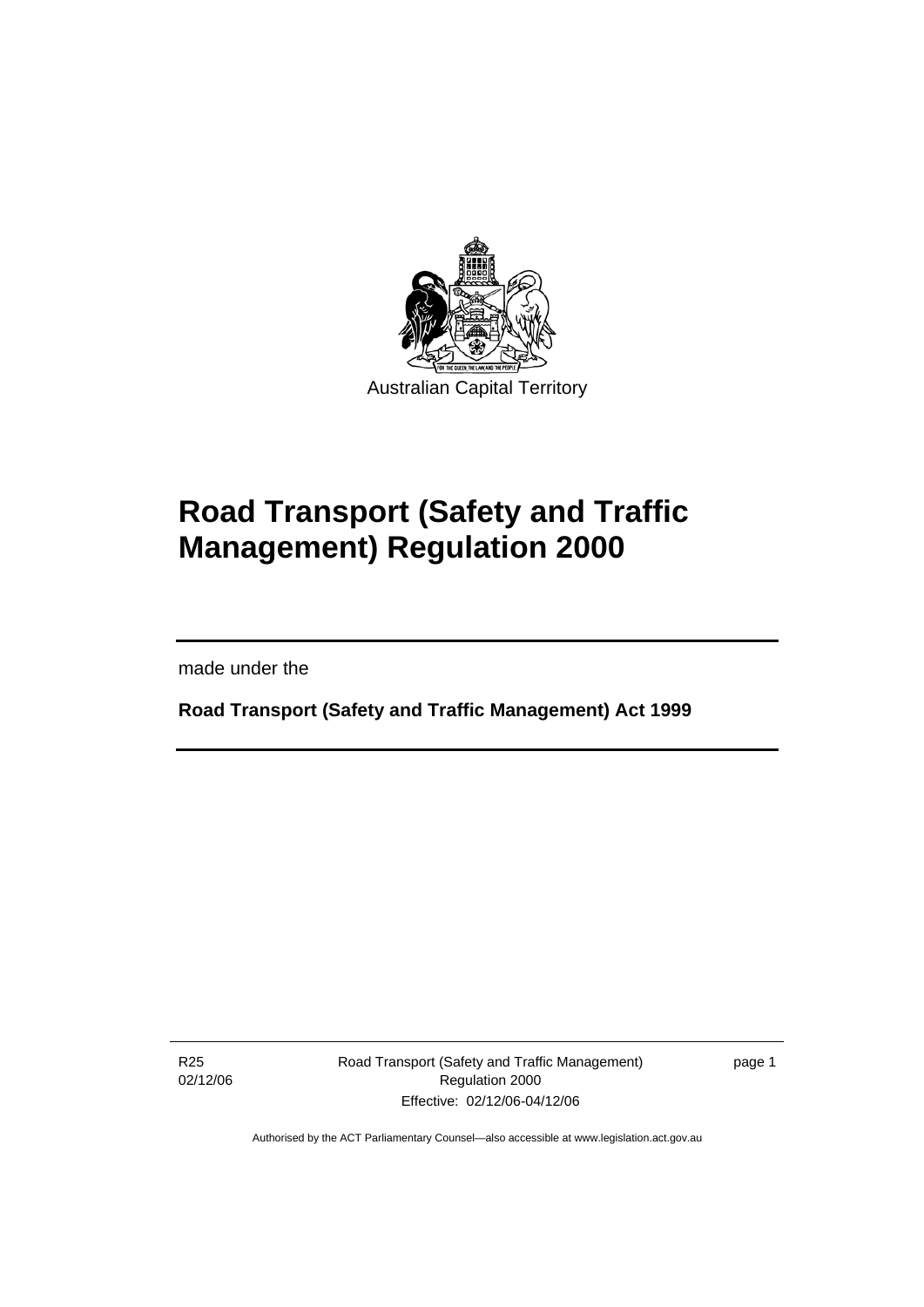#### **Chapter 1** Preliminary

Section 1

# **Chapter 1** Preliminary

**1 Name of regulation** 

This regulation is the *Road Transport (Safety and Traffic Management) Regulation 2000*.

#### **2 Dictionary**

The dictionary at the end of this regulation is part of the regulation.

*Note 1* The dictionary at the end of this regulation defines certain terms used in this regulation, and includes references (*signpost definitions*) to other terms defined elsewhere.

> For example, the signpost definition '*semitrailer*—see the *Road Transport (Vehicle Registration) Regulation 2000*, dictionary.' means that the term 'semitrailer' is defined in that dictionary and the definition applies to this regulation.

*Note* 2 A definition in the dictionary (including a signpost definition) applies to the entire regulation unless the definition, or another provision of the regulation, provides otherwise or the contrary intention otherwise appears (see Legislation Act, s 155 and s 156 (1)).

#### **3 Dictionary—application to Australian Road Rules**

The definitions in the dictionary do not apply to the Australian Road Rules unless this regulation provides otherwise.

*Note* See div 2.2.1, note 2 for the relevant provisions of this regulation.

#### **3A** *Road* **includes road related area**

In this regulation:

*road* includes a road related area.

page 2 Road Transport (Safety and Traffic Management) Regulation 2000 Effective: 02/12/06-04/12/06

R25 02/12/06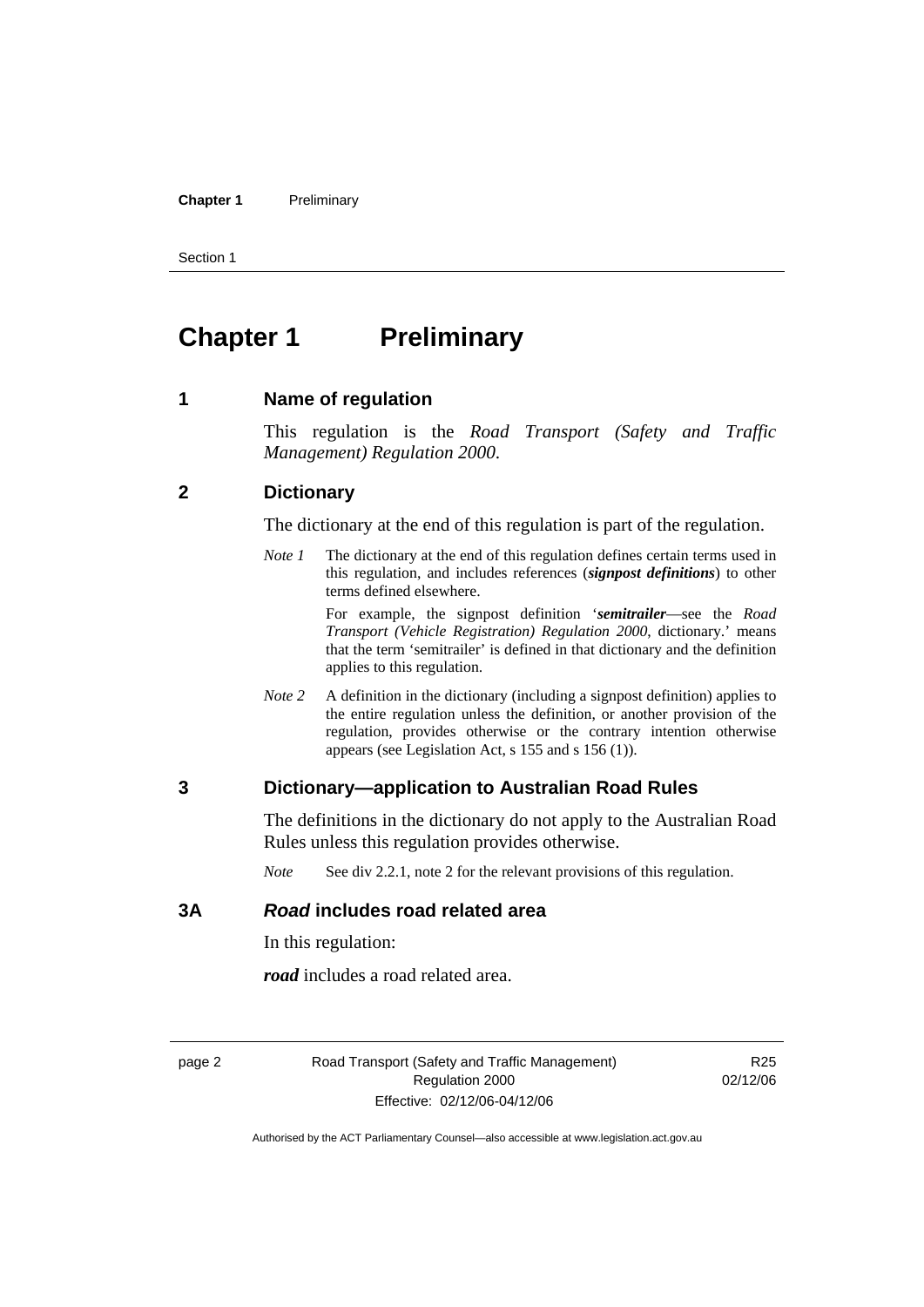#### **3B Meaning of** *park* **and** *stop*

In this regulation:

*park*, in relation to a driver, includes stop and allow the driver's vehicle to stay (whether or not the driver leaves the vehicle).

*stop*, for a driver, includes park, but does not include stop to reverse the driver's vehicle into a parking bay or other parking space.

#### **4 Notes**

A note in this regulation is explanatory and is not part of this regulation.

#### **4A Offences against regulation—application of Criminal Code etc**

Other legislation applies in relation to offences against this regulation (including the Australian Road Rules).

*Note 1 Criminal Code*

The Criminal Code, ch 2 applies to an offence against this regulation (see Code, pt 2.1).

The chapter sets out the general principles of criminal responsibility (including burdens of proof and general defences), and defines terms used for offences to which the Code applies (eg *conduct*, *intention*, *recklessness* and *strict liability*).

#### *Note 2 Penalty units*

The Legislation Act, s 133 deals with the meaning of offence penalties that are expressed in penalty units.

*Note 3* The Australian Road Rules are to be read with, and as if they formed part of, this regulation (see s 6).

R25 02/12/06 page 3

*Note* See the Legislation Act, s 127 (1), (4) and (5) for the legal status of notes.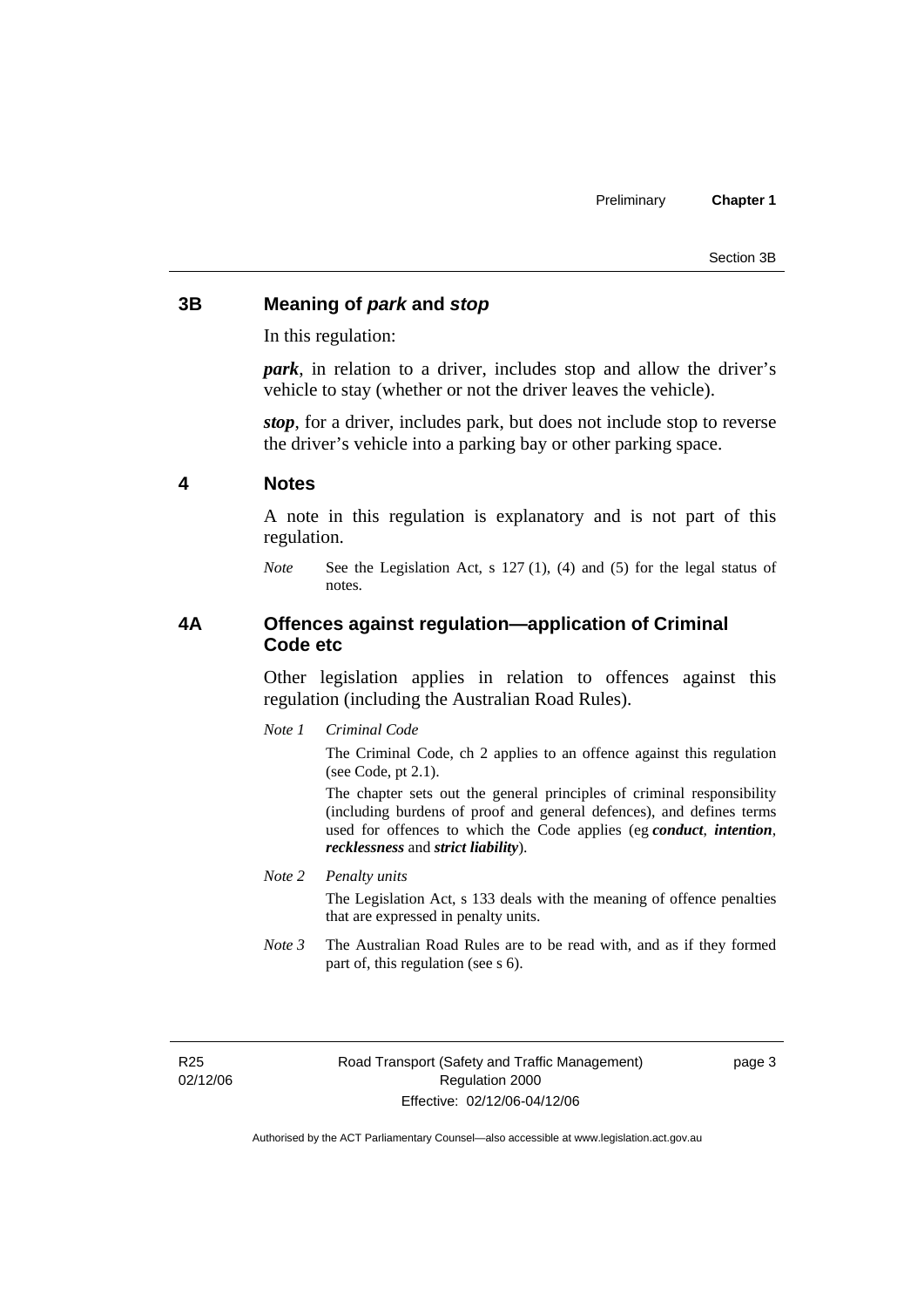#### **Chapter 1** Preliminary

Section 4B

#### **4B Offences against regulation are strict liability offences**

An offence against this regulation (including the Australian Road Rules) is a strict liability offence.

#### **4C General defence of accident or reasonable effort**

Without limiting any other defence, it is a defence to an offence against this regulation (including the Australian Road Rules) if the defendant proves that the offence—

- (a) was the result of an accident; or
- (b) could not have been avoided by any reasonable efforts by the defendant.

page 4 Road Transport (Safety and Traffic Management) Regulation 2000 Effective: 02/12/06-04/12/06

R25 02/12/06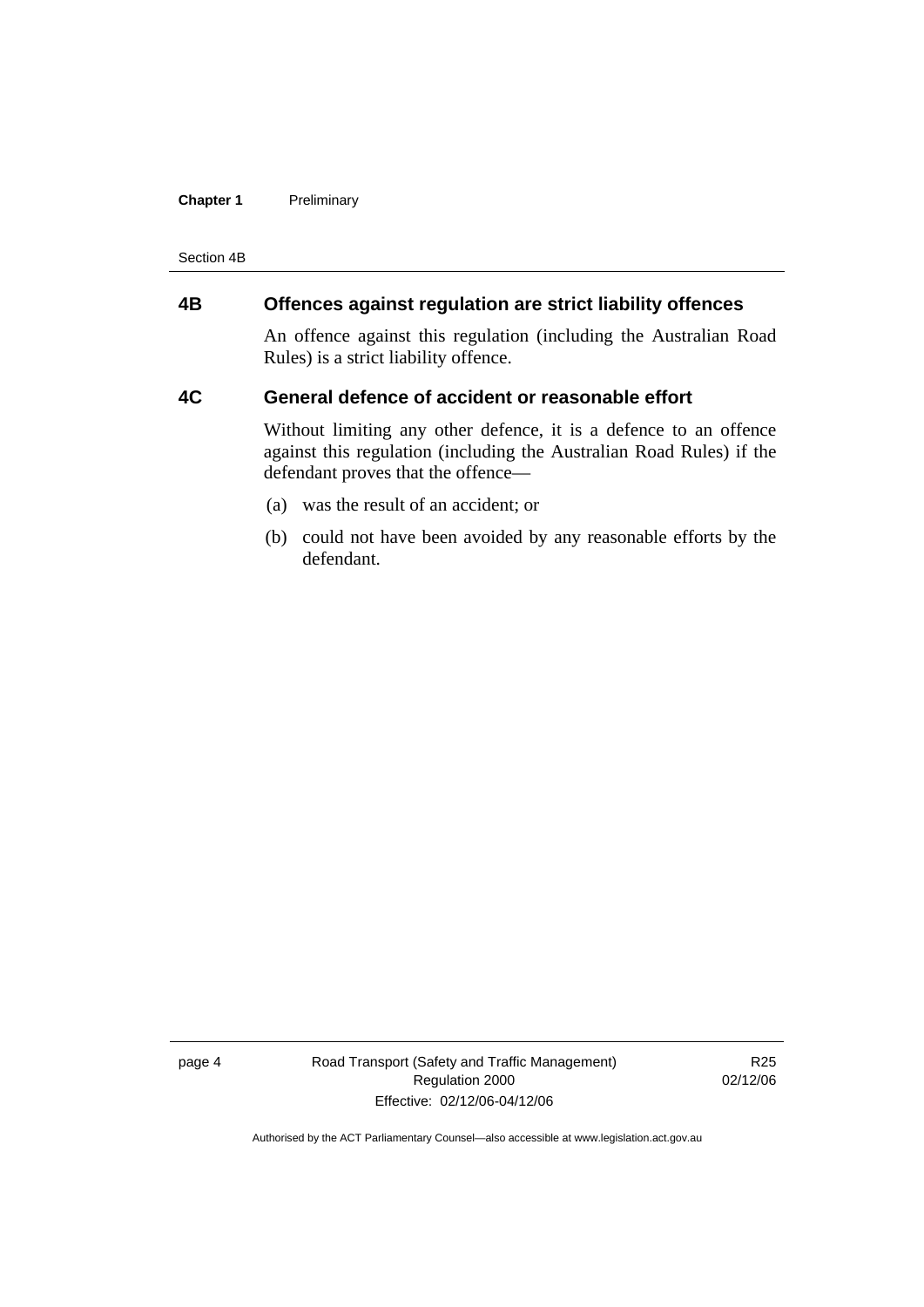# **Chapter 2 Australian Road Rules**

### **Part 2.1 Incorporation into ACT law**

#### **5 What are the** *Australian Road Rules*

In this regulation, the *Australian Road Rules* are that part of the publication known as the Australian Road Rules, ISBN 0 7240 8874 1 published by the National Road Transport Commission on 22 October 2003 that consists of the rules approved by the Australian Transport Council under the *National Road Transport Commission Act 1991* (Cwlth).

- *Note 1* The Australian Road Rules are available on the ACT legislation register (www.legislation.act.gov.au).
- *Note 2* The National Road Transport Commission is now the National Transport Commission (see the *National Transport Commission Act 2003* (Cwlth)).

#### **6 Incorporation of Australian Road Rules into ACT law**

- (1) The Australian Road Rules (other than rule 2) are to be read with, and as if they formed part of, this regulation.
- (2) Subsection (1) has effect subject to this regulation.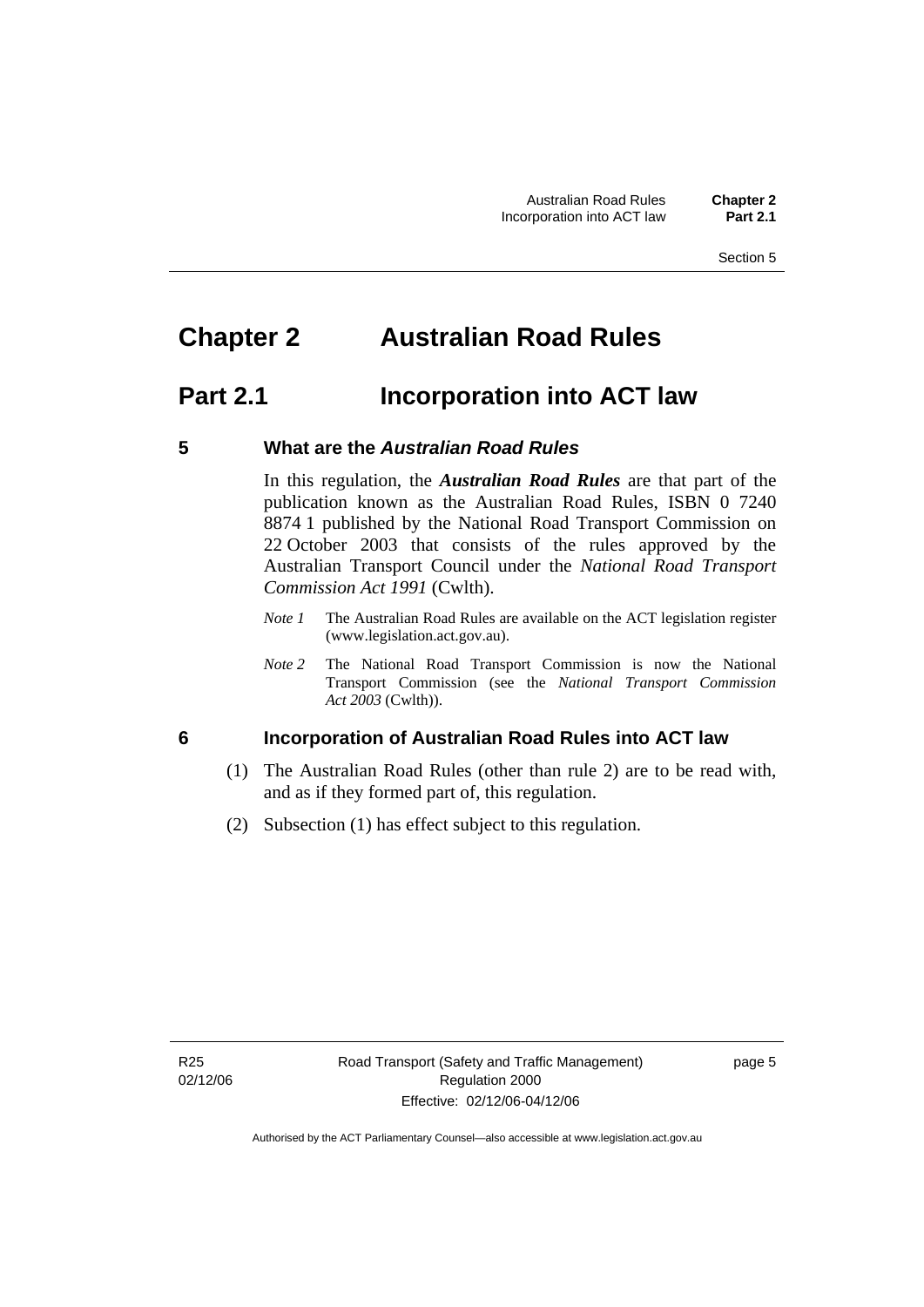**Chapter 2** Australian Road Rules<br>**Part 2.2** How the Australian Road How the Australian Road Rules are incorporated<br>General **Division 2.2.1** 

Section 6

# **Part 2.2 How the Australian Road Rules are incorporated**

### **Division 2.2.1 General**

*Note 1* The Australian Road Rules are not completely self-contained and need to be read with associated laws of each jurisdiction. Many of the rules provide for 'another law of this jurisdiction' to define terms used in the Australian Road Rules for application of the Australian Road Rules in the ACT, to permit things to be done in the ACT otherwise prohibited by the Australian Road Rules or to exempt persons in the ACT from complying with the Australian Road Rules.

| column 1       | column <sub>2</sub>             | column 3                     |
|----------------|---------------------------------|------------------------------|
| item           | <b>ARR</b> provision            | provision of this regulation |
| 1              | 10(2)                           | 8                            |
| $\overline{2}$ | 95                              | 9                            |
| 3              | 104                             | 10                           |
| 4              | 151(3)(b)                       | 11                           |
| 5              | 158(2)(c)                       | 12                           |
| 6              | 170(1)                          | 12A                          |
| 7              | 179(1)(c)                       | 13                           |
| 8              | 179 $(1)$ $(c)$ and $(2)$ $(c)$ | 13A                          |
| 9              | 183(1)                          | 13B                          |
| 10             | 195(1)                          | 13C                          |
| 11             | 199(2)                          | 14                           |
| 12             | $206(2)$ (b) and (c)            | 15                           |
| 13             | 207(2)(a)                       | 16                           |
|                |                                 |                              |

*Note 2* The following table sets out the provisions of the Australian Road Rules for which provision is made by this part:

page 6 Road Transport (Safety and Traffic Management) Regulation 2000 Effective: 02/12/06-04/12/06

R25 02/12/06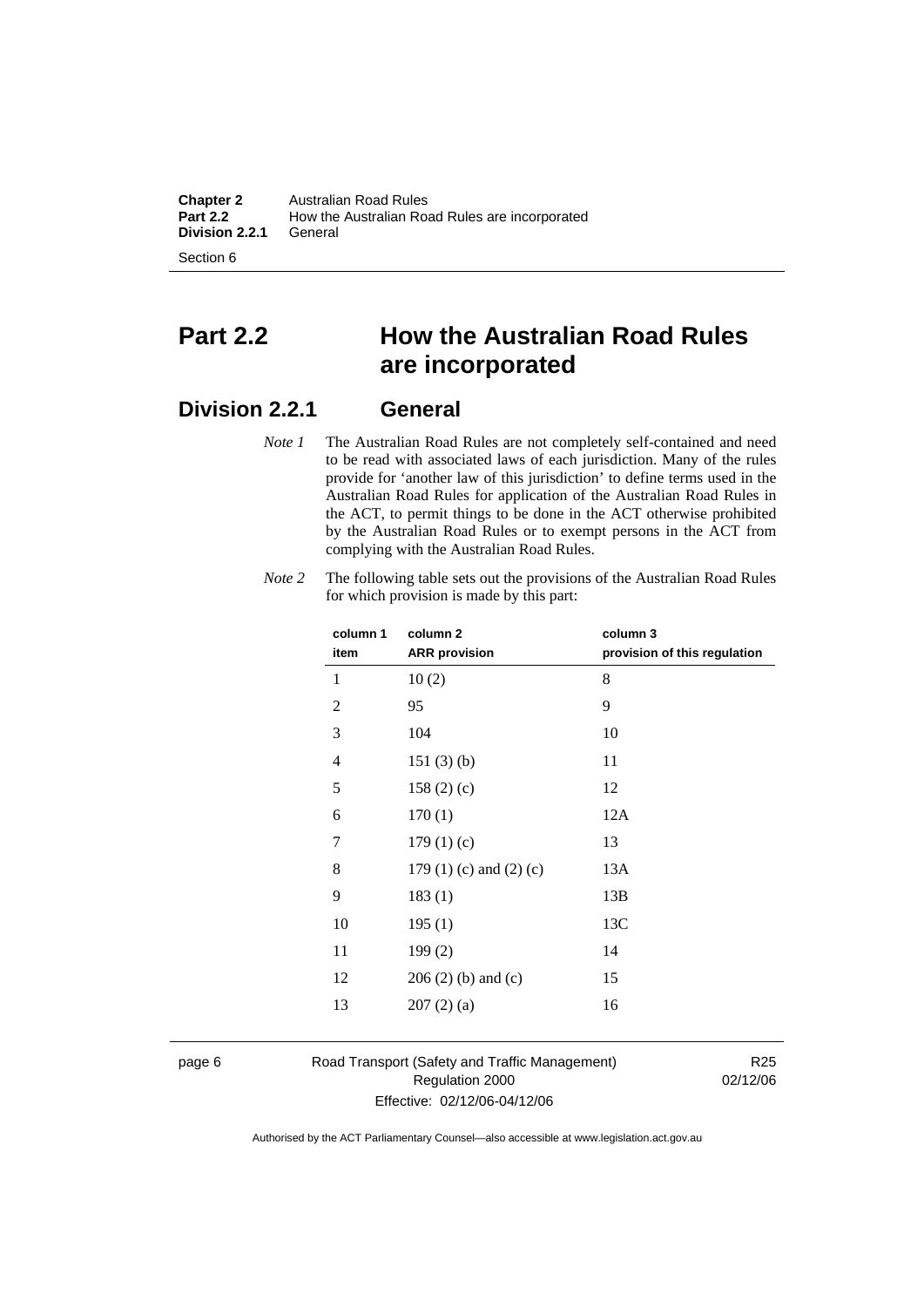#### Australian Road Rules **Chapter 2**  How the Australian Road Rules are incorporated<br>General Division 2.2.1

Section 6

| column 1<br>item | column <sub>2</sub><br><b>ARR</b> provision | column 3<br>provision of this regulation |
|------------------|---------------------------------------------|------------------------------------------|
| 14               | 213(5)                                      | 16A                                      |
| 15               | 215(4)                                      | 17                                       |
| 16               | 216(3)                                      | 18                                       |
| 17               | 220(3)                                      | 19                                       |
| 18               | 221(f)                                      | 20                                       |
| 19               | 222                                         | 21                                       |
| 20               | 225                                         | 22                                       |
| 21               | 236(6)                                      | 22A                                      |
| 22               | 240(2)                                      | 23                                       |
| 23               | 266(3)(b)                                   | 23B                                      |
| 24               | 266(7)                                      | 24                                       |
| 25               | 267(3)                                      | 25                                       |
| 26               | 270(3)                                      | 26                                       |
| 27               | 271(6)                                      | 27                                       |
| 28               | 280(2)(a)                                   | 27A                                      |
| 29               | $287(3)$ (e) and (4)                        | 28                                       |
| 30               | 289(1)(g)                                   | 29                                       |
| 31               | 298                                         | 30                                       |
| 32               | $310(3)$ and $(4)$                          | 31                                       |
| 33               | 313                                         | 32                                       |
| 34               | dict, def approved bicycle<br>helmet        | 33(1)                                    |
| 35               | dict, def authorised person                 | 33(1)                                    |
| 36               | dict, def emergency worker                  | 33(1)                                    |
| 37               | dict, def GVM                               | 33(2)                                    |
|                  |                                             |                                          |

R25 02/12/06 Road Transport (Safety and Traffic Management) Regulation 2000 Effective: 02/12/06-04/12/06

page 7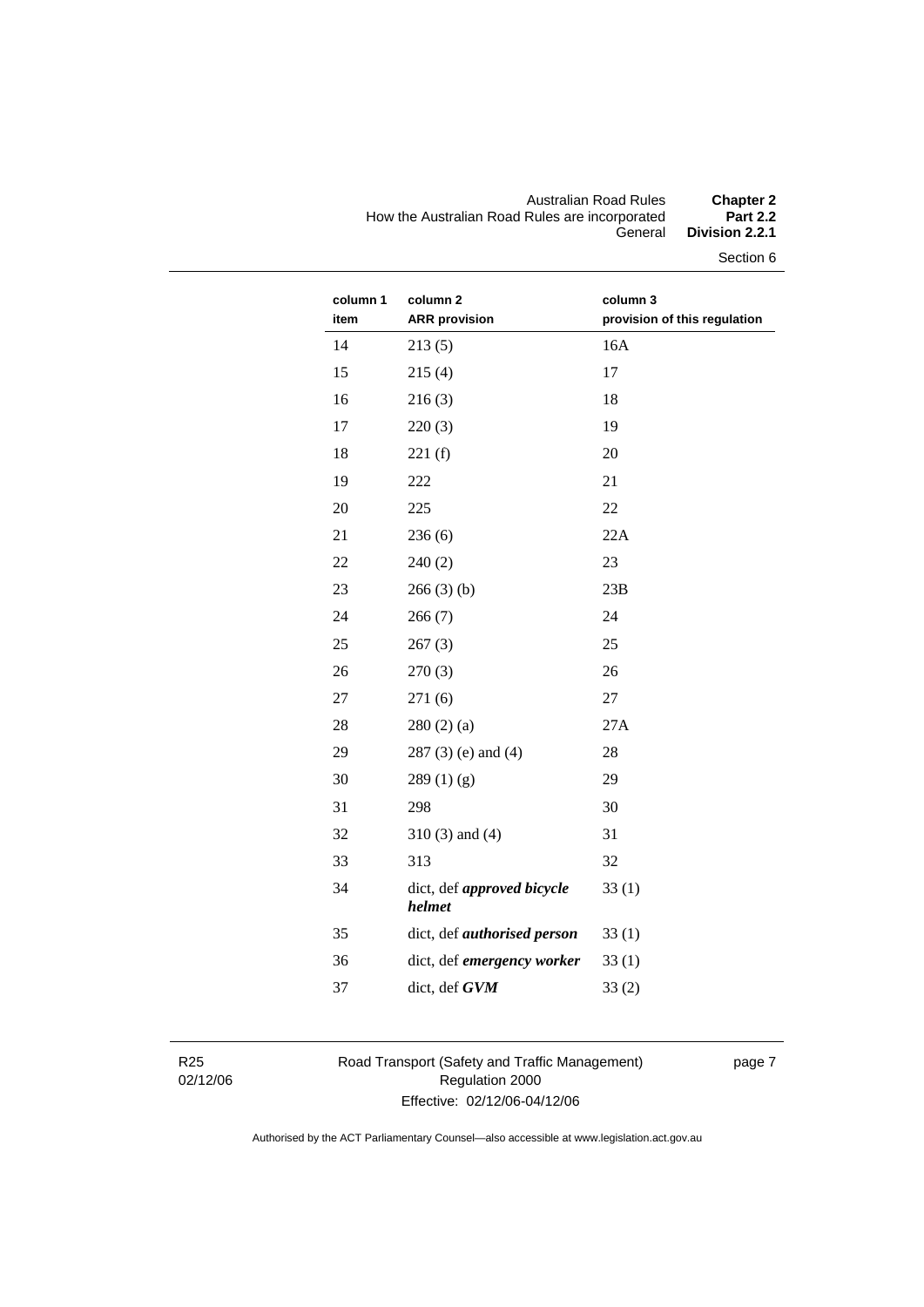#### **Chapter 2** Australian Road Rules<br>**Part 2.2** How the Australian Road **Part 2.2** How the Australian Road Rules are incorporated **Division 2.2.1**

Section 6

| column 1<br>item | column <sub>2</sub><br><b>ARR</b> provision   | column 3<br>provision of this regulation |
|------------------|-----------------------------------------------|------------------------------------------|
| 38               | dict, def <i>hazard</i> warning<br>lights     | 33(3)                                    |
| 39               | dict, def mechanical<br>signalling device     | 33(1)                                    |
| 40               | dict, def <i>oversize</i> vehicle             | 33(1)                                    |
| 41               | dict, def <i>police</i> officer               | 33(1)                                    |
| 42               | dict, def <i>portable</i> warning<br>triangle | 33(4)                                    |
| 43               | dict, def <i>postal</i> worker                | 33(1)                                    |
| 44               | dict, def <i>public</i> bus                   | 33(1)                                    |
| 45               | dict, def taxi                                | 33(1)                                    |

*Note 3* The following table sets out other provisions of the Australian Road Rules for which provision is made by other territory laws (including provisions in other parts of this regulation):

| column 1<br>item | column 2<br><b>ARR</b> provision | column 3<br>other law                                            |
|------------------|----------------------------------|------------------------------------------------------------------|
|                  | 12(2)                            | Road Transport (General) Act 1999,<br>s 12                       |
| 2                | 13(2)                            | Road Transport (General) Act 1999,<br>s 12                       |
| 3                | $28(2)$ , n 3                    | this regulation, s 65                                            |
| 4                | $32(2)$ , n 3                    | this regulation, s 65                                            |
| 5                | 185(1)                           | this regulation, s 100                                           |
| 6                | $287(1)$ , n 2                   | Road Transport (Safety and Traffic<br>Management) Act 1999, s 16 |

page 8 Road Transport (Safety and Traffic Management) Regulation 2000 Effective: 02/12/06-04/12/06

R25 02/12/06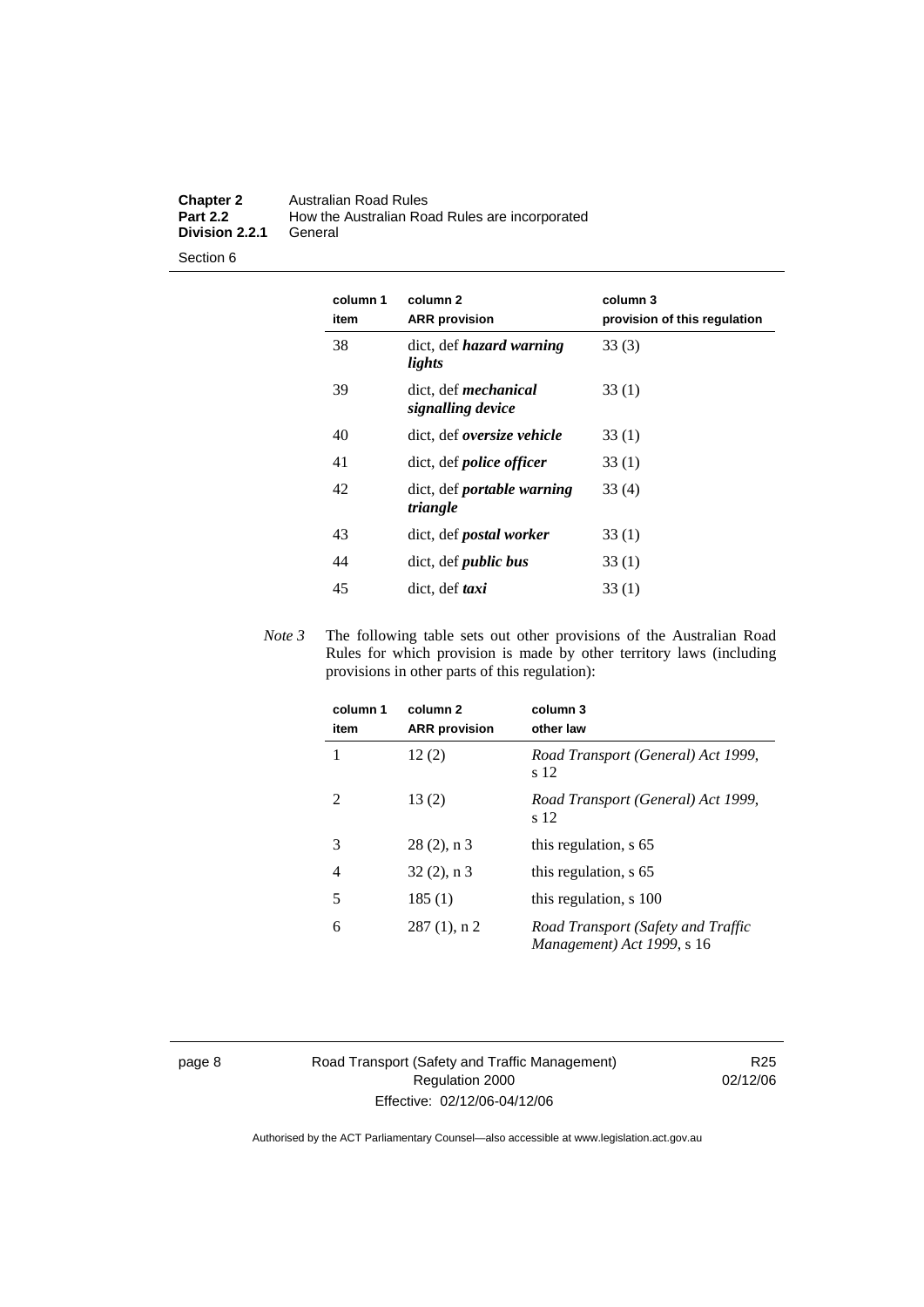Australian Road Rules **Chapter 2**  How the Australian Road Rules are incorporated **Part 2.2**  Other provisions for the Australian Road Rules **Division 2.2.2** 

Section 7

| column 1<br>item | column 2<br><b>ARR</b> provision                                             | column 3<br>other law                                                     |
|------------------|------------------------------------------------------------------------------|---------------------------------------------------------------------------|
|                  | 311 $(1)(c)$                                                                 | Road Transport (Dimensions and<br>Mass) Act 1990                          |
| 8                | 312(3)(c)                                                                    | Road Transport (Safety and Traffic<br>Management) Act 1999, s 31 and s 32 |
| 9                | dict, def <i>parking</i><br><i>permit for</i><br>people with<br>disabilities | this regulation, s 101                                                    |

#### **7 References to another law of this jurisdiction etc**

- (1) In the Australian Road Rules, a reference to *another law of this jurisdiction* includes a reference to the Act.
	- *Note* A reference to an Act includes a reference to the statutory instruments made or in force under the Act, including any regulation (see Legislation Act, s 104).
- (2) In the Australian Road Rules:

*law of this jurisdiction* means a territory law or a law applying as a territory law.

*this jurisdiction* means the Australian Capital Territory.

### **Division 2.2.2 Other provisions for the Australian Road Rules**

#### **8 ARR r 10 (2)—penalties for offences**

For the Australian Road Rules, rule 10 (2), the penalty for an offence against the Australian Road Rules is a maximum penalty of 20 penalty units.

R25 02/12/06 page 9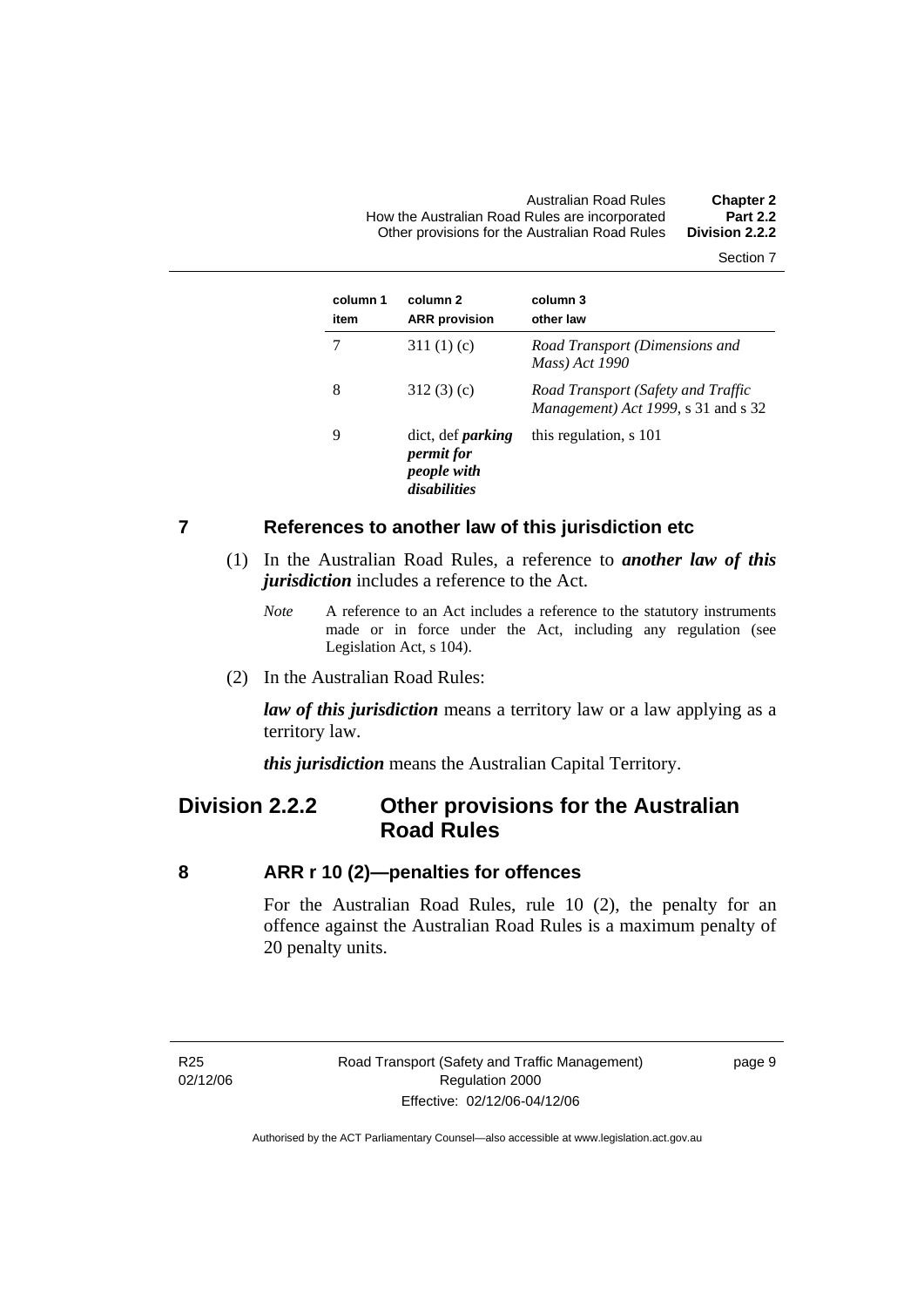**Chapter 2** Australian Road Rules<br>**Part 2.2** How the Australian Road **Part 2.2 How the Australian Road Rules are incorporated Division 2.2.2** Other provisions for the Australian Road Rules **Other provisions for the Australian Road Rules** 

Section 9

#### **9 ARR r 95—emergency stopping lane only signs**

For the Australian Road Rules, rule 95, the driver of a police vehicle or emergency vehicle is permitted to drive in an emergency stopping lane.

#### **10 ARR r 104—no truck signs**

For the Australian Road Rules, rule 104, a driver is permitted to drive the vehicle on a road (or a bridge, causeway, ramp or similar structure forming part of a road) past a *no trucks sign* mentioned in rule 104 (1), (2) or (3) if the destination of the driver's vehicle is a place on or reached from the road (or structure) and there is no alternative route by which to reach the destination.

#### **11 ARR r 151 (3) (b)—riding a motorbike or bicycle alongside more than 1 other rider**

For the Australian Road Rules, rule 151 (3) (b), the rider of a motorbike or bicycle is permitted to ride alongside more than 1 rider if each of the riders is taking part in an event approved by the road transport authority for this section.

#### **12 ARR r 158 (2) (c)—other vehicles permitted to travel in bus lanes**

The drivers of the following vehicles are permitted to drive in a bus lane:

- (a) taxis;
- (b) hire cars;
- (c) demand responsive service vehicles;
- (d) motorbikes.
- *Note* Section 27A applies the B light rules to drivers of taxis, hire cars, demand responsive service vehicles and motorbikes.

page 10 Road Transport (Safety and Traffic Management) Regulation 2000 Effective: 02/12/06-04/12/06

R<sub>25</sub> 02/12/06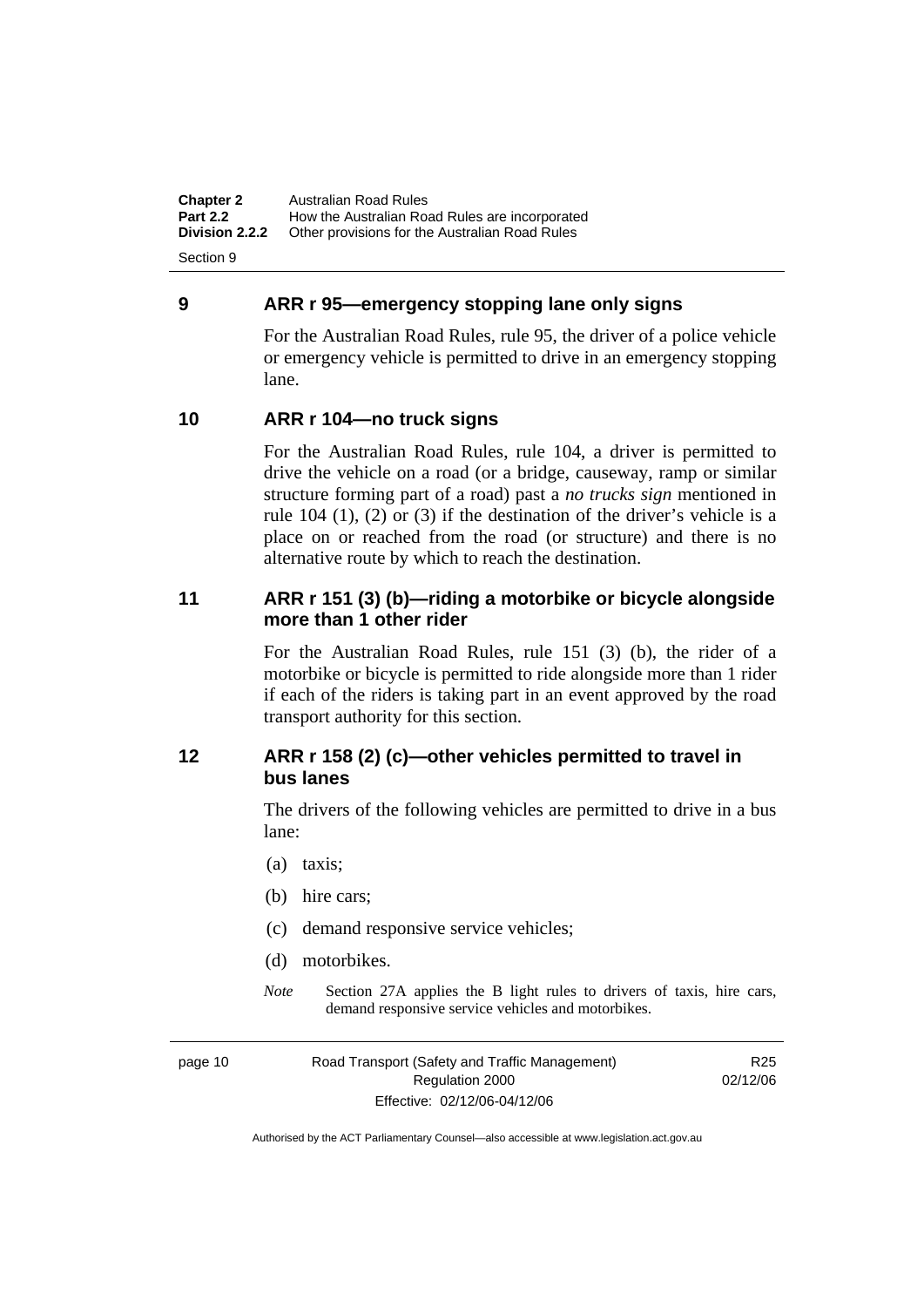Section 12A

#### **12A ARR r 170 (1)—driver not to stop in intersection unless permitted**

A driver who contravenes the Australian Road Rules, rule 170 (1) commits an offence.

Maximum penalty: 20 penalty units.

#### **13 ARR r 179 (1) (c)—stopping in a loading zone—goods and permit vehicles**

- (1) For the Australian Road Rules, rule 179 (1) (c), the following vehicles are permitted to stop in a loading zone:
	- (a) a motor vehicle that is built mainly for the transport of goods if the vehicle is dropping off, or picking up, goods;
	- (b) a vehicle displaying a current loading zone permit if the vehicle is complying with the conditions of the permit.
- (2) In this section:

*loading zone permit* means a loading zone permit issued under section 100.

#### **13A ARR r 179 (1) (c) and (2) (c)—stopping in loading zone taxis**

- (1) For the Australian Road Rules, rule 179 (1) (c), a taxi that is dropping off, or picking up, a passenger is permitted to stop in a loading zone if—
	- (a) the driver of the taxi does not leave the taxi unattended, otherwise than to comply with a passenger assistance requirement; and
	- (b) the driver complies with subsection (2).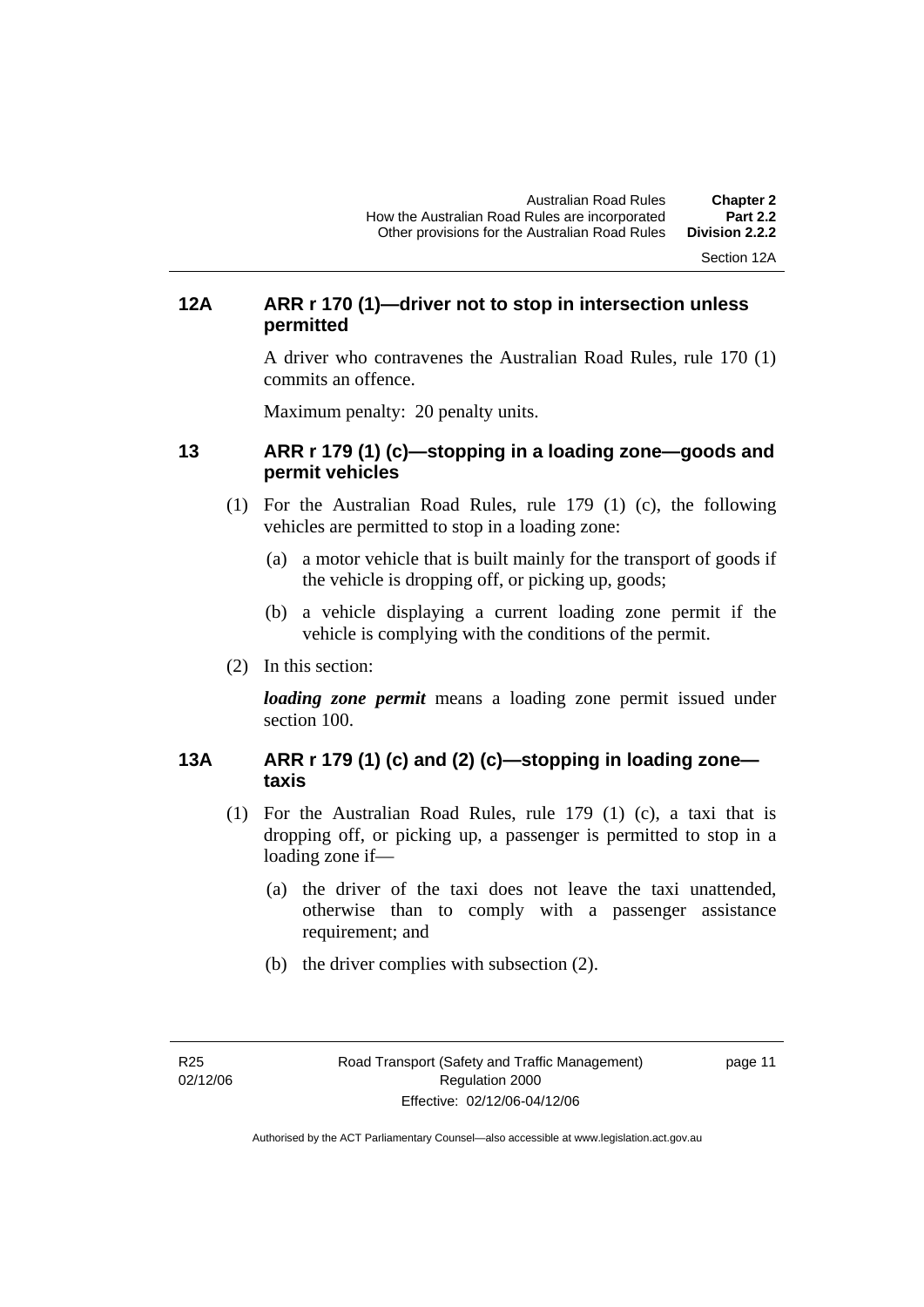| <b>Chapter 2</b>      | Australian Road Rules                          |
|-----------------------|------------------------------------------------|
| <b>Part 2.2</b>       | How the Australian Road Rules are incorporated |
| <b>Division 2.2.2</b> | Other provisions for the Australian Road Rules |
| Section 13B           |                                                |

- (2) For the Australian Road Rules, rule 179 (2) (c), the driver must complete the dropping off, or picking up, of the passenger, and drive on—
	- (a) within 2 minutes; or
	- (b) if the driver is required to comply with a passenger assistance requirement—as soon as possible after the driver complies with the requirement.
- (3) In this section:

*passenger assistance requirement* means a requirement under the *Road Transport (Public Passenger Services) Regulation 2002*—

- (a) section 132 (5) (which requires the driver of a wheelchair-accessible taxi to provide reasonable assistance in loading and unloading a wheelchair, or a person in a wheelchair, into or from the taxi); or
- (b) section 135 (5) (which requires a taxi driver to provide reasonable assistance with a passenger's goods).
	- *Note Goods* includes luggage (see *Road Transport (Public Passenger Services) Regulation 2002*, dict).

*unattended*—a driver leaves a taxi *unattended* if the driver leaves the taxi so the driver is over 3m from the closest point of the taxi.

#### **13B ARR r 183—stopping in a bus zone**

- (1) Despite the Australian Road Rules, rule 183 (1), the driver of a demand responsive service vehicle may stop in a bus zone if—
	- (a) the driver is dropping off, or picking up, a passenger; and
	- (b) the vehicle is authorised to stop in the bus zone.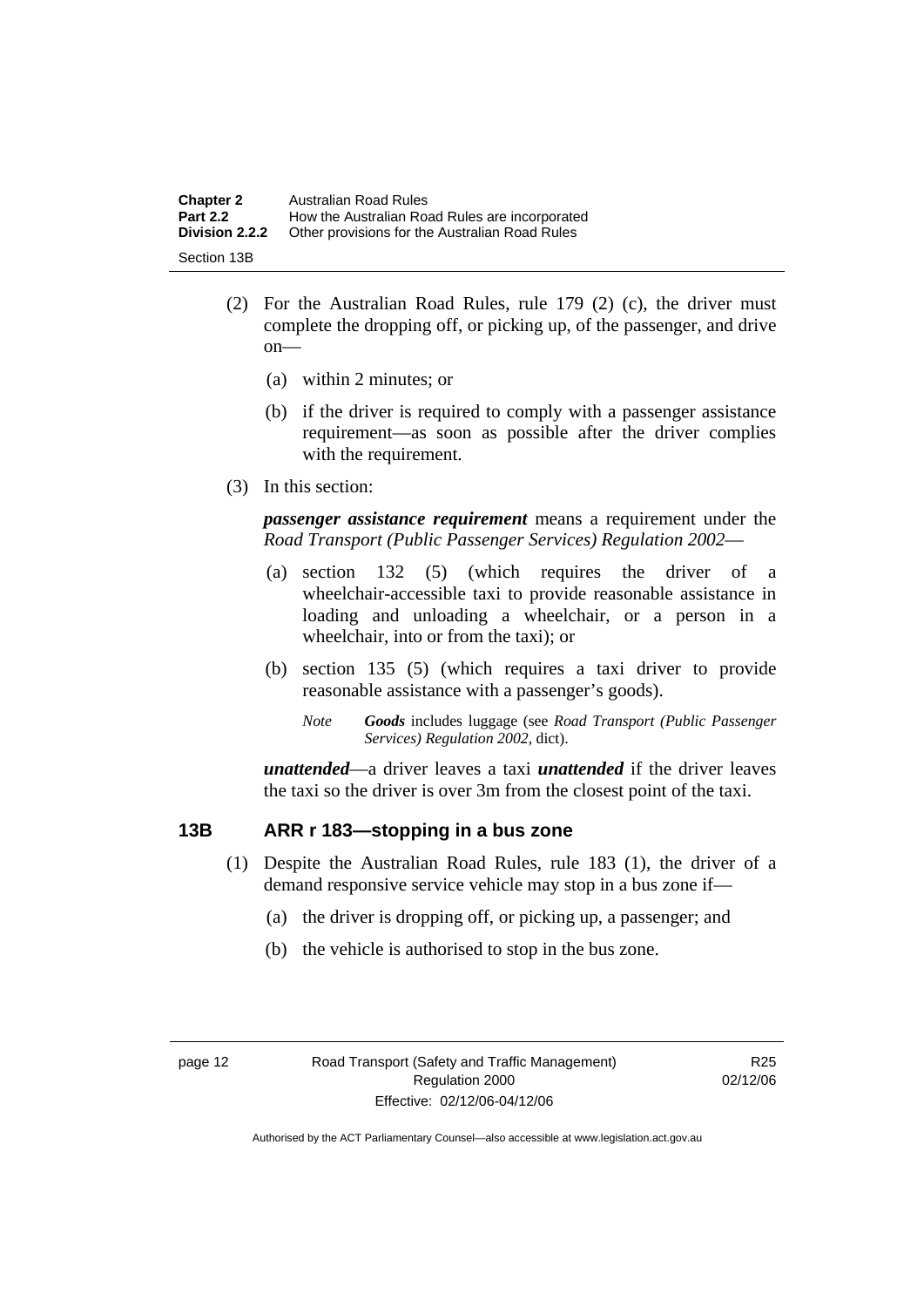(2) In this section:

*authorised to stop*, in a bus zone, for a DRS vehicle, means a bus zone that the demand responsive service vehicle is authorised to stop in under an authority under the *Road Transport (Public Passenger Services) Regulation 2002*, section 305 (1) (DRS vehicles—bus stop and bus zone authorities).

#### **13C ARR r 195—stopping at or near a bus stop**

- (1) Despite the Australian Road Rules, rule 195 (1), the driver of a demand responsive service vehicle may stop at a bus stop, or on the road, within 20m before a sign on the road that indicates the bus stop, and 10m after the sign, if—
	- (a) the driver stops at a place on a length of road, or in an area, to which a parking control sign applies and the driver is permitted to stop at that place under the Australian Road Rules; or
	- (b) the driver is dropping off, or picking up, passengers and the vehicle is authorised to stop at the bus stop.
- (2) In this section:

*authorised to stop*, at a bus stop, for a DRS vehicle, means a bus stop that the demand responsive service vehicle is authorised to stop at under an authority under the *Road Transport (Public Passenger Services) Regulation 2002*, section 305 (1) (DRS vehicles—bus stop and bus zone authorities).

#### **14 ARR r 199 (2)—stopping near postbox**

For the Australian Road Rules, rule 199 (2):

*public postbox* means a postbox erected, maintained or used by Australia Post.

page 13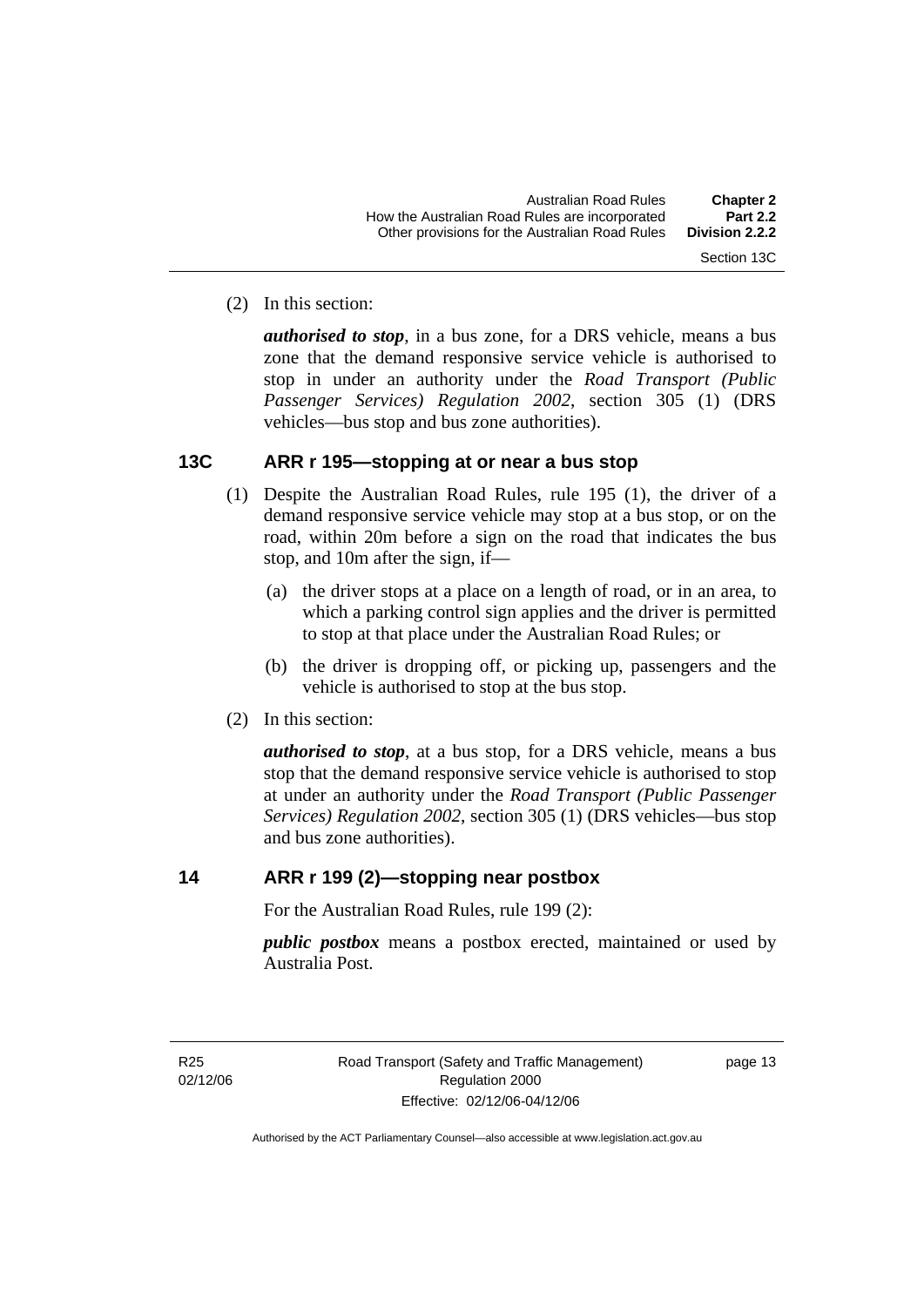| <b>Chapter 2</b> | Australian Road Rules                          |
|------------------|------------------------------------------------|
| <b>Part 2.2</b>  | How the Australian Road Rules are incorporated |
| Division 2.2.2   | Other provisions for the Australian Road Rules |
|                  |                                                |

Section 15

#### **15 ARR r 206 (2) (b), (c)—time extension for people with disabilities permit**

- (1) For the Australian Road Rules, rule 206 (2) (b), a driver to whom the Australian Road Rules, rule 206 applies may park for not longer than 2 hours on a length of road, or in an area, to which a *permissive parking sign* applies if the maximum period of parking allowed by the sign is not longer than 30 minutes.
- (2) For the Australian Road Rules, rule 206 (2) (c), a driver to whom the Australian Road Rules, rule 206 applies may park for an unlimited period on a length of road, or in an area, to which a *permissive parking sign* applies if the maximum period of parking allowed by the sign is longer than 30 minutes.

#### **16 ARR r 207 (2) (a)—fees for parking in pay parking spaces**

- (1) For the Australian Road Rules, rule 207 (2) (a), if a *permissive parking sign* applies to a length of road or area that is (or is part of) a pay parking area, the relevant parking fee is payable for parking in a pay parking space on the road or in the area.
- (2) For this section, the relevant parking fee does not become payable under subsection (1) until immediately after a vehicle is parked in the pay parking space concerned.
	- *Note* Pt 3.1 of this regulation makes provision for the administration of pay parking schemes (including the designation of pay parking areas by the erection of permissive parking signs and the fixing of fees).

#### **16A ARR r 213 (5)—making a motor vehicle secure exception**

Every driver is exempt from the Australian Road Rules, rule 213 (5).

R<sub>25</sub> 02/12/06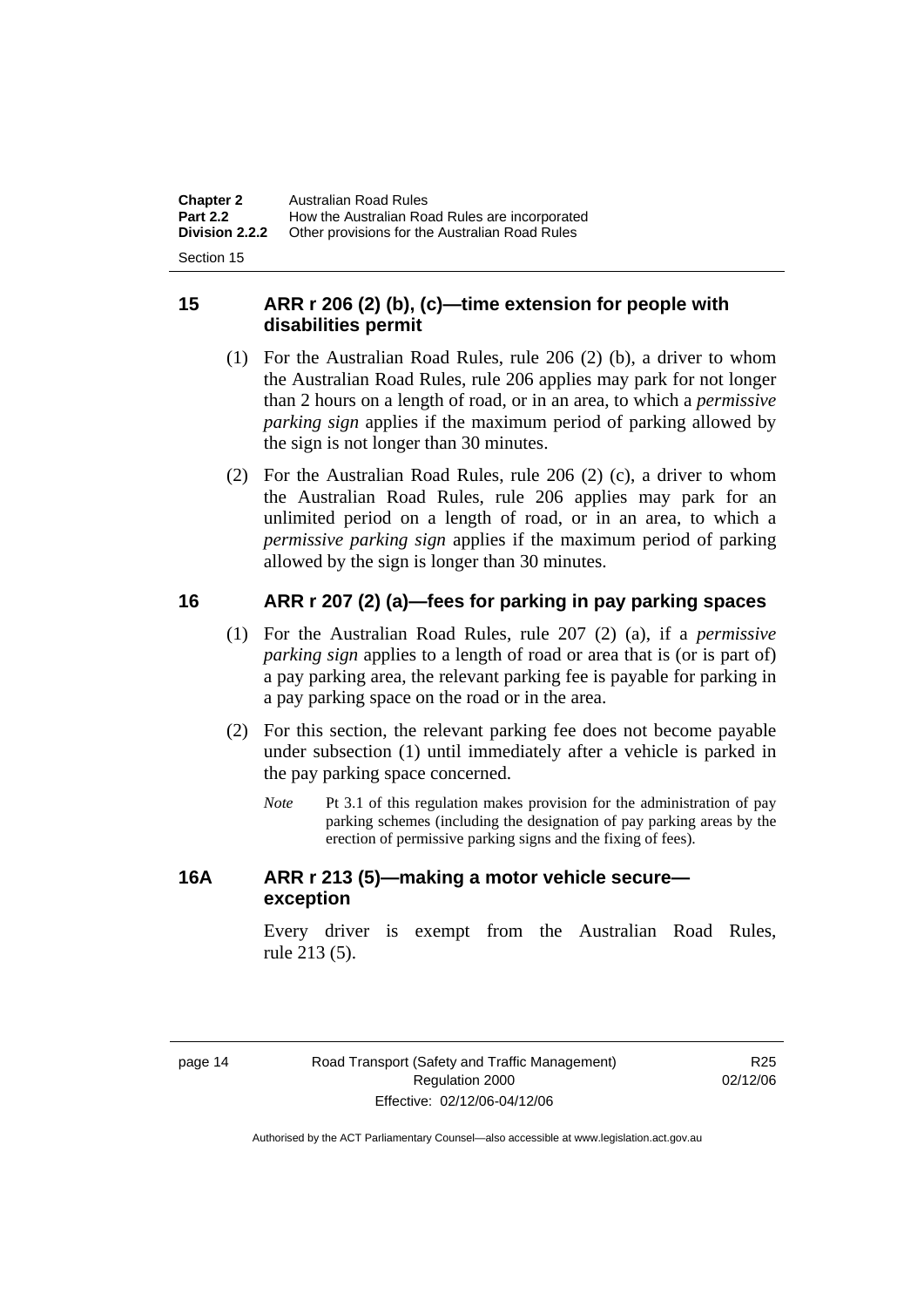#### Section 17

#### **17 ARR r 215 (4)—lights required to be fitted to a vehicle**

For the Australian Road Rules, rule 215 (4), the lights required to be fitted to a vehicle are the lights required to be fitted to the vehicle under the *Road Transport (Vehicle Registration) Regulation 2000,*  schedule 1.

#### **18 ARR r 216 (3)—towing a vehicle at night or in hazardous weather conditions**

For the Australian Road Rules, rule 216 (3):

*dangerous goods*—see the *Road Transport Reform (Dangerous Goods) Regulations 1997* (Cwlth), regulation 2.2.

*placard load*—see the *Road Transport Reform (Dangerous Goods) Regulations 1997* (Cwlth), regulation 2.13.

#### **19 ARR r 220 (3)—using lights on vehicles that are stopped**

For of the Australian Road Rules, rule 220 (3), a light of a kind required to be fitted to a vehicle is a light of that kind required to be fitted to the vehicle under the *Road Transport (Vehicle Registration) Regulation 2000*, schedule 1.

#### **20 ARR r 221 (f)—using hazard warning lights on buses carrying children**

- (1) This section applies to a bus that is carrying children and is fitted with hazard warning lights in accordance with the *Road Transport (Vehicle Registration) Regulation 2000*, schedule 1, but is not fitted with any other warning lights in accordance with that schedule.
- (2) For the Australian Road Rules, rule 221 (f), if the driver of the bus stops the bus to drop off or pick up a child, the driver is permitted to operate the hazard warning lights.

R25 02/12/06

page 15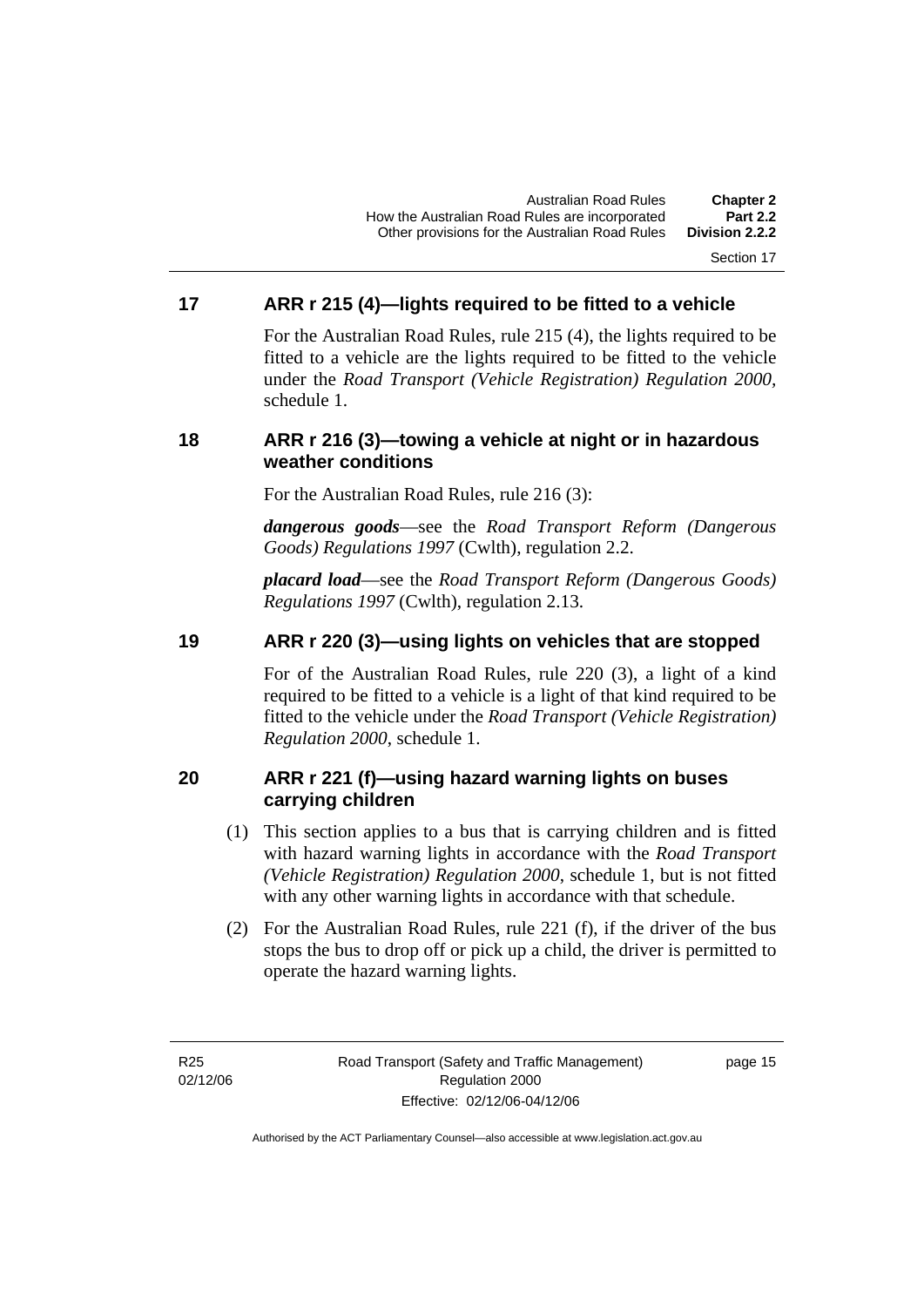**Chapter 2** Australian Road Rules<br>**Part 2.2** How the Australian Road **Part 2.2 How the Australian Road Rules are incorporated Division 2.2.2** Other provisions for the Australian Road Rules **Other provisions for the Australian Road Rules** 

Section 21

#### **21 ARR r 222—using warning lights on buses carrying children**

- (1) This section applies to a bus that is carrying children and is fitted with warning lights (other than hazard warning lights) in accordance with the *Road Transport (Vehicle Registration) Regulation 2000*, schedule 1.
- (2) For the Australian Road Rules, rule 222, the driver of the bus must operate the warning lights by activating them.

#### **22 ARR r 225—use of radar detectors**

Every driver is exempt from rule 225 of the Australian Road Rules.

*Note* The Australian Road Rules, r 225 is superfluous in the ACT because the Act, s 9 (2) makes it an offence for a person to drive or park a motor vehicle on a road or road related area if a traffic offence evasion device is fitted to, applied to, or carried in the vehicle.

#### **22A ARR r 236 (6)—hitchhiking, roadside commerce etc permitted**

- (1) For the Australian Road Rules, rule 236 (6)—
	- (a) a pedestrian may stand on, or move onto, a road to—
		- (i) solicit contributions, employment or business from an occupant of a vehicle; or
		- (ii) hitchhike; or
		- (iii) display an advertisement; or
		- (iv) sell or offer articles for sale; or
		- (v) wash or clean, or offer to clean, the windscreen of a vehicle; and
	- (b) a person in a vehicle may buy, or offer to buy, an article or service from a person standing on a road.

| page 16 | Road Transport (Safety and Traffic Management) | R <sub>25</sub> |
|---------|------------------------------------------------|-----------------|
|         | Regulation 2000                                | 02/12/06        |
|         | Effective: 02/12/06-04/12/06                   |                 |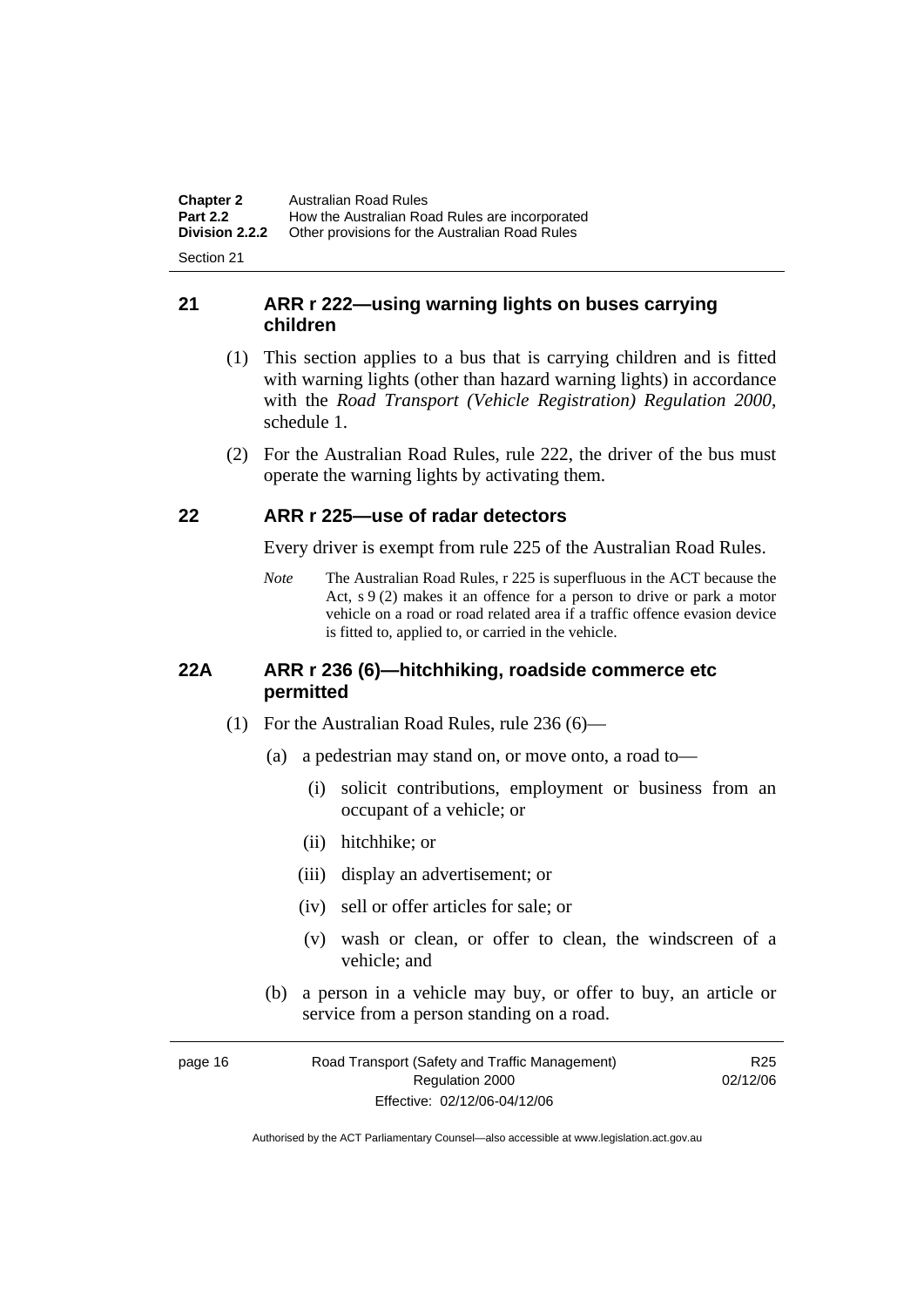#### (2) In this section:

*road* includes any shoulder of the road, and any median strip, painted island or traffic island, but does not include any other roadrelated area.

*Note Median strip*, *painted island* and *traffic island* are defined in the Australian Road Rules, dictionary, *shoulder* is defined in ARR, r 12, and *road-related area* is defined in the ARR, r 13.

#### **23 ARR r 240 (2)—wheeled recreational devices and toys not to be used on certain roads**

For the Australian Road Rules, rule 240 (2), a person must not travel in or on a wheeled recreational device on any road at night.

#### **23B ARR r 266 (3) (b)—wearing of seatbelts by passengers under 16 years old**

- (1) For the Australian Road Rules, rule 266 (3) (b), all passengers in or on a motor vehicle (other than a bus or motor bike) who are at least 1 year old, but under 16 years old, must be restrained in an approved child restraint or wear a seatbelt unless they are exempt from wearing a seatbelt under a territory law.
	- *Note* For the circumstances in which a person is exempt from wearing a seatbelt, see the Australian Road Roads, r 267 and this section, s (2).
- (2) A passenger mentioned in subsection (1) is exempt from wearing a seatbelt if—
	- (a) the motor vehicle is not required to be fitted with child restraint anchorages or seatbelts under the 2nd or 3rd edition ADR and the vehicle has not been fitted with a child restraint anchorage point or a seatbelt for a seating position that is available for the passenger; or
	- (b) the motor vehicle is registered in a State that does not have a law that substantially corresponds to subsection (1); or

R25 02/12/06 Section 23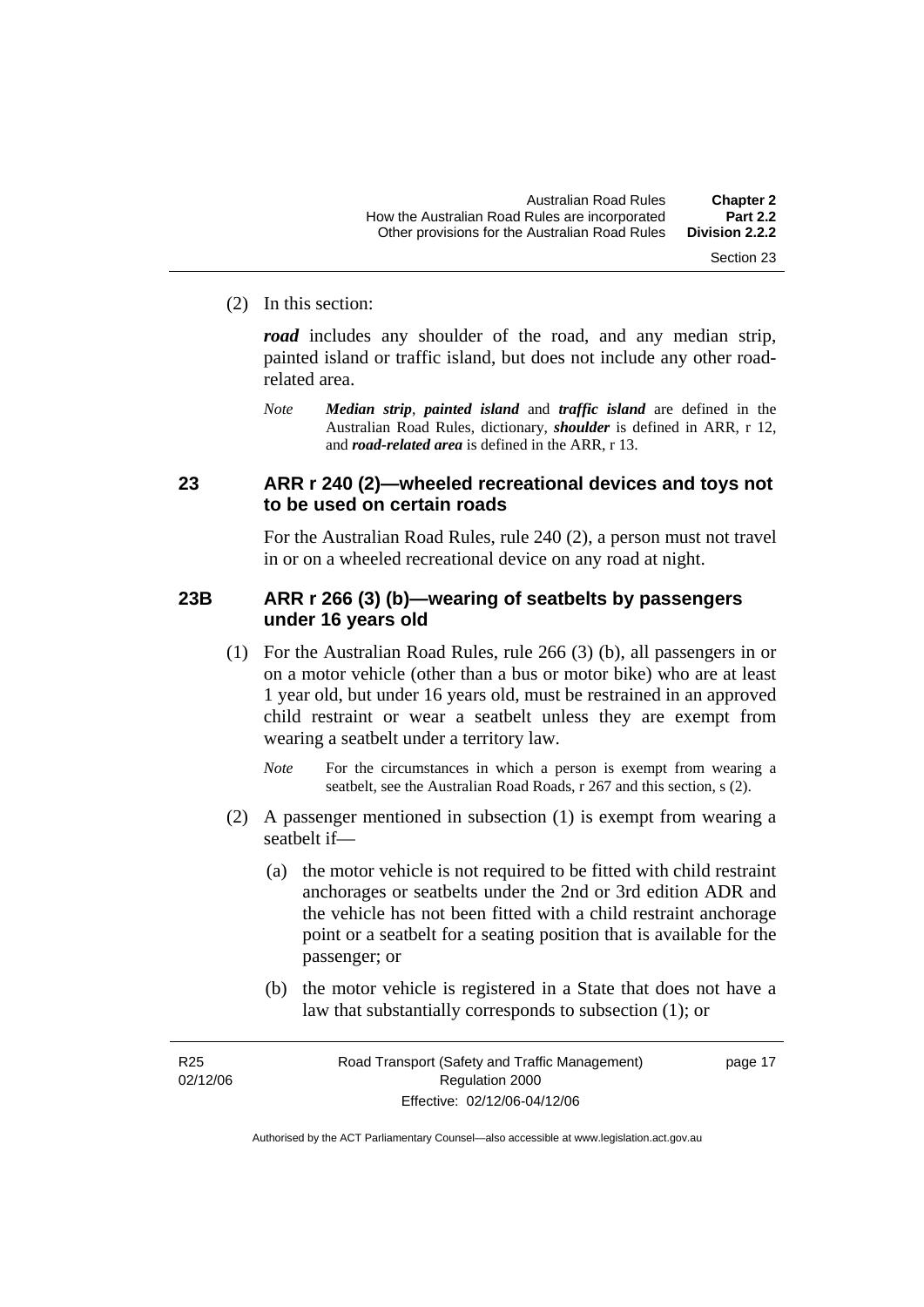| <b>Chapter 2</b> | Australian Road Rules                          |
|------------------|------------------------------------------------|
| <b>Part 2.2</b>  | How the Australian Road Rules are incorporated |
| Division 2.2.2   | Other provisions for the Australian Road Rules |

Section 24

- (c) the motor vehicle is a taxi or hire car, or a demand responsive service vehicle that is not a bus, and a seating position (other than a front passenger seat) fitted with a suitable approved child restraint or seatbelt is not available for the passenger.
- *Note 1* The exemption applies to a passenger in a vehicle that has 2 or more rows of seats only if the passenger sits in the rear seats, see the ARR, r 267 (1).
- *Note* 2 The defence of sudden or extraordinary emergency is also available, see the Criminal Code, s 41.
- (3) In this section:

*2nd edition ADR*—see the *Road Transport (Vehicle Registration) Regulation 2000*, schedule 1, section 1.14.

*3rd edition ADR*—see the *Road Transport (Vehicle Registration) Regulation 2000*, schedule 1, section 1.15.

#### **24 ARR r 266 (7)—wearing of seatbelts by passengers under 16 years old**

For the Australian Road Rules, rule 266 (7):

*approved child restraint* means a child restraint that is approved by the road transport authority under section 66 (1) (b) (Approvals etc by road transport authority).

#### **25 ARR r 267 (3)—certificates of exemption from wearing seatbelts**

For the Australian Road Rules, rule 267 (3) a certificate is issued under a law of this jurisdiction for a person if—

- (a) the certificate is signed by a doctor; and
- (b) it certifies that—
	- (i) the person cannot wear a seatbelt for medical reasons; or

R<sub>25</sub> 02/12/06

page 18 Road Transport (Safety and Traffic Management) Regulation 2000 Effective: 02/12/06-04/12/06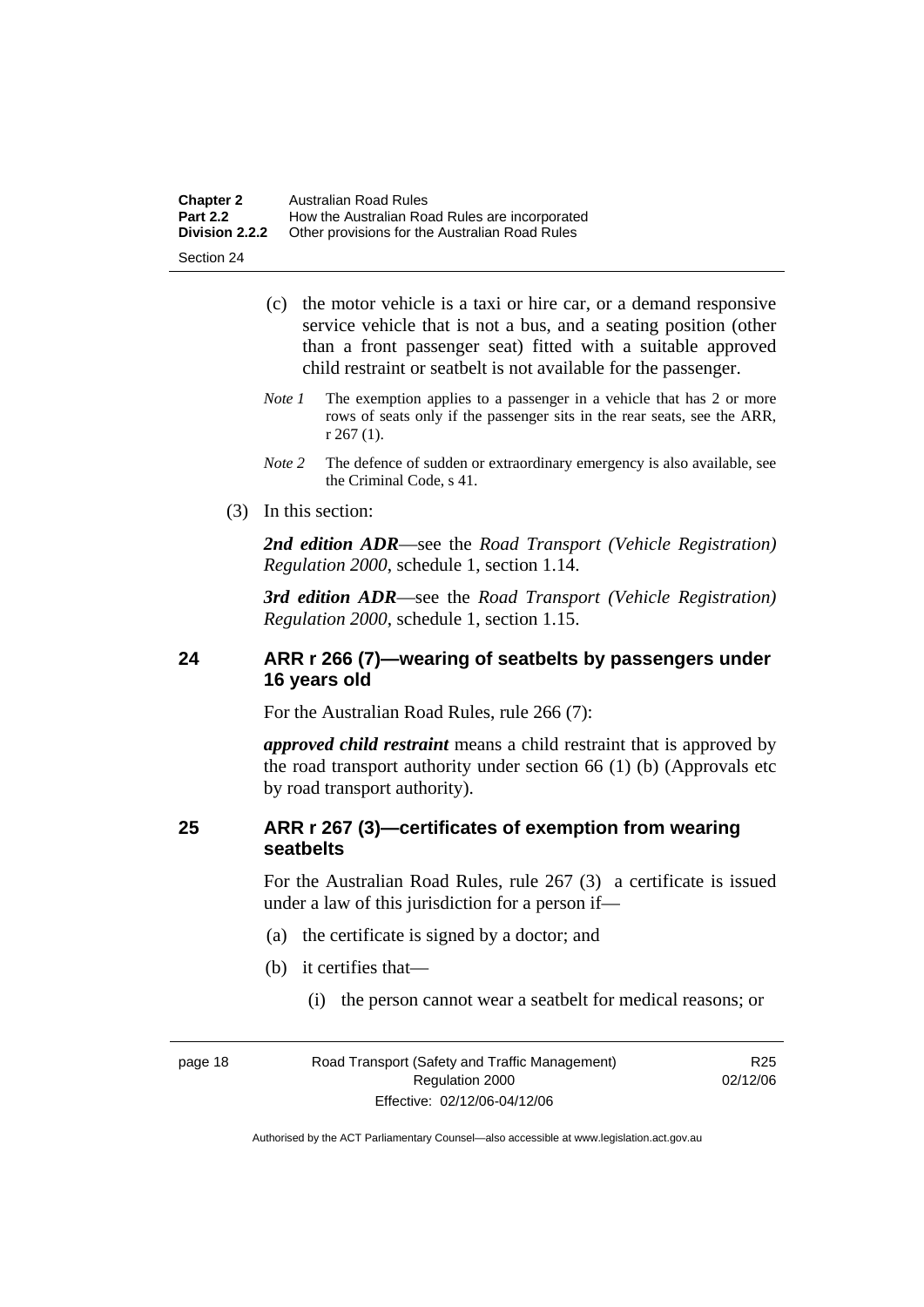(ii) the person cannot, because of that person's size, build or any other physical characteristic, safely drive a vehicle while wearing a seatbelt.

#### **26 ARR r 270 (3)—wearing motorbike helmets**

For the Australian Road Rules, rule 270 (3):

*approved motor bike helmet* means a protective helmet for motor bike riders that is approved by the road transport authority under section 66 (1) (c) (Approvals etc by road transport authority).

#### **27 ARR r 271 (6)—riding on motorbikes**

For the Australian Road Rules, rule 271 (6):

- (a) the Australian Road Rules, rule 271 (2) does not apply to a passenger on a motorbike to the extent that the passenger is exempt from the subrule under section 67 (Exemption from requirement about riding on motorbikes); and
- (b) the Australian Road Rules, rule 271 (3) does not apply to the rider of a motorbike in relation to a passenger to the extent that, under paragraph (a), rule 271 (2) does not apply to the passenger.

#### **27A ARR r 280 (2) (a)—other vehicles to which B light rules apply**

The following classes of vehicles are specified:

- (a) taxis;
- (b) hire cars;
- (c) demand responsive service vehicles;

page 19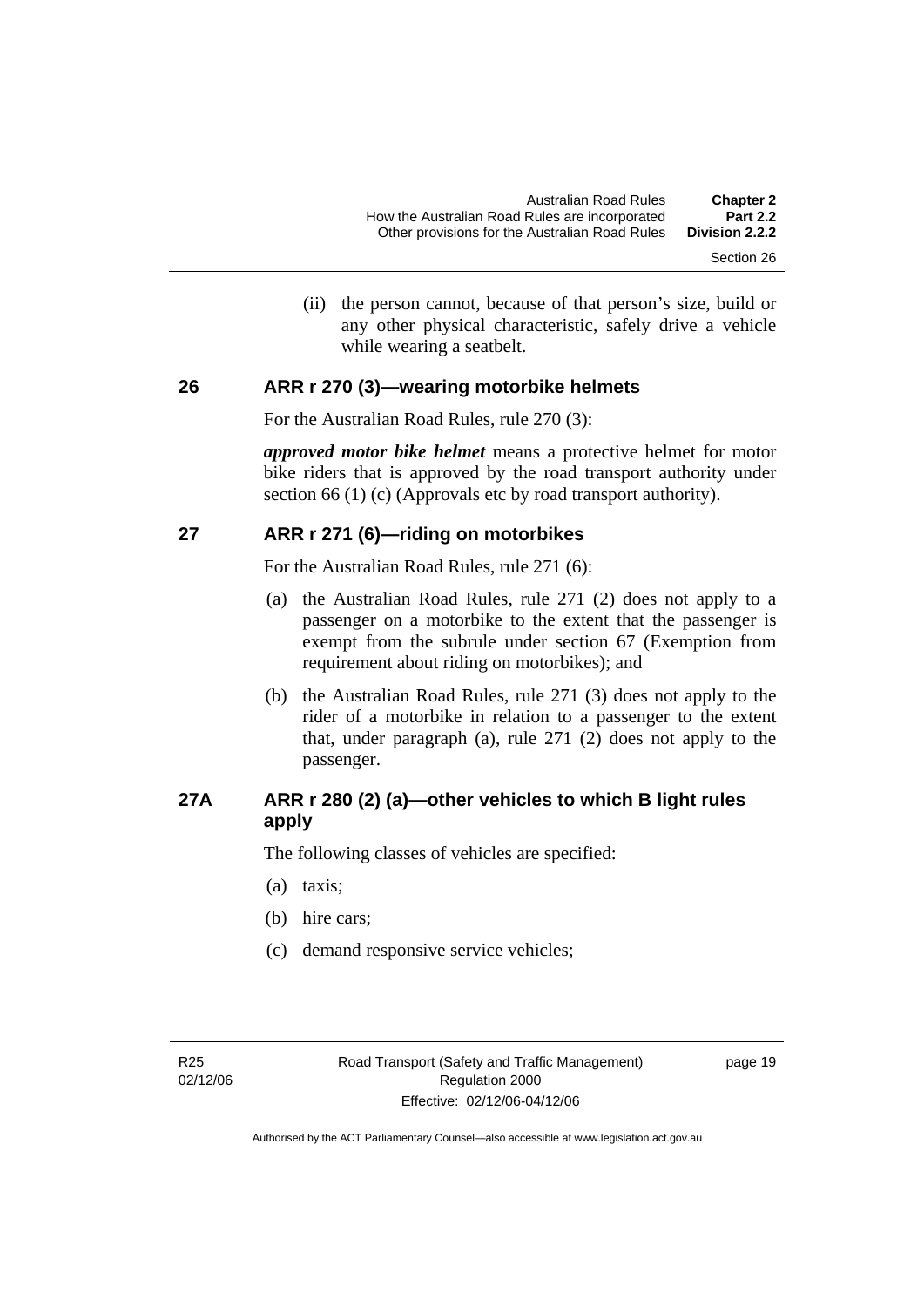| <b>Chapter 2</b> | Australian Road Rules                          |
|------------------|------------------------------------------------|
| <b>Part 2.2</b>  | How the Australian Road Rules are incorporated |
| Division 2.2.2   | Other provisions for the Australian Road Rules |
|                  |                                                |

Section 28

#### (d) motorbikes.

*Note* This section applies the B light rules to drivers of taxis, hire cars, demand responsive service vehicles and riders of motorbikes who, under s 12, are allowed to drive in bus lanes.

#### **28 ARR r 287 (3) (e), (4)—duties of participants in crashes**

- (1) For the Australian Road Rules, rule 287 (3) (e), every crash not mentioned in the Australian Road Rules, rule 287 (3) (a) to (d) must be reported to a police officer.
	- *Note* The Australian Road Rules, r 287 (3) (e) requires the driver (or the driver's representative) to give the driver's required particulars, within the required time, about a crash to a police officer if the crash is required to be reported to a police officer under another law of this jurisdiction.
- (2) For the Australian Road Rules, rule 287 (4), definition of *required particulars*, information required to be given to a police officer about a crash includes an explanation of the circumstances of the crash.

#### **29 ARR r 289 (1) (g)—driving on nature strip**

For the Australian Road Rules, rule 289 (1) (g), a driver may drive the driver's vehicle on a nature strip adjacent to a length of road in a built-up area if the vehicle—

- (a) is a motor vehicle (other than a ride-on lawnmower) that is built and used solely for cutting grass, or for purposes incidental to cutting grass; or
- (b) is a motor vehicle that is designed for cleaning footpaths and is being driven on the nature strip for the purpose of cleaning a footpath and is displaying an amber flashing light; or

R<sub>25</sub> 02/12/06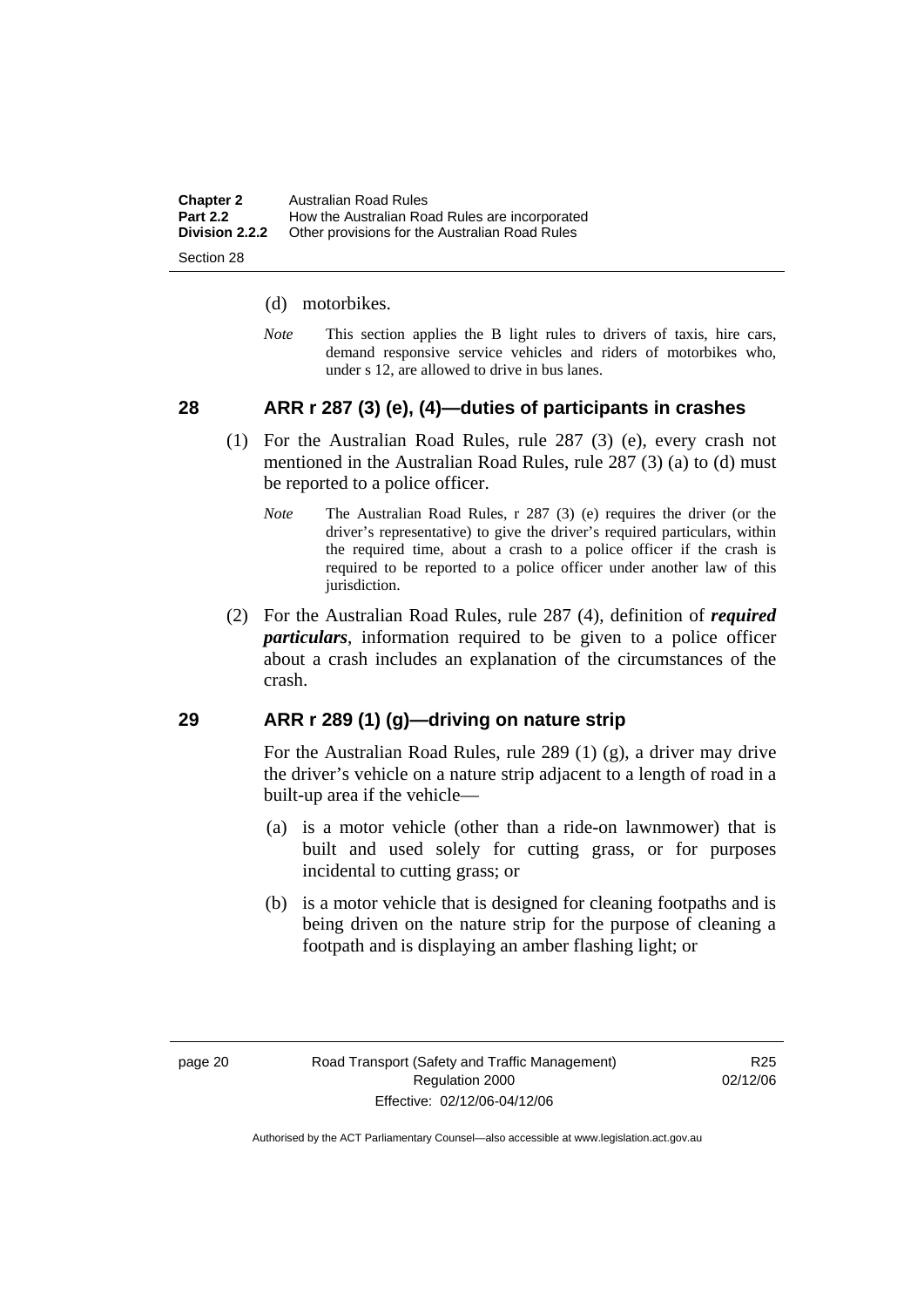- Section 30
- (c) is being used to transport goods or materials for use in (or for the purposes of) the construction or maintenance of roads by or on behalf of the Territory; or
- (d) is a postal vehicle that is  $-$ 
	- (i) a motorbike with an engine capacity of not more than 110mL; and
	- (ii) being driven at a speed of not more than 10km/h.
- (e) is being used by a person in the course of his or her duties as a person authorised under this regulation to use a traffic offence detection device.

#### **30 ARR r 298—driving with a person in or on trailer**

- (1) For the Australian Road Rules, rule 298, a trailer is exempt if—
	- (a) the trailer is being towed by a police vehicle or emergency vehicle; or
	- (b) the carriage of passengers is permitted in a part of the trailer and anyone in the trailer is in that part; or
	- (c) anyone who is in the trailer is engaged in the door-to-door delivery or collection of goods, or in the collection of waste or garbage, and the trailer is not travelling faster than 25 km/h; or
	- (d) in all the circumstances, there is no reasonable danger of anyone in the trailer falling from the trailer or being injured.
- (2) For this section, the carriage of passengers is permitted in a part of a trailer if the part is designed primarily for—
	- (a) the carriage of passengers; or
	- (b) the carriage of goods, but is enclosed.
- (3) In this section: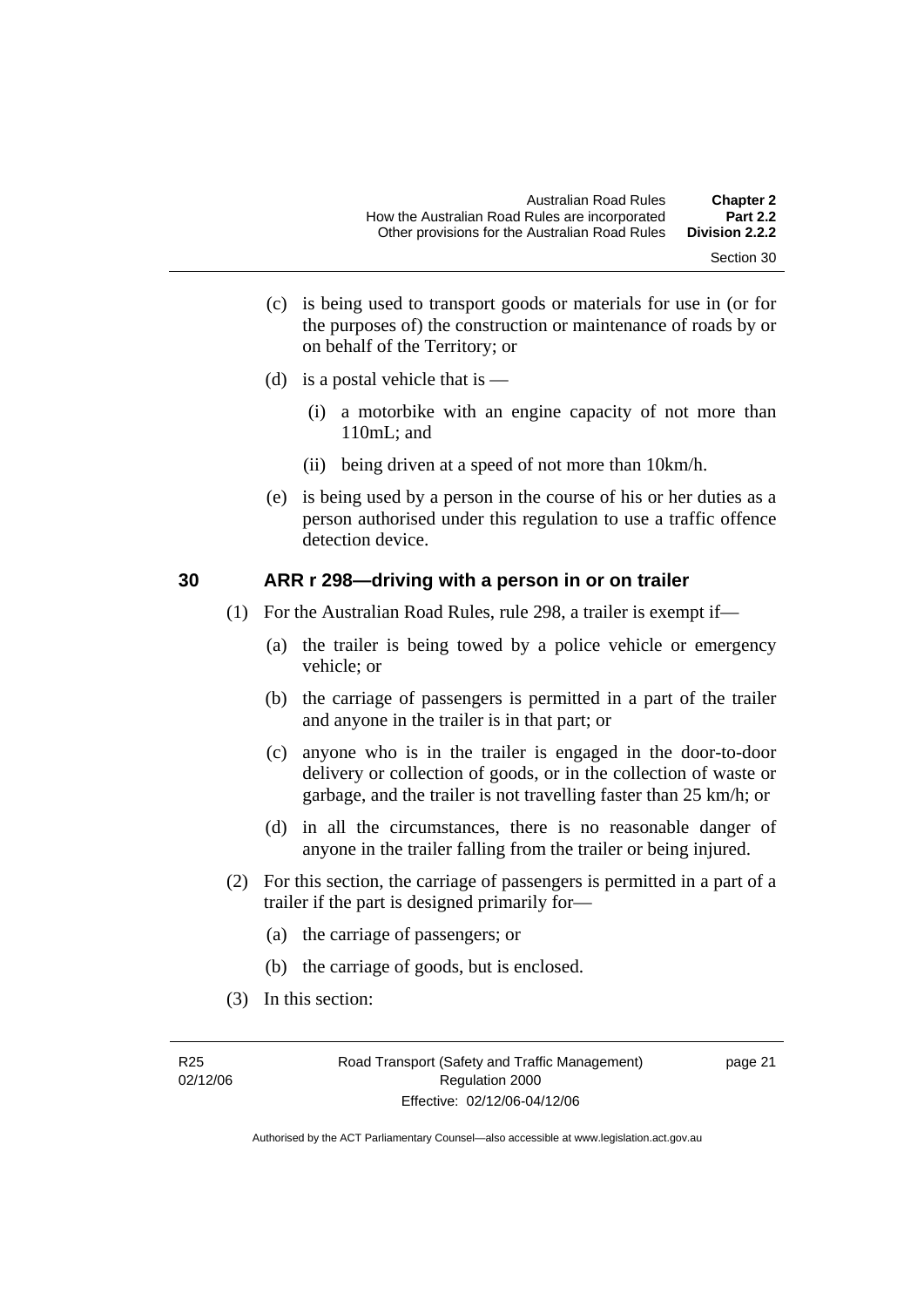| <b>Chapter 2</b><br><b>Part 2.2</b> | Australian Road Rules<br>How the Australian Road Rules are incorporated |
|-------------------------------------|-------------------------------------------------------------------------|
| <b>Division 2.2.2</b>               | Other provisions for the Australian Road Rules                          |
| Section 31                          |                                                                         |

*enclosed*, for a part of a trailer, means enclosed by—

- (a) the structure of the trailer; or
- (b) a canopy, cage or other device fitted to the trailer that is of a kind approved by the road transport authority under section 66 (1) (d) (Approvals etc by road transport authority).

*in* includes on.

#### **31 ARR r 310 (3), (4)—exemption for road workers etc**

- (1) For the Australian Road Rules, rule 310 (3) (b), the road transport authority may authorise a person to engage in speed zoning tests.
- (2) For the Australian Road Rules, rule 310 (4), definition of *roadworks*, the road transport authority may authorise—
	- (a) installation or maintenance work on, above or below a road; or
	- (b) installation or maintenance of a traffic control device; or
	- (c) a traffic survey.
- (3) This section is additional to, and does not limit, any other power of the road transport authority or anyone else under a territory law to authorise something mentioned in this section.
	- *Note* Under the Act, the road transport authority can authorise a person to install or display (or to interfere with, change or remove) a prescribed traffic control device.

#### **32 ARR r 313—postal workers**

For the Australian Road Rules, rule 313—

- (a) the Australian Road Rules, rule 186 (Stopping in a mail zone) does not apply to the driver of a postal vehicle; and
- (b) the Australian Road Rules, rule 288 (Driving on a path) does not apply to the driver of a postal vehicle if—

#### page 22 Road Transport (Safety and Traffic Management) Regulation 2000 Effective: 02/12/06-04/12/06

R<sub>25</sub> 02/12/06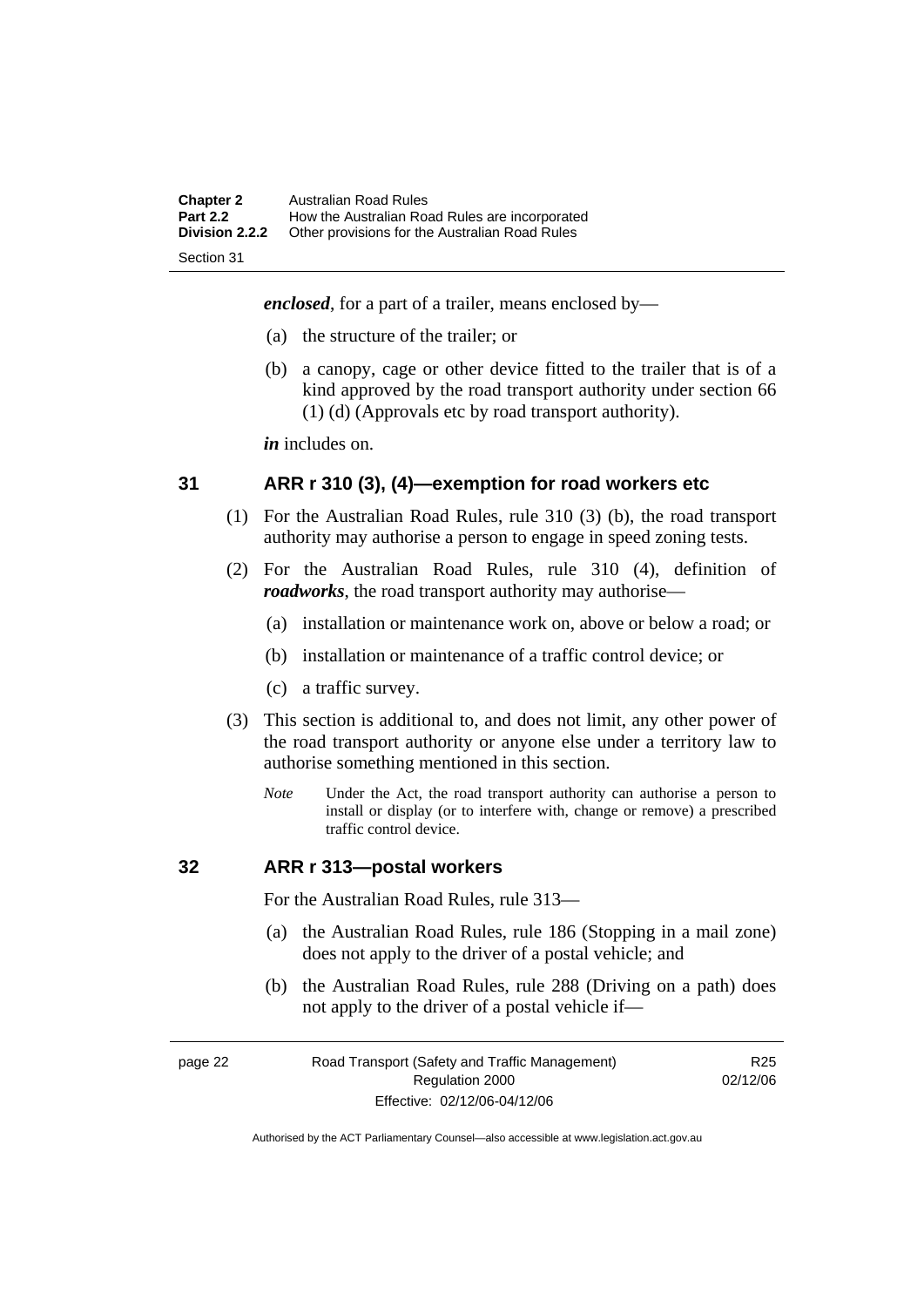- Section 33
- (i) the vehicle is a motorbike with an engine capacity of not more that 110mL; and
- (ii) the vehicle is being driven at a speed of not more than 10km/h.

#### **33 ARR dict—definitions for dictionary**

(1) For the Australian Road Rules, dictionary:

*approved bicycle helmet* means a protective helmet for bicycle riders that is approved by the road transport authority under section 66 (1) (a) (Approvals etc by road transport authority).

*authorised person,* for a provision of the Australian Road Rules, means a person who is appointed as an authorised officer under the *Road Transport (General) Act 1999* for the Australian Road Rules or the provision.

*emergency worker* means—

- (a) a member of the ambulance service rendering or providing transport for sick or injured people; or
- (b) a member of the ambulance service, the fire brigade, the rural fire service or the SES providing transport in an emergency; or
- (c) a person who is declared by the road transport authority under section 66 (1) (e) (Approvals etc by road transport authority) to be an emergency worker.

*mechanical signalling device*, in relation to a vehicle, means a device that—

- (a) is fitted to the vehicle; and
- (b) is a mechanical signalling device or turn signal that complies with the *Road Transport (Vehicle Registration) Regulation 2000*, schedule 1.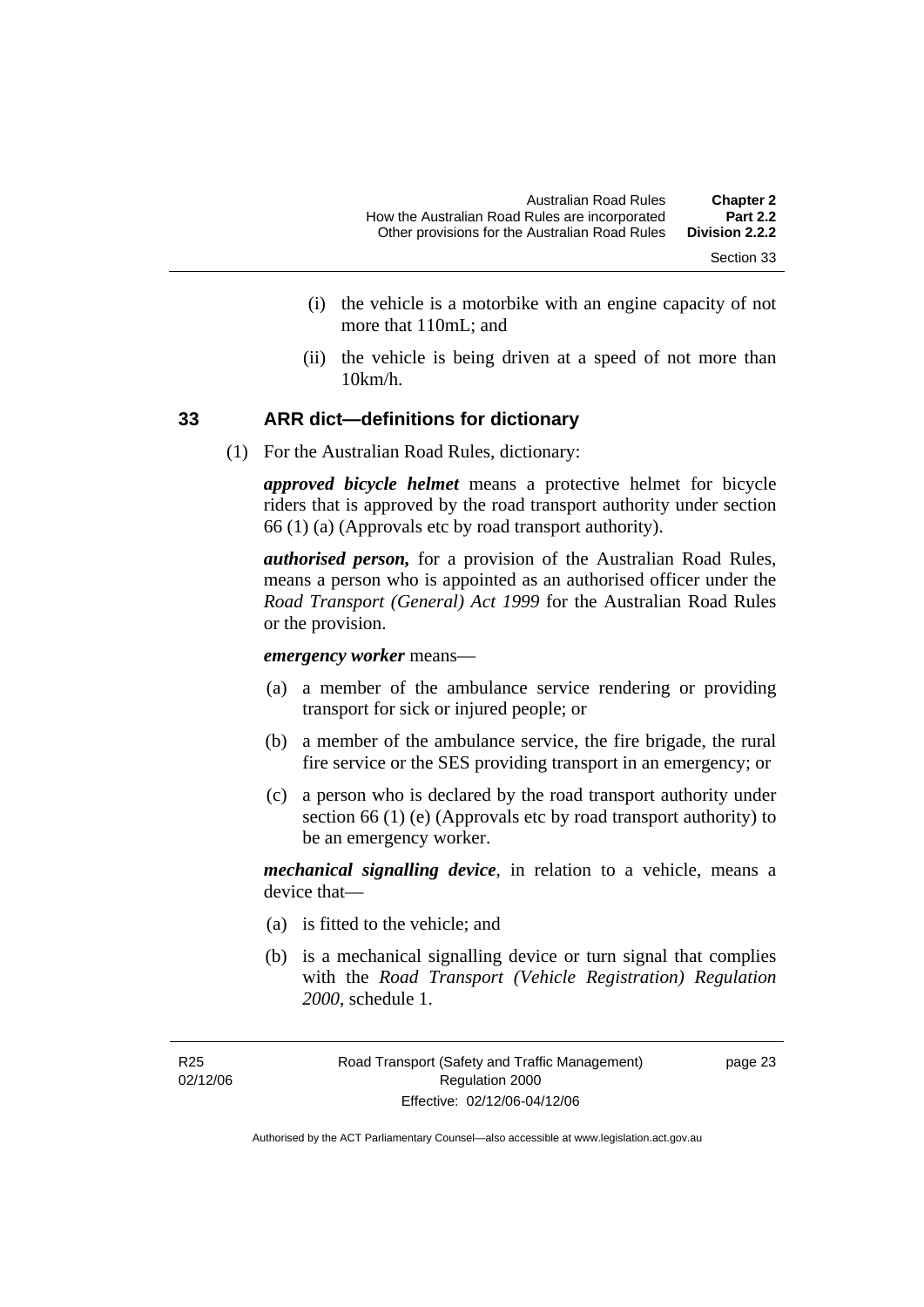**Chapter 2** Australian Road Rules<br>**Part 2.2** How the Australian Road **Part 2.2 How the Australian Road Rules are incorporated Division 2.2.2** Other provisions for the Australian Road Rules **Other provisions for the Australian Road Rules** 

Section 33

*oversize vehicle* means a vehicle that has a dimension that, including the dimension of any load, exceeds a relevant dimension limit under the *Road Transport (Dimensions and Mass) Act 1990*, the *Road Transport (Vehicle Registration) Regulation 2000*, or this section.

*police officer*—see the Legislation Act, dictionary, part 1.

*postal worker* means an employee of Australia Post or anyone else engaged by Australia Post to deliver post.

*public bus*—see the *Road Transport (Public Passenger Services) Act 2001*, dictionary.

*taxi*—

- (a) see the *Road Transport (Public Passenger Services) Act 2001*, section 45 (Meaning of *taxi*); and
- (b) except in the Australian Road Rules, rule 182 (which is about stopping in taxi zones), includes a hire car.
- (2) For the Australian Road Rules, dictionary, definition of *GVM*, paragraph (b):

#### *vehicle registration authority* means:

- (a) the road transport authority; or
- (b) the corresponding authority of another jurisdiction.
- (3) For the Australian Road Rules, dictionary, definition of *hazard warning lights*:

*another law of this jurisdiction* means the *Road Transport (Vehicle Registration) Regulation 2000*, schedule 1.

- (4) For the Australian Road Rules, dictionary, definition of *portable warning triangle*, a portable warning triangle is approved if it—
	- (a) is in the form of an equilateral triangle; and

R<sub>25</sub> 02/12/06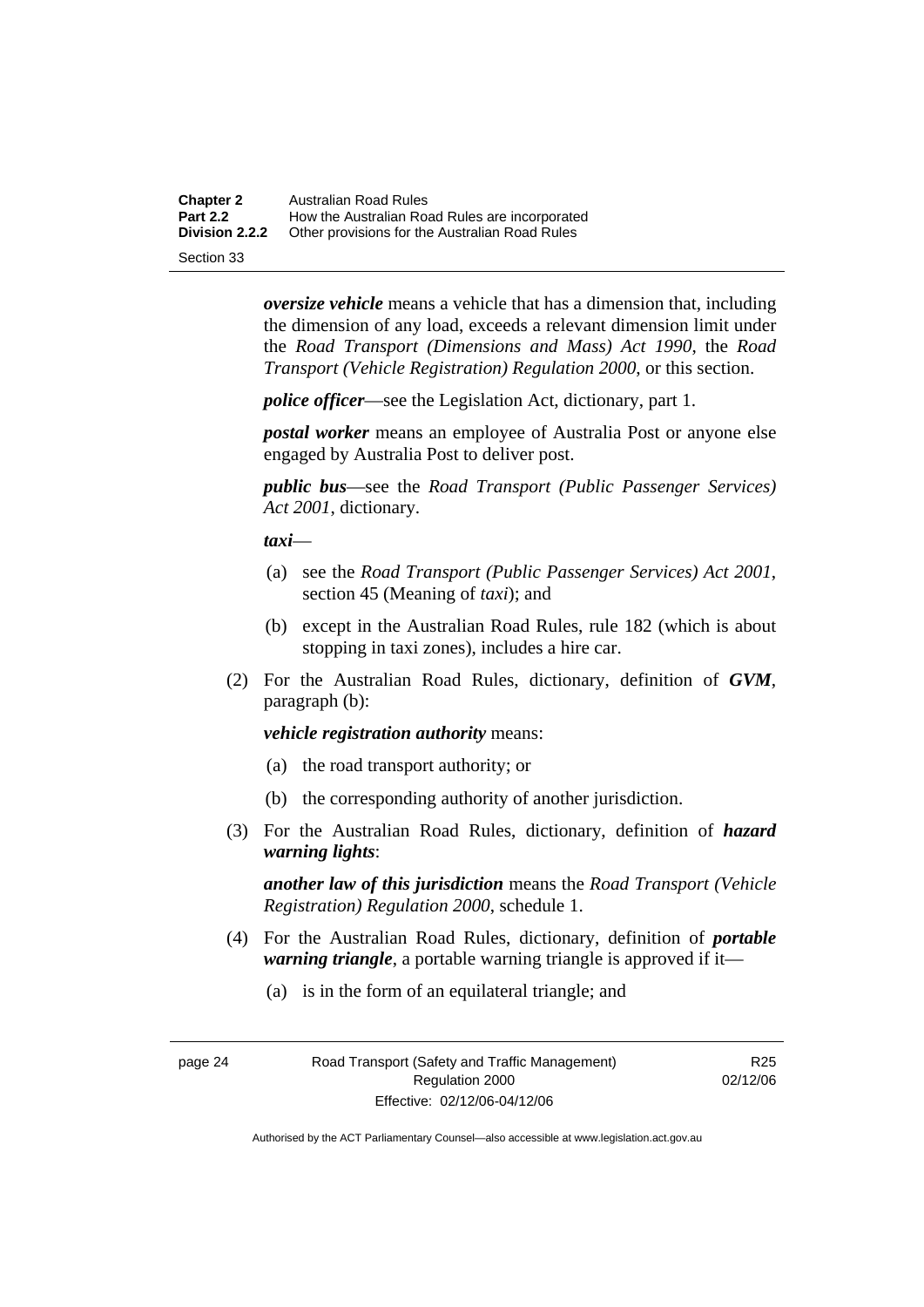- Section 33
- (b) has a minimum height of 300mm; and
- (c) has, on the front and back, red reflecting sheeting or material, or 9 red reflectors arranged in a triangular shape, causing a red reflection that would be clearly visible to a driver at night when the upper beam of light from any headlight on the vehicle (complying with the relevant provisions to the *Road Transport (Vehicle Registration) Regulation 2000*), schedule 1 is projected directly onto the sign from a distance of 200m; and
- (d) is of a robust and durable construction, capable of being readily erected to stand in an upright position and capable of remaining unaffected (to any material degree) by any reasonable force of wind or variation in weather conditions.

Road Transport (Safety and Traffic Management) Regulation 2000 Effective: 02/12/06-04/12/06

page 25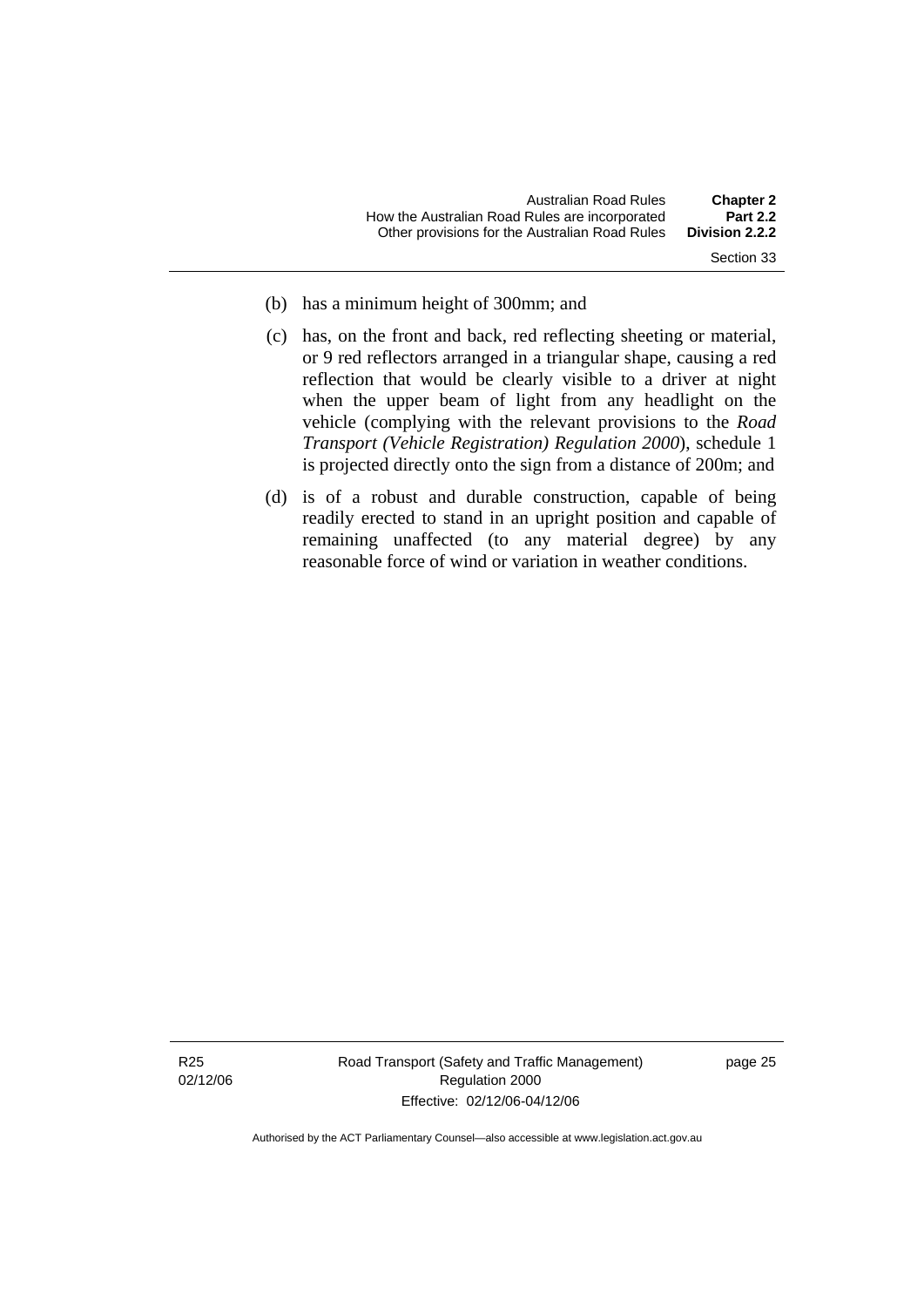**Chapter 2 Australian Road Rules**<br>**Part 2.3 Additional ACT road rules Part 2.3** Additional ACT road rules<br>**Division 2.3.1** Noise and other nuisances **Division 2.3.1** Noise and other nuisances

Section 37

# **Part 2.3 Additional ACT road rules**

*Note* The Australian Road Rules are not completely self-contained and need to be read with associated laws of each jurisdiction. This part sets out some of the associated laws that are particular to the ACT. Provisions of Acts and other regulations included in the road transport legislation contain other provisions that are particular to the ACT.

#### **Division 2.3.1 Noise and other nuisances**

#### **37 Making unnecessary engine noise**

The driver of a motor vehicle on a road must not make unnecessary noise by turning on, running or failing to turn off the vehicle's engine.

Maximum penalty: 20 penalty units.

*Note* Under the Australian Road Rules, r 291 it is an offence to start or drive a vehicle in a way that makes unnecessary noise or smoke.

#### **38 Emission of waste oil or grease**

 (1) A person must not use a motor vehicle or trailer on a road unless adequate precautions have been taken to prevent waste oil or grease from the machinery or from any other part of the vehicle from dropping onto the roadway.

Maximum penalty: 20 penalty units.

- *Note* The Australian Road Rules, r 293 requires the driver of a vehicle to remove oil or grease that falls from the vehicle in certain circumstances.
- (2) Without limiting the liability of anyone else, the responsible person for a motor vehicle or trailer must take reasonable steps to prevent a contravention of subsection (1) in relation to the vehicle.

Maximum penalty: 20 penalty units.

page 26 Road Transport (Safety and Traffic Management) Regulation 2000 Effective: 02/12/06-04/12/06

R<sub>25</sub> 02/12/06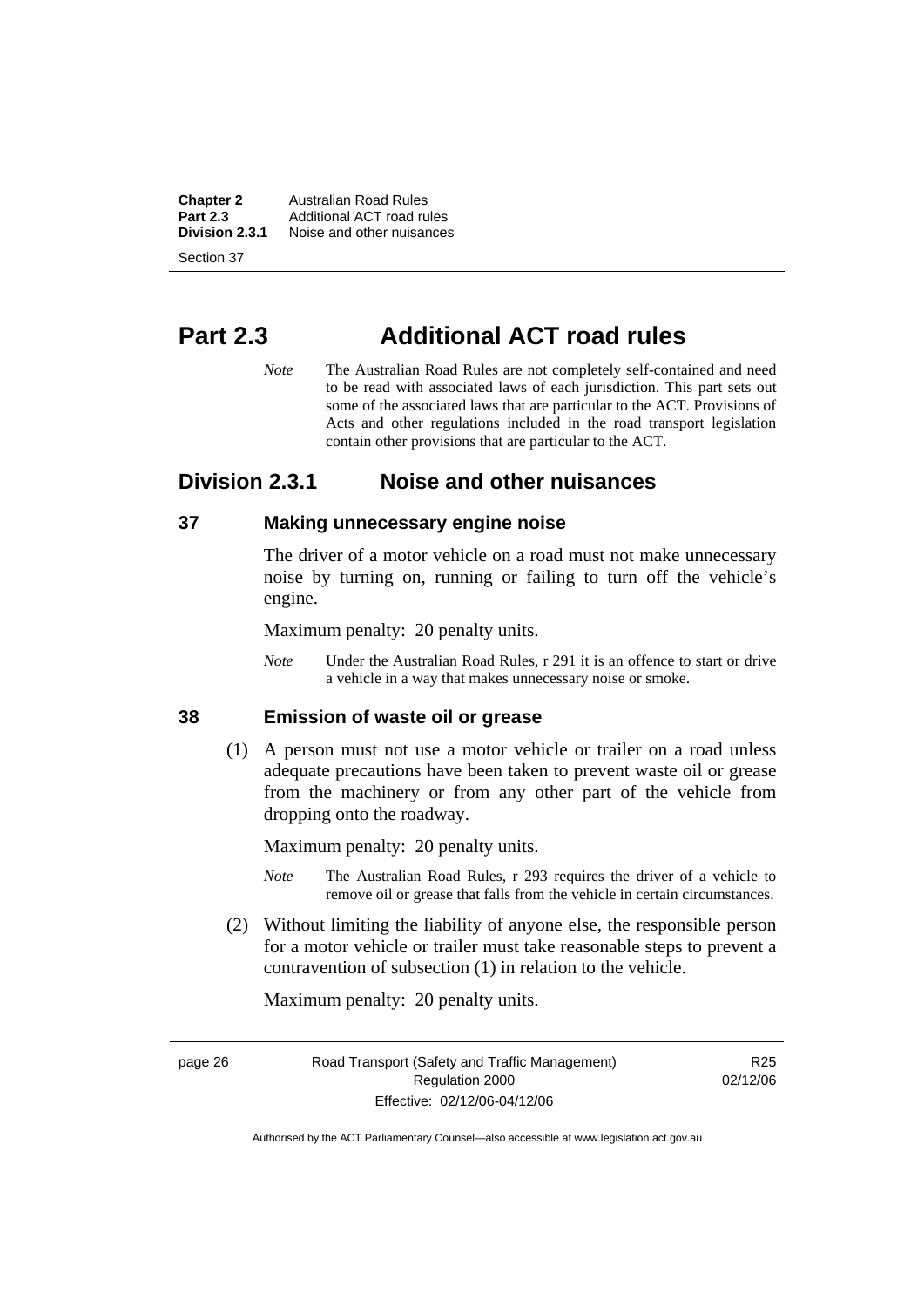#### Section 39

# **Division 2.3.2 Driver and passenger safety**

#### **39 Safety of persons on trailers**

 (1) A person must not travel on a road in or on any part of a trailer that is not a part designed primarily for the carriage of passengers or goods.

Maximum penalty: 20 penalty units.

 (2) A person must not travel on a road in or on any part of a trailer that is a part designed primarily for the carriage of goods if the part is not enclosed.

Maximum penalty: 20 penalty units.

- (3) This section does not apply to a person—
	- (a) who is in or on a police vehicle or emergency vehicle; or
	- (b) engaged in the door-to-door delivery or collection of goods, or in the collection of waste or garbage, in or on a trailer that is not travelling faster than 25km/h; or
	- (c) if, in all the circumstances, there is a no reasonable danger of the person falling or being thrown from the trailer, or being injured, because the person is travelling in a way prohibited by this section.
- (4) In this section:

*enclosed*, for a part of a trailer, means enclosed by—

(a) the structure of the trailer; or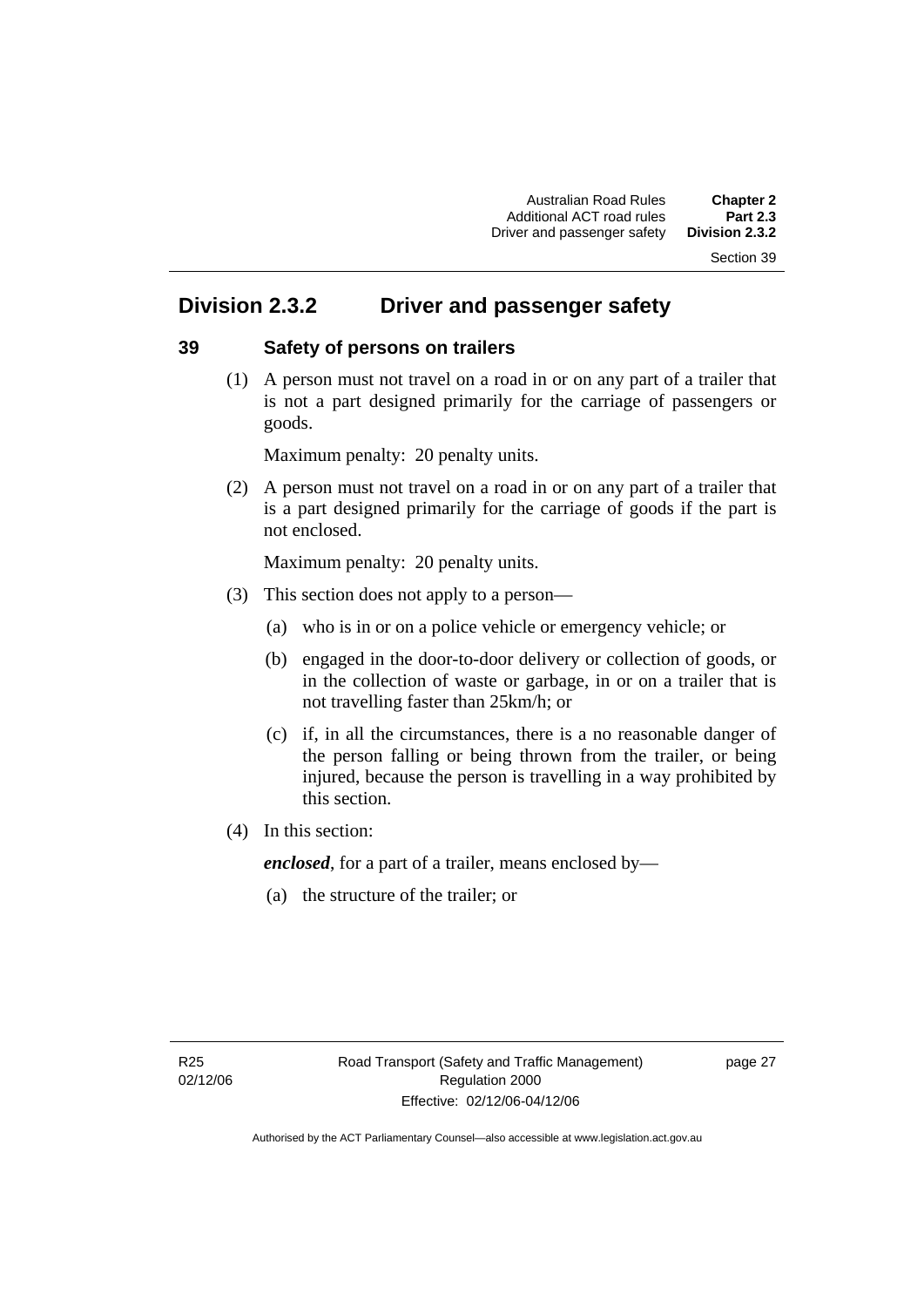**Chapter 2 Australian Road Rules**<br>**Part 2.3 Additional ACT road rules Part 2.3** Additional ACT road rules<br>**Division 2.3.3** Trailers and towing **Division 2.3.3** Trailers and towing

Section 40

- (b) a canopy, cage or other device fitted to the trailer that is of a kind approved by the road transport authority under section 66 (1) (d) (Approvals etc by road transport authority).
- *Note* The Australian Road Rules, r 298 prohibits a driver from driving a motor vehicle towing a trailer with a person in or on the trailer, unless the trailer is exempt from the rule under another law of this jurisdiction. Section 30 provides the exemption from the rule.

# **40 Passengers in sidecars to be seated**

 (1) A passenger in a sidecar attached to a motorbike that is moving, or is stationary but not parked, on a road must sit in a place in the sidecar designed for use by a passenger.

Maximum penalty: 20 penalty units.

 (2) The rider of a motorbike must not ride with a passenger in a sidecar unless the passenger complies with subsection (1).

Maximum penalty: 20 penalty units.

# **Division 2.3.3 Trailers and towing**

- *Note* The following rules of the Australian Road Rules apply to the towing of vehicles:
	- r 216 (which is about the lights that must be used when towing a vehicle at night or in hazardous weather conditions)
	- r 254 (which is about the towing of bicycles)
	- r 257 (which is about riding with a person on a bicycle trailer)
	- r 292 (which is about towing a vehicle with an insecure or overhanging load)
	- r 294 (which is about keeping control of a motor vehicle or trailer being towed)
	- r 295 (which is about towing another vehicle with a towline)
	- r 298 (which is about driving with a person in a trailer)
	- r 312 (which provides certain exemptions for tow truck drivers).

page 28 Road Transport (Safety and Traffic Management) Regulation 2000 Effective: 02/12/06-04/12/06

R<sub>25</sub> 02/12/06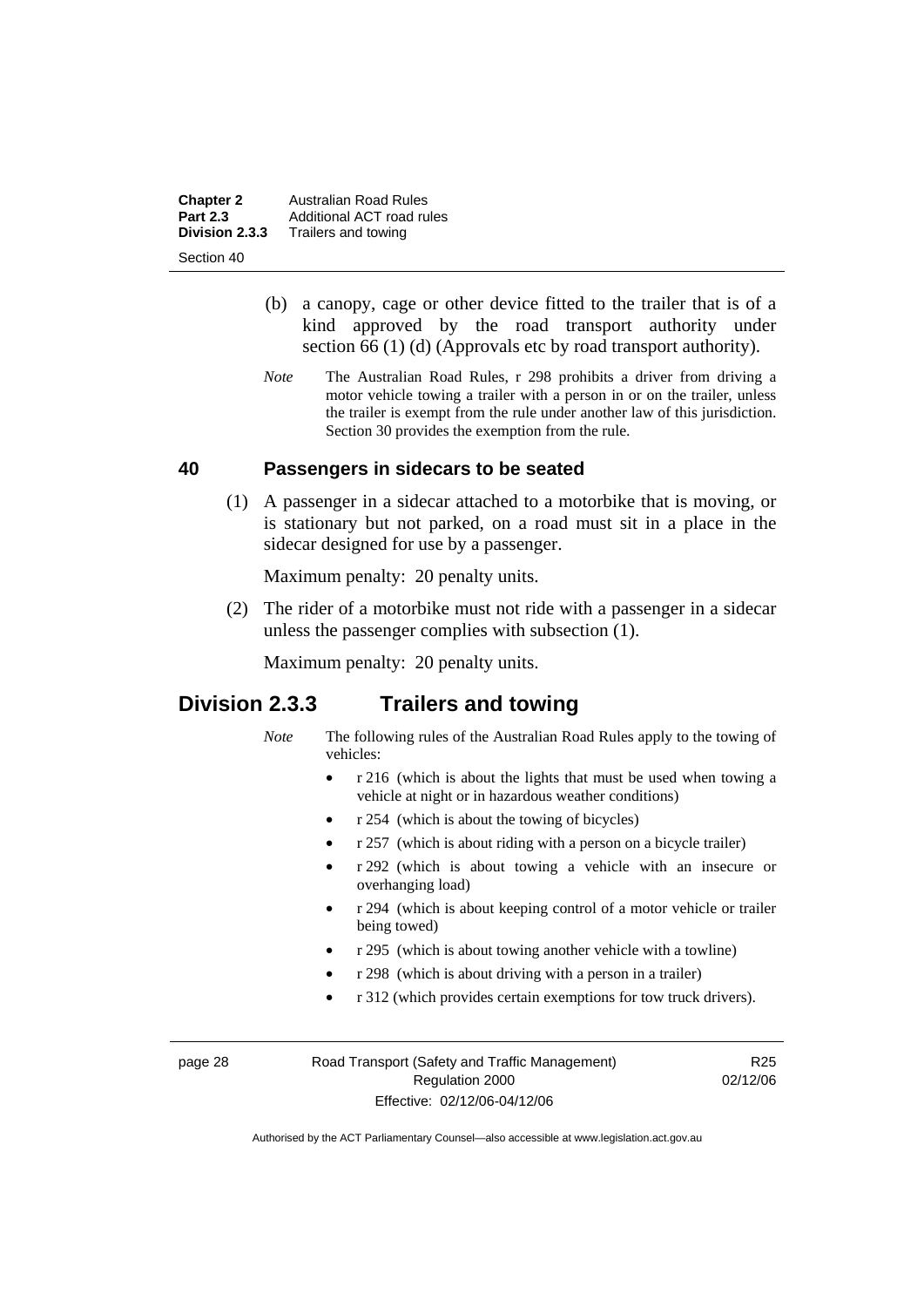#### Section 41

#### **41 Number of vehicles that may be drawn**

 (1) The driver of an articulated vehicle must not tow any other vehicle on a road.

Maximum penalty: 20 penalty units.

 (2) The driver of a motor vehicle must not tow more than 1 other vehicle on a road.

Maximum penalty: 20 penalty units.

- (3) The road transport authority may exempt a vehicle or person from subsection  $(1)$  or  $(2)$ .
- (4) Subsection (2) does not apply in relation to a tow truck that is towing an articulated vehicle (other than a B-double or road train) if—
	- (a) the articulated vehicle has broken down on a road and it is necessary for it to be towed away; or
	- (b) the articulated vehicle has been involved in a crash on a road and it is necessary for it to be towed away.
- (5) Subsection (2) does not apply to a motor vehicle that is towing another vehicle using a lift and tow trailer if—
	- (a) the other vehicle is partly supported by the lift and tow trailer; and
	- (b) the vehicle is not towed at faster than 60 km/h; and
	- (c) the combined weight of the towed vehicle and the lift and tow trailer is not more than the unladen weight of the towing vehicle.
- (6) Subsection (2) does not apply to—
	- (a) a tractor-harvester-cutting head trailer combination; or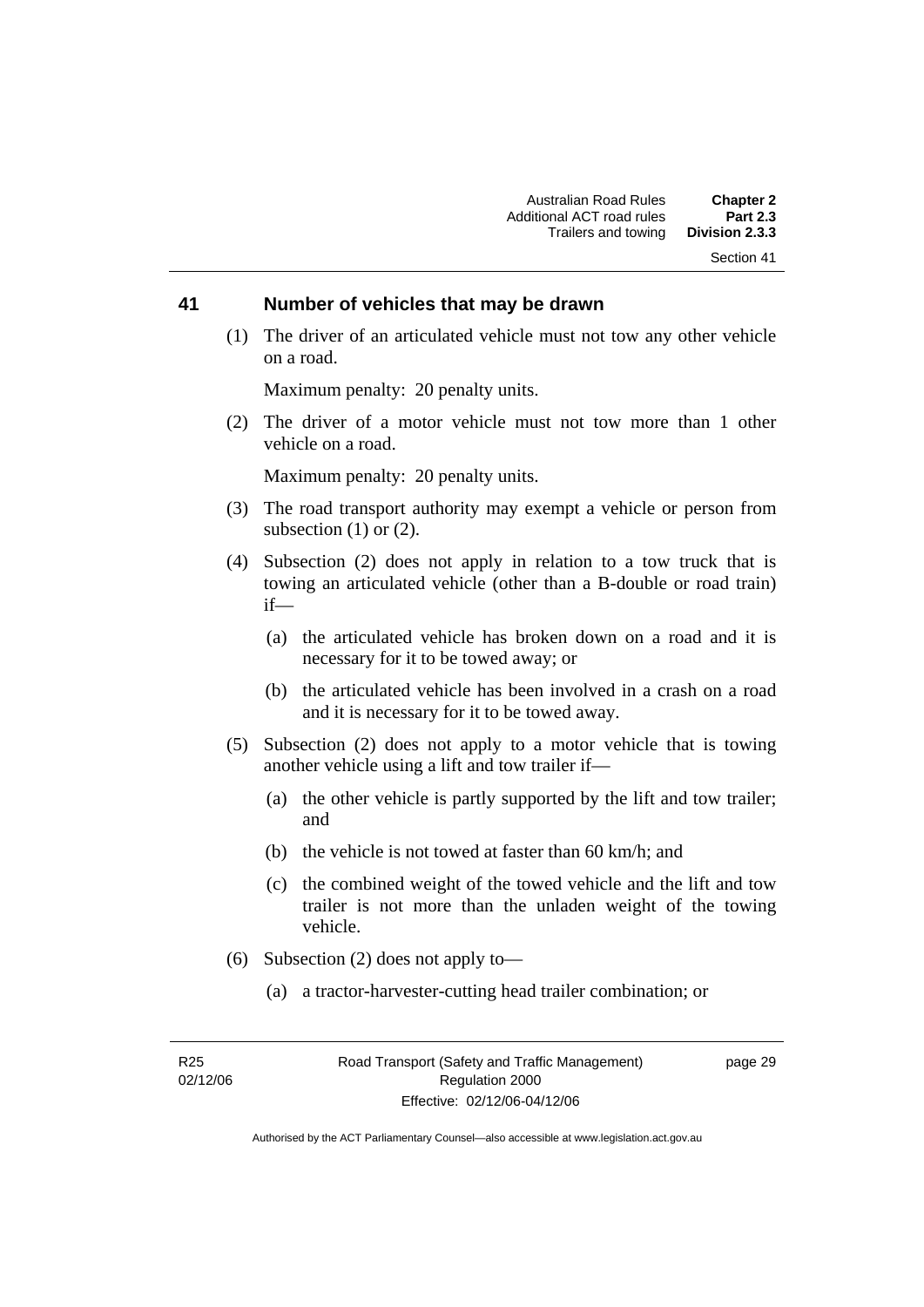| <b>Chapter 2</b><br><b>Part 2.3</b> | <b>Australian Road Rules</b><br>Additional ACT road rules |
|-------------------------------------|-----------------------------------------------------------|
| Division 2.3.3                      | Trailers and towing                                       |
| Section 42                          |                                                           |

- (b) a tractor with multiple implements attached, if the implements are normally used as a single unit when performing agricultural operations; or
- (c) a tractor and implement combination towing a fuel trailer or laser tower; or
- (d) an articulated low-loader consisting of a prime mover towing a converter dolly and a semitrailer; or
- (e) a B-double, dog trailer or road train.

# **42 Towing by vehicles under 4.5t**

- (1) The driver of a motor vehicle (the *towing vehicle*) must not tow another vehicle (the *towed vehicle*) on a road if the laden weight of the towed vehicle is more than—
	- (a) the capacity of the towing attachment fitted to the towing vehicle; or
	- (b) the maximum laden weight for the towed vehicle.

Maximum penalty: 20 penalty units.

- (2) Subsection (1) does not apply to the driver if the towing vehicle has a GVM over 4.5t.
- (3) The road transport authority may exempt a vehicle or person from subsection  $(1)$ .
- (4) In this section:

*maximum laden weight*, for the towed vehicle, means—

 (a) the maximum laden weight for a towed vehicle specified by the manufacturer of the towing vehicle in relation to the towing vehicle; or

R<sub>25</sub> 02/12/06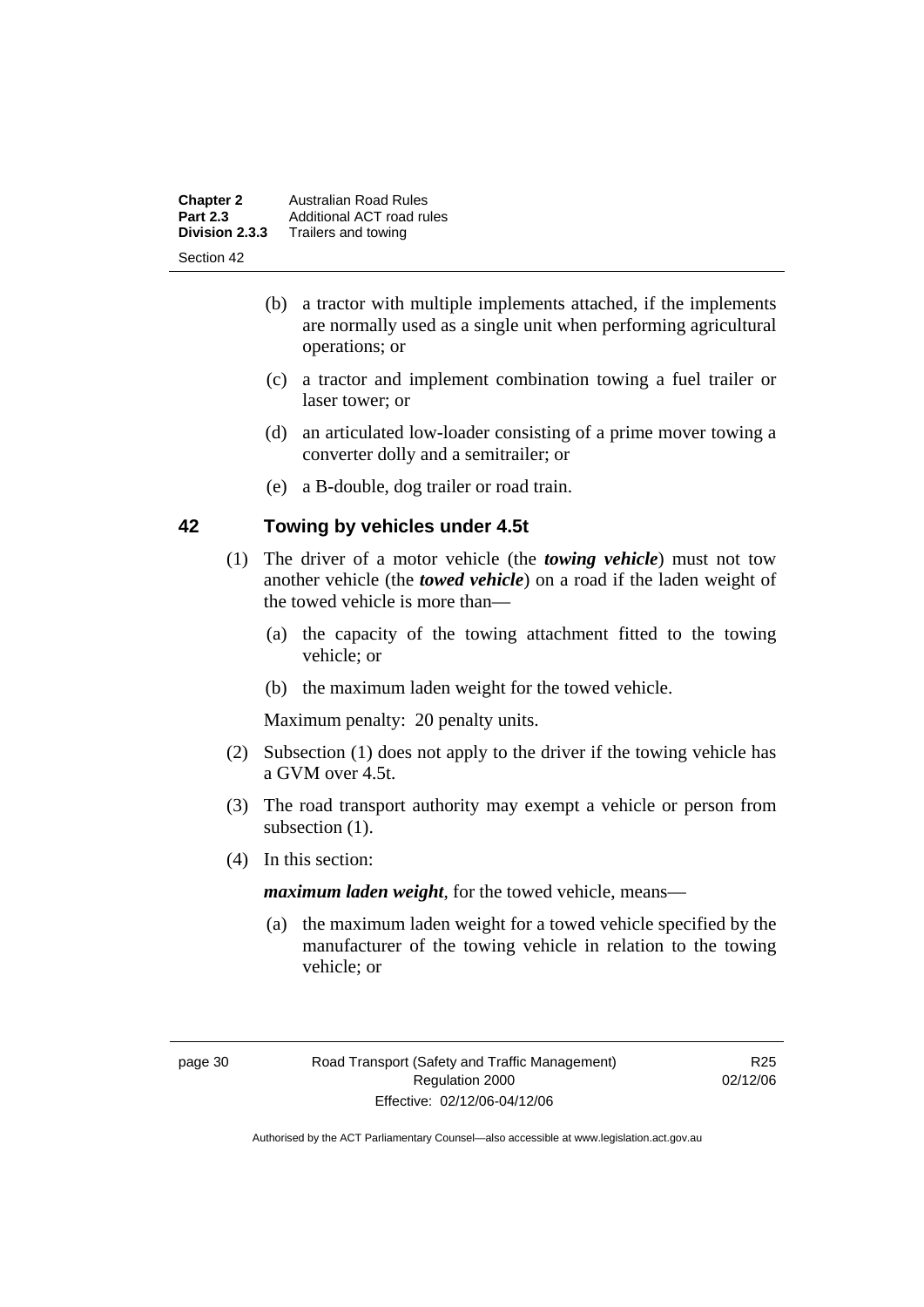- (b) if there is no such specification by the manufacturer, the manufacturer of the vehicle cannot be identified or the specification is not appropriate because the towing vehicle has been modified—
	- (i) 1.5 times the unladen weight of the towing vehicle if the towed vehicle is fitted with a braking system that is working properly; or
	- (ii) the unladen weight of the towing vehicle in any other case.

# **Division 2.3.4 Lights on vehicles**

- *Note* The following rules of the Australian Road Rules apply to lights on vehicles:
	- r 215 (which is about using lights when driving at night or in hazardous weather conditions)
	- r 216 (which is about the lights that must be used when towing a vehicle at night or in hazardous weather conditions)
	- r 217 (which is about using rear fog lights)
	- r 218 (which is about using headlights on high-beam)
	- r 219 (which is about not using lights to dazzle other road users)
	- r 220 (which is about the use of lights on a vehicle that is stopped)
	- r 221 (which is about using hazard warning lights)
	- r 222 (which is about the use of warning lights on buses carrying children)
	- r 223 (which is about using lights when riding an animal-drawn vehicle at night or in hazardous weather conditions)
	- r 259 (which is about using lights when riding a bicycle at night).

page 31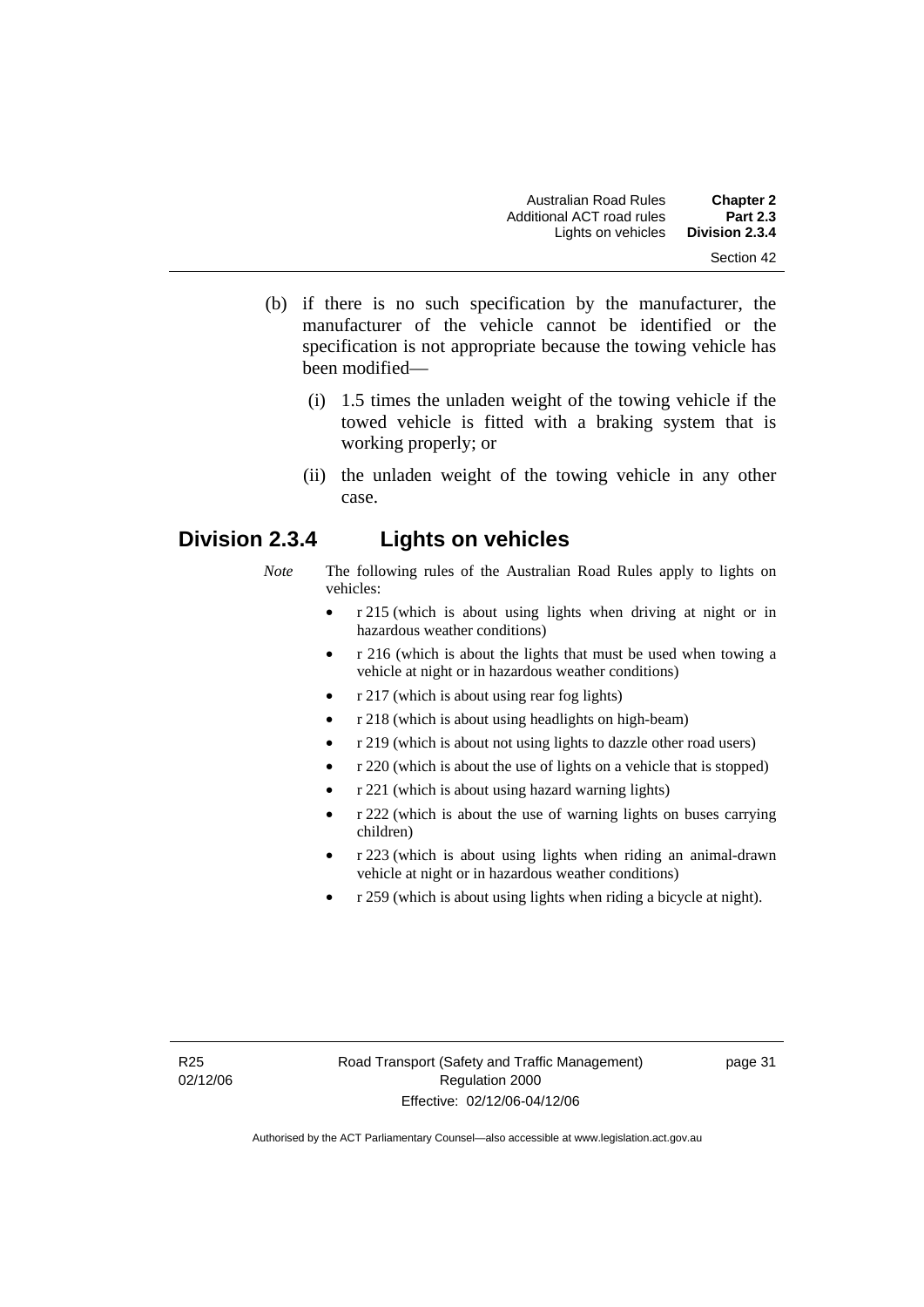**Chapter 2** Australian Road Rules<br>**Part 2.3** Additional ACT road ru **Part 2.3** Additional ACT road rules<br>**Division 2.3.4** Lights on vehicles Lights on vehicles Section 43

# **43 Lights on motor vehicles generally**

- (1) The driver of a motor vehicle fitted with a spotlight or searchlight must not operate the light, or allow it to be operated, on a road unless—
	- (a) the vehicle is stationary, the light is operated only for examining or making adjustments or repairs to a vehicle, and light from it is not projected further than 6m; or
	- (b) the light is operated for the temporary purpose of reading or looking for a notice, sign, house number or something similar; or
	- (c) the vehicle is a police vehicle; or
	- (d) the vehicle is being used by the Territory, the Commonwealth or any public authority.

Maximum penalty: 20 penalty units.

- (2) The driver of a motor vehicle fitted with an additional headlight permitted to be fitted under the *Road Transport (Vehicle Registration) Regulation 2000*, schedule 1 must not operate the headlight, or allow it to be operated, if—
	- (a) the vehicle is being driven on a length of road in a built-up area; or
	- (b) the driver is driving less than—
		- (i) 200m behind a vehicle travelling in the same direction as the driver; or
		- (ii) 200m from an oncoming vehicle.

Maximum penalty: 20 penalty units.

R<sub>25</sub> 02/12/06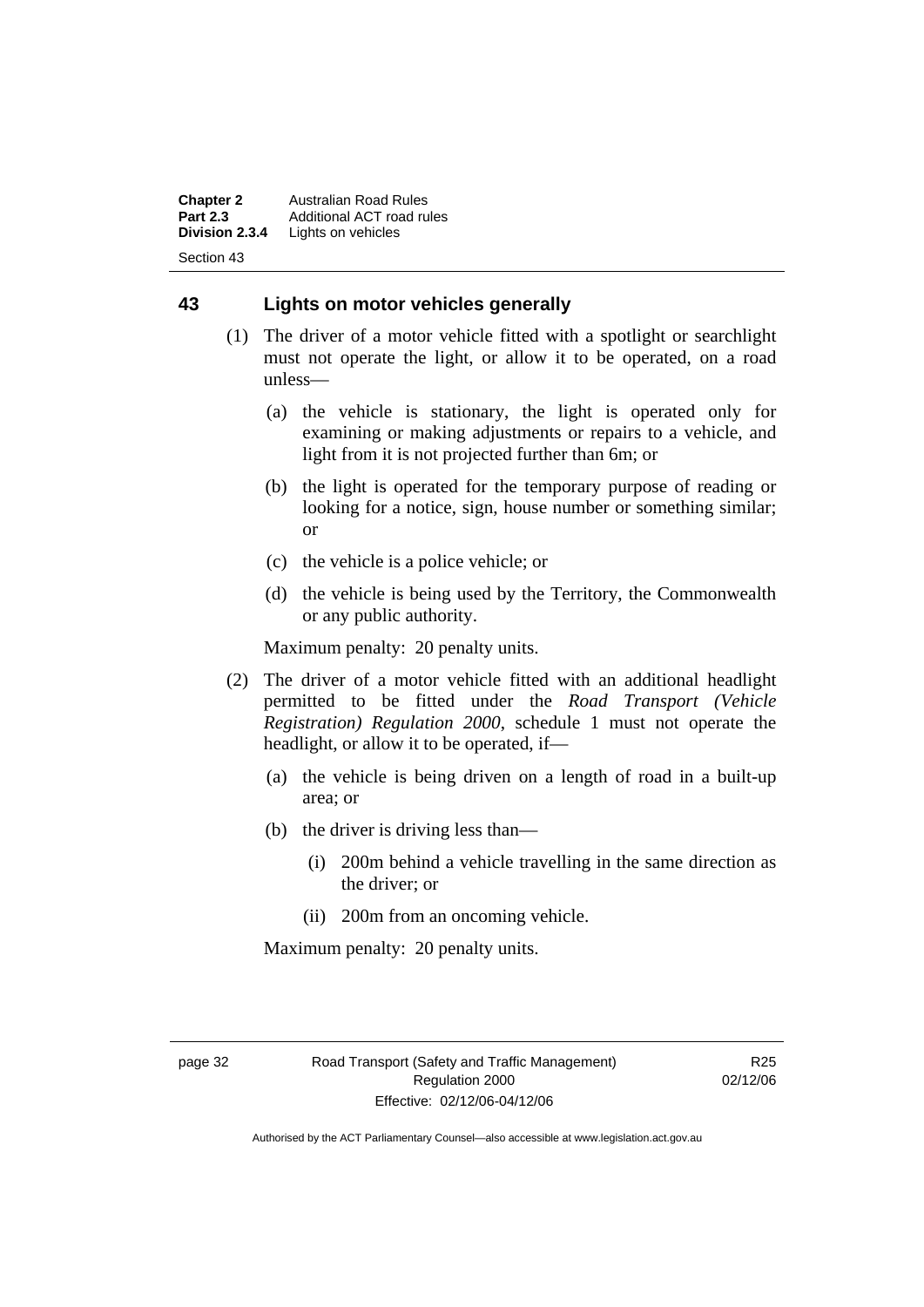# Section 44

# **Division 2.3.5 Metered parking**

- *Note* The rules of the Australian Road Rules that apply to the parking of vehicles include the following:
	- r 189 (which is about double parking)
	- r 203 (which is about stopping in a parking area for people with disabilities)
	- r 205 (which is about parking for longer than indicated)
	- r 207 (which is about parking where fees are payable)
	- r 208 (which is about parallel parking on a road, except in a median strip parking area)
	- r 209 (which is about parallel parking in a median strip parking area)
	- r 210 (which is about angle parking)
	- r 211 (which is about parking in parking bays).

# **44 Metered parking—parking in spaces**

- (1) A driver commits an offence if—
	- (a) the driver parks in a metered parking area; and
	- (b) the driver's vehicle is not parked in a metered parking space.

Maximum penalty: 20 penalty units.

 (2) A driver must not park the driver's vehicle in a metered parking space if another vehicle is parked in the space.

Maximum penalty: 20 penalty units.

 (3) A driver who parks in a metered parking space must position the driver's vehicle completely within the space.

Maximum penalty: 20 penalty units.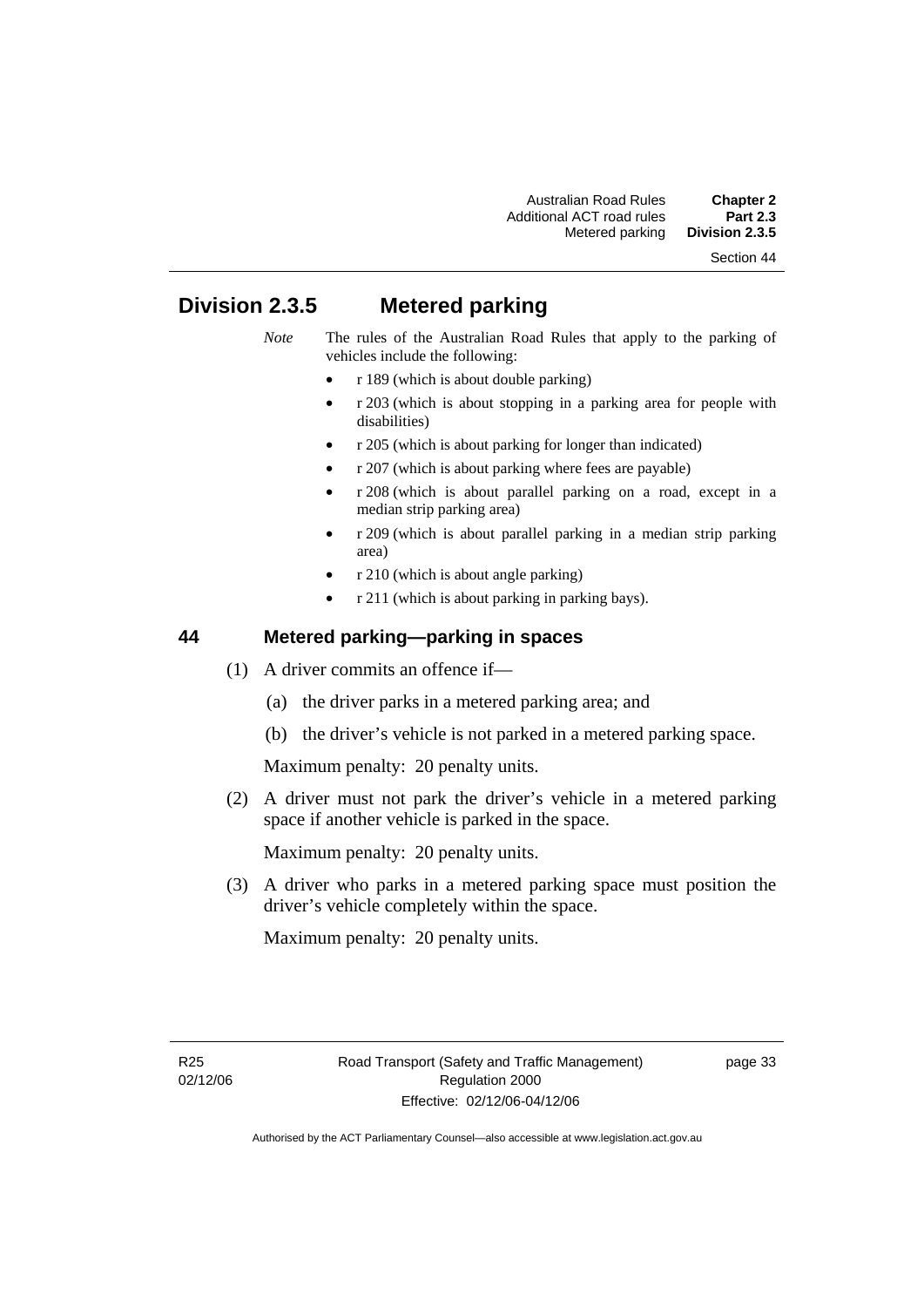| <b>Chapter 2</b> | Australian Road Rules     |
|------------------|---------------------------|
| <b>Part 2.3</b>  | Additional ACT road rules |
| Division 2.3.5   | Metered parking           |
| Section 44A      |                           |

# **44A Metered parking—parking fees**

 (1) A driver must not park in a metered parking space without paying the relevant parking fee for the space.

Maximum penalty: 20 penalty units.

- (2) A driver does not commit an offence against subsection (1) if—
	- (a) the relevant parking fee for the metered parking space is paid immediately after the driver parks the driver's vehicle in the metered parking space; or
	- (b) the parking meter for the metered parking space indicates that the period for which parking in the space has been paid for has not expired; or
	- (c) the parking meter for the metered parking space—
		- (i) is not working; or
		- (ii) is covered with a parking meter hood bearing the words 'out of order time limit applies'.
	- *Note* For other exceptions to s (1), see s 45.

## **44B Metered parking—maximum length of stay**

 (1) A driver must not allow the driver's vehicle to remain parked in a metered parking space if the parking meter for the space indicates that the period for which parking in the space has been paid for has expired.

Maximum penalty: 20 penalty units.

*Note* For exceptions to s (1), see s 45.

R<sub>25</sub> 02/12/06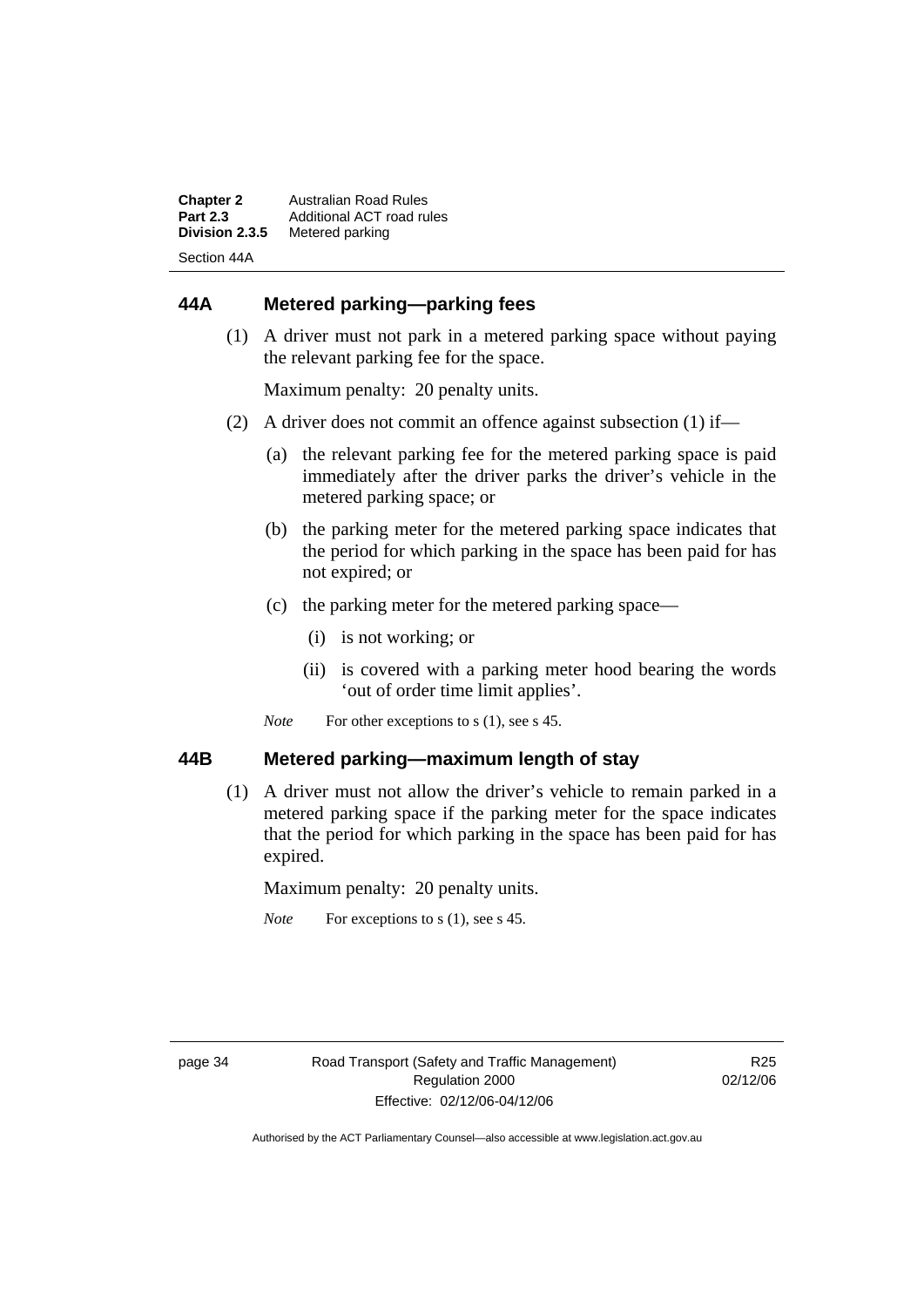(2) A driver must not allow the driver's vehicle to remain parked in a metered parking space for longer than the period (if any) indicated on the metered parking signs applying to the space as the maximum period for which a vehicle may be parked in the space.

Maximum penalty: 20 penalty units.

*Note* For exceptions to s (2), see s 45.

# **45 Metered parking—exceptions to s 44A and s 44B**

Section 44A (Metered parking—parking fees) and section 44B (Metered parking—maximum length of stay) do not apply to—

- (a) a driver for any period the driver's vehicle is parked in a metered parking space outside the controlled parking hours for the space; or
- (b) a driver if—
	- (i) the driver's vehicle is parked in a metered parking space; and
	- (ii) the driver displays in or on the vehicle a current mobility parking scheme authority; and
	- (iii) the driver complies with the conditions (if any) of the authority; or
- (c) a driver if—
	- (i) the driver's vehicle is parked in a metered parking space designated by a *permit zone sign* for use by the holder of a stated kind of parking permit; and
	- (ii) the driver displays in or on the vehicle a current parking permit of that kind; and
	- (iii) the driver complies with the conditions (if any) of the permit.

page 35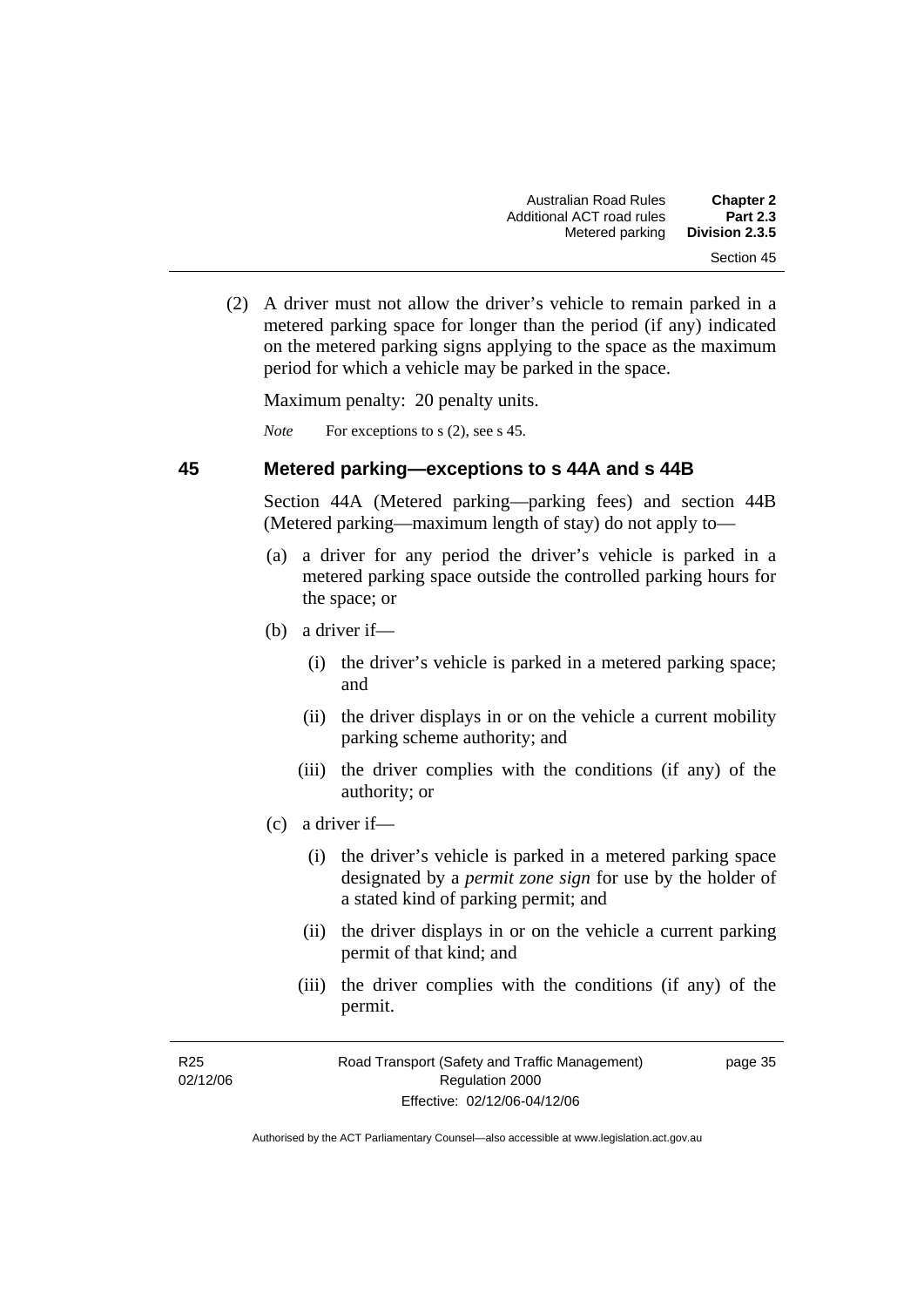**Chapter 2** Australian Road Rules<br>**Part 2.3** Additional ACT road ru **Part 2.3** Additional ACT road rules<br>**Division 2.3.5** Metered parking **Metered parking** Section 46

**46 Temporary closure of metered parking spaces**

- (1) If the road transport authority decides that the use of a metered parking space should be temporarily discontinued, the authority may close the space by—
	- (a) installing a sign, at or near the space, that displays words to the effect that the space is closed; or
	- (b) covering the parking meter applying to the space with a parking meter hood bearing the words 'no parking'.
- (2) A driver must not park in a metered parking space that has been closed under subsection (1).

Maximum penalty: 20 penalty units.

(3) In this section:

*sign* includes a board, device, plate, screen, words or anything else, whether or not installed with or on a traffic sign.

# **47 Misuse of parking meters**

A person must not—

- (a) insert in a parking meter anything other than coins appropriate for the meter; or
- (b) attach anything (for example, advertising material) to a parking meter.

Maximum penalty: 20 penalty units.

*Note* An example is part of the regulation, is not exhaustive and may extend, but does not limit, the meaning of the provision in which it appears (see Legislation Act, s 126 and s 132).

R<sub>25</sub> 02/12/06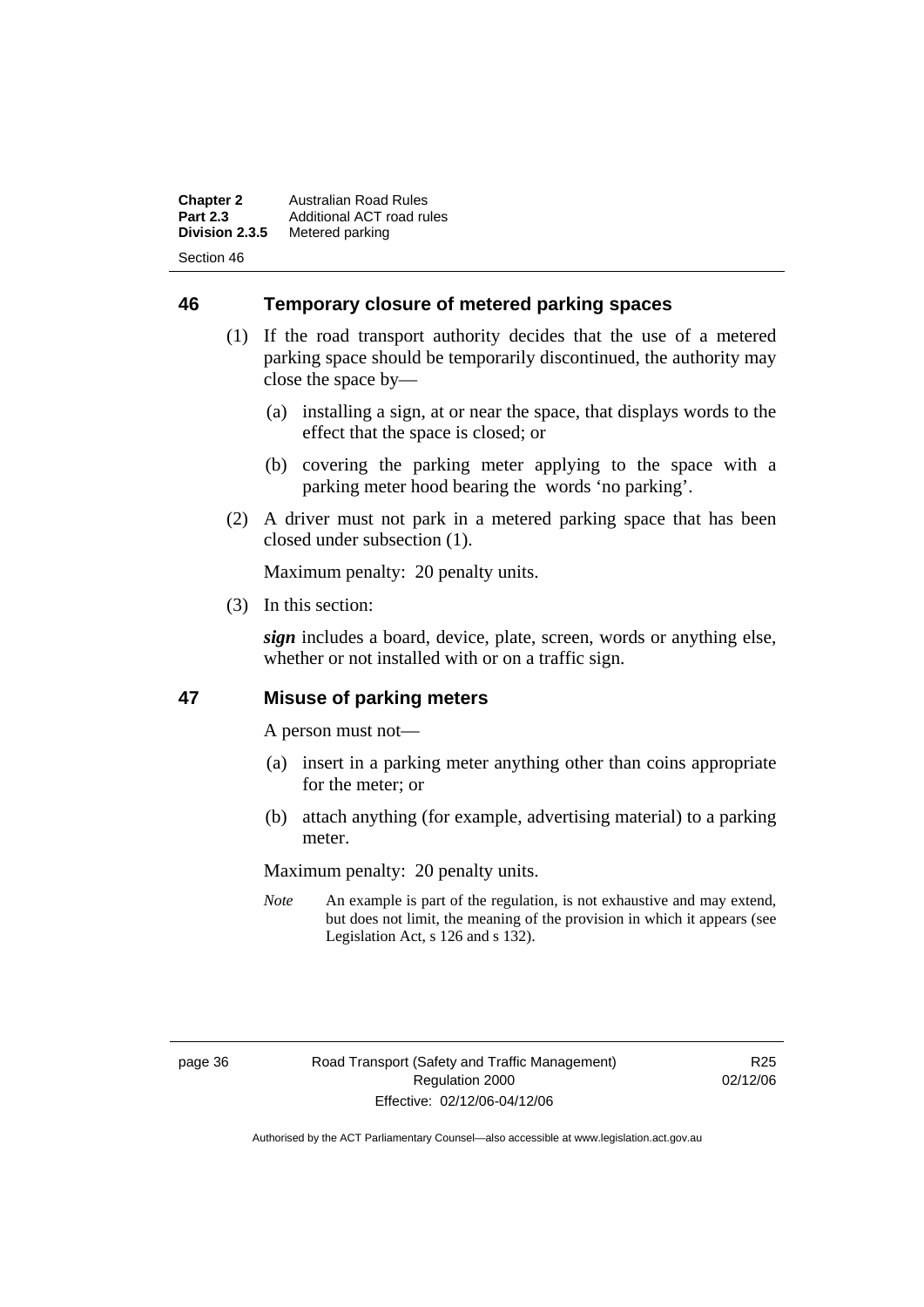# Section 48

#### **48 Interfering with parking meters etc**

A person must not—

- (a) do anything that interferes with (or is likely to interfere with) the proper working of a parking meter; or
- (b) fraudulently operate a parking meter.

Maximum penalty: 20 penalty units.

# **Division 2.3.6 Ticket parking**

# **49 Ticket parking—parking in spaces**

- (1) A driver commits an offence if—
	- (a) the driver parks in a ticket parking area; and
	- (b) the driver's vehicle is not parked in a ticket parking space.

Maximum penalty: 20 penalty units.

- (2) However, the driver does not commit an offence against subsection (1) if the driver parks in a metered parking space within a ticket parking area and the driver complies with the provisions of division 2.3.5 (Metered parking) in relation to parking in the space.
- (3) A driver must not park the driver's vehicle in a ticket parking space if another vehicle is parked in the space.

Maximum penalty: 20 penalty units.

 (4) A driver who parks in a ticket parking space must position the driver's vehicle completely within the space.

Maximum penalty: 20 penalty units.

page 37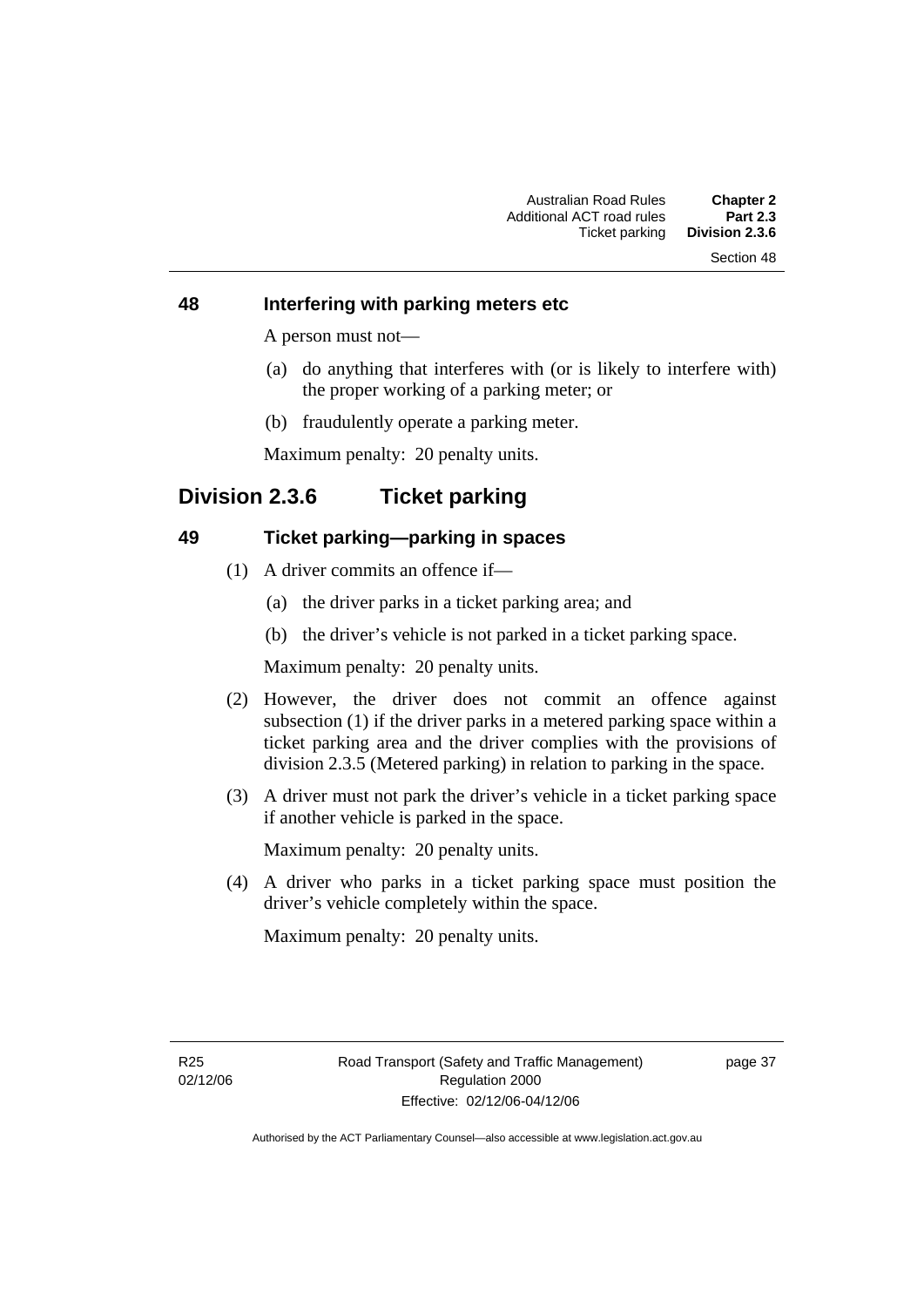**Chapter 2** Australian Road Rules<br>**Part 2.3** Additional ACT road ru **Part 2.3** Additional ACT road rules<br>**Division 2.3.6** Ticket parking **Ticket parking** Section 49A

# **49A Ticket parking—display of tickets**

- (1) A driver may park the driver's vehicle in a ticket parking area only if—
	- (a) for an RTA multi-stay ticket parking area—
		- (i) a current parking ticket for the area is correctly displayed in or on the vehicle; or
		- (ii) a current part-day parking ticket for another RTA multi-stay ticket parking area is correctly displayed in or on the vehicle; or
		- (iii) a current equivalent all-day parking ticket for another RTA multi-stay ticket parking area is correctly displayed in or on the vehicle; or
	- (b) for any other ticket parking area—a current parking ticket for the area is correctly displayed in or on the vehicle.

Maximum penalty: 20 penalty units.

#### **Examples of ticket parking areas for par (b)**

- 1 a ticket parking area set up by the road transport authority in which parking up to a maximum of 4 hours is permitted by the ticket parking signs applying to the area
- 2 a ticket parking area set up by a parking authority
- *Note 1* Ticket parking areas may be set up by the road transport authority or a parking authority (see s 75A-s 76A).
- *Note 2* An example is part of the regulation, is not exhaustive and may extend, but does not limit, the meaning of the provision in which it appears (see Legislation Act, s 126 and s 132).
- (2) Subsection (1) (a) does not apply to a driver if, immediately after parking in the ticket parking area, the driver—
	- (a) obtains a parking ticket for the ticket parking area and the ticket is correctly displayed in or on the driver's vehicle; or

page 38 Road Transport (Safety and Traffic Management) Regulation 2000 Effective: 02/12/06-04/12/06

R<sub>25</sub> 02/12/06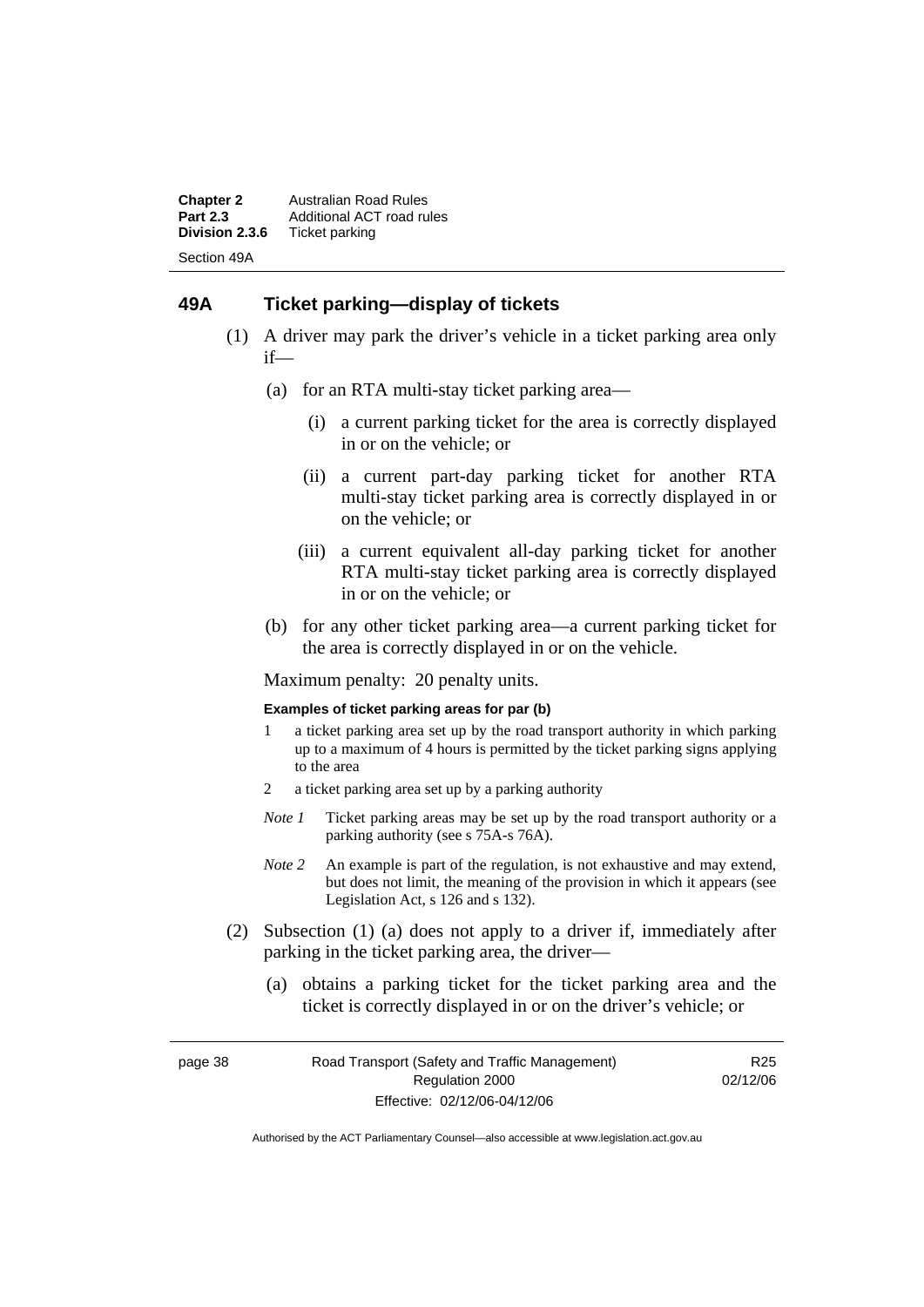| <b>Chapter 2</b> | Australian Road Rules     |
|------------------|---------------------------|
| <b>Part 2.3</b>  | Additional ACT road rules |
| Division 2.3.6   | Ticket parking            |
| Section 49A      |                           |

- (b) correctly displays in or on the driver's vehicle a parking ticket mentioned in subsection (1) (a) (ii) or (iii).
- (3) Subsection (1) (b) does not apply to a driver if, immediately after parking in the ticket parking area, the driver obtains a parking ticket for the ticket parking area and the ticket is correctly displayed in or on the driver's vehicle.
- (4) It is a defence to the prosecution of a driver for an offence against subsection (1) if the driver proves that—
	- (a) a parking ticket was displayed in accordance with the subsection; and
	- (b) the driver took reasonable steps to ensure that the ticket remained correctly displayed while the driver's vehicle was parked in the ticket parking area.

*Note* For other exceptions to s (1), see s 50.

(5) In this section:

*all-day parking ticket*, for a ticket parking area, means a parking ticket for which the relevant parking fee for parking all-day in the area has been paid.

*correctly displayed*—a parking ticket is *correctly displayed* in or on a vehicle if the ticket is displayed—

- (a) in or on the front left-hand side of the vehicle or, if the ticket requires the driver to display the ticket in or on a part of the vehicle, in or on that part of the vehicle; and
- (b) in a way that its expiry date and expiry time, and the ticket parking area for which it is issued, are clearly visible from outside the vehicle.

page 39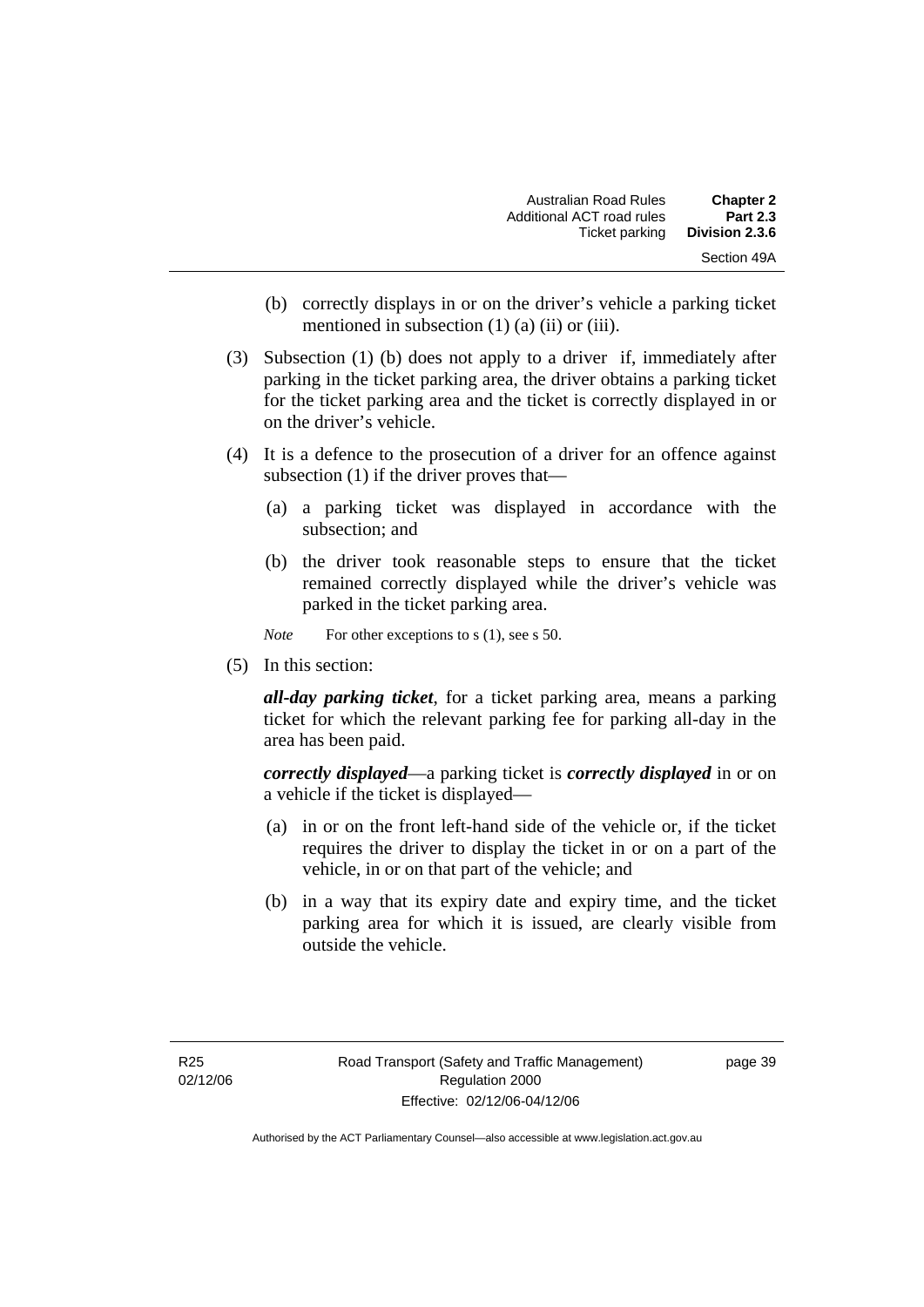| <b>Chapter 2</b> | <b>Australian Road Rules</b> |
|------------------|------------------------------|
| <b>Part 2.3</b>  | Additional ACT road rules    |
| Division 2.3.6   | Ticket parking               |
| Section 49B      |                              |

*equivalent*, for a multi-stay ticket parking area, means another ticket parking area for which the relevant parking fee for an all-day parking ticket for the area is the same or higher.

*part-day parking ticket* means a parking ticket that is not an all-day parking ticket.

*RTA multi-stay ticket parking area* means a ticket parking area set aside under section 76 (2) (a) (Ticket parking schemes—road transport authority) where all-day parking is permitted by the ticket parking signs applying to the area.

# **49B Ticket parking—maximum length of stay**

 (1) A driver must not allow the driver's vehicle to remain parked in a ticket parking area after the expiry of a parking ticket displayed in or on the vehicle.

Maximum penalty: 20 penalty units.

*Note 1* For when a parking ticket expires, see s 81.

*Note* 2 For exceptions to s (1), see s 50.

 (2) A driver must not allow the driver's vehicle to remain parked in a ticket parking area for longer than the period (if any) indicated on the ticket parking signs applying to the area as the maximum period for which a vehicle may be parked in the area.

Maximum penalty: 20 penalty units.

*Note* For exceptions to s (2), see s 50.

# **50 Ticket parking—exceptions to s 49A and s 49B**

Section 49A (Ticket parking—display of tickets) and section 49B (Ticket parking—maximum length of stay) do not apply to—

 (a) a driver if the driver parks the driver's vehicle in a metered parking space within a ticket parking area and the driver

| page 40 |  |
|---------|--|
|---------|--|

page 40 Road Transport (Safety and Traffic Management) Regulation 2000 Effective: 02/12/06-04/12/06

R<sub>25</sub> 02/12/06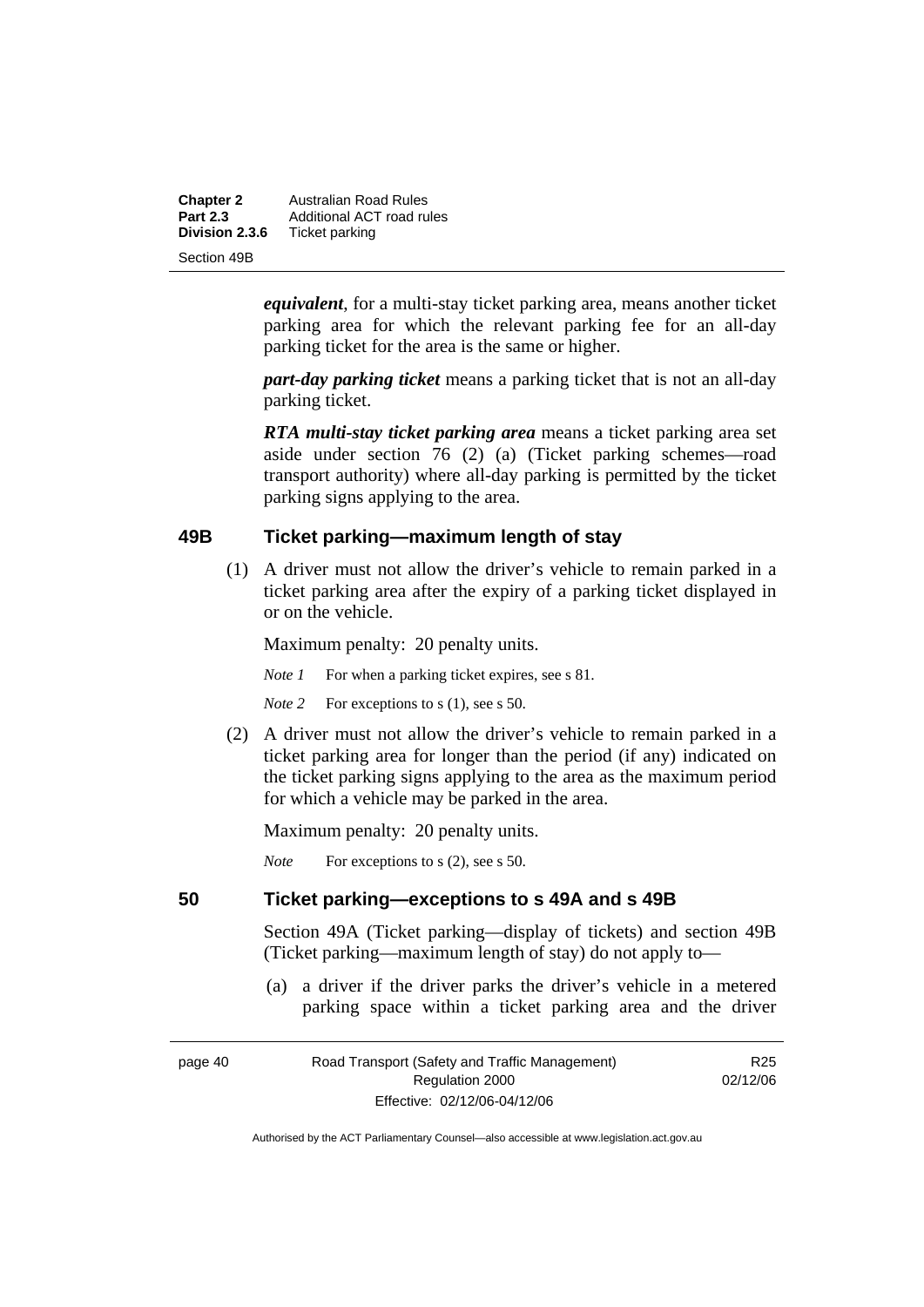complies with the provisions of division 2.3.5 (Metered parking) in relation to parking in the space; or

- (b) a driver for any period the driver's vehicle is parked in a ticket parking space outside the controlled parking hours for the space; or
- (c) a driver if—
	- (i) the driver's vehicle is parked in a ticket parking space; and
	- (ii) the driver displays in or on the vehicle a current mobility parking scheme authority; and
	- (iii) the driver complies with the conditions (if any) of the authority; or
- (d) a driver if—
	- (i) the driver's vehicle is parked in a ticket parking space, or on a length of road in a ticket parking area, designated by a *permit zone sign* for use by the holder of a stated kind of parking permit; and
	- (ii) the driver displays in or on the vehicle a current parking permit of that kind; and
	- (iii) the driver complies with the conditions (if any) of the permit.

# **51 Temporary closure of ticket parking spaces and areas**

 (1) If the road transport authority decides that the use of a ticket parking area, or ticket parking space, should be temporarily discontinued, the authority may close the area or space by—

page 41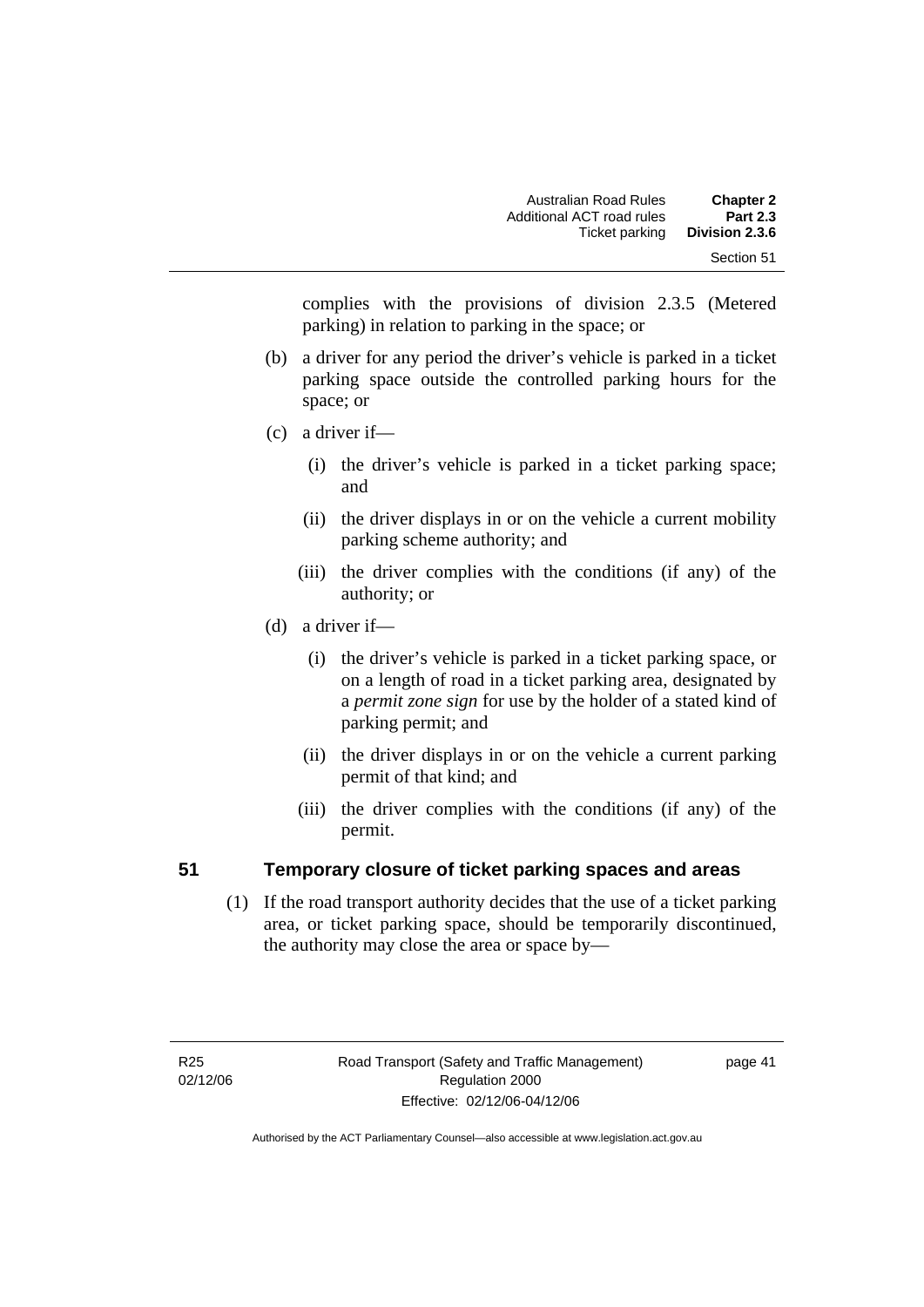| <b>Chapter 2</b> | Australian Road Rules     |  |
|------------------|---------------------------|--|
| <b>Part 2.3</b>  | Additional ACT road rules |  |
| Division 2.3.6   | Ticket parking            |  |
| Section 52       |                           |  |

- (a) for the closure of a ticket parking area—installing a sign, at or near each traffic sign applying to the area, that displays words to the effect that the area is closed; or
- (b) for the closure of a ticket parking space—installing a sign, at or near the space, that displays words to that effect.
- (2) If a parking authority decides that the use of a ticket parking area, or ticket parking space, within its area of operations should be temporarily discontinued, the authority may close the area or space  $by-$ 
	- (a) for the closure of a ticket parking area—installing a sign, at or near each traffic sign applying to the area, that displays words to the effect that the area is closed; or
	- (b) for the closure of a ticket parking space—installing a sign, at or near the space, that displays words to that effect.
	- *Note* Section 75A provides for the road transport authority to declare parking authorities and s 76A provides for the operation of ticket parking schemes by parking authorities.
- (3) A driver must not park in a ticket parking area or ticket parking space that has been closed under subsection (1) or (2).

(4) In this section:

*sign* includes a board, device, plate, screen, words or anything else, whether or not installed with or on a traffic sign.

# **52 Use of false or damaged parking tickets etc**

- (1) This section applies in relation to a vehicle that is parked in a ticket parking space within a ticket parking area.
- (2) A person must not display in or on the vehicle—

page 42 Road Transport (Safety and Traffic Management) Regulation 2000 Effective: 02/12/06-04/12/06

R<sub>25</sub> 02/12/06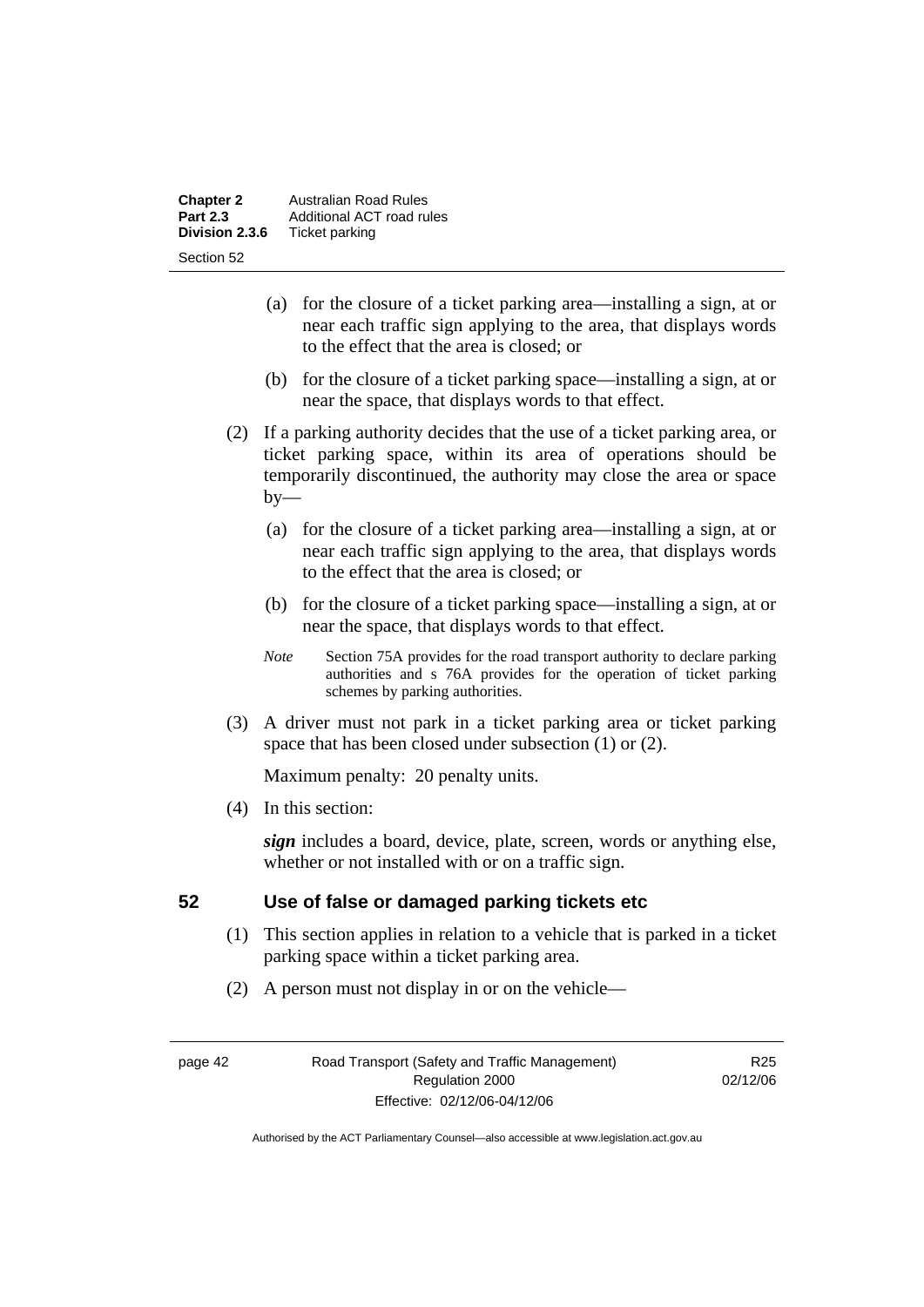- (a) anything resembling a parking ticket that falsely suggests that the relevant parking fee for parking in the space has been paid; or
- (b) a parking ticket that has been changed, damaged or defaced.

 (3) Subsection (2) does not apply if the parking ticket was not changed, damaged or defaced in a material particular.

# **53 Misuse of parking ticket machines**

A person must not—

- (a) insert in a parking ticket machine anything other than coins, or another means of payment, appropriate for the machine; or
- (b) attach anything (for example, advertising material) to a parking ticket machine.

Maximum penalty: 20 penalty units.

*Note* An example is part of the regulation, is not exhaustive and may extend, but does not limit, the meaning of the provision in which it appears (see Legislation Act, s  $126$  and s  $132$ ).

#### **54 Interfering with parking ticket machines etc**

A person must not—

- (a) do anything that interferes with (or is likely to interfere with) the proper working of a parking ticket machine; or
- (b) fraudulently operate a parking ticket machine.

Maximum penalty: 20 penalty units.

#### **55 Interfering with parking tickets**

A person commits an offence if—

R25 02/12/06 Road Transport (Safety and Traffic Management) Regulation 2000 Effective: 02/12/06-04/12/06

page 43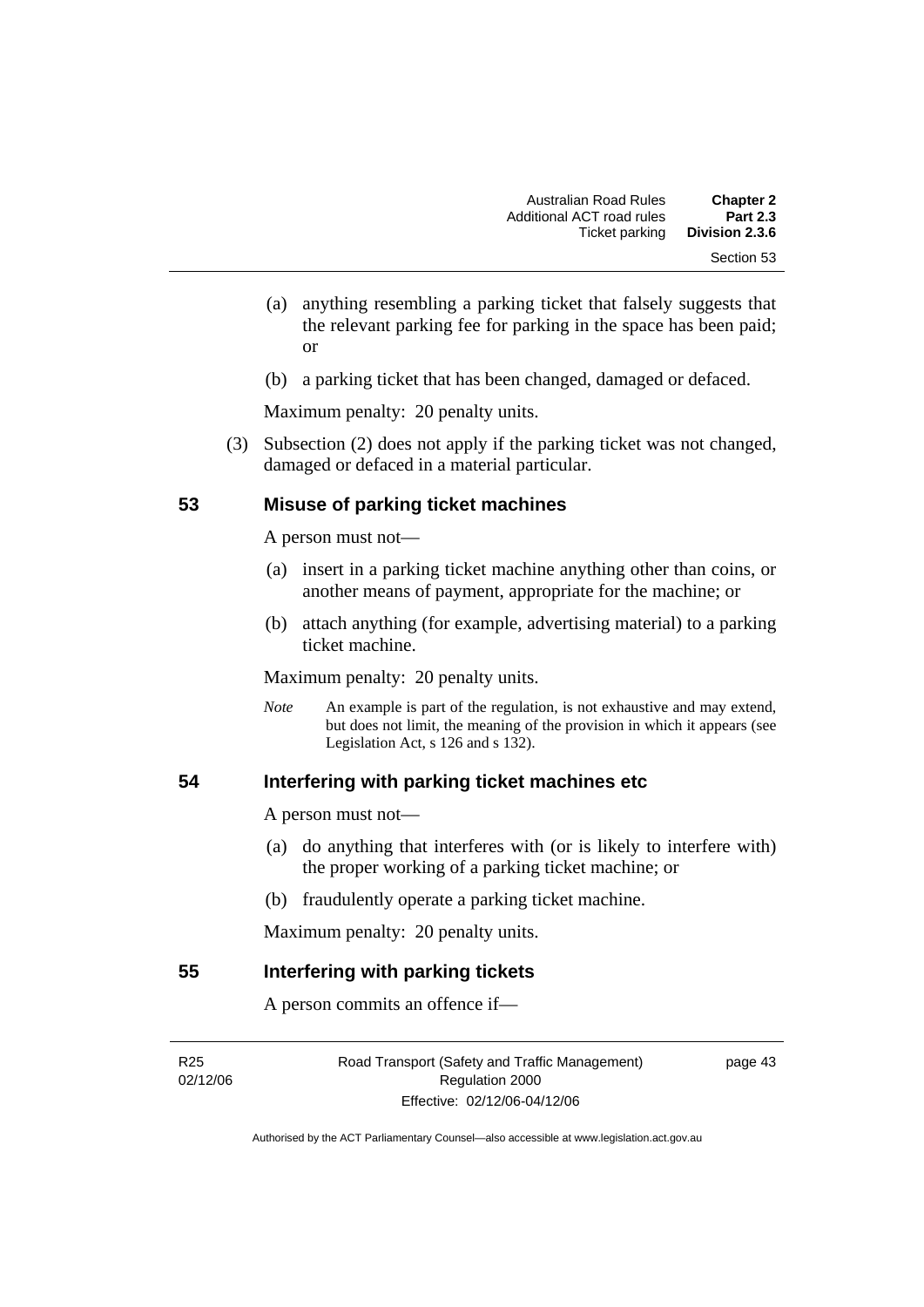| <b>Chapter 2</b> | Australian Road Rules                           |
|------------------|-------------------------------------------------|
| <b>Part 2.3</b>  | Additional ACT road rules                       |
| Division 2.3.7   | Other ACT road rules about stopping and parking |
| -Section 56      |                                                 |

- (a) the person removes, changes, damages, defaces or otherwise interferes with a parking ticket that is in or on a vehicle; and
- (b) the vehicle is parked in a ticket parking area; and
- (c) the person is not—
	- (i) the driver of the vehicle; or
	- (ii) the responsible person for the vehicle.

# **Division 2.3.7 Other ACT road rules about stopping and parking**

*Note* The Australian Road Rules contains rules about the stopping and parking of vehicles, including the following:

- r 189 (which is about double parking)
- r 203 (which is about stopping in a parking area for people with disabilities)
- r 205 (which is about parking for longer than indicated)
- r 207 (which is about parking where fees are payable)
- r 208 (which is about parallel parking on a road, except in a median strip parking area)
- r 209 (which is about parallel parking in a median strip parking area)
- r 210 (which is about angle parking)
- r 211 (which is about parking in parking bays).

# **56 Unauthorised use of parking permits and mobility parking scheme authorities**

 (1) A driver must not display a parking permit in or on the driver's vehicle if the driver is not entitled to do so under the conditions of the permit.

Maximum penalty: 20 penalty units.

| page 44 | Road Transport (Safety and Traffic Management) | R <sub>25</sub> |
|---------|------------------------------------------------|-----------------|
|         | Regulation 2000                                | 02/12/06        |
|         | Effective: 02/12/06-04/12/06                   |                 |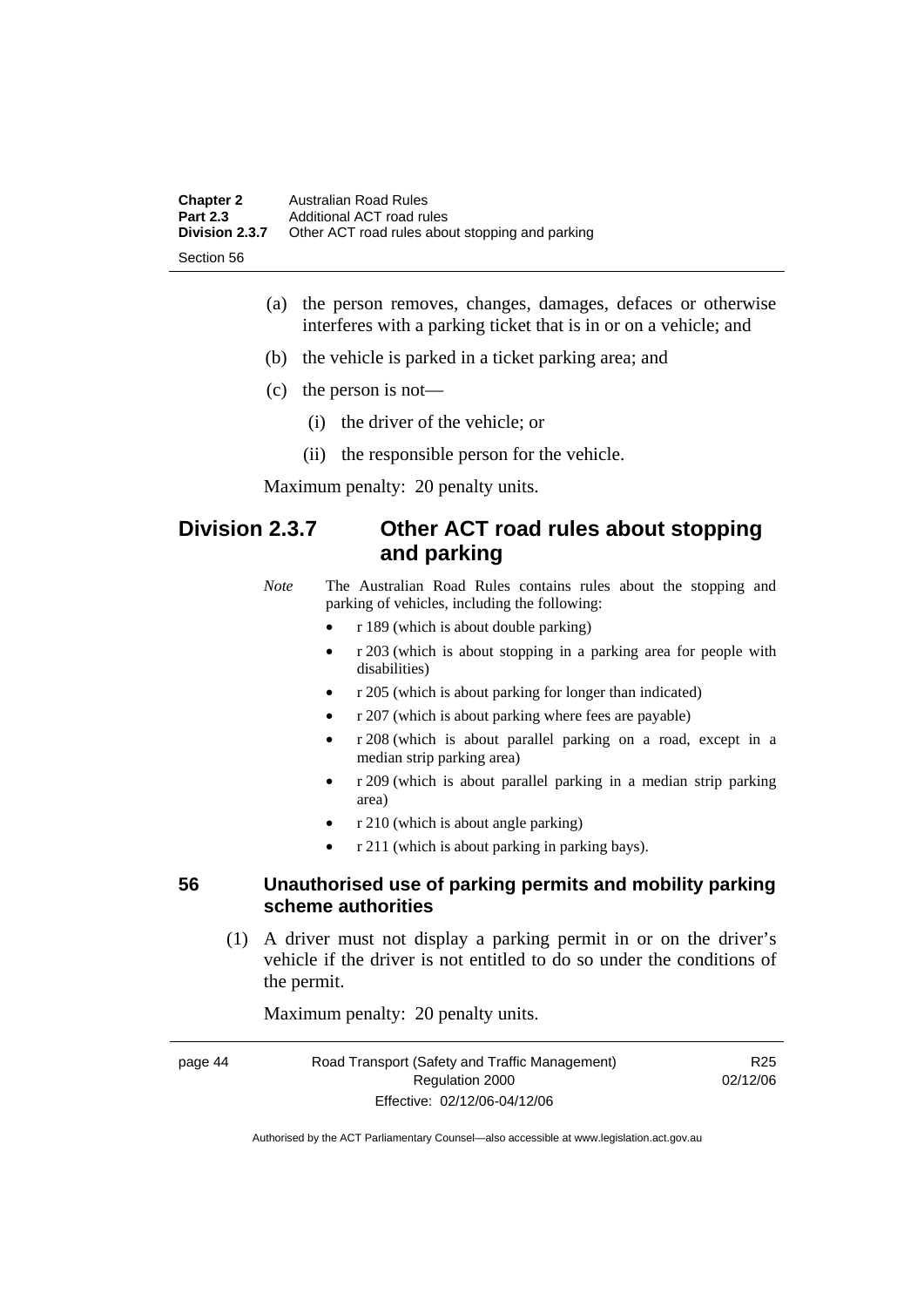(2) A driver must not display a mobility parking scheme authority in or on the driver's vehicle if the driver is not entitled to do so under the conditions of the authority.

Maximum penalty: 20 penalty units.

# **56A Interfering with parking permits and mobility parking scheme authorities**

A person commits an offence if—

- (a) the person removes, changes, damages, defaces or otherwise interferes with a parking permit or mobility parking scheme authority that is in or on a vehicle; and
- (b) the person is not—
	- (i) the driver of the vehicle; or
	- (ii) the responsible person for the vehicle; or
	- (iii) the person to whom the permit or authority was issued.

Maximum penalty: 20 penalty units.

# **57A Stopping public buses in bus zones and at bus stops**

- (1) The driver of a public bus must not stop in a bus zone unless the driver—
	- (a) is dropping off, or picking up, passengers; or
	- (b) is stopping for a regular route service.

Maximum penalty: 20 penalty units.

- (2) Subsection (1) does not apply to the driver of a public bus that is not permitted to stop in the bus zone by information on or with the *bus zone sign* applying to the bus zone.
	- *Note* The driver would contravene the Australian Road Rules, r 183.

| R <sub>25</sub> | Road Transport (Safety and Traffic Management) | page 45 |
|-----------------|------------------------------------------------|---------|
| 02/12/06        | Regulation 2000                                |         |
|                 | Effective: 02/12/06-04/12/06                   |         |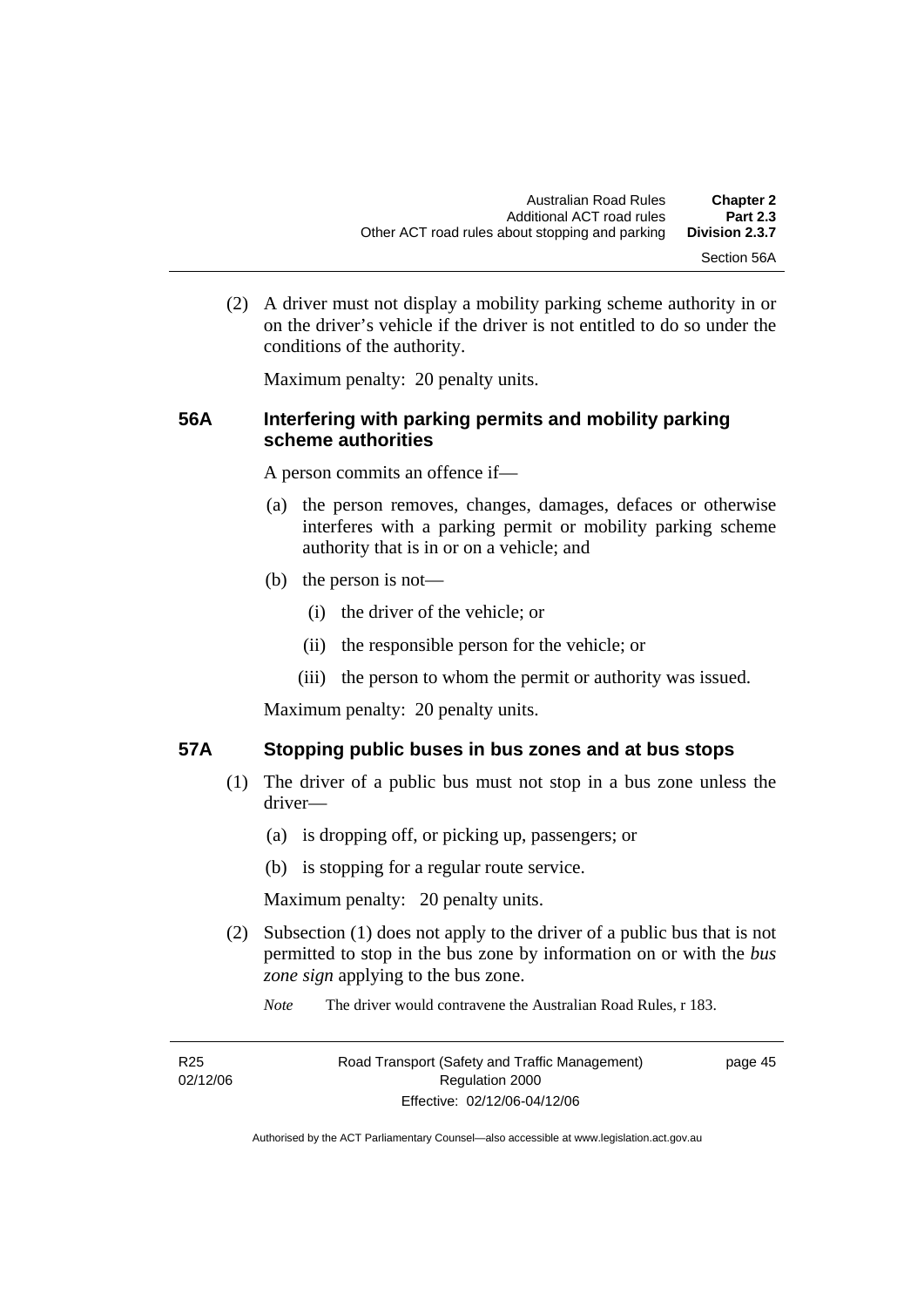| <b>Chapter 2</b> | Australian Road Rules                           |
|------------------|-------------------------------------------------|
| <b>Part 2.3</b>  | Additional ACT road rules                       |
| Division 2.3.7   | Other ACT road rules about stopping and parking |
| Section 58       |                                                 |

- (3) The driver of a public bus must not stop at a bus stop, or on the road, within 20m before a sign on the road that indicates the bus stop, and 10m after the sign, unless the driver—
	- (a) stops at a place on a length of road, or in an area, to which a parking control sign applies and the driver is permitted to stop at that place under the Australian Road Rules; or
	- (b) is dropping off, or picking up, passengers; or
	- (c) is stopping for a regular route service.

(4) In this section:

*bus stop*—see the Australian Road Rules, rule 195.

*bus zone*—see the Australian Road Rules, rule 183.

*bus zone sign*—see the Australian Road Rules, schedule 2, schedule 3, rule 314, rule 315 and rule 316.

*regular route service*—see the *Road Transport (Public Passenger Services) Act 2001*, section 12 (What is a regular route service?).

# **58 Stopping in an emergency etc or to comply with another law**

(1) In this section:

*stopping or parking provision of this chapter* means a provision of the following divisions:

- (a) division 2.3.5 (Metered parking);
- (b) division 2.3.6 (Ticket parking);
- (c) division 2.3.7 (Other ACT road rules about stopping and parking).

R<sub>25</sub> 02/12/06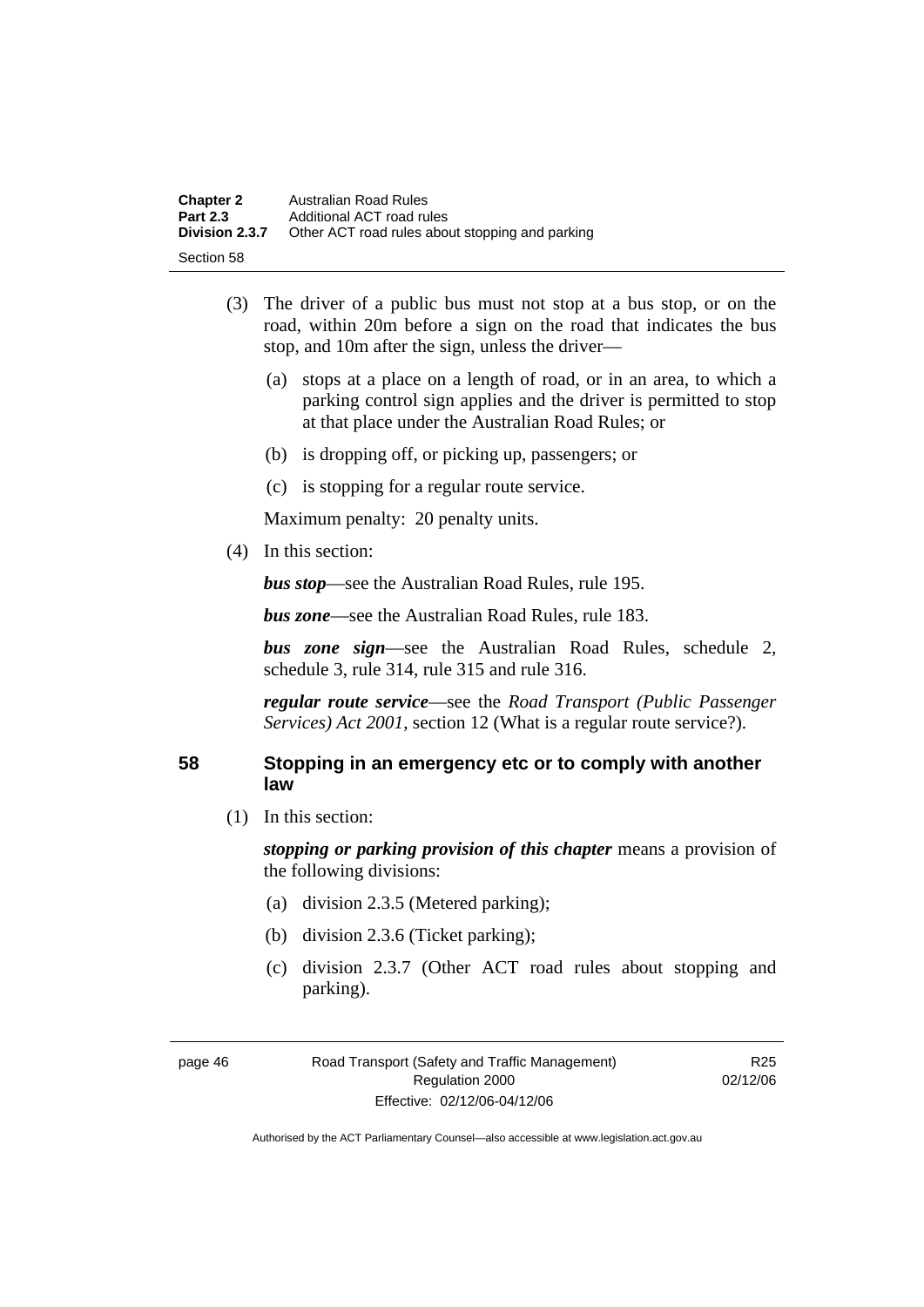- (2) A stopping or parking provision of this chapter does not apply to a driver if—
	- (a) the driver stops at a particular place, or in a particular way, to avoid a collision, and the driver stops for no longer than is necessary to avoid the collision; or
	- (b) the driver stops at a particular place, or in a particular way, because the driver's vehicle is disabled, and the driver stops for no longer than is necessary for the vehicle to be moved safely to a place where the driver is permitted to park the vehicle under the Australian Road Rules and a stopping or parking provision of this chapter; or
	- (c) the driver stops at a particular place, or in a particular way, to deal with a medical or other emergency, and the driver stops for no longer than is necessary in the circumstances; or
	- (d) the driver stops at a particular place, or in a particular way, because the condition of the driver, a passenger, or the driver's vehicle makes it necessary for the driver to stop in the interests of safety, and the driver stops for no longer than is necessary in the circumstances; or
	- (e) the driver stops at a particular place, or in a particular way, to comply with a provision of the Australian Road Rules or a provision of another law, and the driver stops for no longer than is necessary to comply with the provision.

page 47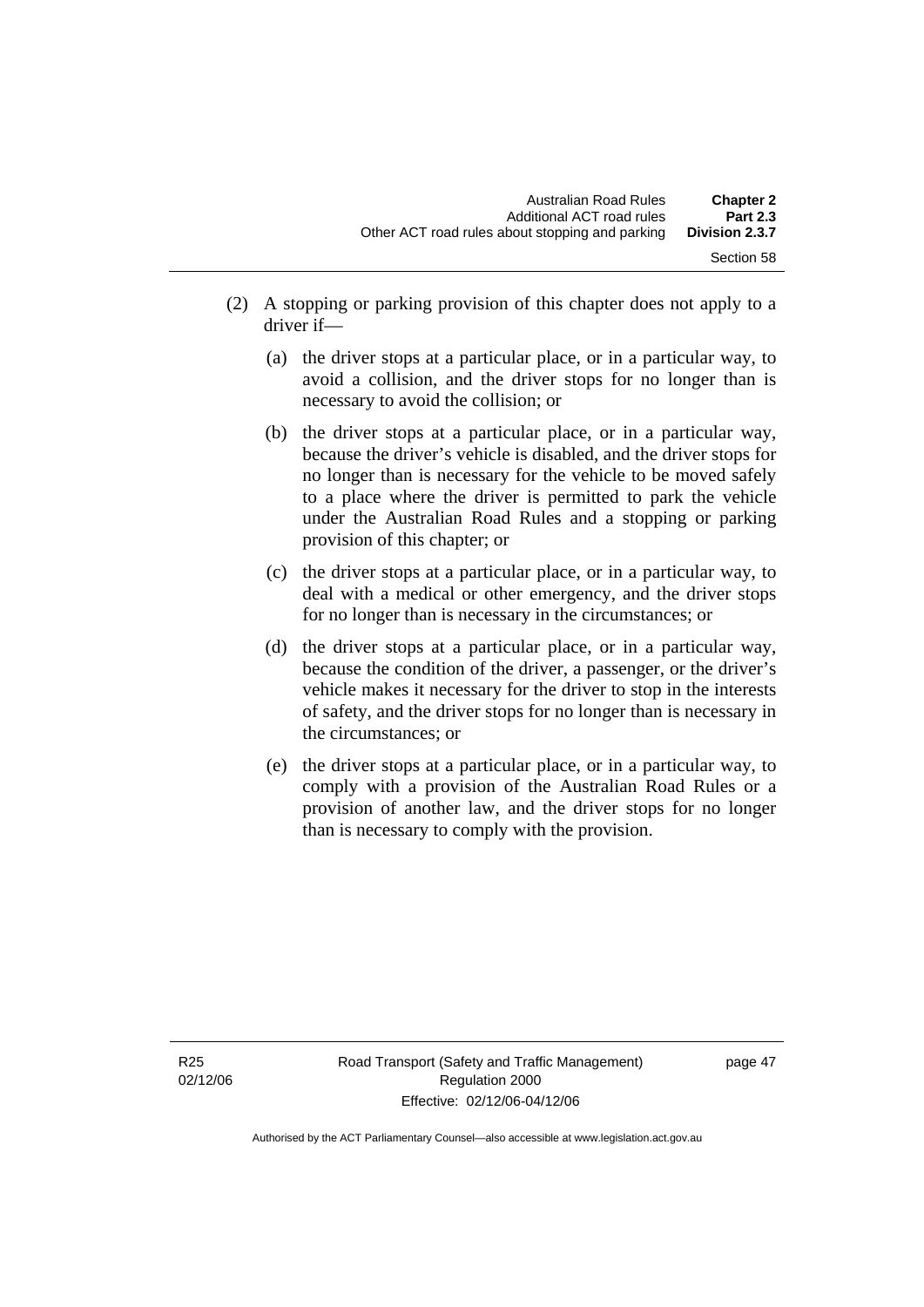**Chapter 2** Australian Road Rules<br>**Part 2.3** Additional ACT road ru **Part 2.3** Additional ACT road rules<br>**Division 2.3.8** Other ACT road rules **Division 2.3.8** Other ACT road rules Section 59

# **Division 2.3.8 Other ACT road rules**

# **59 Carrying dangerous substances**

 (1) A person must not drive or park a vehicle that is carrying an explosive substance in, directly above, or within 50m of either end of, a major road tunnel.

Maximum penalty: 30 penalty units.

(2) In this section:

# *explosive substance*—

- (a) see the *Dangerous Substances Act 2004*, section 73, definition of *explosive*; and
- (b) includes any other dangerous substance under that Act that can explode.

*major road tunnel* means—

- (a) the road tunnel on Parkes Way in the Division of Acton, Canberra Central District; or
- (b) the road tunnel on Capital Circle in the Division of Capital Hill, Canberra Central District.

# **60 Interrupting funeral processions etc**

A driver must not interfere with, or interrupt, the free passage of—

- (a) a funeral procession or any other lawful procession; or
- (b) any vehicle or person forming part of a procession mentioned in paragraph (a).

Maximum penalty: 20 penalty units.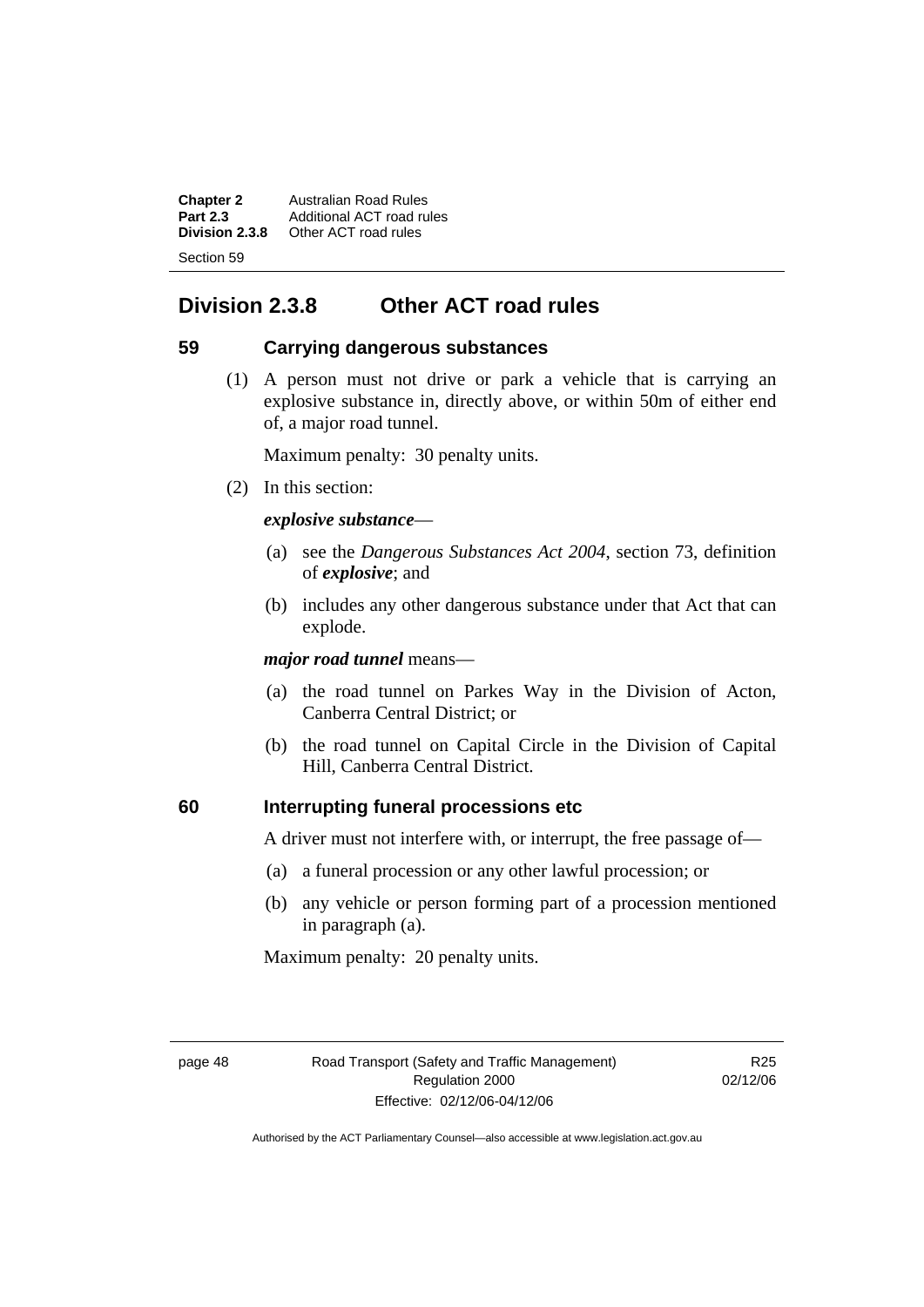#### Section 61

# **61 Driving on roads closed to traffic**

A person must not drive a vehicle on a road that is closed to traffic under the Act, section 30.

Maximum penalty: 20 penalty units.

# **62 Use of wheeled recreational devices and wheeled toys on roads**

 (1) A person must not travel in or on a wheeled recreational device or wheeled toy on a road while it is attached to another vehicle.

Maximum penalty: 20 penalty units.

 (2) A person travelling in or on a wheeled recreational device or wheeled toy on a road must not permit it to be drawn by another vehicle.

Maximum penalty: 20 penalty units.

 (3) A person must not travel in or on a wheeled recreational device or wheeled toy on a road if anyone travelling in or on it is completely or partly assisted in propelling it by means other than human power or gravity.

Maximum penalty: 20 penalty units.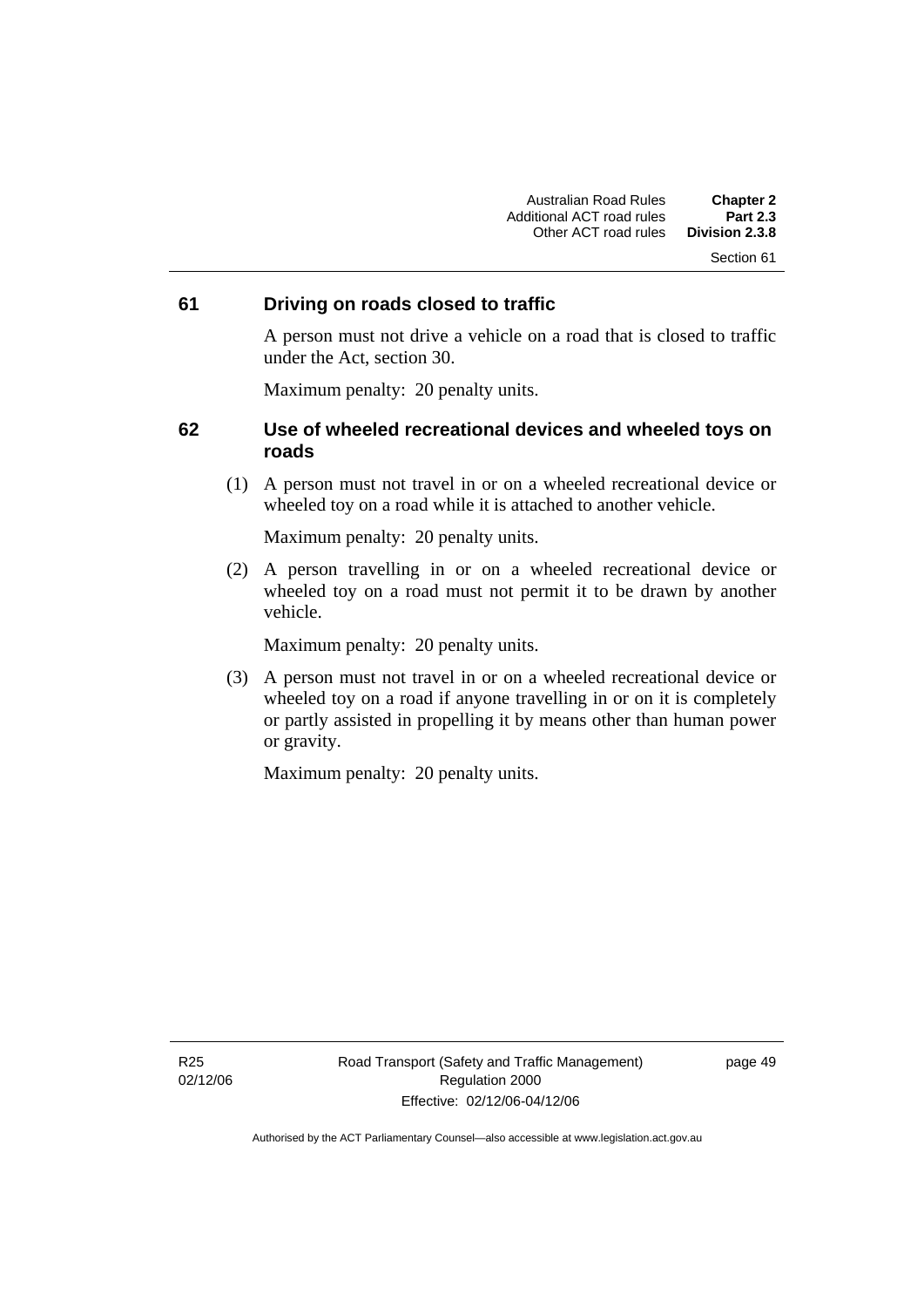**Chapter 2** Australian Road Rules<br>**Part 2.4** Other provisions **Other provisions** 

Section 63

# **Part 2.4 Other provisions**

# **63 Devices that are prescribed traffic control devices—Act, dict, def** *prescribed traffic control device*

The following things are prescribed traffic control devices:

- (a) any traffic control device that has effect for the Australian Road Rules under the Australian Road Rules, rule 315;
- (b) any traffic-related item that has effect for the Australian Road Rules under the Australian Road Rules, rule 319;
- (c) any pay parking device, pay parking sign and parking meter hood;
- (d) any device, plate, screen, words or anything else on or with anything mentioned in paragraph (a), (b) or (c).

# **64 Preventing prescribed traffic control devices being clearly visible**

 (1) A person must not (except with the approval of the road transport authority) place anything in a position that prevents, or is likely to prevent, a prescribed traffic control device from being clearly visible to the road users to whom it is intended to apply.

Maximum penalty: 20 penalty units.

*Note* The Act, s 19 (1) also makes it an offence for a person to install or display (or interfere, change or remove) a prescribed traffic control device without appropriate authority.

page 50 Road Transport (Safety and Traffic Management) Regulation 2000 Effective: 02/12/06-04/12/06

R<sub>25</sub> 02/12/06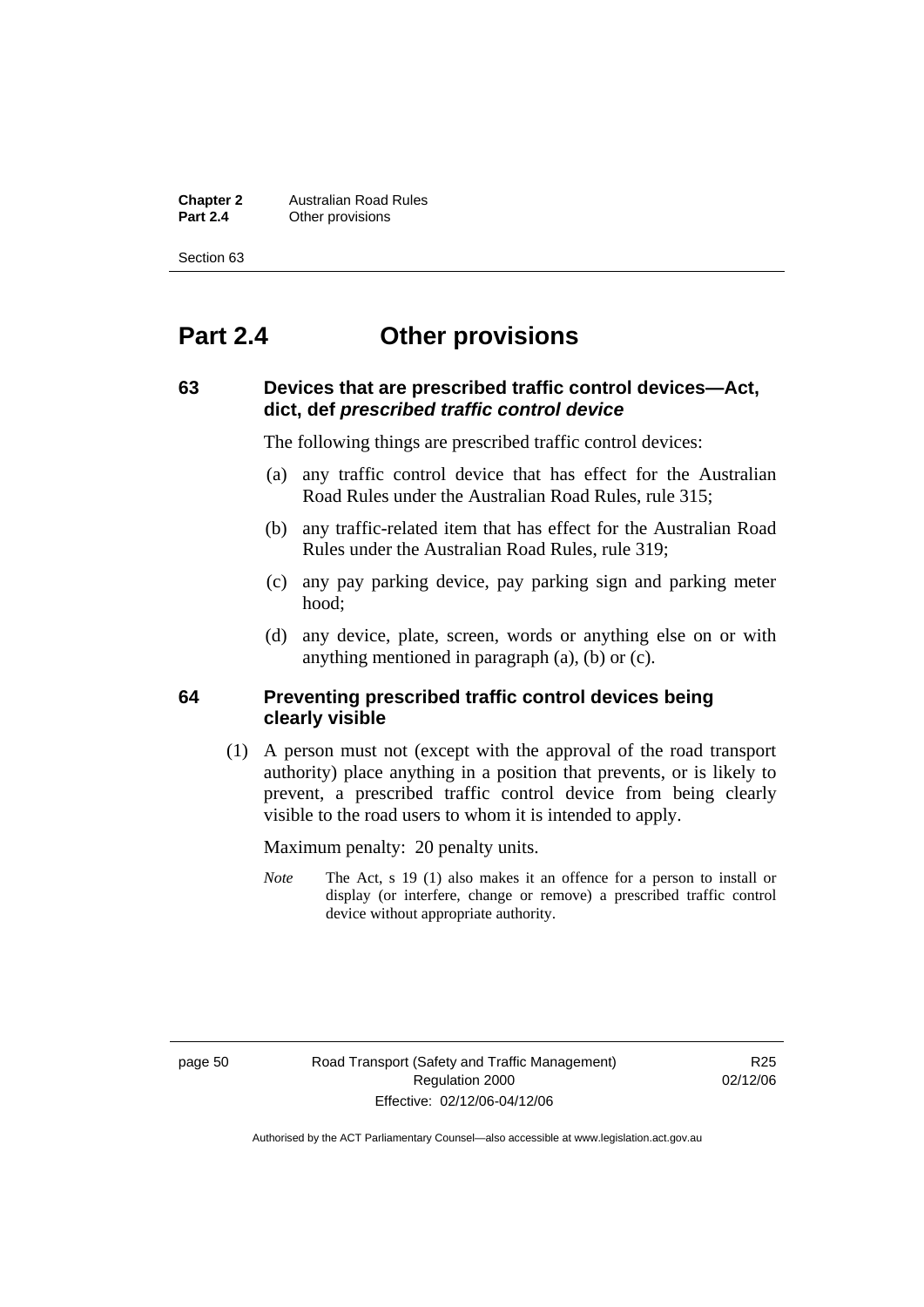- (2) The road transport authority, a police officer or an authorised person—
	- (a) may, orally or in writing, direct a person who has contravened subsection (1) by placing something to remove the thing within a stated reasonable time; or
	- (b) may remove the thing.
- (3) If a person is given a direction under subsection (2) (a), the person must comply with the direction.

#### **65 Use of** *do not overtake turning vehicle sign*

A person must not drive a motor vehicle or combination displaying a *do not overtake turning vehicle sign* unless the motor vehicle or combination, together with any load or projection, is at least 7.5m long.

Maximum penalty: 20 penalty units.

#### **66 Approvals etc by road transport authority**

- (1) For the Australian Road Rules and this regulation, the road transport authority may, in writing—
	- (a) approve a protective helmet for bicycle riders as an approved bicycle helmet; or
	- (b) approve a child restraint as an approved child restraint; or
	- (c) approve a protective helmet for motorbike riders as an approved motorbike helmet; or
	- (d) approve a canopy, cage or other device fitted to a vehicle; or
	- (e) declare a person to be an emergency worker.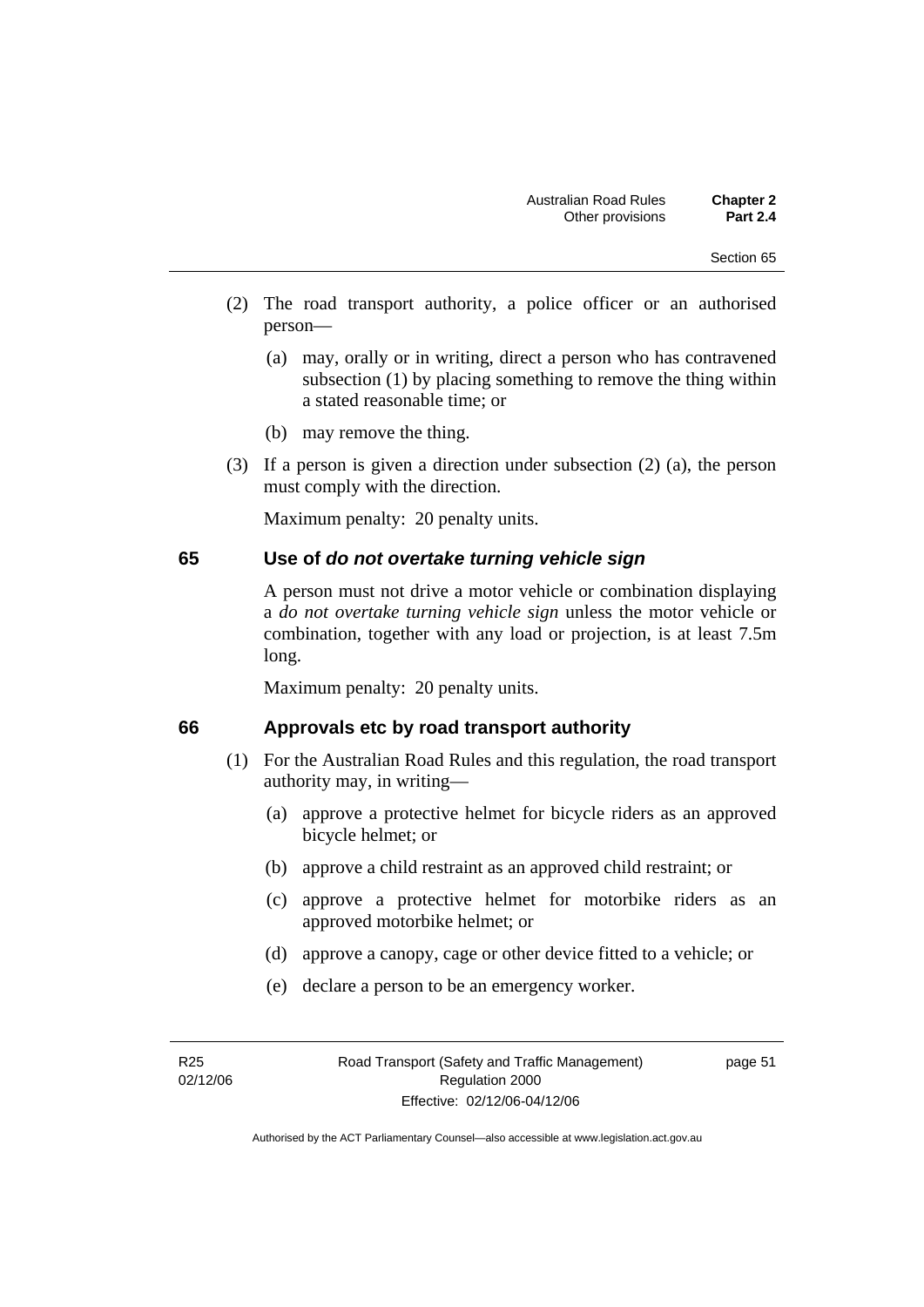| <b>Chapter 2</b> | <b>Australian Road Rules</b> |
|------------------|------------------------------|
| <b>Part 2.4</b>  | Other provisions             |

Section 67

- (2) An approval or declaration is a disallowable instrument.
	- *Note* A disallowable instrument must be notified, and presented to the Legislative Assembly, under the Legislation Act.

#### **67 Exemption from requirement about riding on motorbikes**

The road transport authority may, for the purpose of allowing a sporting or similar event to be filmed, exempt a person from the Australian Road Rules, rule 271 (2) to the extent that it requires the person to face forward while being carried as a passenger on a motorbike.

### **68 Defence of complying with direction of police officer or authorised person**

- (1) It is a defence to a prosecution of a person for an offence against a provision of this chapter if, at the time of the offence, the person was obeying a direction given to the person under the Australian Road Rules, rule 304 (1).
- (2) To remove any doubt, it is declared that a person must obey a direction given to the person under the Australian Road Rules, rule 304 (1), whether or not the person may contravene a provision of this chapter by obeying the direction.

#### **69 Exemption for driver of police vehicles**

- (1) A provision of this chapter does not apply to the driver of a police vehicle if—
	- (a) in the circumstances—
		- (i) the driver is taking reasonable care; and
		- (ii) it is reasonable that the provision should not apply; and
	- (b) if the vehicle is a motor vehicle that is moving—the vehicle is displaying a blue or red flashing light or sounding an alarm.

| page 52 | Road Transport (Safety and Traffic Management) | R25      |
|---------|------------------------------------------------|----------|
|         | Regulation 2000                                | 02/12/06 |
|         | Effective: 02/12/06-04/12/06                   |          |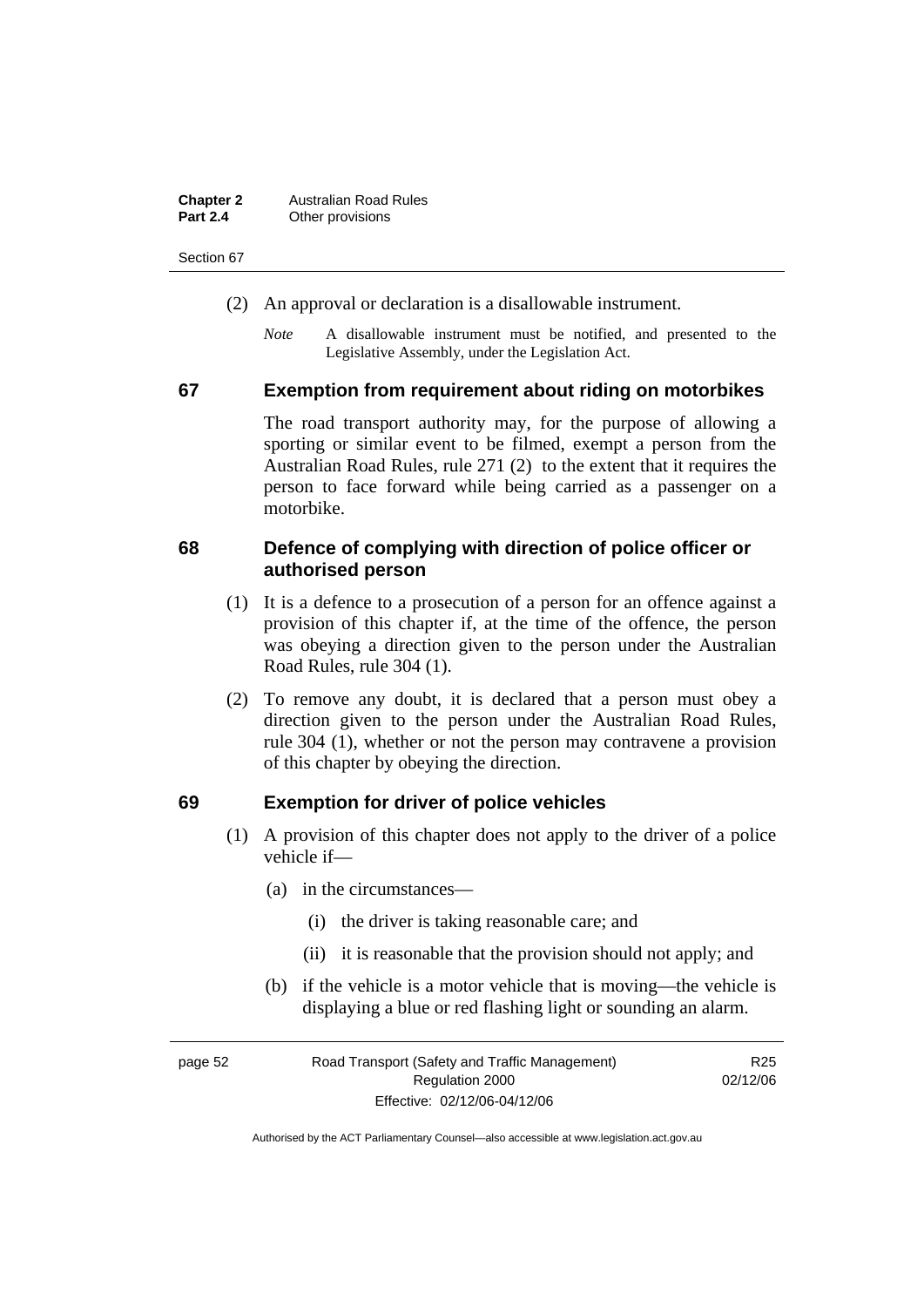- (2) Subsection (1) (b) does not apply to the driver if, in the circumstances, it is reasonable—
	- (a) not to display the light or sound the alarm; or
	- (b) for the vehicle not to be fitted or equipped with a blue or red flashing light or an alarm.

# **70 Exemption for driver of emergency vehicles**

A provision of this chapter does not apply to the driver of an emergency vehicle if—

- (a) in the circumstances—
	- (i) the driver is taking reasonable care; and
	- (ii) it is reasonable that the provision should not apply; and
- (b) if the vehicle is a motor vehicle that is moving—the vehicle is displaying a blue or red flashing light or sounding an alarm.

# **71 Stopping and parking exemption for police and emergency vehicles and authorised people**

(1) In this section:

*stopping or parking provision of this chapter*—see section 58 (1).

- (2) A stopping or parking provision of this chapter does not apply to the driver of a police vehicle or emergency vehicle if, in the circumstances—
	- (a) the driver is taking reasonable care; and
	- (b) it is reasonable that the provision should not apply.
- (3) A stopping or parking provision of this chapter does not apply to an authorised person who is driving a vehicle in the course of the person's duty as an authorised person if, in the circumstances—

page 53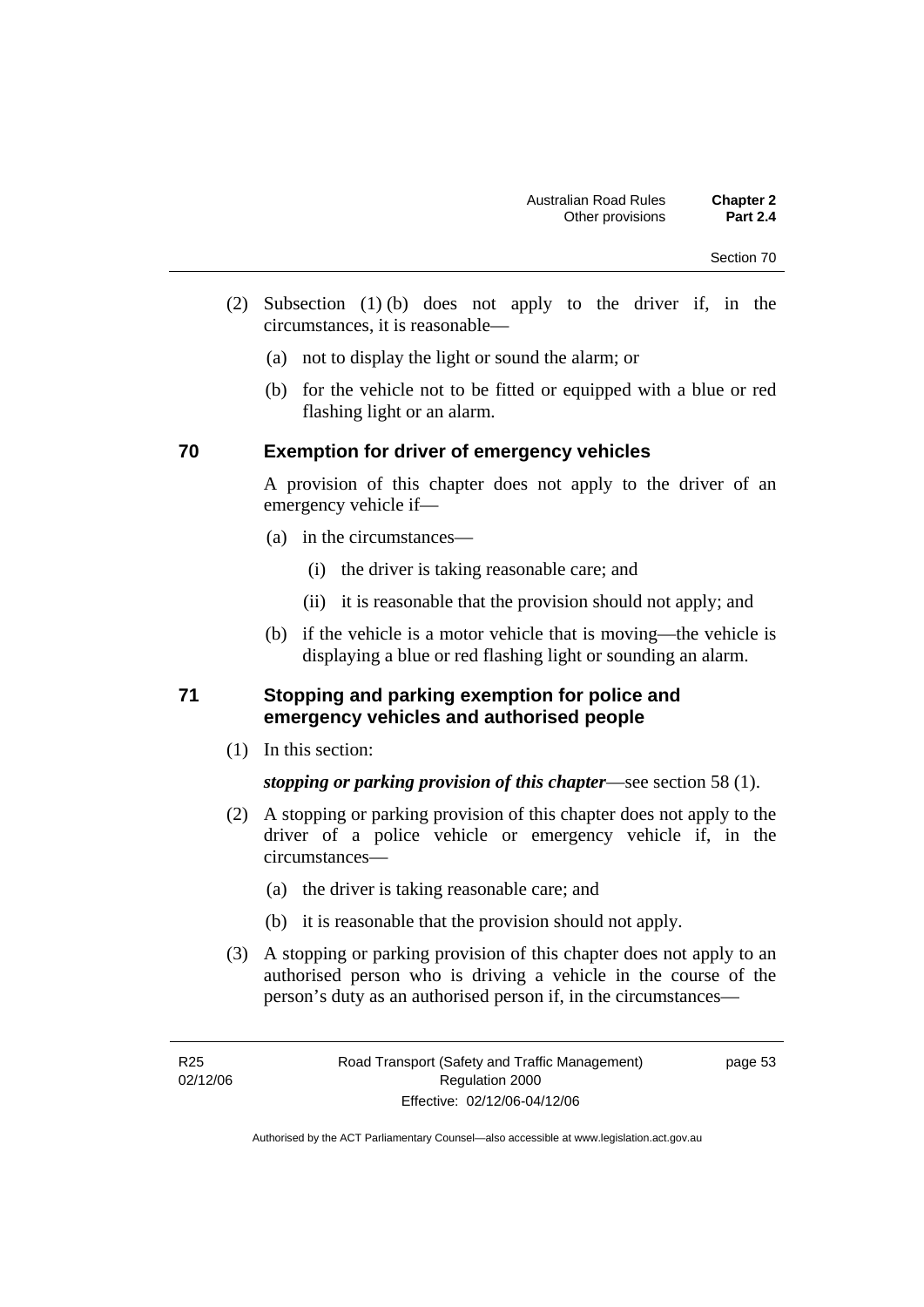**Chapter 2** Australian Road Rules **Part 2.4** Other provisions

Section 71

- (a) the person is taking reasonable care; and
- (b) it is reasonable that the provision should not apply.

page 54 Road Transport (Safety and Traffic Management) Regulation 2000 Effective: 02/12/06-04/12/06

R25 02/12/06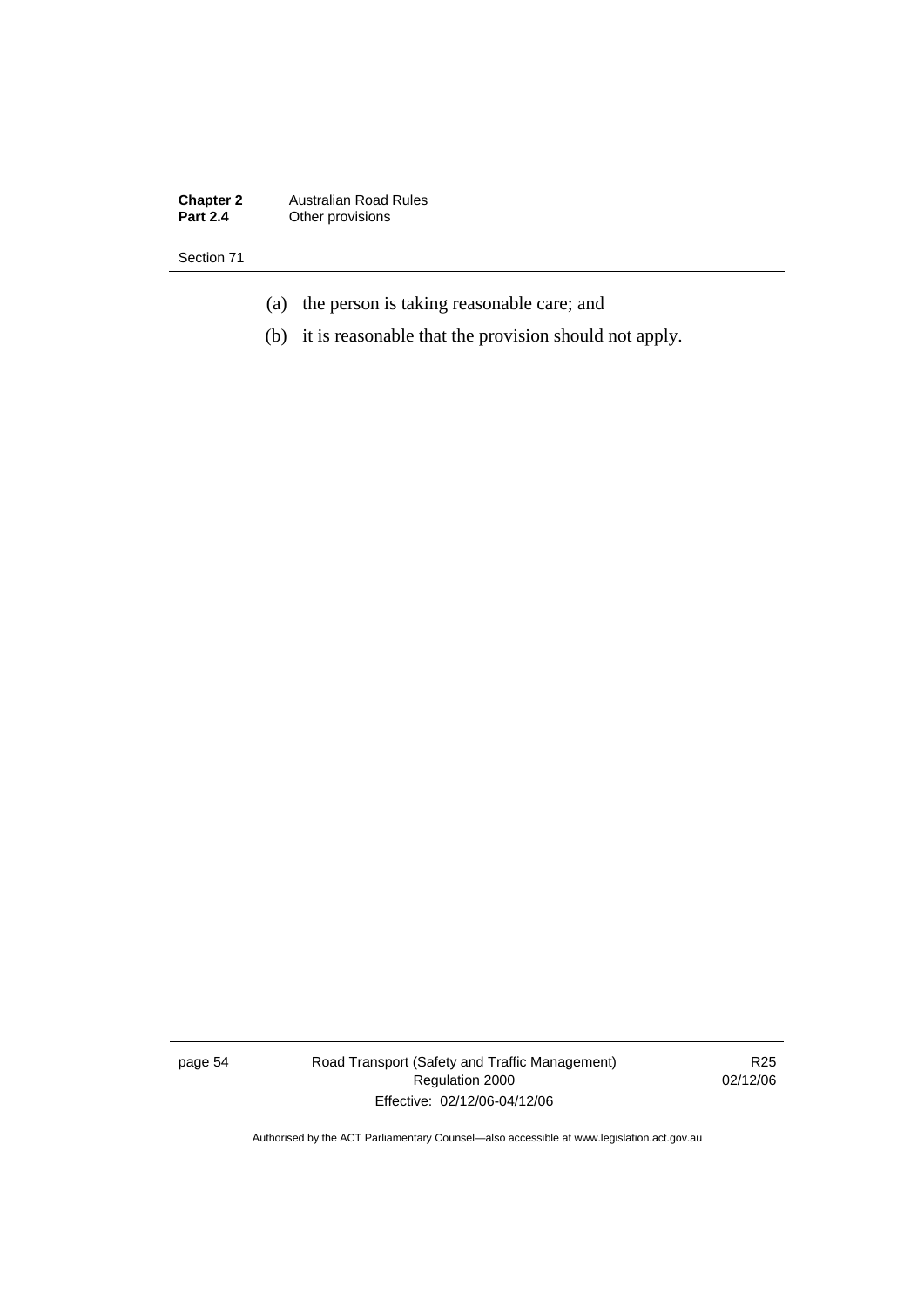#### Section 72

# **Chapter 3 Parking**

# **Part 3.1 Parking schemes**

# **Division 3.1.1 Metered parking schemes**

# **72 Metered parking schemes**

- (1) The road transport authority may establish and operate metered parking schemes for any length of road or area.
- (2) For a metered parking scheme, the road transport authority—
	- (a) may set aside metered parking spaces; and
	- (b) may install parking meters for the payment of fees for metered parking spaces.

# **73 Metered parking areas**

- (1) The road transport authority may set aside a length of road or area as a metered parking area.
- (2) A metered parking area must be designated by metered parking signs.

# **74 Parking meters**

- (1) A parking meter must be installed at the space to which it applies or, if a parking meter applies to 2 or more spaces, close to the spaces.
- (2) The parking meter applying to a metered parking space must show or be capable of showing the fees fixed for the space under this division.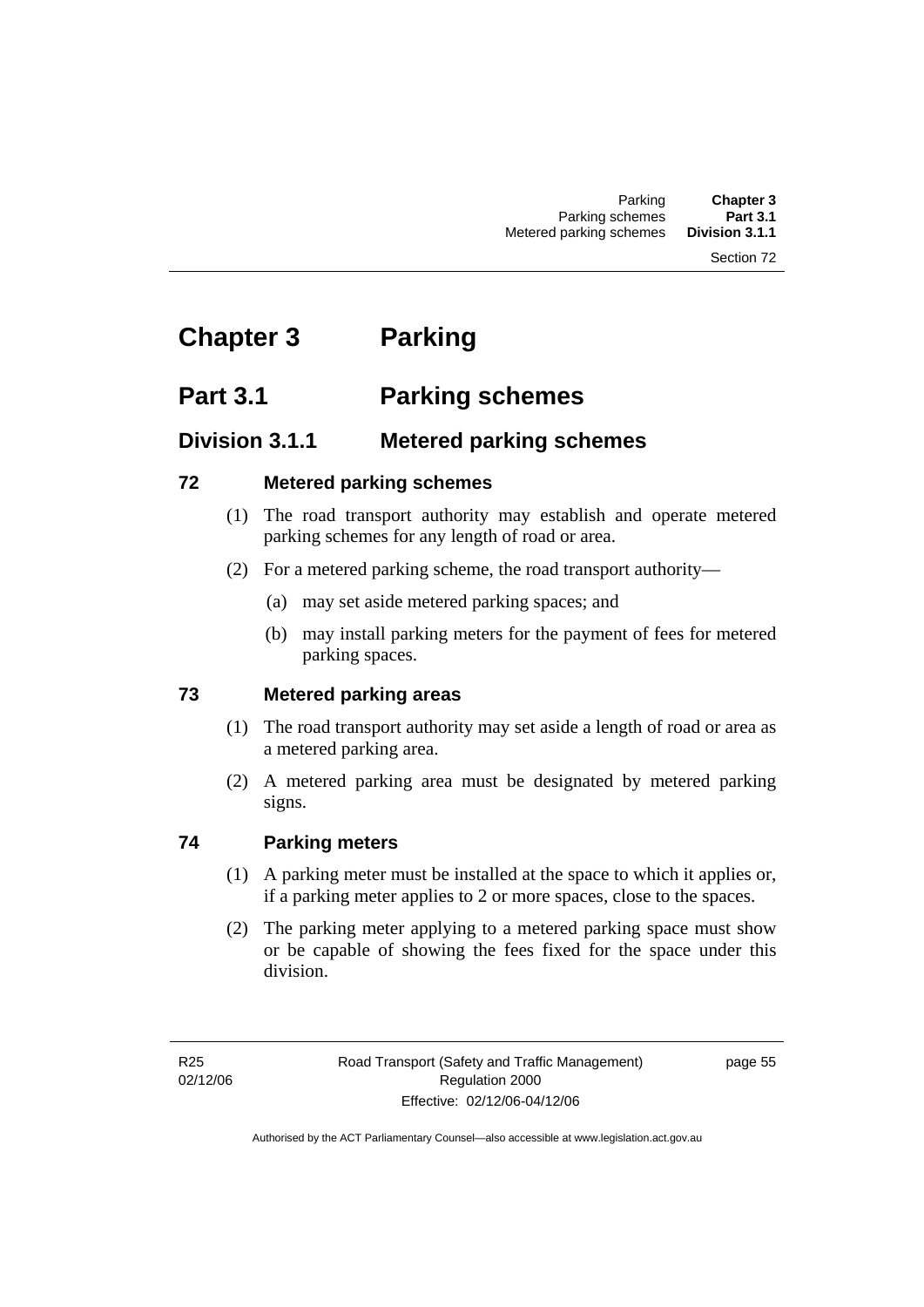| Chapter 3       | Parking                |
|-----------------|------------------------|
| <b>Part 3.1</b> | Parking schemes        |
| Division 3.1.2  | Ticket parking schemes |
| Section 75      |                        |

- (3) A parking meter must clearly show, or be capable of clearly showing, whether the relevant parking fee for the parking of a vehicle in the metered parking space or spaces to which it applies has been paid.
- (4) A multi-space parking meter must also identify each metered parking space by its number.

#### **75 Metered parking spaces**

- (1) A metered parking space must be designated by a road marking.
- (2) For a metered parking space to which a multi-space parking meter applies, the number for the space and an arrow indicating the direction of the meter must be marked in or adjacent to the space.

# **Division 3.1.2 Ticket parking schemes**

*Note* The Australian Road Rules, r 207 (2) provides that a driver who parks in a ticket parking area must pay the fee and obey the instructions on the ticket. See also s 16.

# **75A Parking authorities**

- (1) A person may apply to the road transport authority to be a parking authority for a stated area.
- (2) The road transport authority may, in writing, declare the person to be a parking authority for a stated area (the *area of operations*).
	- *Note* The power to make the declaration includes the power to amend or repeal it (see Legislation Act, s 46).
- (3) The declaration is a disallowable instrument.
	- *Note* A disallowable instrument must be notified, and presented to the Legislative Assembly, under the Legislation Act.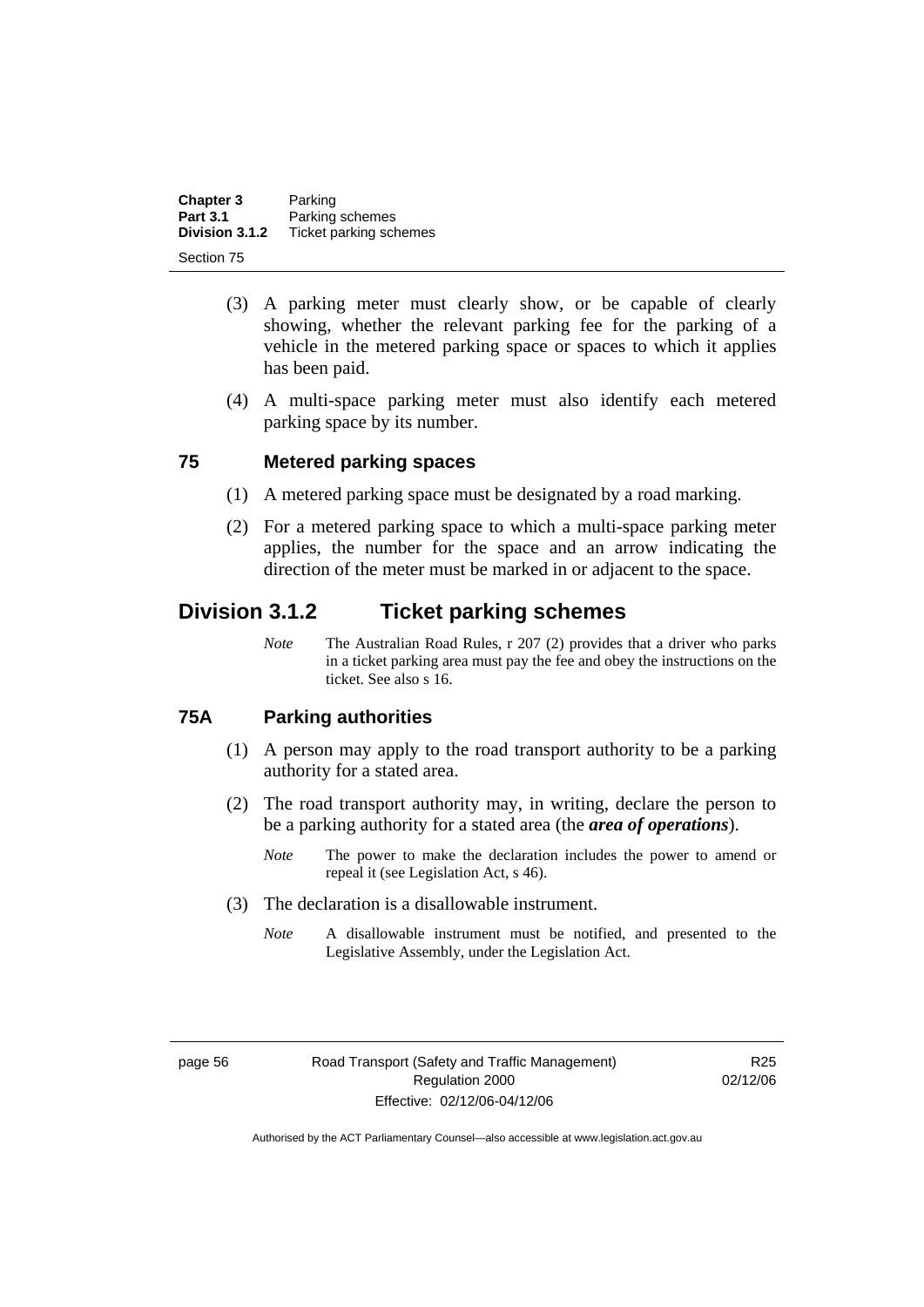# **75B Parking authority guidelines**

- (1) The road transport authority must establish written guidelines for section 76A (the *parking authority guidelines*).
- (2) The parking authority guidelines are a disallowable instrument.

- (3) A parking authority is not entitled to provide, or charge for, parking in a ticket parking area if the parking authority does not comply with the parking authority guidelines.
- (4) A parking authority is taken to comply with the parking authority guidelines until the contrary is proved.

# **76 Ticket parking schemes—road transport authority**

- (1) The road transport authority may establish and operate a ticket parking scheme for any length of road or area.
- (2) For a ticket parking scheme, the road transport authority—
	- (a) may set aside a length of road or area as a ticket parking area; and
	- (b) may adopt the ways of, and schemes for, payment of the fees the authority considers appropriate; and
	- (c) may install pay parking devices.

# **76A Ticket parking schemes—parking authorities**

- (1) A parking authority may, in accordance with the parking authority guidelines, establish and operate a ticket parking scheme for any length of road or area within its area of operations.
- (2) For a ticket parking scheme, the parking authority may, in accordance with the parking authority guidelines—

page 57

*Note* A disallowable instrument must be notified, and presented to the Legislative Assembly, under the Legislation Act.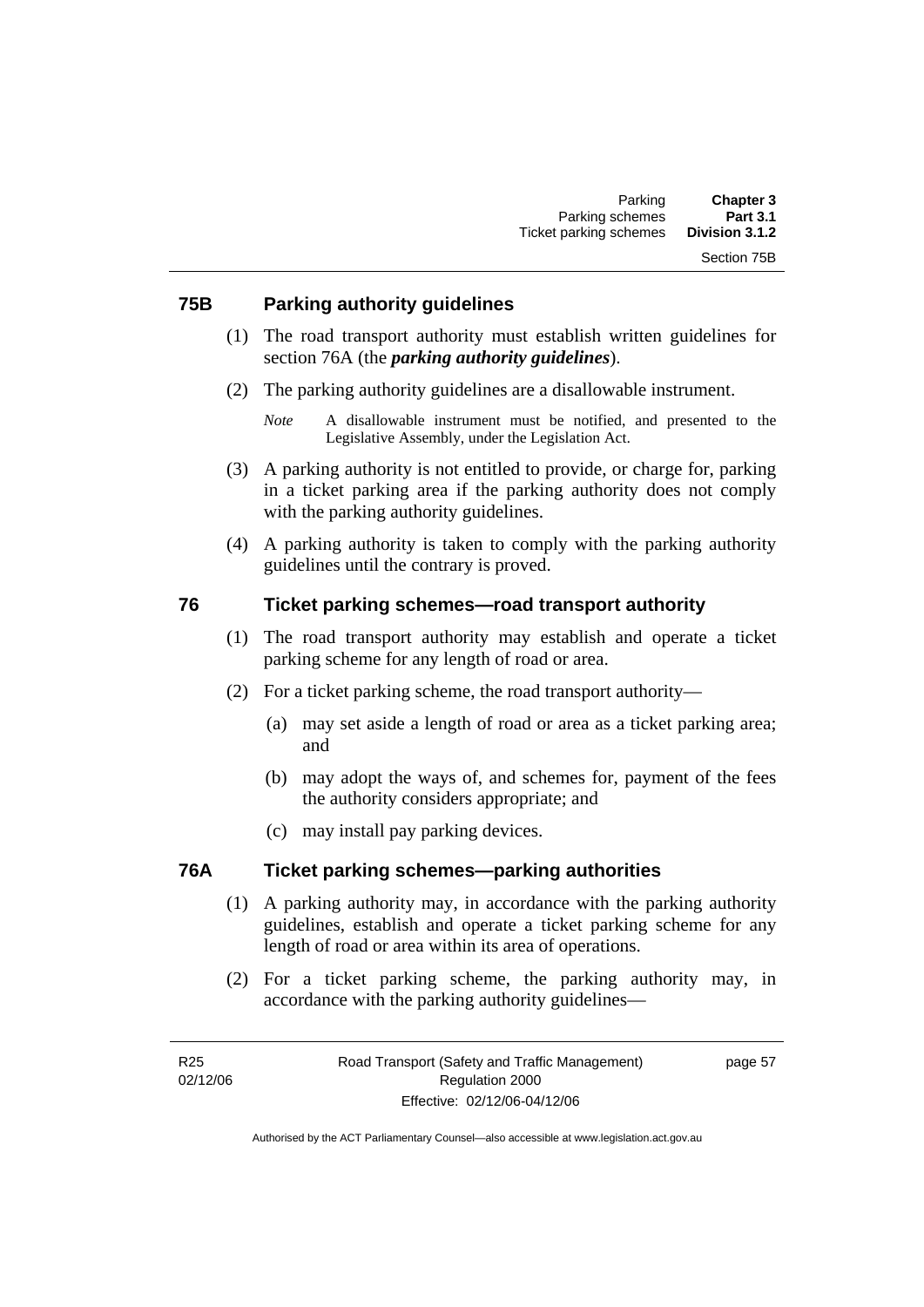| <b>Chapter 3</b> | Parking                |
|------------------|------------------------|
| <b>Part 3.1</b>  | Parking schemes        |
| Division 3.1.2   | Ticket parking schemes |
| Section 77       |                        |

- (a) set aside a length of road or area within its area of operations as a ticket parking area; and
- (b) fix fees for the parking of vehicles in the area; and
- (c) adopt the ways of, and schemes for, payment of the fees the authority considers appropriate; and
- (d) install pay parking devices.
- *Note* Section 75A provides for the road transport authority to declare parking authorities and s 75B provides for parking authority guidelines.

# **77 Ticket parking areas**

- (1) A ticket parking area must be designated by ticket parking signs.
- (2) A ticket parking area is taken to include only such lengths of road and areas to which ticket parking signs apply as are lawfully available, apart from this division, for the parking of vehicles.

# **78 Ticket parking spaces**

A ticket parking area may be divided into ticket parking spaces, of a size suitable for parking a single vehicle, by a road marking.

# **79 Ticket machines**

The ticket machine for a ticket parking area must show or be capable of showing the fees fixed for the area under this division.

# **80 Parking tickets**

- (1) The following information must be printed on a parking ticket:
	- (a) the expiry date (expressed as the day of the month, the month and the year);
	- (b) the expiry time (expressed in hours and minutes);
	- (c) the name of the authority issuing the ticket;

page 58 Road Transport (Safety and Traffic Management) Regulation 2000 Effective: 02/12/06-04/12/06 R<sub>25</sub> 02/12/06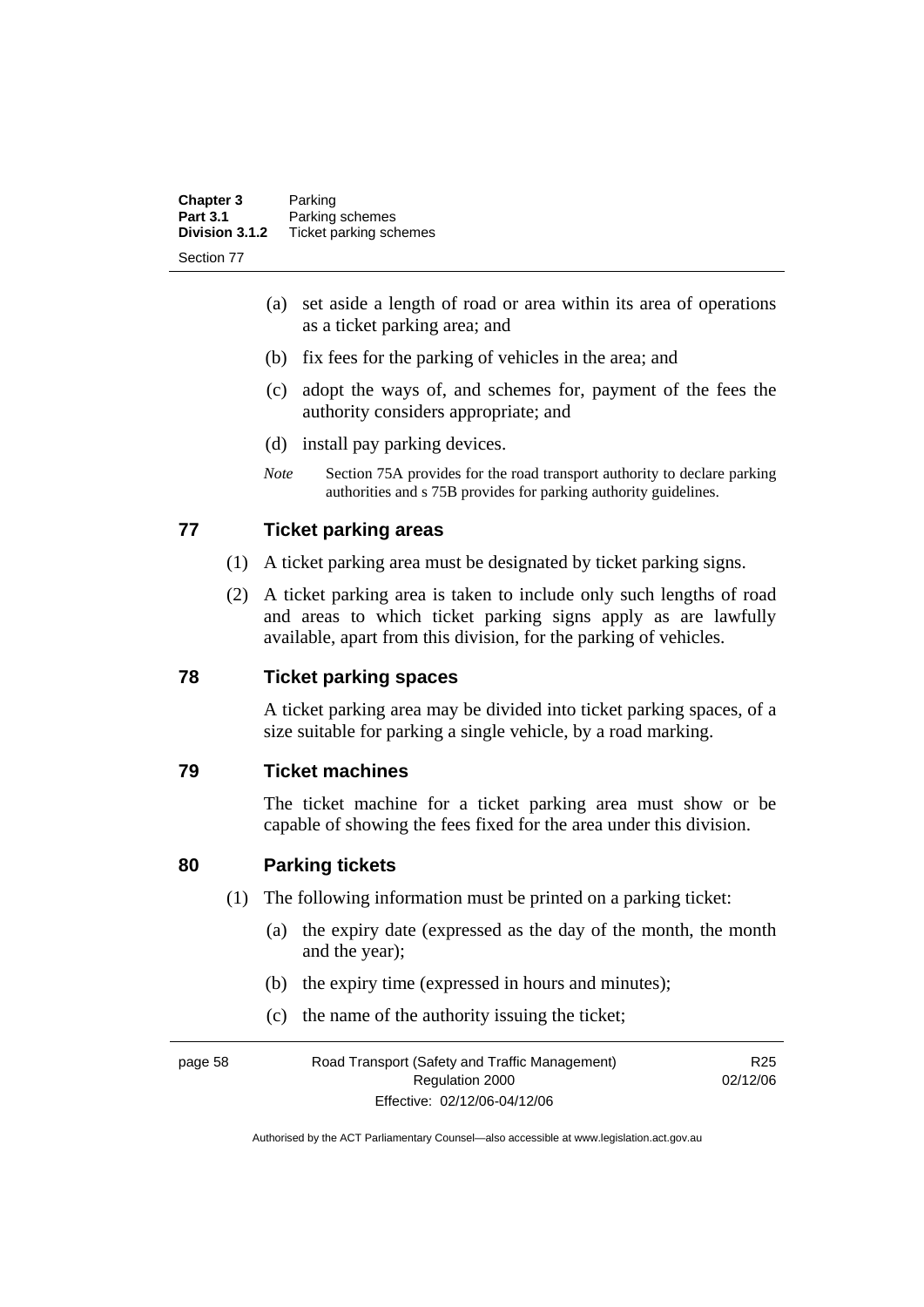- (d) an indication of the ticket parking area where or for which the ticket is issued;
- (e) the fee paid for the issue of the ticket or, for a prepaid ticket, the daily value of the ticket;
- (f) a serial number;
- (g) instructions for use of the ticket.

#### **Examples for par (d)**

- 1 a code for the ticket parking area where the ticket is issued
- 2 the number of the parking ticket machine which issued the ticket
- 3 for a prepaid parking ticket—the daily value of the ticket or the area where the ticket may be used
- *Note* An example is part of the regulation, is not exhaustive and may extend, but does not limit, the meaning of the provision in which it appears (see Legislation Act, s 126 and s 132).
- (2) A parking ticket must be legible and of a size and design that enables it to be easily displayed in or on a vehicle.

# **81 Duration of parking tickets**

A parking ticket takes effect when it is issued and expires at the expiry time stated on the ticket.

# **Division 3.1.3 Heavy vehicle parking**

# **82 Definitions—div 3.1.3**

In this division:

*code of practice* means the code of practice approved under section 89, as in force from time to time.

*exemption* means an exemption given under section 92 (Decision on application for exemption).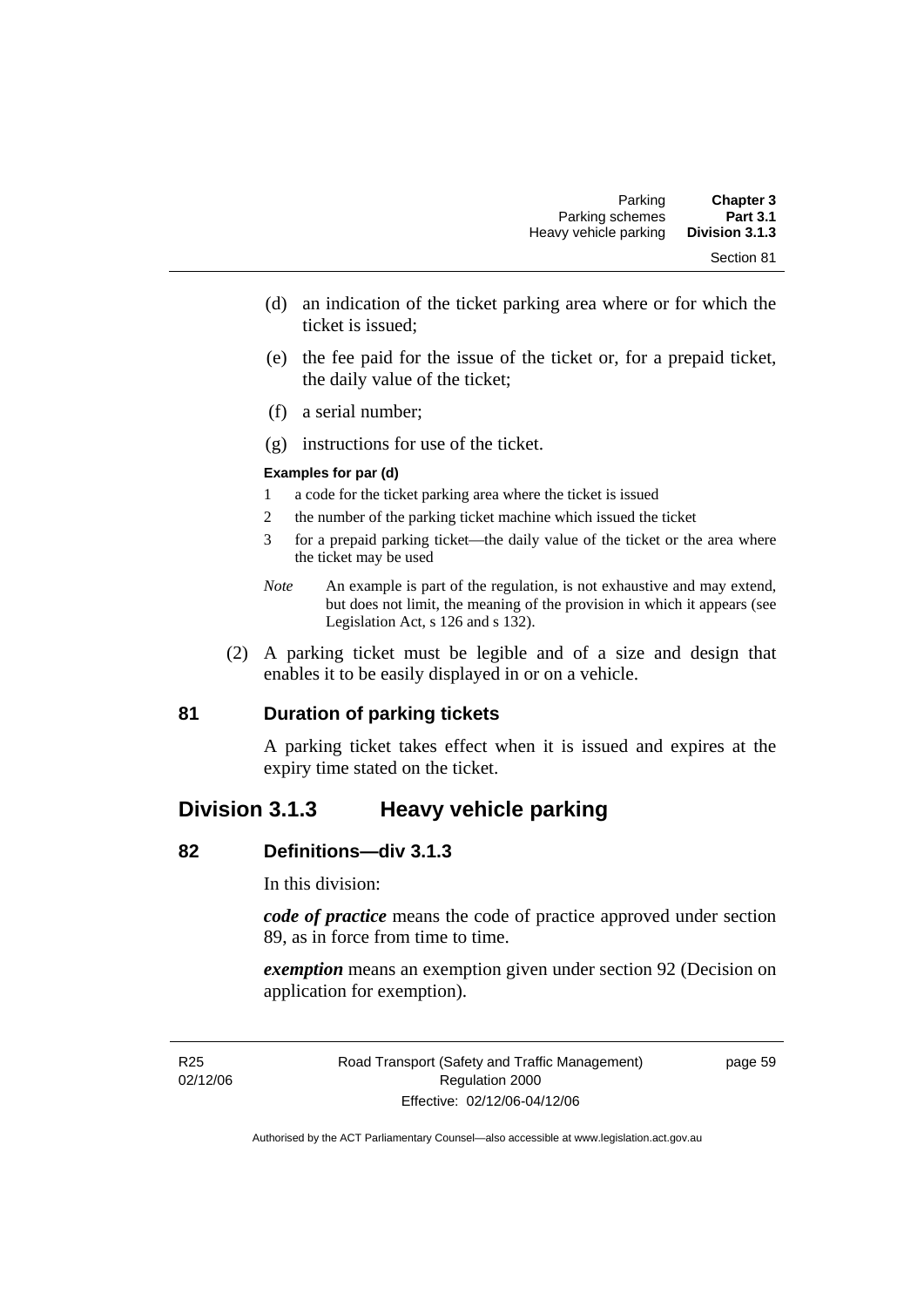**Chapter 3** Parking<br>**Part 3.1** Parking **Part 3.1 Parking schemes**<br>**Division 3.1.3 Heavy vehicle pay Division 3.1.3** Heavy vehicle parking

Section 83

*existing operator* means the holder of an existing operator's certificate.

*existing operator's certificate* means an existing operator's certificate issued under the *Motor Traffic Act 1936,* section 150R that was in force immediately before the commencement of this section and has not been cancelled under this division.

*heavy vehicle* means a vehicle, whether loaded or unloaded, that is longer than 7.5m, has a GVM over 4.5t, and is used for commercial purposes.

*land adjoining residential land*—see section 83.

*residential land* means land leased for residential purposes.

*stock truck* means a vehicle that has a GVM over 4.5t and is built or used to transport livestock.

## **83 References in div 3.1.3 to land adjoining residential land**

A reference in this division to *land adjoining residential land* includes a reference to land that would, apart from an intervening road, adjoin that land.

# **84 Vehicle parked partly on residential land**

For this division, a vehicle that is parked partly on residential land, and partly on adjoining land that is not residential land, is taken not to be parked on residential land.

# **85 Parking of certain vehicles on residential land prohibited**

- (1) This section applies to a vehicle, whether loaded or unloaded, that is—
	- (a) a stock truck; or

R<sub>25</sub> 02/12/06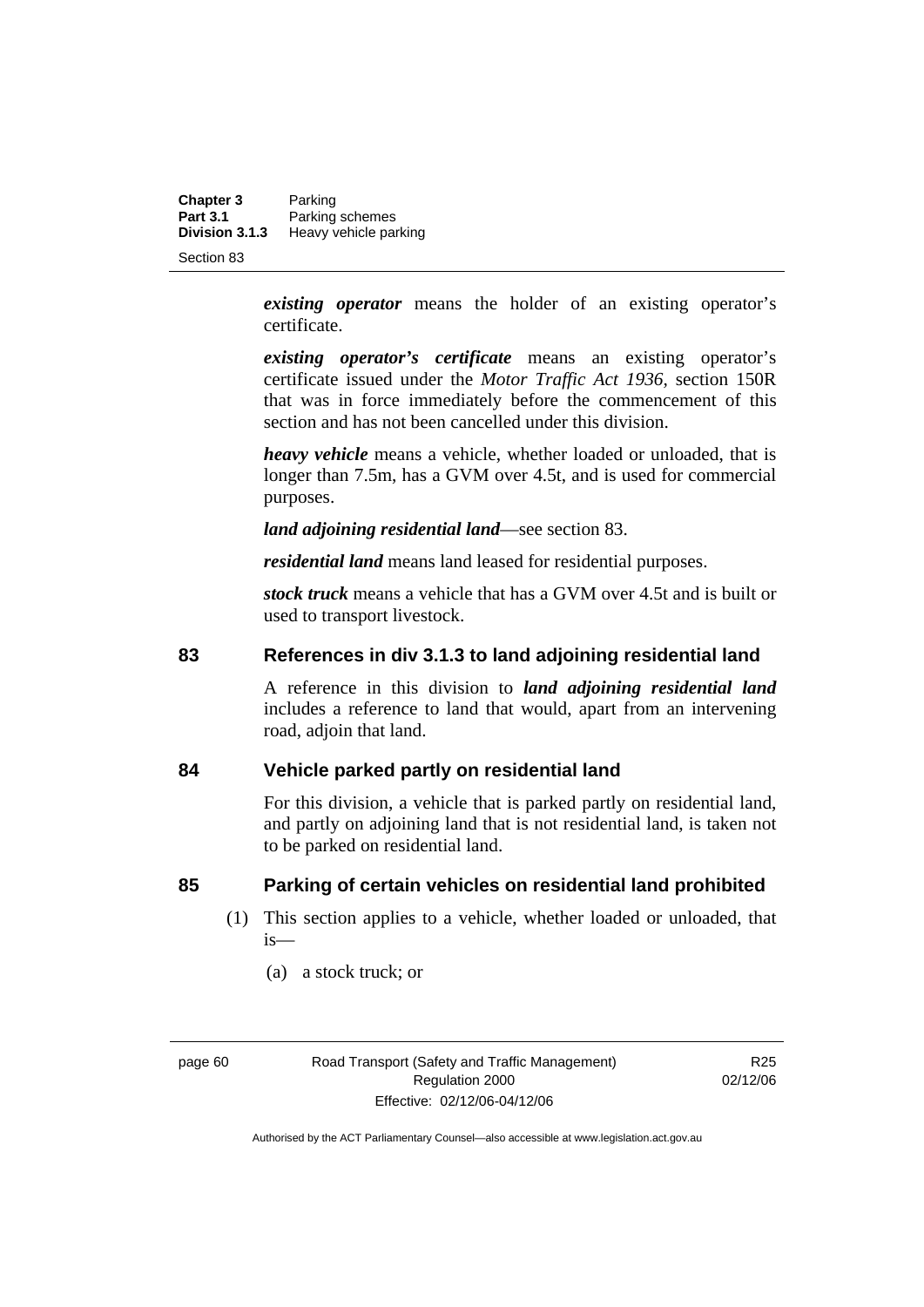- (b) a semitrailer with the load space permanently enclosed by rigid construction or with sides enclosed by nonrigid material and a rigid roof; or
- (c) higher than 3.6m and used for commercial purposes.
- (2) A person must not park a vehicle to which this section applies on residential land.

- (3) Subsection (2) does not apply to the vehicle—
	- $(a)$  if—
		- (i) the parking of the vehicle on the land is reasonably necessary to avoid a contravention of another provision of this regulation or another territory law; or
		- (ii) the vehicle is parked on the land to drop off, or pick up, people or goods or in the course of providing services; and
	- (b) the vehicle is not parked on the land for longer than is reasonable.

# **86 Parking of certain vehicles on land adjoining residential land prohibited**

- (1) This section applies to—
	- (a) a vehicle or combination, whether loaded or unloaded, that is longer than 7.5m; and
	- (b) a vehicle, whether loaded or unloaded, with a GVM over 4.5t.

page 61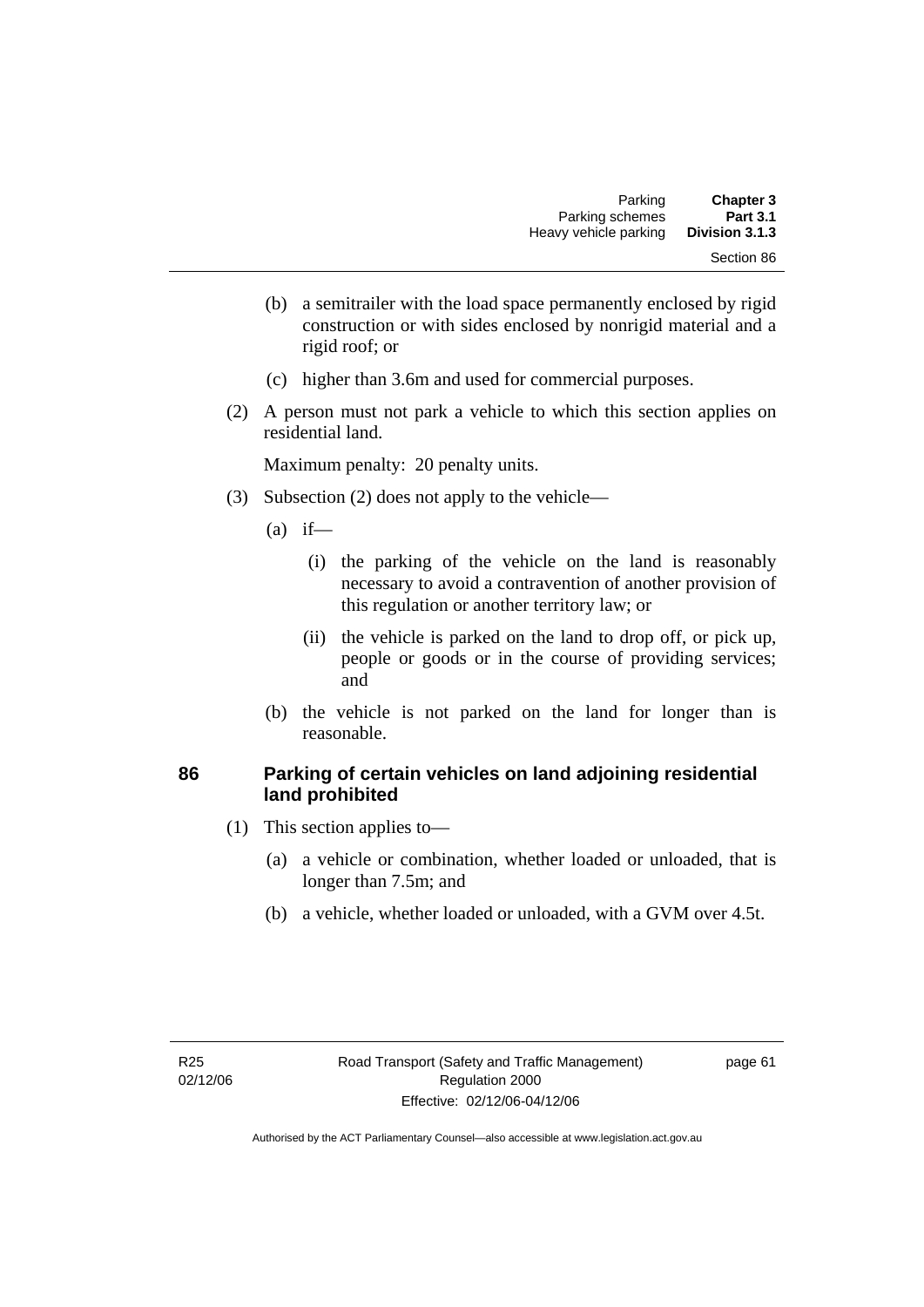| <b>Chapter 3</b> | Parking               |
|------------------|-----------------------|
| <b>Part 3.1</b>  | Parking schemes       |
| Division 3.1.3   | Heavy vehicle parking |
| Section 87       |                       |

 (2) A person must not park a vehicle or combination to which this section applies on land adjoining residential land for more than 1 hour.

Maximum penalty: 20 penalty units.

- (3) Subsection (2) does not apply to the vehicle or combination—
	- $(a)$  if—
		- (i) the parking of the vehicle on the land is reasonably necessary to avoid a contravention of another provision of this regulation or another territory law; or
		- (ii) the vehicle is parked on the land to drop off, or pick up, people or goods or in the course of providing services; and
	- (b) the vehicle is not parked on the land for longer than is reasonable.
- (4) Subsection (2) also does not apply to the vehicle or combination if the land where it is parked is residential land or land leased for commercial purposes.

### **87 Parking of certain commercial vehicles on land with multi-unit developments**

- (1) This section applies to a vehicle, whether loaded or unloaded, that is used for commercial purposes and is longer than 6m, higher than 2.6m or has a GVM over 3.75t.
- (2) A person must not park a vehicle to which this section applies on residential land with a multi-unit development.

Maximum penalty: 20 penalty units.

- (3) Subsection (2) does not apply to the vehicle or combination—
	- $(a)$  if—

page 62 Road Transport (Safety and Traffic Management) Regulation 2000 Effective: 02/12/06-04/12/06

R<sub>25</sub> 02/12/06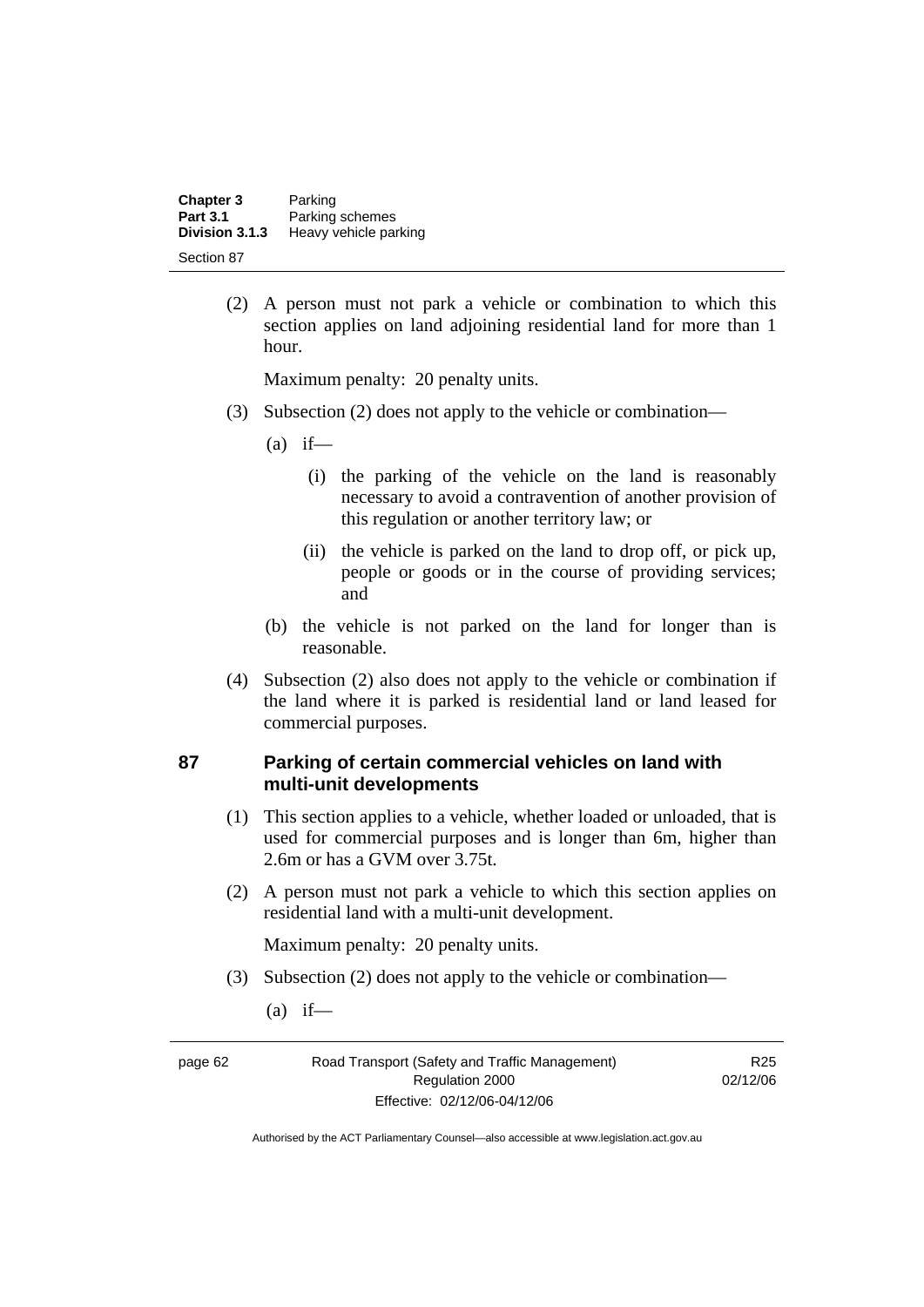- (i) the parking of the vehicle on the land is reasonably necessary to avoid a contravention of another provision of this regulation or another territory law; or
- (ii) the vehicle is parked on the land to drop off, or pick up, people or goods or in the course of providing services; and
- (b) the vehicle is not parked on the land for longer than is reasonable.
- (4) In this section:

*multi-unit development*—see the territory plan, appendix 6 in force on 1 January 1997.

# **88 Daily infringement**

A person commits an offence against section 85 (Parking of certain vehicles on residential land prohibited), section 86 (Parking of certain vehicles on land adjoining residential land prohibited) or section 87 (Parking of certain commercial vehicles on land with multi-unit developments) in relation to each day when the person contravenes that section, including the day of a conviction for the contravention or any later day.

# **89 Codes of practice**

- (1) The Minister may, in writing, approve a code of practice about the parking of heavy vehicles on residential land.
- (2) Without limiting subsection (1), a code of practice may include provisions in relation to—
	- (a) requirements for the parking of heavy vehicles by existing operators; and

page 63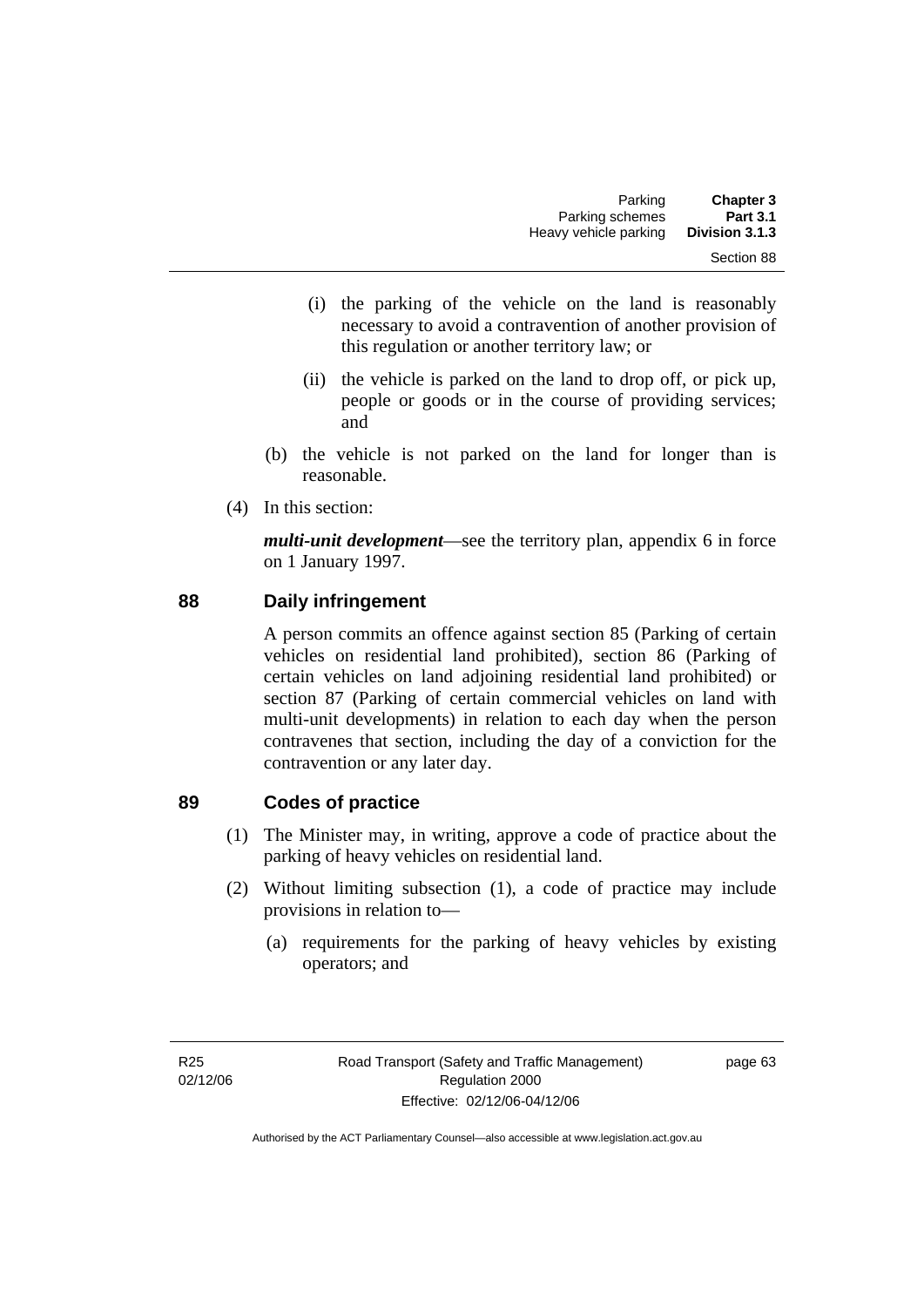| <b>Chapter 3</b> | Parking               |
|------------------|-----------------------|
| <b>Part 3.1</b>  | Parking schemes       |
| Division 3.1.3   | Heavy vehicle parking |
| Section 90       |                       |

- (b) the number of heavy vehicles that may be parked on residential land at any time; and
- (c) the operation of heavy vehicles while on residential land.
- (3) A code of practice is a disallowable instrument.
	- *Note* A disallowable instrument must be notified, and presented to the Legislative Assembly, under the Legislation Act.

# **90 Notice of codes of practice etc**

- (1) The road transport authority must publish notice of the approval of each code of practice in a newspaper published and circulating in the ACT.
- (2) The notice must—
	- (a) be published on or before the day when the code of practice commences; and
	- (b) state when the code of practice commences; and
	- (c) contain a statement to the effect that—
		- (i) the code of practice can be inspected at a stated office or offices of the road transport authority during office hours; and
		- (ii) the code of practice is subject to disallowance by the Legislative Assembly under the Legislation Act.

# **91 Application for exemption**

 (1) A person who is the holder of an existing operator's certificate may apply to the road transport authority for an exemption from all provisions or stated provisions of the code of practice in relation to stated land of which the person is the occupier.

R<sub>25</sub> 02/12/06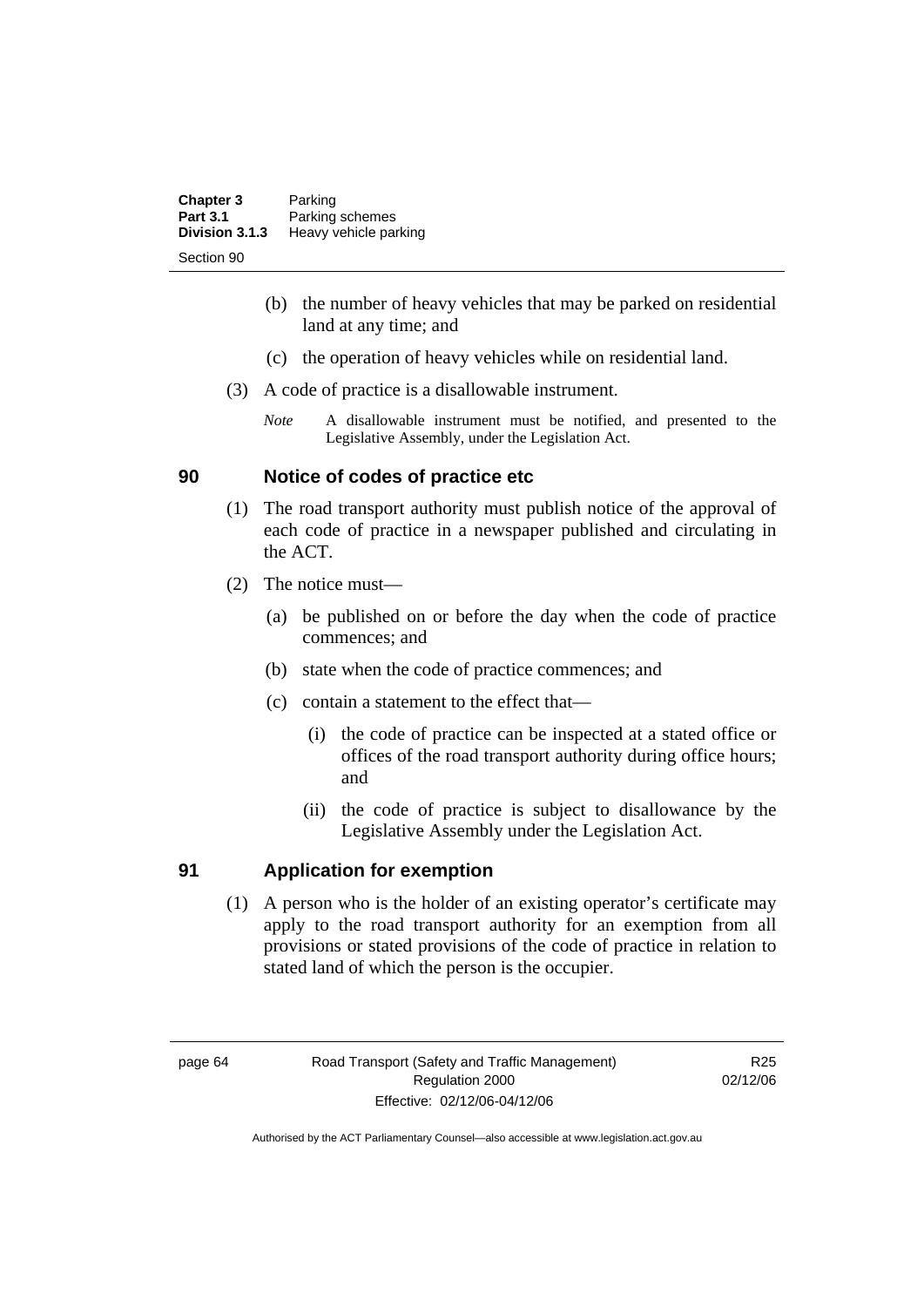(2) The applicant must give the applicant's existing operator's certificate to the road transport authority with the application.

## **92 Decision on application for exemption**

- (1) If the road transport authority receives an application for an exemption, the authority must—
	- (a) give the exemption for the period stated in the exemption; or
	- (b) give the exemption for the period, and subject to the conditions, stated in the exemption; or
	- (c) refuse to give the exemption.
- (2) Before making a decision on the application, the road transport authority must give notice of the application to—
	- (a) if land adjoining the land to which the application relates is occupied—the occupier and, if the occupier is not the lessee, the lessee of each parcel of adjoining land that is occupied; or
	- (b) if land adjoining the land to which the application relates is unoccupied—the lessee of each parcel of adjoining land that is unoccupied.
- (3) A notice under subsection (2) must—
	- (a) contain a description of the provisions of the code of practice from which exemption is sought; and
	- (b) invite the occupier or lessee to make submissions to the road transport authority, within 28 days after receiving the notice, why the exemption sought should not be given; and
	- (c) contain a statement to the effect that, if a submission is not received by the road transport authority within that 28 days, the authority may give the exemption.

page 65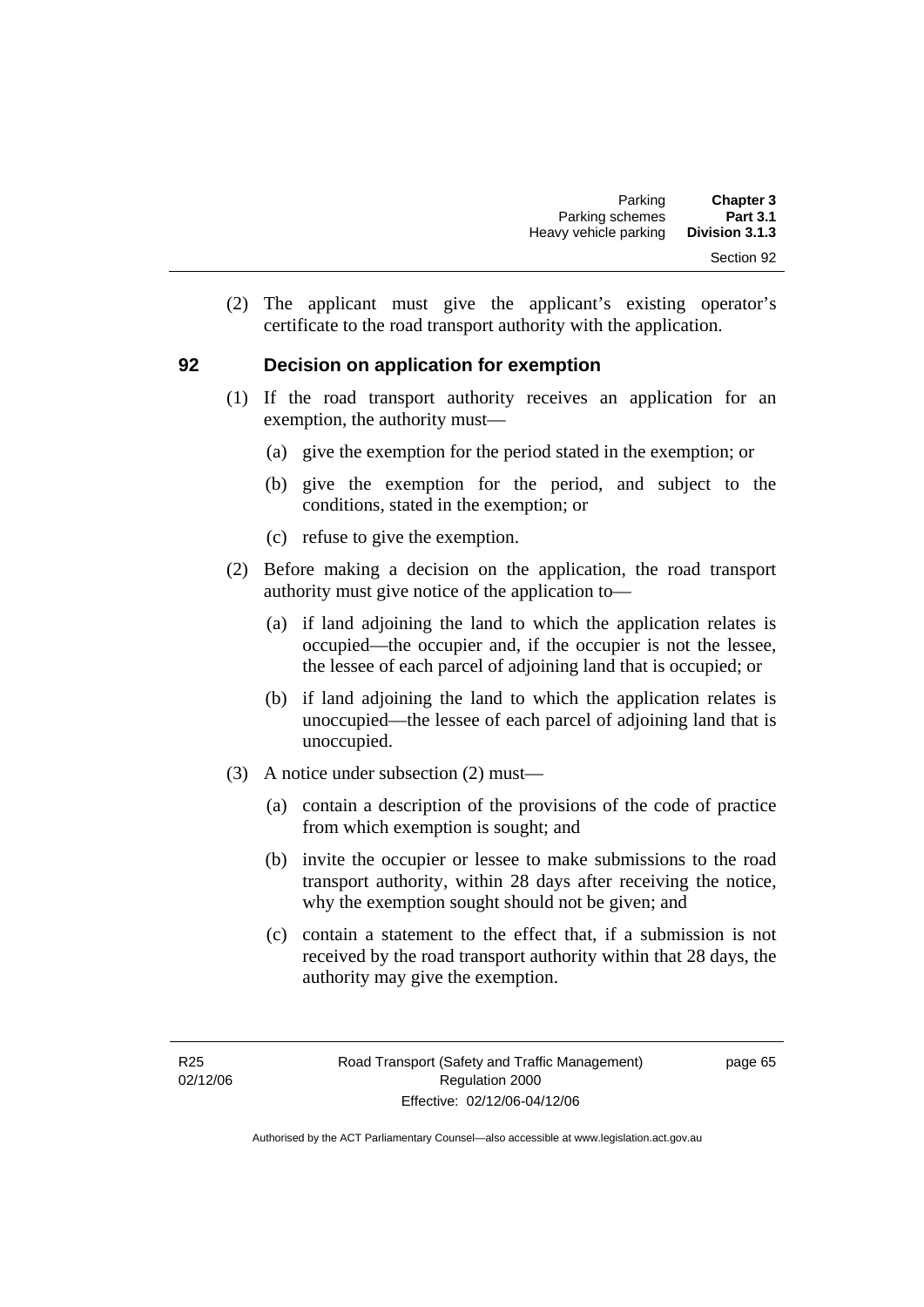| <b>Chapter 3</b> | Parking               |
|------------------|-----------------------|
| <b>Part 3.1</b>  | Parking schemes       |
| Division 3.1.3   | Heavy vehicle parking |
| Section 92       |                       |

- (4) Without limiting how a notice under subsection (2) (a) may be given to the occupier or lessee of a parcel of land, the notice may be given by letter addressed to the occupier or lessee and sent by prepaid post to the address of the parcel.
- (5) In deciding whether to give the exemption, what period the exemption should be given for and what conditions the exemption should be subject to, the road transport authority must—
	- (a) take into account any submissions made under subsection (3); and
	- (b) have regard to whether and, if so, the extent to which, an occupier or lessee of adjoining land would be adversely affected by the decision.
- (6) For subsection (5) (b), in deciding whether an occupier or lessee of adjoining land would be adversely affected, the road transport authority must take into account—
	- (a) the period for which, and the provisions of the code of practice from which, exemption is sought; and
	- (b) the likely safety, noise and visual consequences of giving the exemption; and
	- (c) any action taken by the applicant to reduce the safety, noise or visual impact on occupiers of adjoining land, including, for example, any landscaping, parking spaces, fencing, noise barriers and garaging arrangements on land occupied by the applicant.
	- *Note* An example is part of the regulation, is not exhaustive and may extend, but does not limit, the meaning of the provision in which it appears (see Legislation Act, s 126 and s 132).
- (7) The road transport authority must not give the exemption if the authority believes on reasonable grounds that the applicant—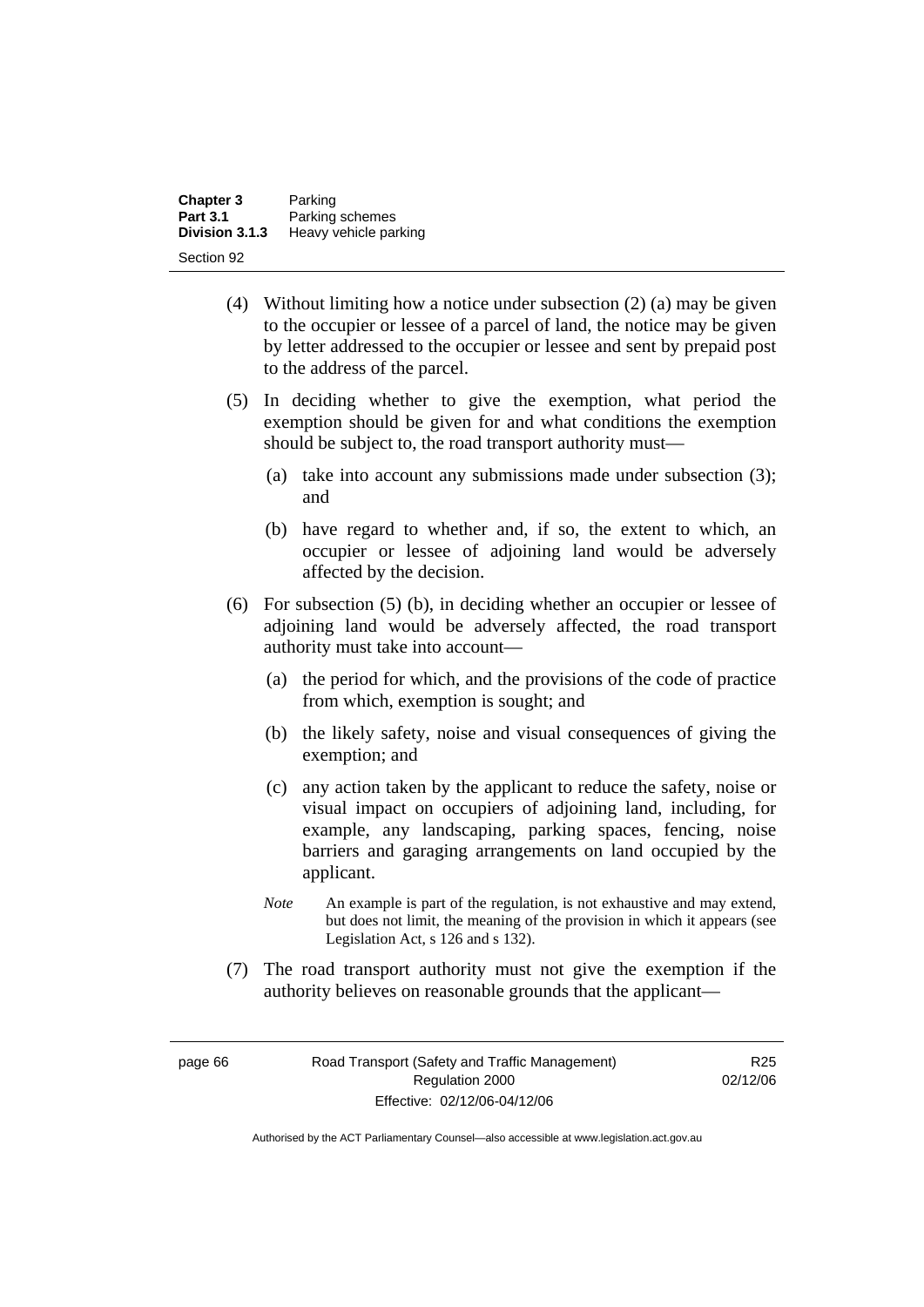- (a) has failed to comply with section 95 (Additional information by applicant); or
- (b) made a statement that was false or misleading in a material particular in or in relation to the application.
- (8) If an exemption is given subject to conditions, the exemption applies only if all the conditions of the exemption are being complied with.

# **93 Endorsement of certificates**

- (1) If the road transport authority gives an exemption to the holder of an existing operator's certificate, the authority must endorse the certificate with the exemption.
- (2) The endorsement—
	- (a) must state—
		- (i) each provision of the code of practice from the holder is exempt; and
		- (ii) whether or not the exemption is subject to conditions; and
		- (iii) the vehicle or vehicles to which the exemption applies; and
		- (iv) the residential land where the vehicle or vehicles may be parked under the exemption; and
		- (v) the period for which the exemption is given; and
	- (b) may include other information about the exemption the road transport authority considers appropriate.

# **94 Variation of conditions of exemptions**

 (1) The holder of an exemption may apply to the road transport authority for a stated variation of the conditions to which an exemption is subject.

page 67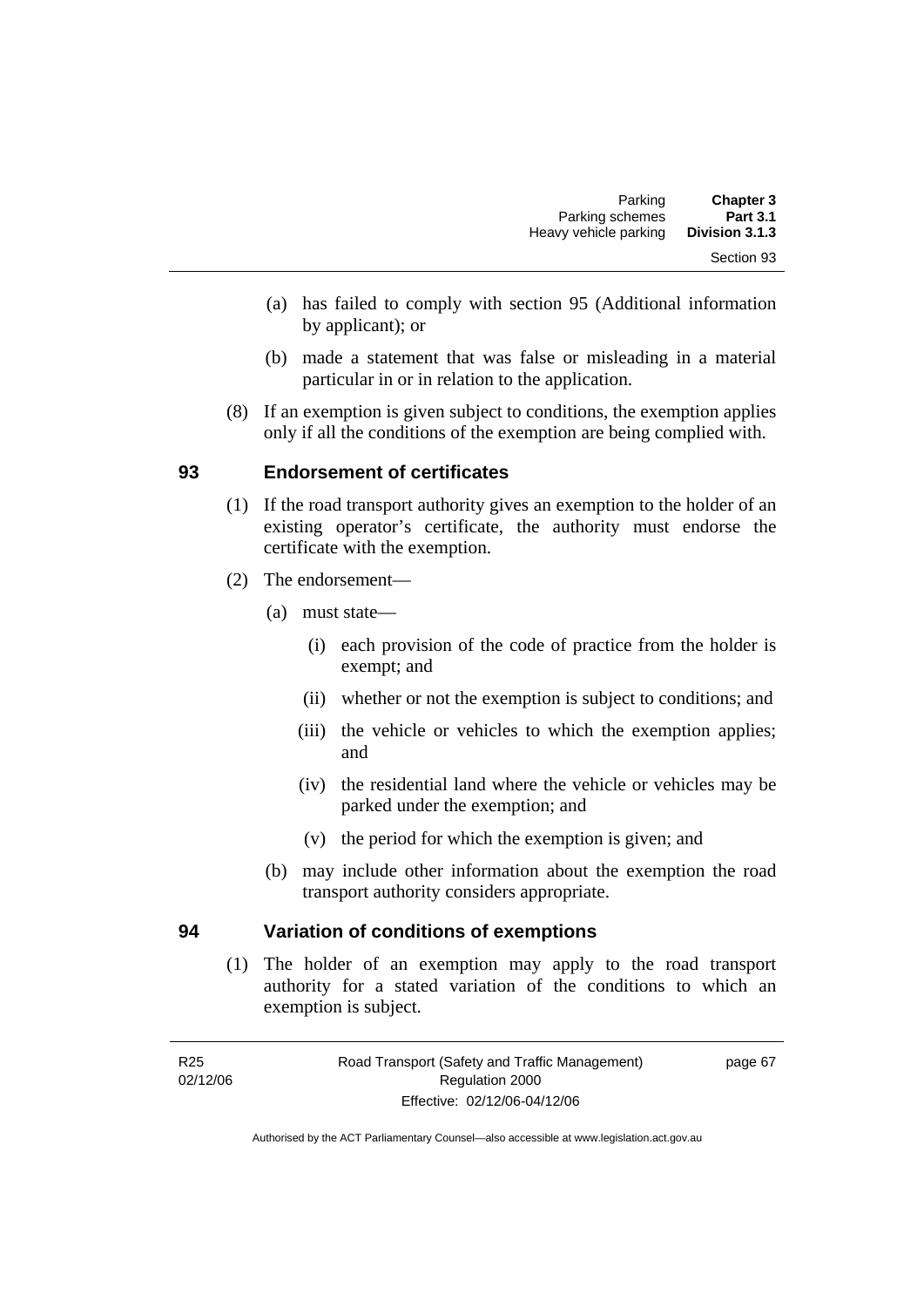| <b>Chapter 3</b><br><b>Part 3.1</b> | Parking<br>Parking schemes |
|-------------------------------------|----------------------------|
| Division 3.1.3                      | Heavy vehicle parking      |
| Section 95                          |                            |

- (2) If the road transport authority receives an application under subsection (1), the authority must—
	- (a) vary the conditions in the way sought in the application; or
	- (b) refuse to vary the conditions.
- (3) Section 92 (2) to (7) (Decision on application for exemption) applies, with all necessary changes, to an application under this section in the same way as it applies to an application for an exemption.

# **95 Additional information by applicant**

The road transport authority may, by notice given to an applicant for an exemption or variation of conditions to which an exemption is subject, require the applicant to provide any information or documents necessary for the authority to decide the application.

## **96 Loss etc of existing operator's certificate**

 (1) If an existing operator's certificate is lost, stolen or destroyed the holder of the certificate must tell the road transport authority, in writing, within 14 days after becoming aware of that fact.

Maximum penalty: 5 penalty units.

 (2) If the road transport authority is satisfied that an existing operator's certificate has been lost, stolen or destroyed, the road transport authority must, on application by the holder of the certificate, give the holder a replacement certificate.

# **97 Cancellation of existing operator's certificate etc**

- (1) If the road transport authority has reasonable grounds for believing that—
	- (a) an existing operator's certificate was issued; or

page 68 Road Transport (Safety and Traffic Management) Regulation 2000 Effective: 02/12/06-04/12/06

R<sub>25</sub> 02/12/06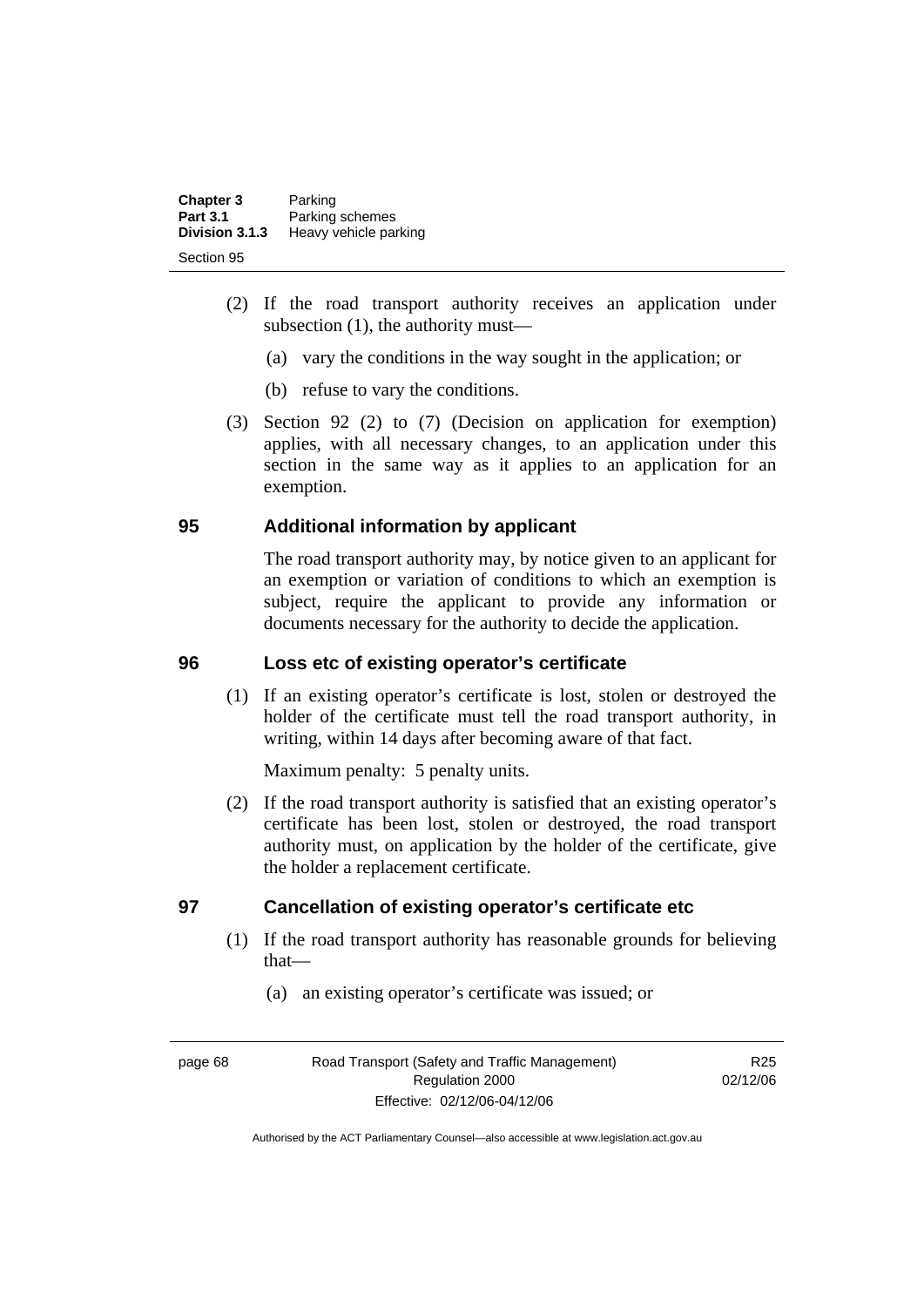- (b) an exemption was given; or
- (c) the conditions to which an exemption is subject were varied;

because information given by the holder of the certificate or exemption in or in relation to the application for the certificate, exemption or variation was false, misleading or incomplete in a material particular, the road transport authority must give the holder written notice under this subsection.

*Note* For how documents may be given, see the Legislation Act, pt 19.5.

- (2) The notice must—
	- (a) tell the holder of the road transport authority's belief; and
	- (b) state the grounds for the belief; and
	- (c) invite the holder to make representations to the authority, within 28 days after the holder receives the notice, why the certificate should not be cancelled, or the exemption or variation revoked.
- (3) If, after considering any representation made by the holder under subsection (2) (c), the road transport authority is satisfied that the authority's belief was correct, the authority must cancel the certificate or revoke the exemption or variation.
- (4) The road transport authority must also cancel an existing operator's certificate or revoke an exemption if the holder of the certificate or exemption asks the authority, in writing, to do so and gives the existing operator's certificate held by the holder to the authority.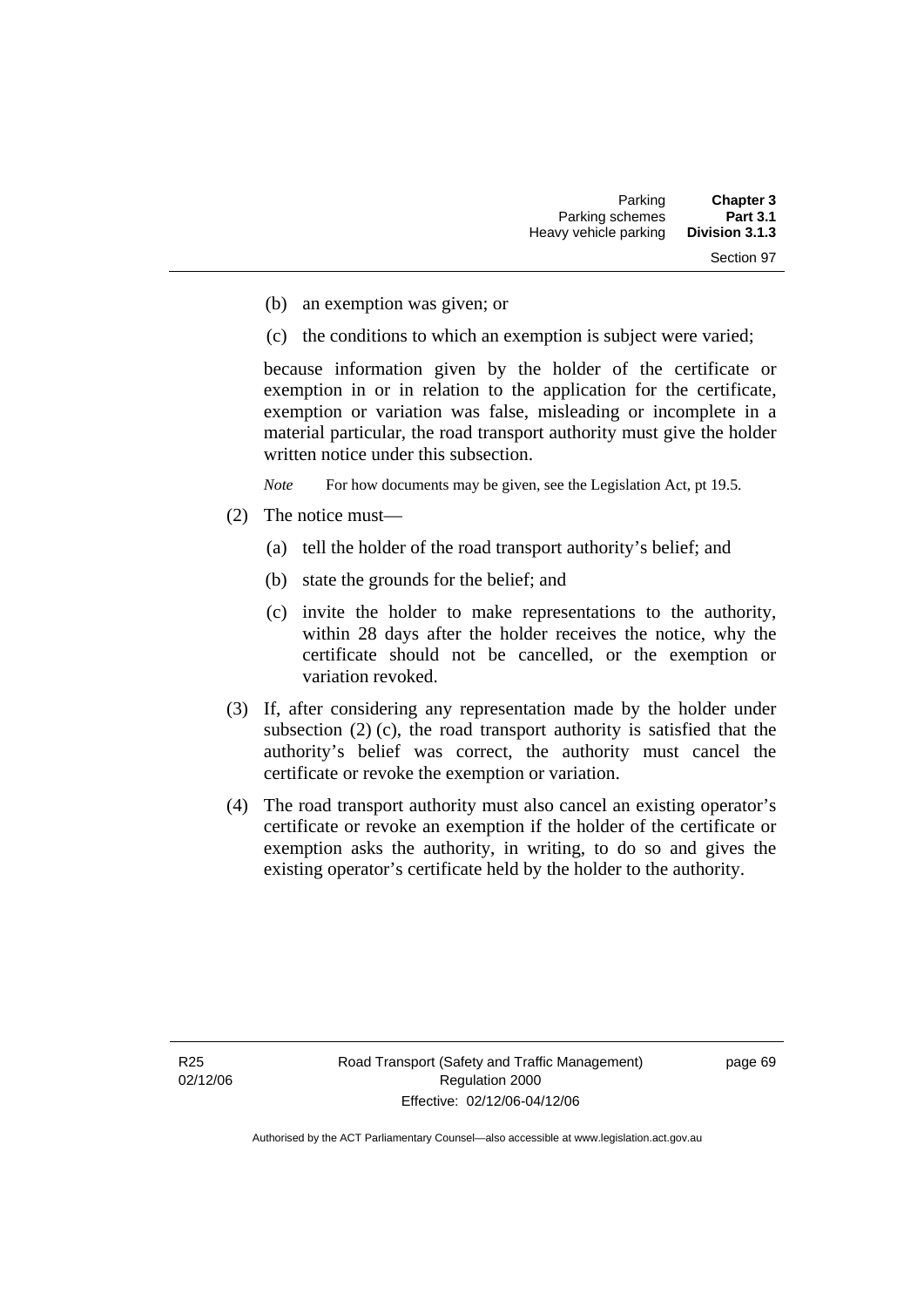| <b>Chapter 3</b> | Parking         |
|------------------|-----------------|
| <b>Part 3.1</b>  | Parking schemes |
| Division 3.1.4   | Miscellaneous   |
| Section 97A      |                 |

 (5) If the road transport authority cancels an existing operator's certificate, or revokes an exemption, under subsection (3), the holder of the certificate or exemption must give his or her existing operator's certificate to the authority within 14 days after being told of the cancellation or revocation by the authority.

Maximum penalty: 20 penalty units.

 (6) If the road transport authority receives an existing operator's certificate under subsection (4) or (5) because an exemption held by the holder of the certificate is to be or is revoked, the authority must return the certificate to the holder after cancelling the endorsement of the exemption on the certificate.

# **Division 3.1.4 Miscellaneous**

# **97A Other powers to provide pay parking**

- (1) This part does not affect any other power of a parking authority to provide for parking on land within its area of operations.
- (2) A parking authority may exercise a power under this part in relation to land that it does not own only with the consent of the owner of the land.
- (3) Consent may be given subject to conditions, including conditions about the length and withdrawal of the consent.
- (4) Subject to the conditions of the consent, the consent may be withdrawn only after reasonable notice.
- (5) In this section:

*owner*, of land, includes lessee of land.

R<sub>25</sub> 02/12/06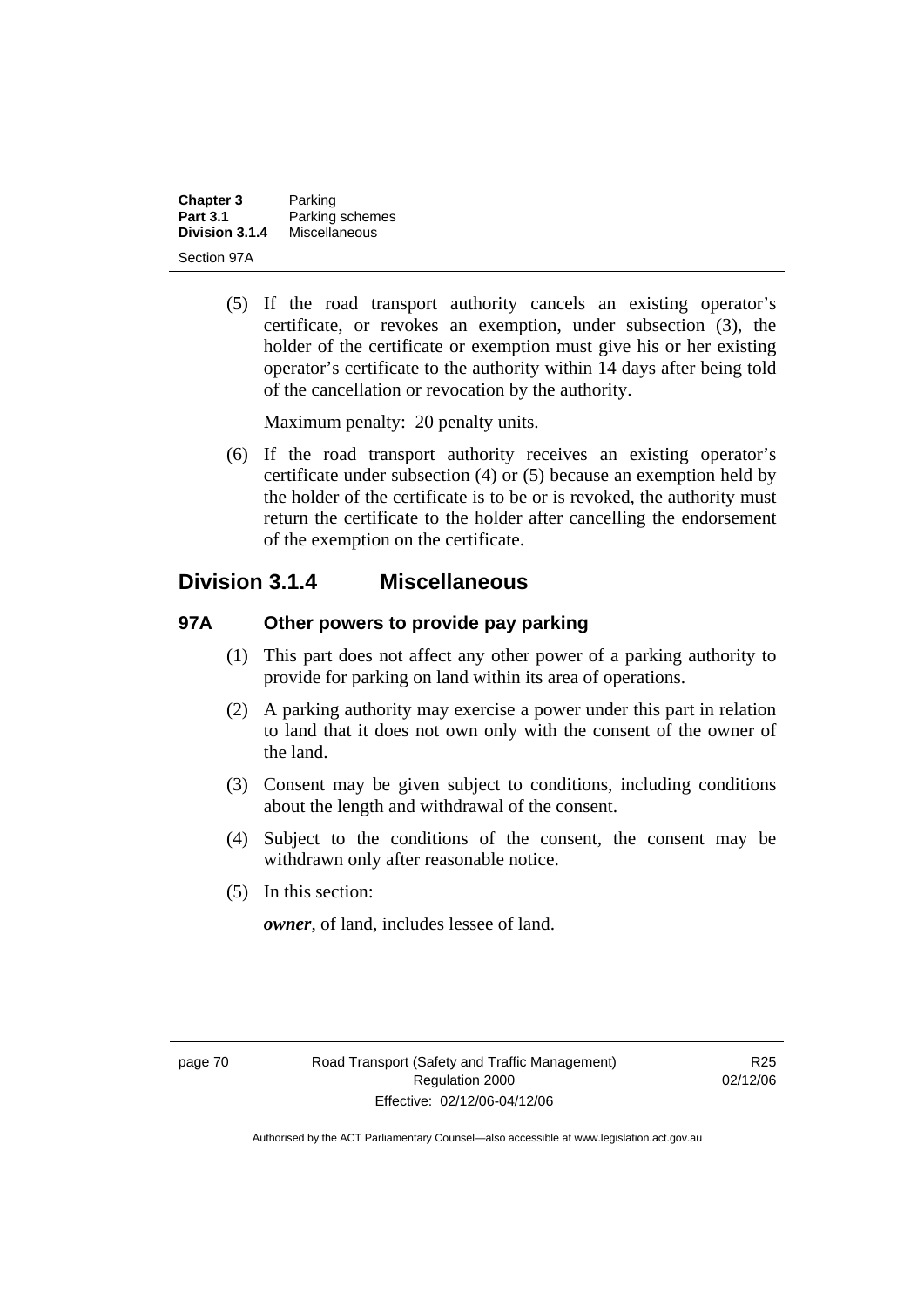## **98 Overlapping schemes**

- (1) This part does not prevent the road transport authority or a parking authority from establishing and operating a pay parking scheme on the same length of road, or in the same area, where it is operating a different pay parking scheme.
- (2) The road transport authority or a parking authority may not recover the fee fixed for the parking of a vehicle in a metered space or ticket parking area if any other applicable parking fee has been paid for parking the vehicle in the space or area.

## **98A Income from ticket parking scheme**

- (1) All fees collected by a parking authority from the operation of a ticket parking scheme belong to the parking authority.
- (2) Any surplus arising from the operation of a ticket parking scheme may be applied at the discretion of the parking authority.

### **98B Costs of ticket parking scheme**

The costs of administering a ticket parking scheme operated by a parking authority under section 76A are to be borne by the parking authority.

## **99 Trailers not separately chargeable**

A separate parking fee is not required to be paid for a trailer towed by another vehicle.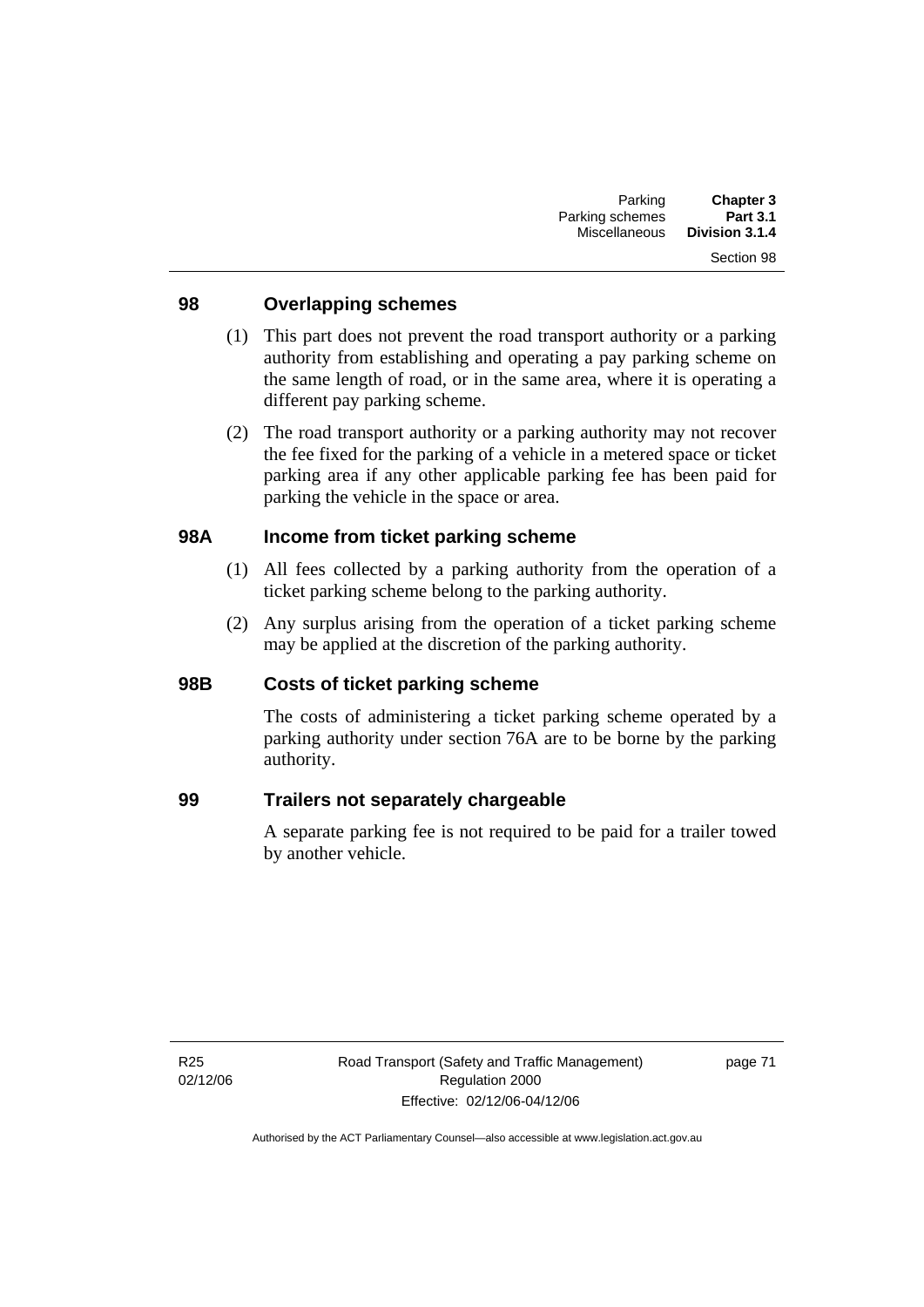# **Part 3.2 Parking permits and mobility parking scheme authorities**

# **100 Parking permits**

- (1) The road transport authority may issue a permit (a *parking permit*) of a kind mentioned in subsection (2) authorising the parking of a vehicle, without charge, on a length of road or in an area designated by a *permit zone sign* for use by holders of that kind of parking permit.
- (2) The parking permit may be of 1 or more of the following kinds:
	- (a) a business parking permit;
	- (b) a commuter parking permit;
	- (c) a loading zone permit;
	- (d) a resident parking permit;
	- (e) a resident's visitor parking permit;
	- (f) a special event parking permit;
	- (g) any other kind declared by the road transport authority for this section.
- (3) The parking permit may be issued subject to conditions.
- (4) The parking permit—
	- (a) must state when it expires; and

R<sub>25</sub> 02/12/06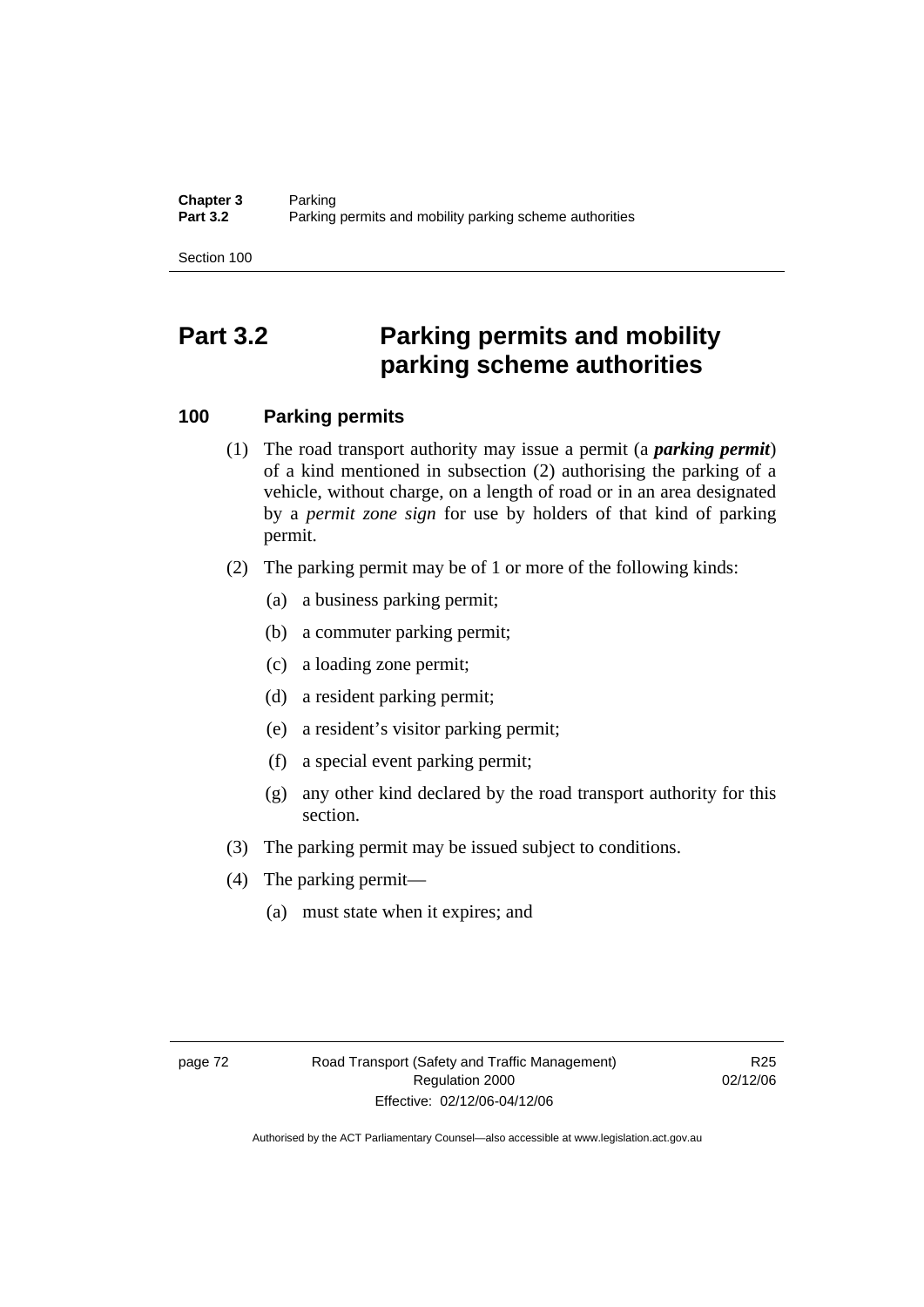(b) may state anything else that the road transport authority considers appropriate.

#### **Examples for par (b)**

- 1 the length of road or area to which the permit applies
- 2 any conditions to which the permit is subject
- 3 the maximum period which a vehicle may be parked in a designated area under the permit
- 4 the name or address of the person to whom it is issued
- *Note* An example is part of the regulation, is not exhaustive and may extend, but does not limit, the meaning of the provision in which it appears (see Legislation Act, s 126 and s 132).
- (5) The holder of a permit may surrender the permit by returning it to the road transport authority.
- (6) A declaration under subsection (2) (g) is a notifiable instrument.

*Note* A notifiable instrument must be notified under the Legislation Act.

## **101 Mobility parking scheme authorities**

- (1) The road transport authority may issue a mobility parking scheme authority—
	- (a) for use by a person with a disability; or
	- (b) for use by an entity for the transport of people with disabilities.
- (2) A mobility parking scheme authority may be issued subject to conditions.
- (3) A mobility parking scheme authority—
	- (a) must include a people with disabilities symbol; and
	- (b) must state when it expires; and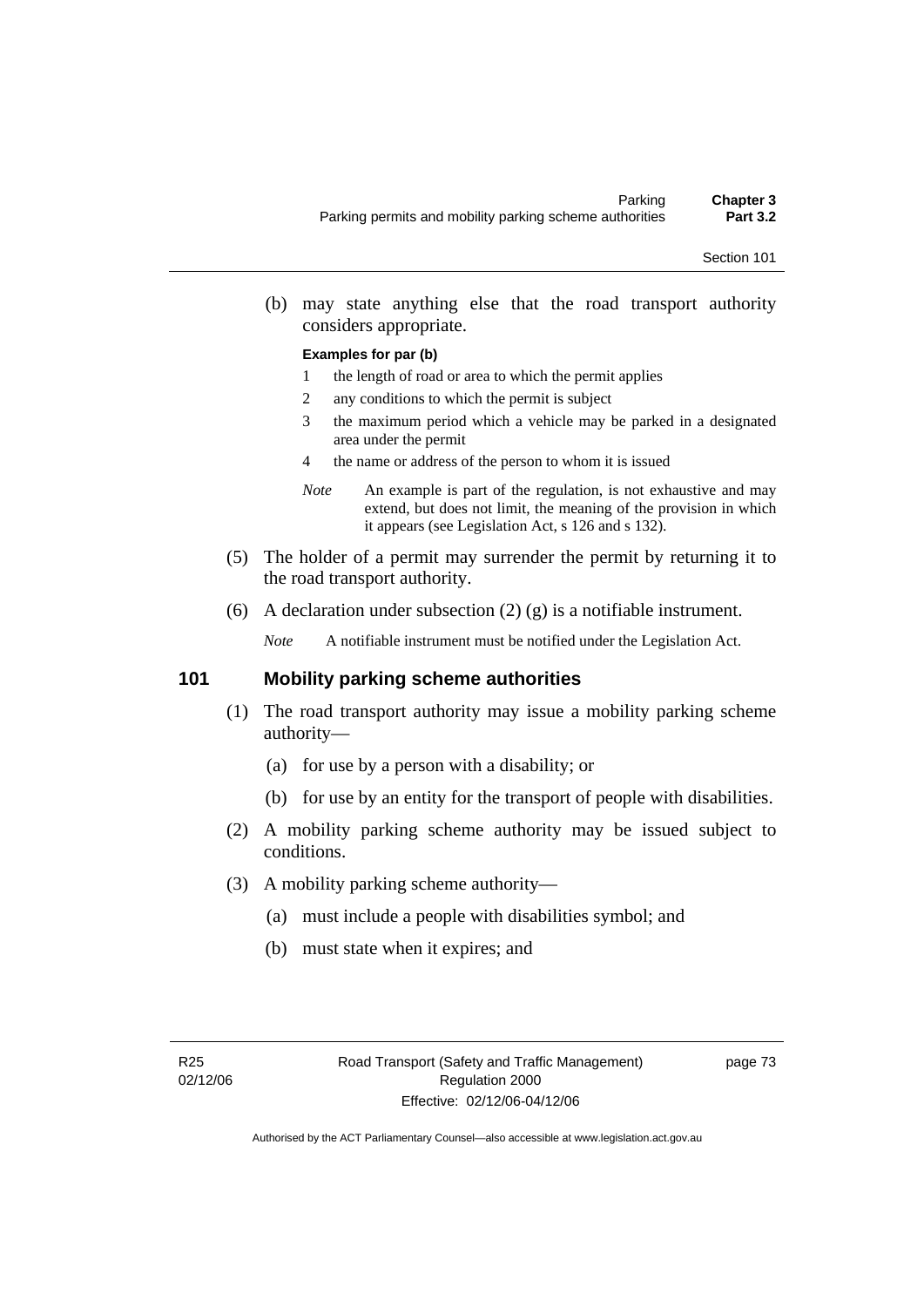Section 101A

- (c) may state anything else that the road transport authority considers appropriate.
- *Note 1 People with disabilities symbol* is defined in the ARR, dict.
- *Note 2* For parking by mobility parking scheme authority holders, see s 15 and ARR, r 206.

## **101A Parking permits and mobility parking scheme authorities—cancellation**

- (1) This section applies if the road transport authority proposes to cancel (the *proposed action*) a parking permit or mobility parking scheme authority.
- (2) The road transport authority must give the person to whom the parking permit or mobility parking scheme authority was issued a written notice stating—
	- (a) the proposed action; and
	- (b) an explanation for the proposed action; and
	- (c) that the person may, within 14 days after the day the person receives the notice, give a written response to the authority about the notice.
- (3) In deciding whether to take the proposed action, the road transport authority must consider any response given to the authority in accordance with the notice.
- (4) The road transport authority must give the person written notice of the authority's decision.
- (5) If the road transport authority decides to take the proposed action, the authority's decision takes effect the day after the day when notice of the decision is given to the person or, if the notice states a later date of effect, that date.

R<sub>25</sub> 02/12/06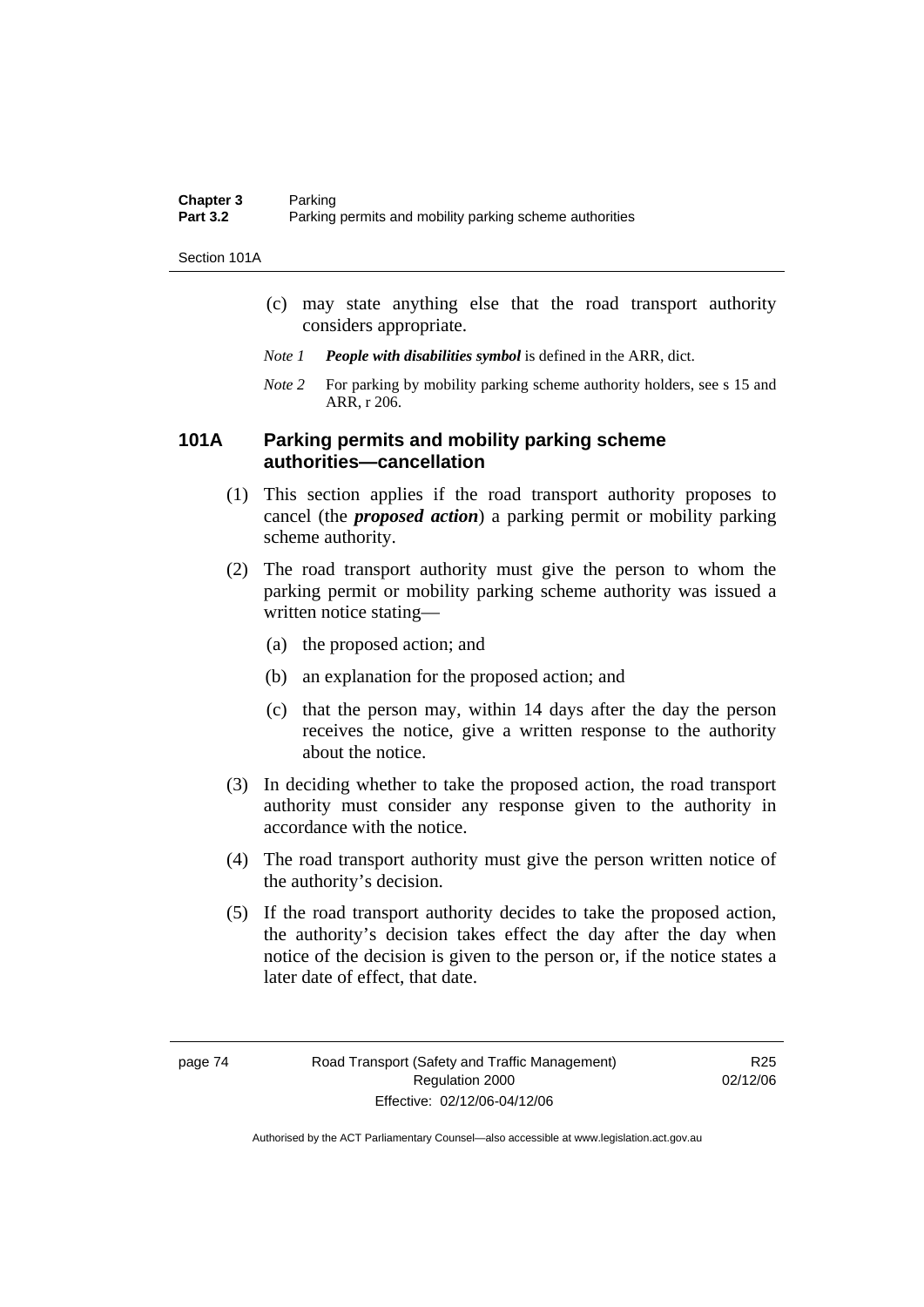Section 101B

# **101B Parking permits and mobility parking scheme authorities—return when cancelled**

If a parking permit or mobility parking scheme authority is cancelled under section 101A, the person to whom the parking permit or mobility parking scheme authority was issued must return the permit or authority to the road transport authority as soon as practicable but no later than 21 days after the date of effect of the cancellation of the permit or authority.

Maximum penalty: 20 penalty units.

R25 02/12/06 Road Transport (Safety and Traffic Management) Regulation 2000 Effective: 02/12/06-04/12/06

page 75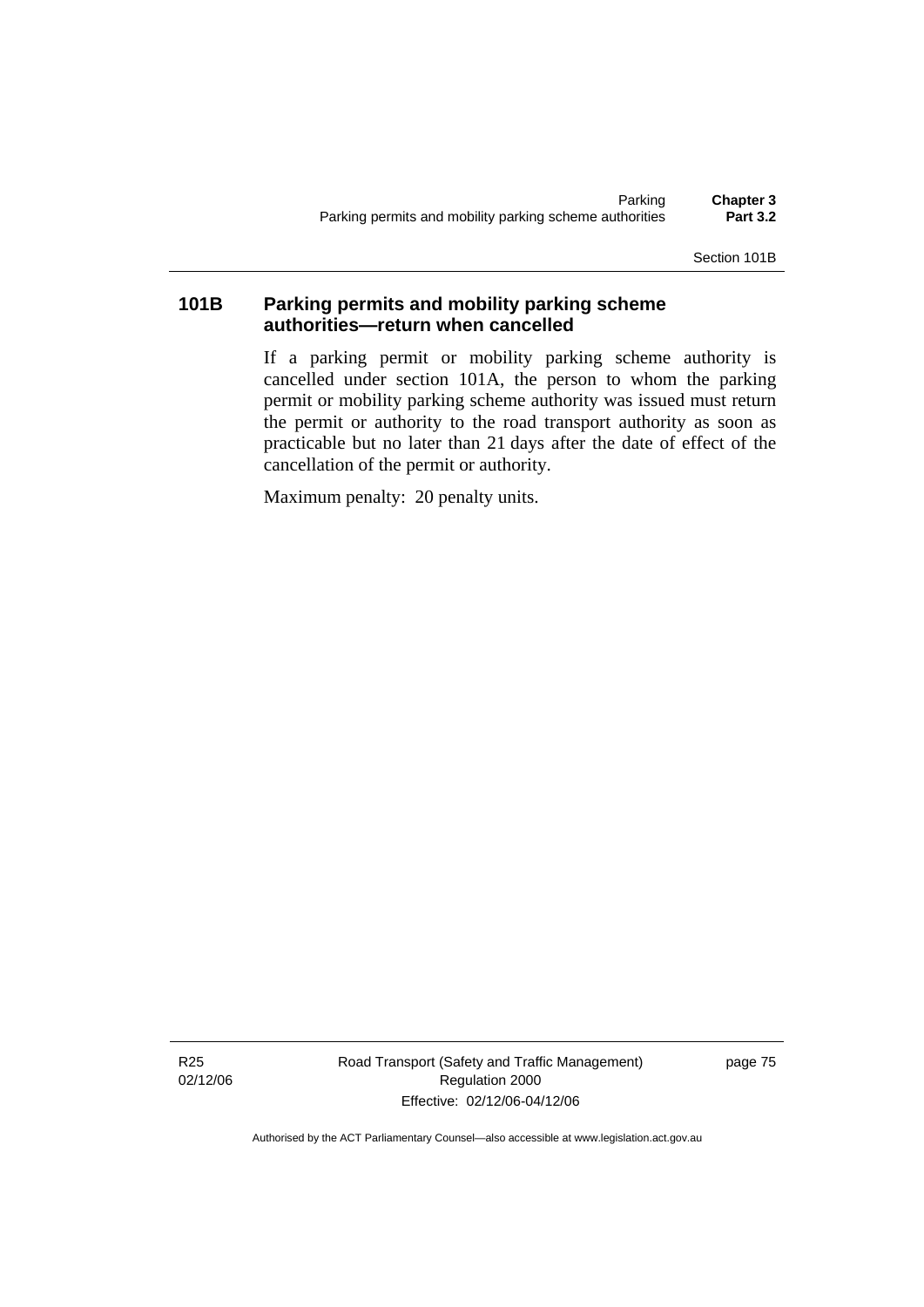# **Chapter 4 Traffic offence detection devices**

## **102 Definitions—ch 4**

In this chapter:

*approved police speedometer* means a speedometer approved under section 103A (Approval of police vehicle speedometers).

*digital camera detection device* means a camera detection device known as—

- (a) LaserCam 2000, which includes, as a component, a laser speed measuring device; or
- (b) LaserCam NT, which includes, as a component, a laser speed measuring device.

*laser speed measuring device* means a speed measuring device known as—

- (a) Laser Technology Inc. LTI 20-20 Marksman; or
- (b) Laser Technology Inc. LTI 20-20 UltraLyte; or
- (c) Laser Technology Inc. LTI 20-20 UltraLyte LR; or
- (d) Laser Technology Inc. LTI 20-20 UltraLyte Compact.

*piezo strip speed measuring device* means a speed measuring device known as—

- (a) Redflex Smartcam SDCM; or
- (b) Truvelo M4 MPC.

page 76 Road Transport (Safety and Traffic Management) Regulation 2000 Effective: 02/12/06-04/12/06

R<sub>25</sub> 02/12/06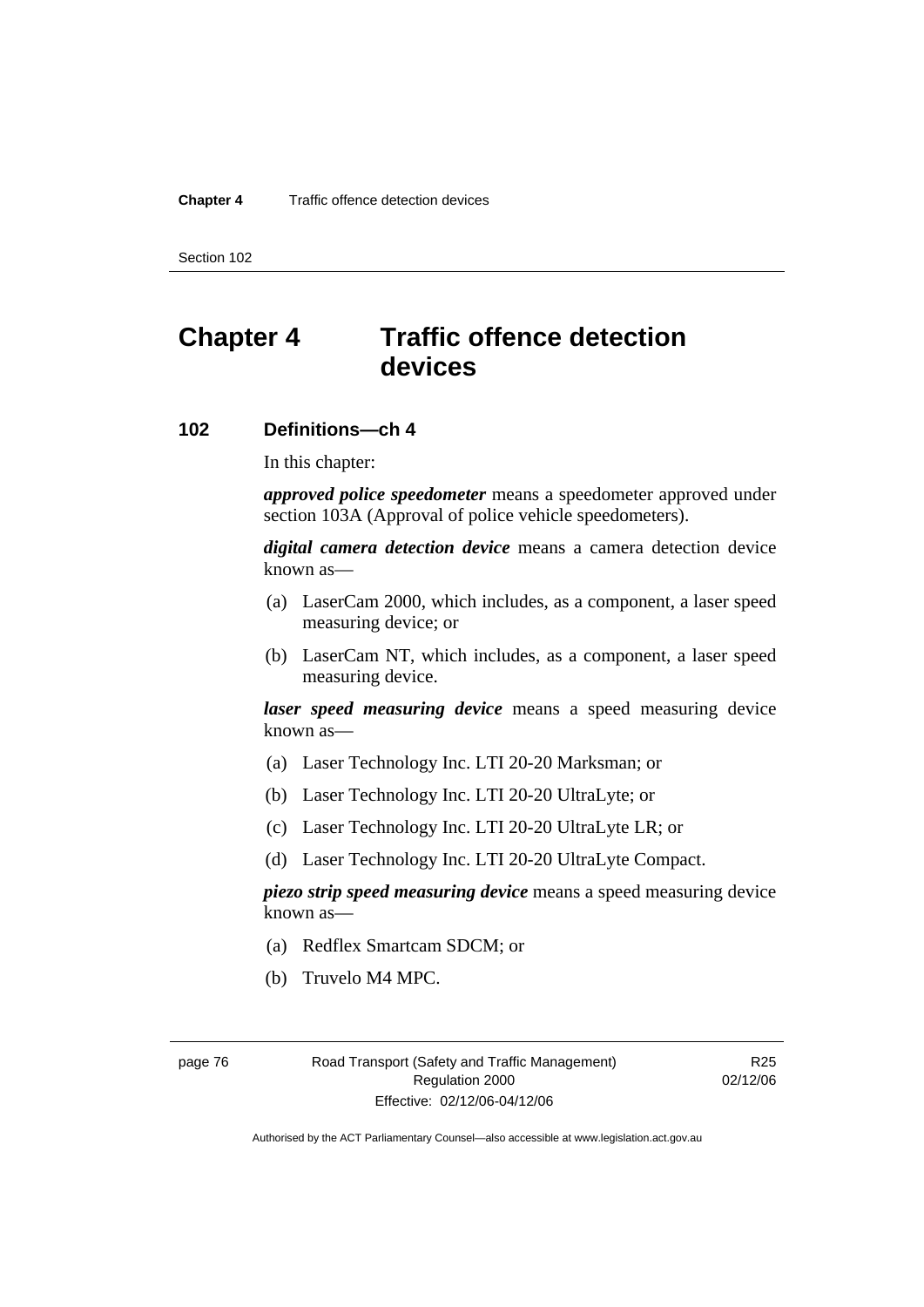*radar speed measuring device* means a speed measuring device known as—

- (a) Applied Concepts Inc. Stalker Dual; or
- (b) Kustom Signals, Inc. Silver Eagle.

*security checksum*, for an electronic file, means the number (whether numerals or numerals and letters) produced by the application of an algorithm to the contents of an electronic file or a copy of the file.

*testing authority* means—

- (a) a department of electrical or electronic engineering at a university in Australia; or
- (b) the National Measurement Institute under the *National Measurement Act 1960* (Cwlth); or
- (c) an entity that is accredited by the National Association of Testing Authorities to test laser speed measuring devices; or
- (d) Technical Services, Australian Federal Police, Canberra; or
- (e) for an approved police speedometer—an entity approved in writing by the chief police officer to test approved police speedometers.
- *Note* An entity includes an individual, see the Legislation Act, dict, pt 1, def of *entity*.

*traffic lights camera detection device* means a camera detection device known as—

- (a) Centaur 2000, which includes, as a component, a piezo strip speed measuring device; or
- (b) Redflex SMARTCAMred, which includes, as a component, a piezo strip speed measuring device.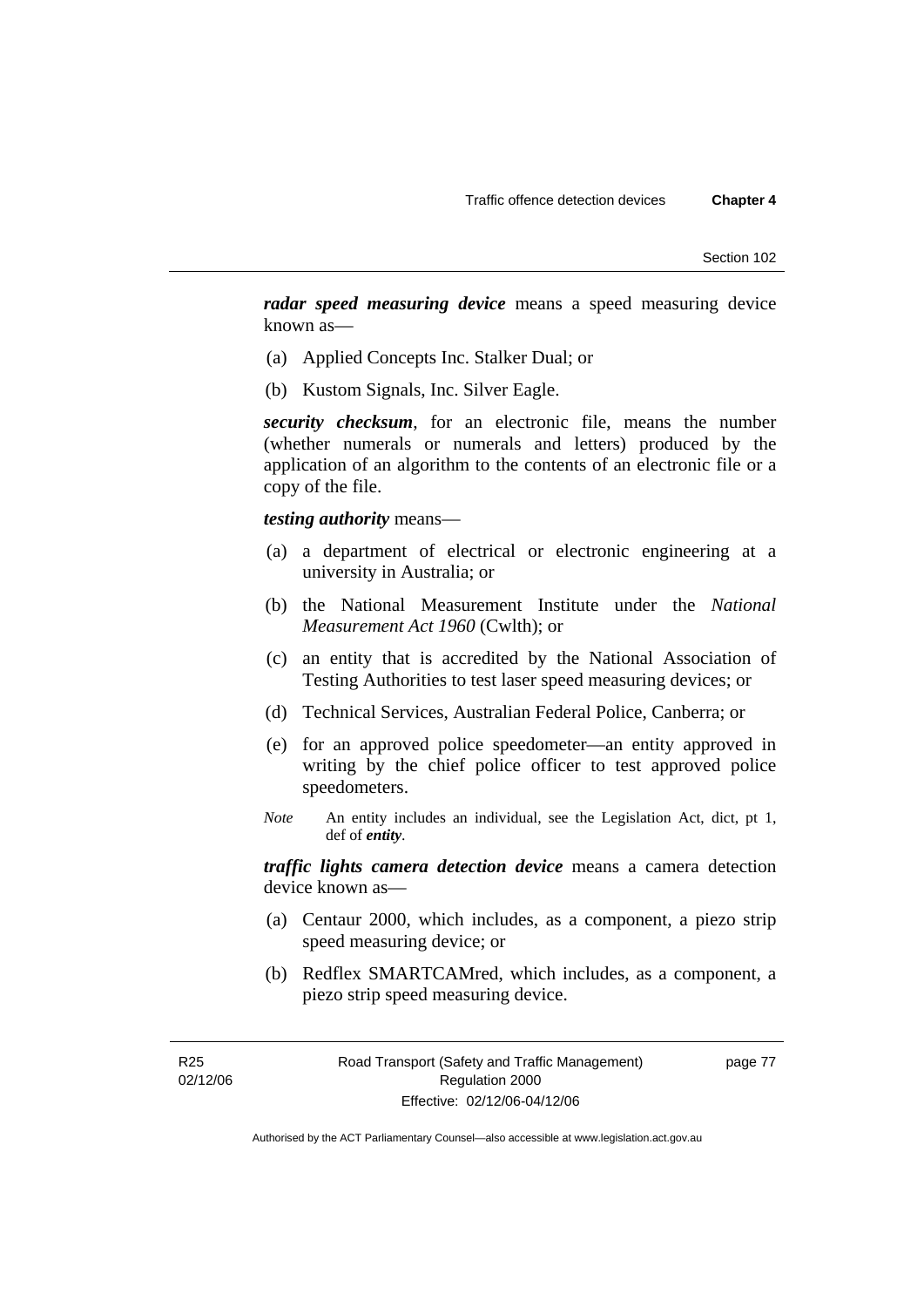#### **Chapter 4** Traffic offence detection devices

Section 103

*WORM disk* means a storage device for electronic data in which the data, once written, cannot be erased or overwritten.

### **103 Approved traffic offence detection devices**

- (1) For the Act, dictionary, definition of *approved camera detection device*, each digital camera detection device and traffic lights camera detection device is approved.
- (2) For the Act, dictionary, definition of *approved speed measuring device*, each laser speed measuring device, piezo strip speed measuring device, radar speed measuring device and approved police speedometer is approved.

## **103A Approval of police vehicle speedometers**

- (1) For section 102, definition of *approved police speedometer*, the chief police officer may, in writing, approve a kind of speedometer that is fitted to a motor vehicle driven by a police officer for measuring the speed at which vehicles are being driven.
- (2) An approval is a notifiable instrument.

*Note* A notifiable instrument must be notified under the Legislation Act.

## **104 Major testing of laser speed measuring devices**

- (1) The following devices must be tested in accordance with this section at least once every 12 months:
	- (a) a laser speed measuring device;
	- (b) the laser speed measuring device component of a digital camera detection device.
- (2) The test must be carried out—
	- (a) by a person approved under section 106 (Approved people testing and sealing); and

R<sub>25</sub> 02/12/06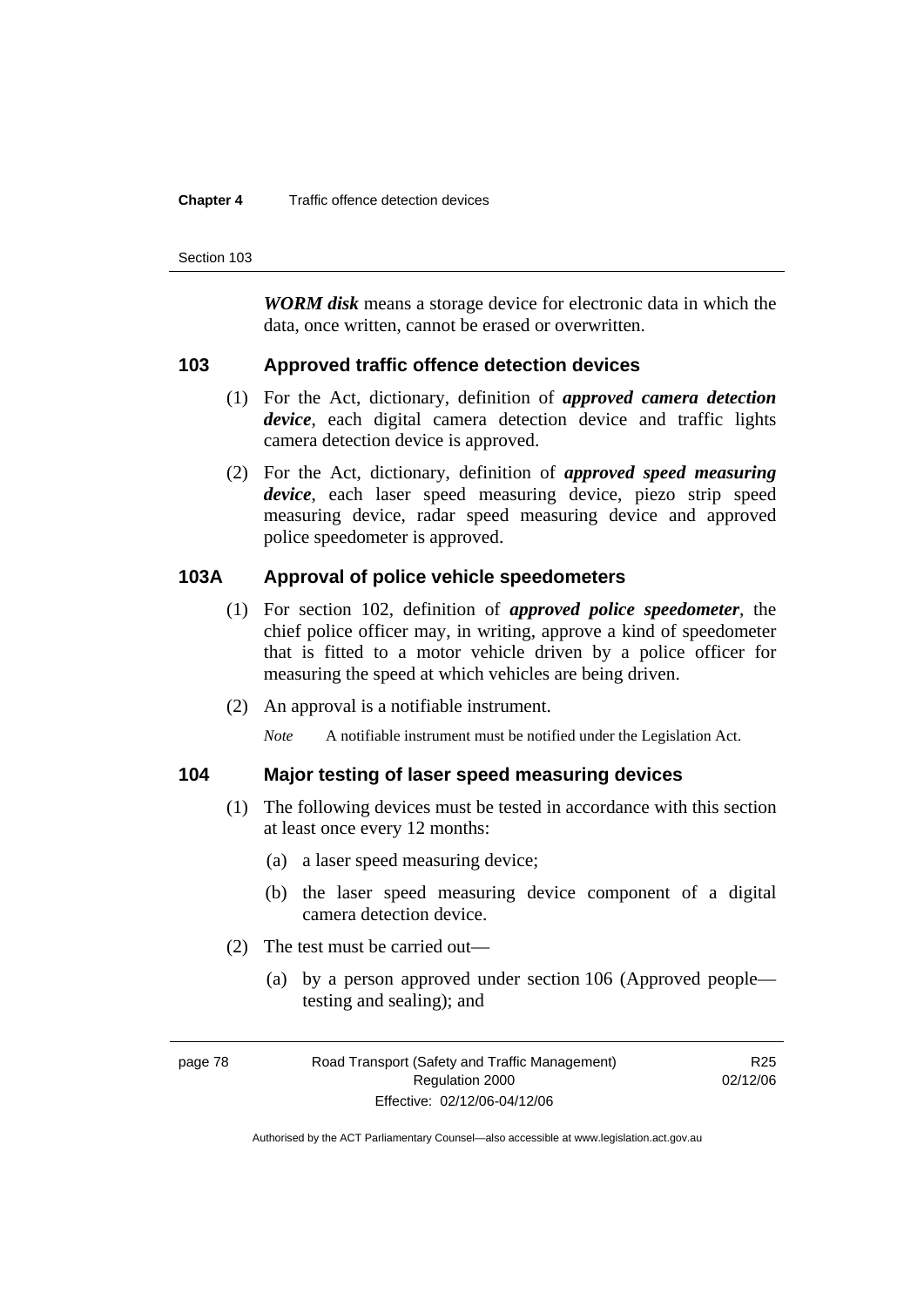- (b) in accordance with Australian Standard AS 4691.1-2, as in force on the commencement of this paragraph.
	- *Note 1* The text of an applied, adopted or incorporated law or instrument, whether applied as in force from time to time or at a particular time, is taken to be a notifiable instrument if the operation of the Legislation Act, s 47 (5) or (6) is not disapplied (see s 47 (7)).
	- *Note 2* A notifiable instrument must be notified under the Legislation Act.
- (3) The Legislation Act, section 47 (5) does not apply in relation to subsection  $(2)$  (b).
- (4) The test must show whether the device—
	- (a) is operating in accordance with the manufacturer's specifications; and
	- (b) is accurate within a tolerance of 2km/h.
- (5) For this section, it is sufficient for the laser speed measuring device component of a digital camera detection device to be tested separately from the other components of the device, and it is not necessary for the other components to be tested.

### **104A Major testing of other traffic offence detection devices**

- (1) The following devices must be tested in accordance with this section at least once every 12 months:
	- (a) the piezo strip speed measuring device component of a traffic lights camera detection device;
	- (b) a radar speed measuring device;
	- (c) an approved police speedometer.
- (2) The test must be carried out by a person approved under section 106 (Approved people—testing and sealing).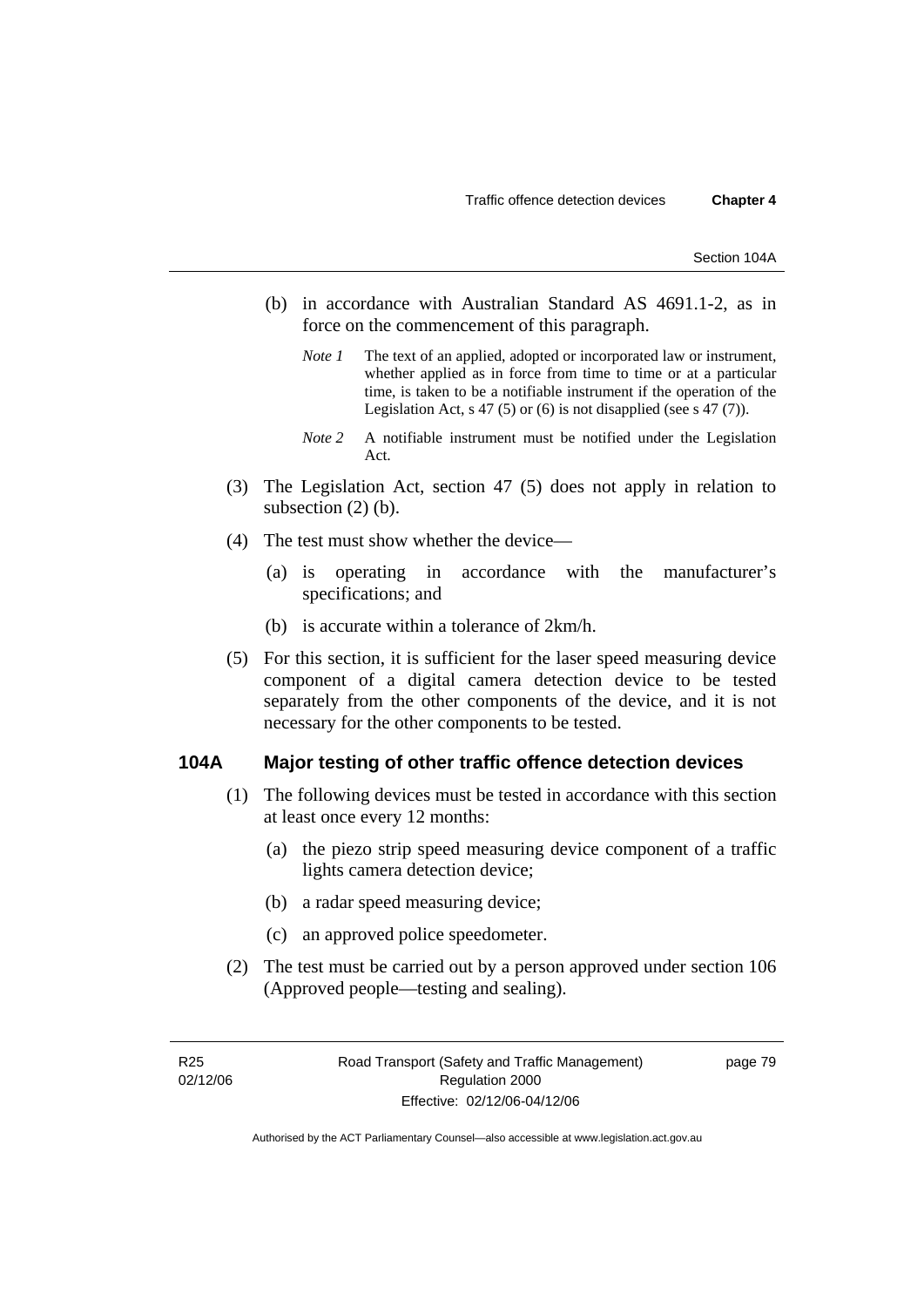#### **Chapter 4** Traffic offence detection devices

#### Section 104B

- (3) The test of the piezo strip speed measuring device component of a traffic lights camera detection device must show whether the device—
	- (a) is operating in accordance with the manufacturer's specifications; and
	- (b) is accurate within a tolerance of 2km/h.
- (4) The test of a radar speed measuring device must show whether the device is operating in accordance with Australian Standard AS 2898.1-2, as in force on the commencement of this subsection.
	- *Note 1* The text of an applied, adopted or incorporated law or instrument, whether applied as in force from time to time or at a particular time, is taken to be a notifiable instrument if the operation of the Legislation Act, s 47 (5) or (6) is not disapplied (see s 47 (7)).
	- *Note 2* A notifiable instrument must be notified under the Legislation Act.
- (5) The Legislation Act, section 47 (5) does not apply in relation to subsection (4).
- (6) The test of an approved police speedometer must show whether the device is accurate within a tolerance of 2%.
- (7) For this section, it is sufficient for the piezo strip speed measuring device component of a traffic lights camera detection device to be tested separately from the other components of the device, and it is not necessary for the other components to be tested.

## **104B Certification and sealing of traffic offence detection devices**

- (1) This section applies if a test of a traffic offence detection device under section 104 or section 104A establishes—
	- (a) a matter mentioned in section 104A (4) or (6) in relation to the device; or

R<sub>25</sub> 02/12/06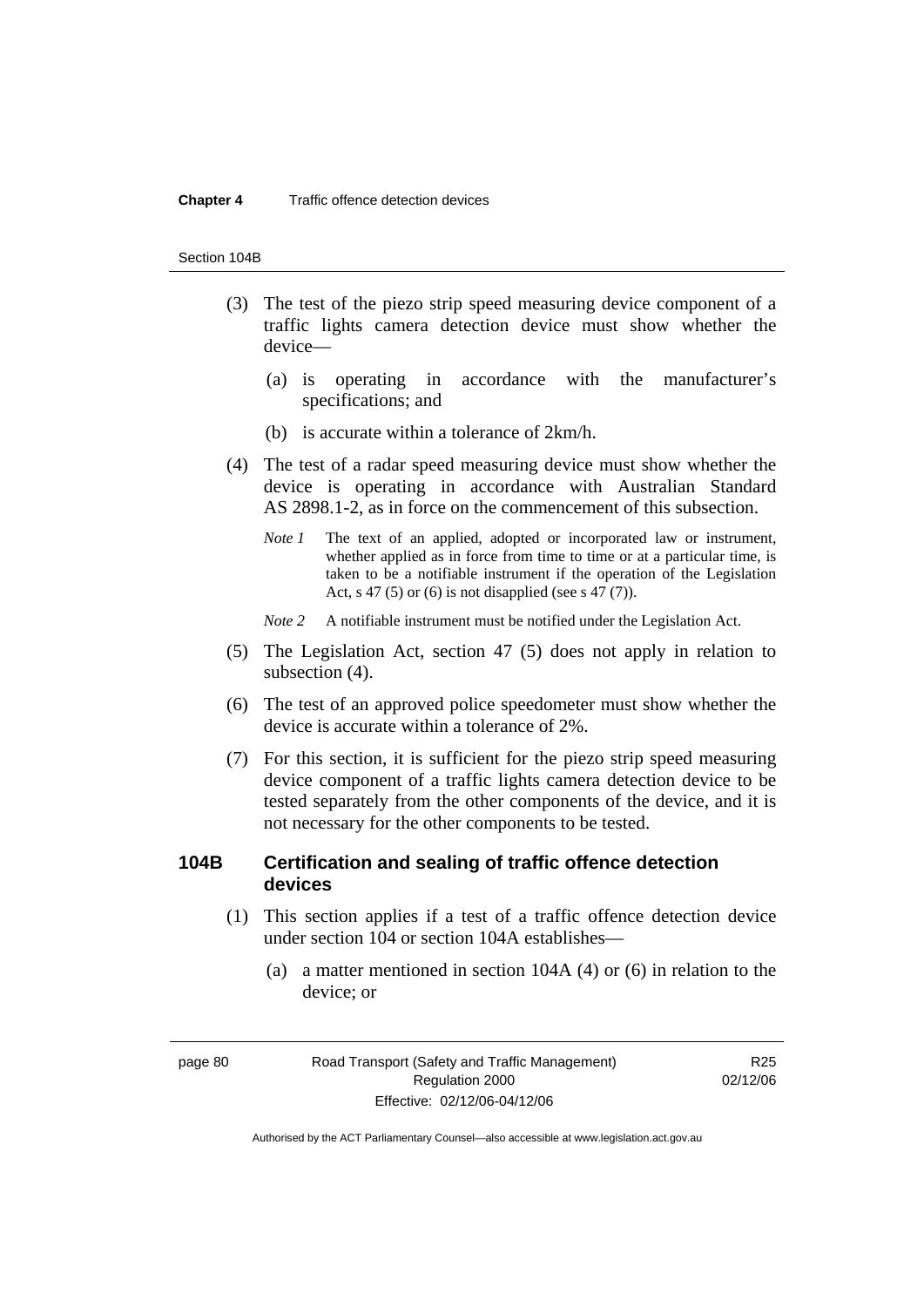- (b) the matters mentioned in section 104 (4) or section 104A (3) in relation to the device.
- (2) The person who carried out the test must—
	- (a) sign a certificate to that effect; and
	- (b) if a seal on the device has been damaged or removed—seal the device.

## **105 Use of digital camera detection devices**

- (1) A digital camera detection device must be used by an operator by doing the following operations in accordance with the manufacturer's instructions for the device:
	- (a) testing the laser speed measuring component of the device at the beginning of each shift of the operator by carrying out the following checks:
		- (i) an instrument confidence check;
		- (ii) a calibration verification check;
		- (iii) a scope alignment check;
	- (b) activating the device;
	- (c) operating the device;
	- (d) testing the laser speed measuring component of the device at the end of each shift of the operator by carrying out the checks mentioned in paragraph (a).
- (2) However, after the operator of the device has carried out the operations mentioned in subsection (1) (a) and (b), the device may operate unattended.
- (3) To remove any doubt, if the device is used at more than 1 place during a shift of the operator, the operator is not required to carry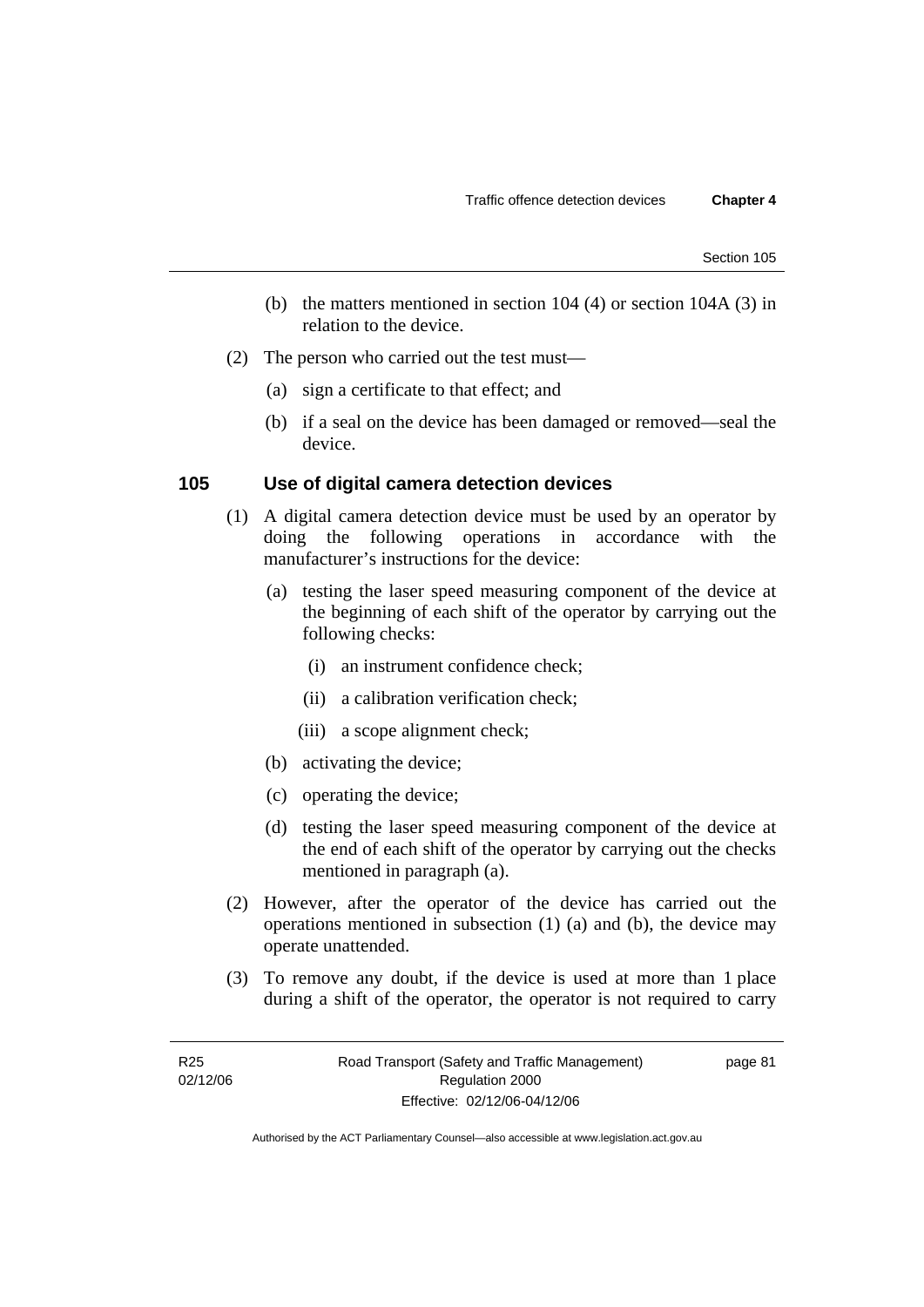#### **Chapter 4** Traffic offence detection devices

#### Section 105A

out the checks mentioned in subsection (1) (a) each time the device is activated at a different place.

- (4) If the device is used by 2 or more operators who are working together during the shift, the tests mentioned in subsection (1) (a) and (d) may be carried out by different operators.
- (5) In this section:

*operator* means a person approved to use a traffic offence detection device under section 107 (Approved people—use).

## **105A Use of laser speed measuring devices**

- (1) A laser speed measuring device must be used by an operator by doing the following operations in accordance with the manufacturer's instructions for the device:
	- (a) testing the device at the beginning of each shift of the operator by carrying out the following checks:
		- (i) an instrument confidence check;
		- (ii) a calibration verification check;
		- (iii) a scope alignment check;
	- (b) activating the device;
	- (c) operating the device;
	- (d) testing the device at the end of each shift of the operator by carrying out the checks mentioned in paragraph (a).
- (2) To remove any doubt, if the device is used at more than 1 place during a shift of the operator, the operator is not required to carry out the checks mentioned in subsection (1) (a) each time the device is activated at a different place.

R<sub>25</sub> 02/12/06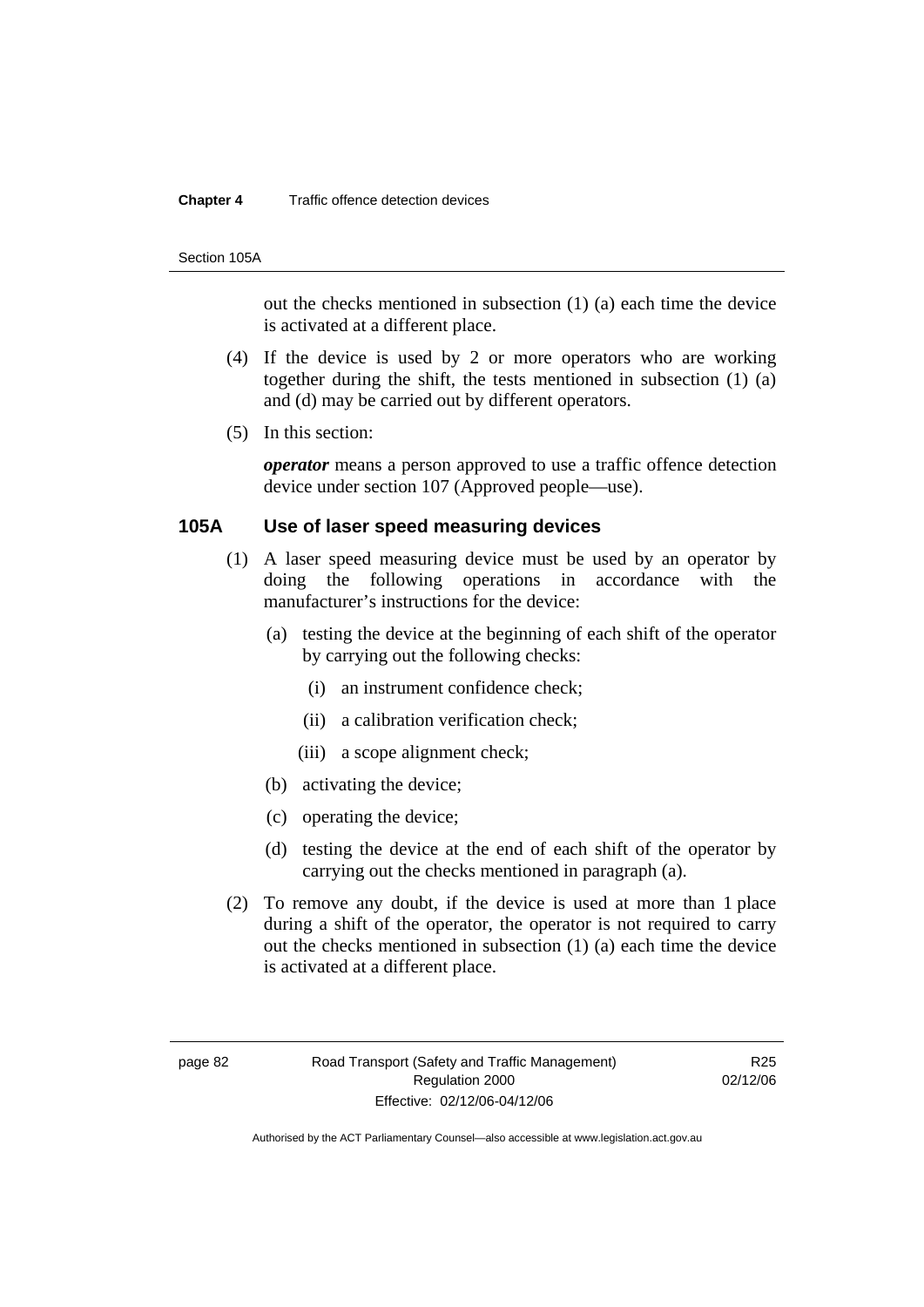- (3) If the device is used by 2 or more operators who are working together during the shift, the tests mentioned in subsection (1) (a) and (d) may be carried out by different operators.
- (4) In this section:

*operator* means a person approved to use a traffic offence detection device under section 107 (Approved people—use).

## **105B Use of radar speed measuring devices**

- (1) A radar speed measuring device must be used by an operator in accordance with the manufacturer's instructions for the device.
- (2) The operator must test the device—
	- (a) at the beginning of each shift of the operator against an approved police speedometer; and
	- (b) at the end of each shift of the operator against the speedometer mentioned in paragraph (a); and
	- (c) if the operator's shift is longer than 9 hours—9 hours after the beginning of the shift against the speedometer mentioned in paragraph (a).
- (3) After each test, the device must be found to be accurate within a tolerance of 2 km/h.
- (4) To remove any doubt, if the device is used at more than 1 place during a shift of the operator, the operator is not required to carry out the checks mentioned in subsection (2) (a) each time the device is activated at a different place.
- (5) If the device is used by 2 or more operators who are working together during the shift, the tests mentioned in subsection (2) may be carried out by different operators.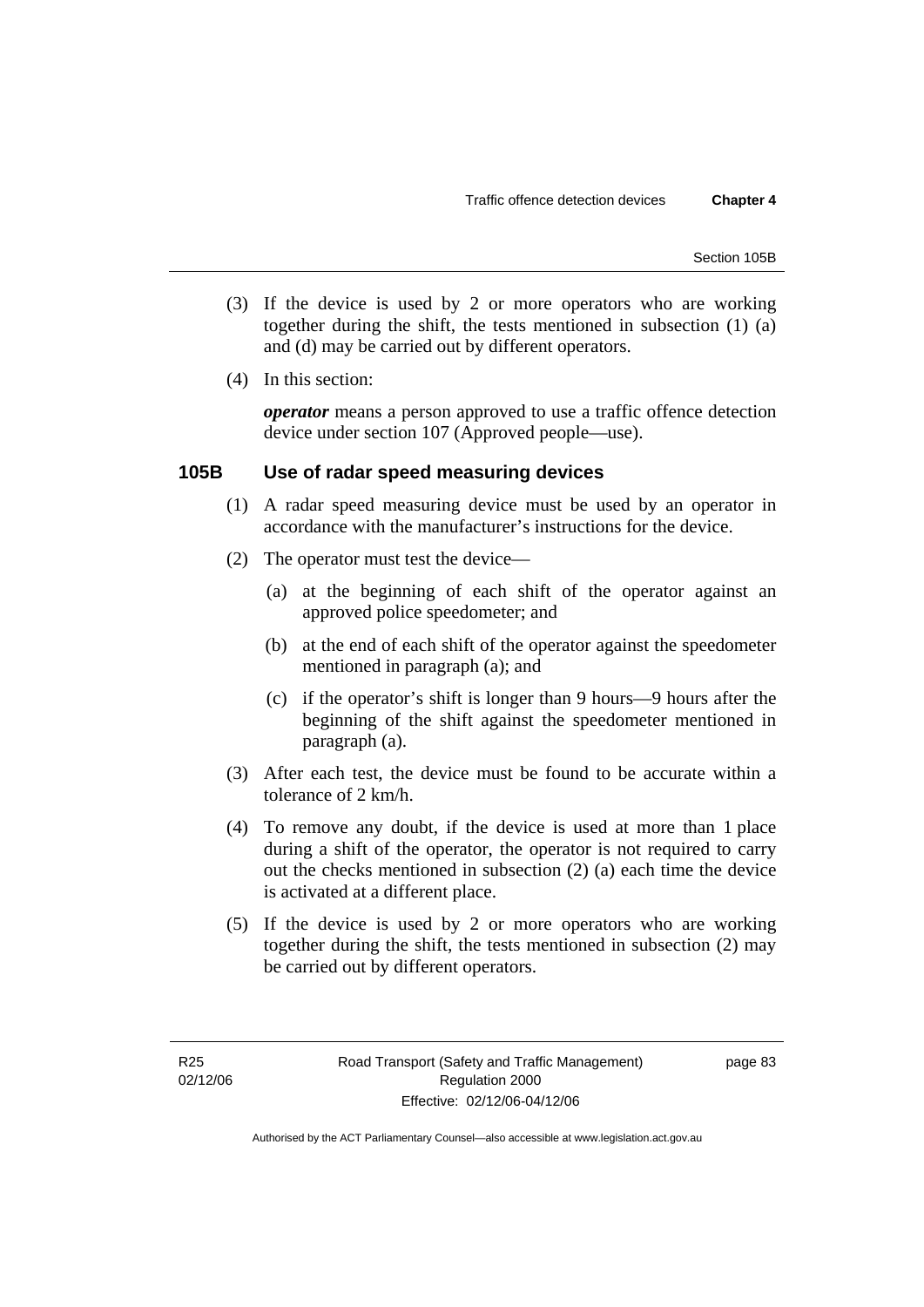(6) In this section:

*operator* means a person approved to use a traffic offence detection device under section 107 (Approved people—use).

## **106 Approved people—testing and sealing**

Each person employed by a testing authority to test and seal traffic offence detection devices is approved to test and seal traffic offence detection devices

## **107 Approved people—use**

- (1) Each police officer is approved to use any traffic offence detection device (other than a traffic lights camera detection device).
- (2) The road transport authority may approve a person who is not a police officer to use digital camera detection devices.
- (3) The road transport authority may only approve a person under subsection (2) if the authority is satisfied that the person has appropriate qualifications to operate, or experience in the operation of, digital camera detection devices.

# **107A Recording of digital camera detection device image files—Act, s 23 (2) (c) (ii)**

An electronic file created by a digital camera detection device must be recorded on a WORM disk attached directly to, or located with, the device.

# **107B Recording of traffic lights camera detection device image files—Act, s 23 (2) (c) (ii)**

 (1) An electronic file created by a traffic lights camera detection device must be recorded on a WORM disk or another storage medium for electronic data (a *recording medium*).

R25 02/12/06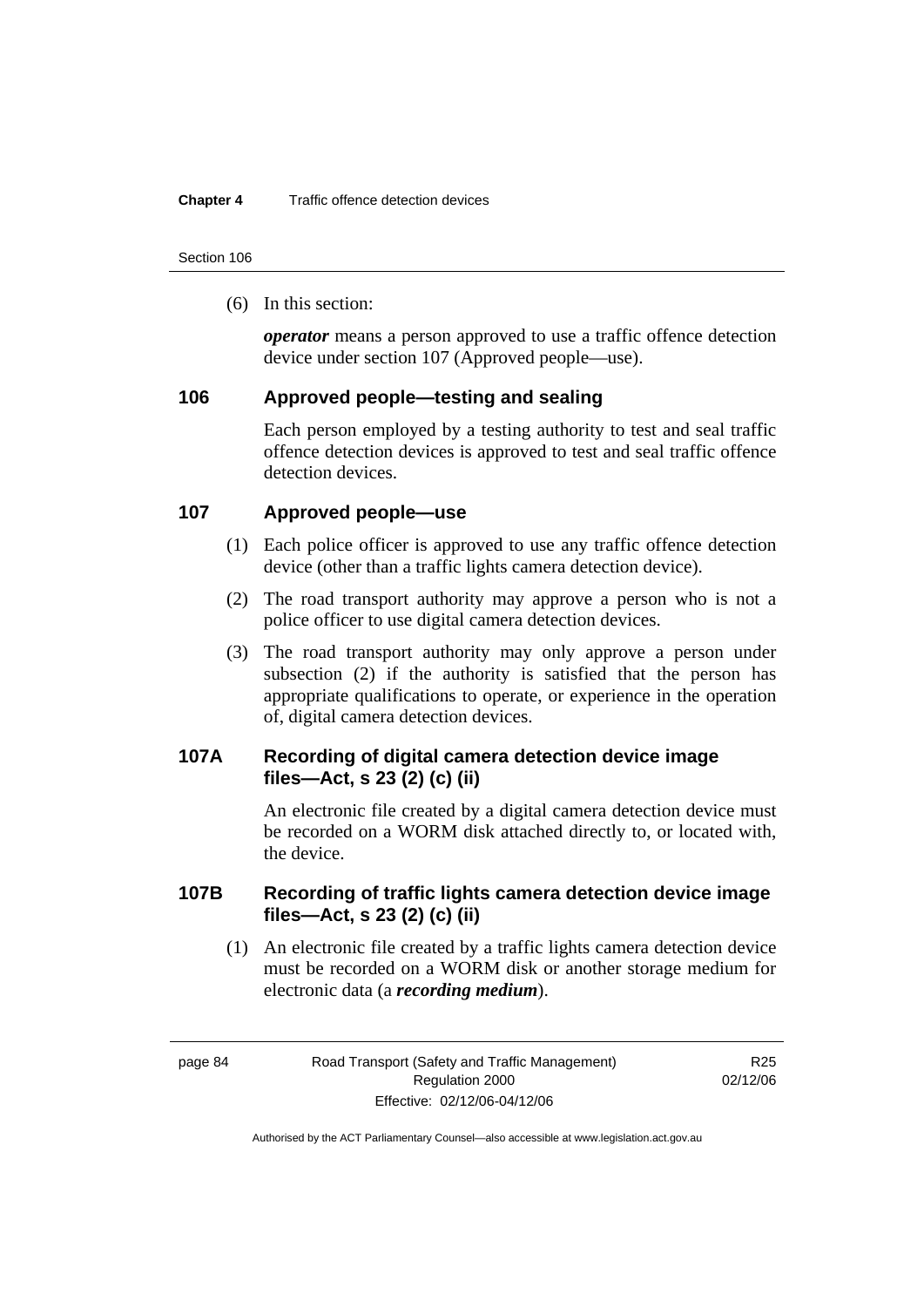- (2) The recording medium for a traffic lights camera detection device may be—
	- (a) attached directly to, or located with, the device; or
	- (b) at a place other than the place where the device is located.

#### **Example for par (b)**

If a motor vehicle goes through a red traffic light and an image of the vehicle is taken by a traffic lights camera detection device, the electronic file created by the device in relation to the offence is sent along a wire or optical fibre to a recording device in a building in another suburb and is stored at that building on a recording medium.

- *Note* An example is part of the regulation, is not exhaustive and may extend, but does not limit, the meaning of the provision in which it appears (see Legislation Act, s 126 and s 132).
- (3) If the recording medium for a traffic lights camera detection device is at a place other than the place where the device is located—
	- (a) the device must produce a security checksum for each electronic file created by the device; and
	- (b) the device must encrypt the security checksum and the file; and
	- (c) the security checksum and the encrypted file must be recorded as soon as practicable on a recording medium.
- (4) However, subsection (3) does not prevent other security measures being taken in relation to a security checksum or an electronic file before it is recorded on the recording medium.

# **107C Verification of traffic lights camera detection device image files—Act, s 23 (2) (c) (iii)**

 (1) This section applies if an electronic file that contains an image of a vehicle taken by a traffic lights camera detection device is recorded on a recording medium that is at a place other than the place where the device is located.

R25 02/12/06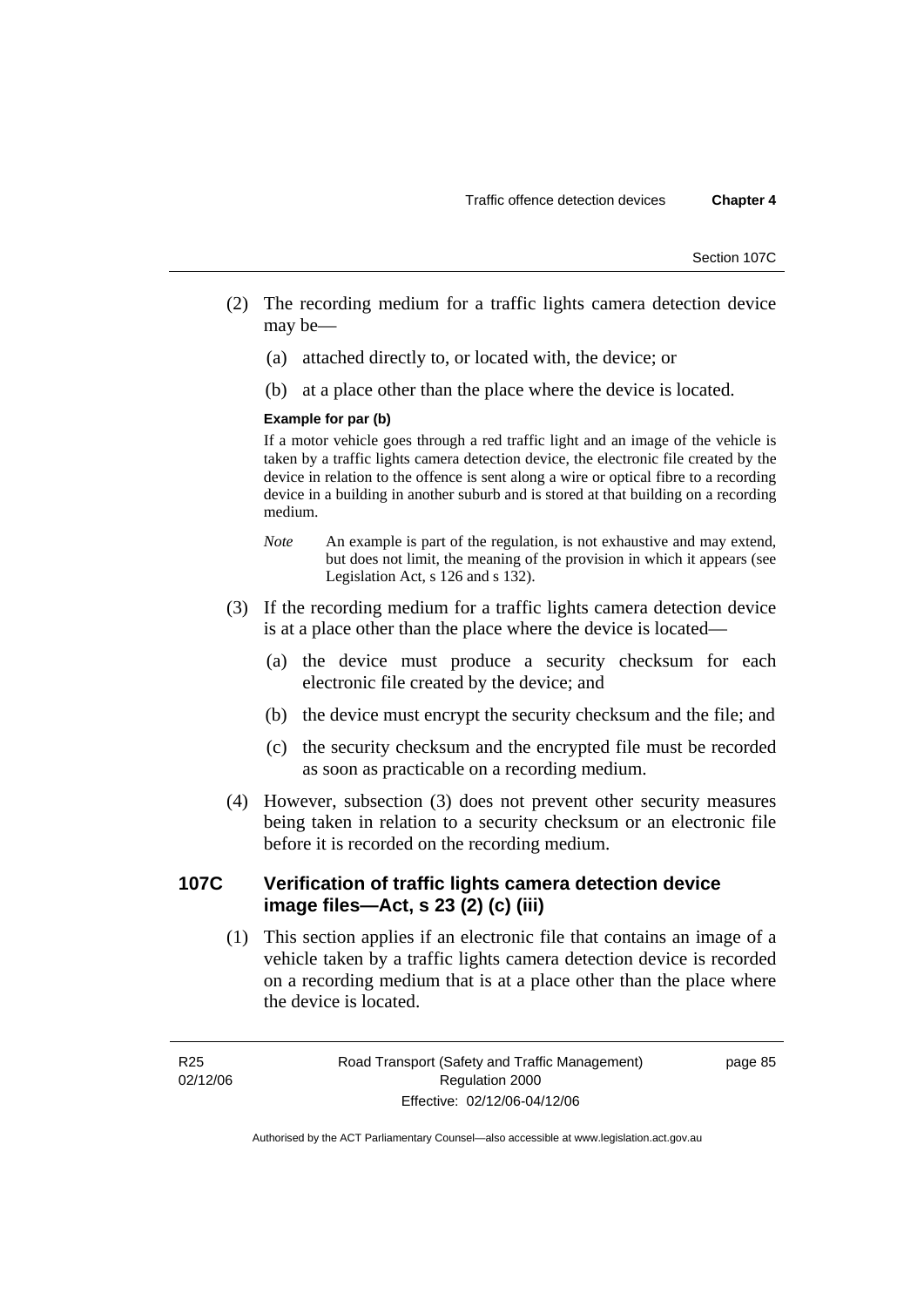- (2) Before the image of the vehicle is produced from the file, the accuracy of the file must be verified by using a computer to—
	- (a) recalculate the security checksum for the file; and
	- (b) confirm that the security checksum produced by the recalculation is identical to the checksum produced by the device for the file.

### **108 Meaning of vehicle image codes**

- (1) This section defines the meaning of codes and other information indicated on an image of a vehicle taken by an approved camera detection device.
	- *Note* Information etc that is indicated on an image includes information etc accompanying or reasonably associated with the image (see Act, dict, def of *indicated on*).
- (2) It is not necessary that all the codes and other information mentioned in this section be indicated on an image but if they do appear they have the meaning given in this section.
- (3) The characters (whether numbers, letters or both) in the field immediately after 'Device' is the code for—
	- (a) the laser speed measuring device component of the digital camera detection device that took the image; or
	- (b) the piezo strip speed measuring device component of the traffic lights camera detection device that took the image.

#### **Example**

'Device: 012409' indicates that the code for the laser speed measuring device component of the digital camera detection device, or piezo strip speed measuring device component of the traffic lights camera detection device, that took the image is 012409.

R<sub>25</sub> 02/12/06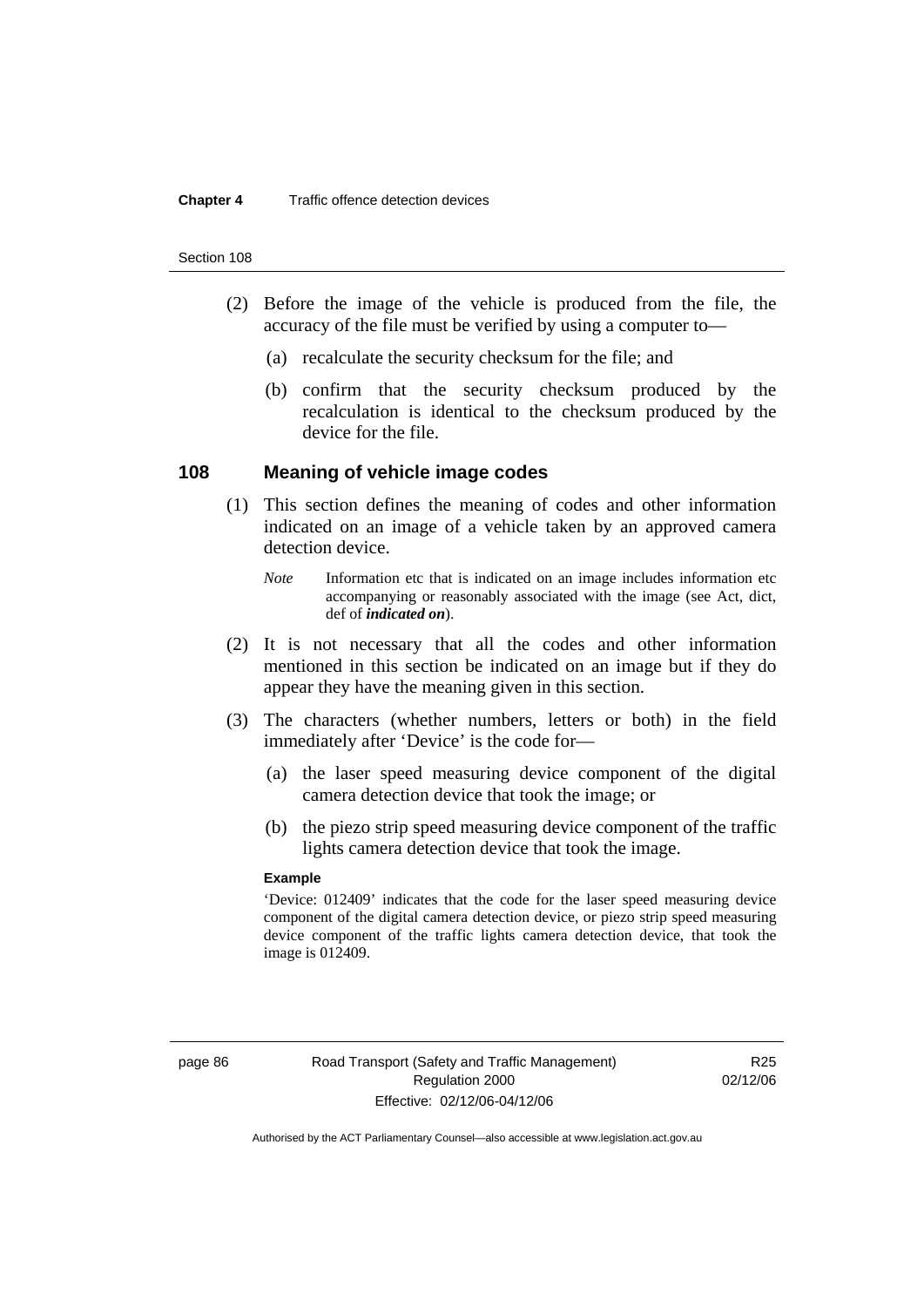(4) The characters (whether numbers, letters or both) in the field immediately after 'Location' or 'Loc' is the code for the place where the image was taken (the *location code*).

#### **Example**

'Location: sls0015' indicates that the code for the place where the image was taken is 0015 (see sch 1, part 1.1, item 15).

(5) A location code has the meaning given by schedule 1.

#### **Example**

The location code '0015' indicates that the image was taken at Kingsford Smith Drive between Kuringa Drive and Spalding Street (see sch 1, part 1.1, item 15).

 (6) For subsection (5) and schedule 1, if a road (however described) mentioned in an item of schedule 1 intersects with another road (however described) more than once, the word '(north)' or '(south)' is included after the name of the road to indicate the intersection relevant to the meaning of the location code.

#### **Example**

The location code '0003' means that the image was taken on Athllon Drive between Beasley Street '(south)' and Sulwood Drive (see sch 1, part 1.1, item 3). As Beasley Street intersects Athllon Drive more than once, the word 'south' indicates that the southern intersection is the relevant intersection.

 (7) The characters in the field immediately after 'Date' is the date when the image was taken, with the first 2 numbers indicating the day of the month, followed by an abbreviation for the month and the year.

#### **Example**

'Date: 15/11/00' indicates that the image was taken on 15 November 2000.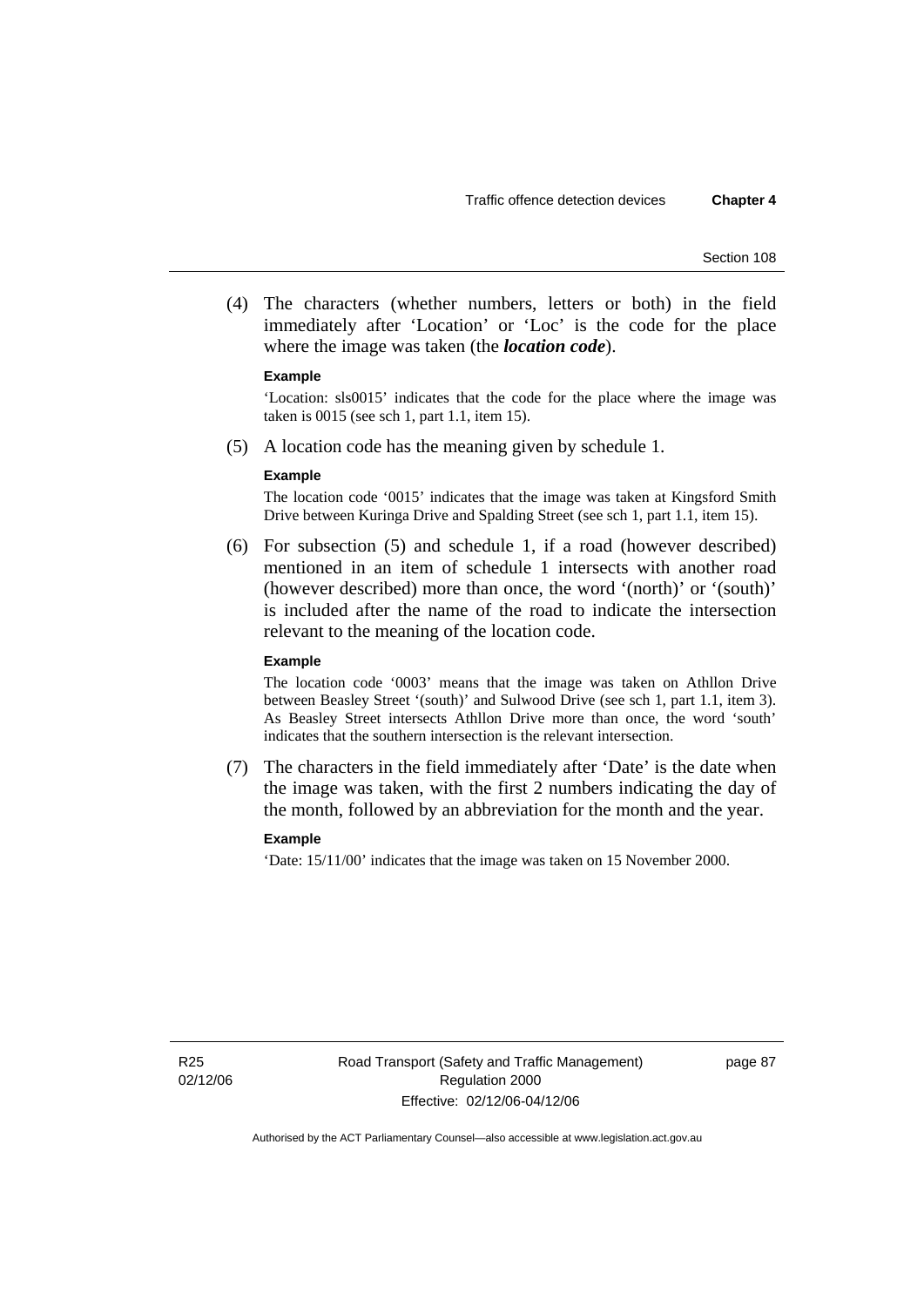#### **Chapter 4** Traffic offence detection devices

#### Section 108

 (8) The numbers in the field immediately after 'Time' is the time when the image was taken, stated in the 24-hour clock system.

#### **Examples**

- 1 'Time: 11.07.00.23' indicates that the image was taken at 0.23 seconds after 11.07 am.
- 2 'Time: 13:53:10:07' indicates that the image was taken at 10.07 seconds after 1.53 pm.
- (9) The letter in the field immediately after 'Direction' or 'Dir' indicates—
	- (a) for an image taken by a digital camera detection device whether the general direction in which the vehicle was travelling was away from or towards the device, with 'A' indicating away from the device and 'T' indicating towards the device; or
	- (b) for an image taken by a traffic lights camera detection device—the general direction in which the vehicle was travelling when the image was taken, with 'N' indicating north, 's' indicating south, 'E' indicating east and 'W' indicating west.

#### **Example for par (a)**

'Direction: A' indicates that when the image was taken the vehicle was generally travelling away from the digital camera detection device that took the image.

#### **Example for par (b)**

'Direction: N' indicates that when the image was taken the vehicle was travelling in the general direction of north.

- (10) The characters in the field immediately after 'Lane' is the code for the lane in which the vehicle was travelling when the image was taken, with the following codes having the stated meaning:
	- 'L1' means the lane next to the centre of the road
	- 'L2' means the lane immediately to the left of L1

page 88 Road Transport (Safety and Traffic Management) Regulation 2000 Effective: 02/12/06-04/12/06

R25 02/12/06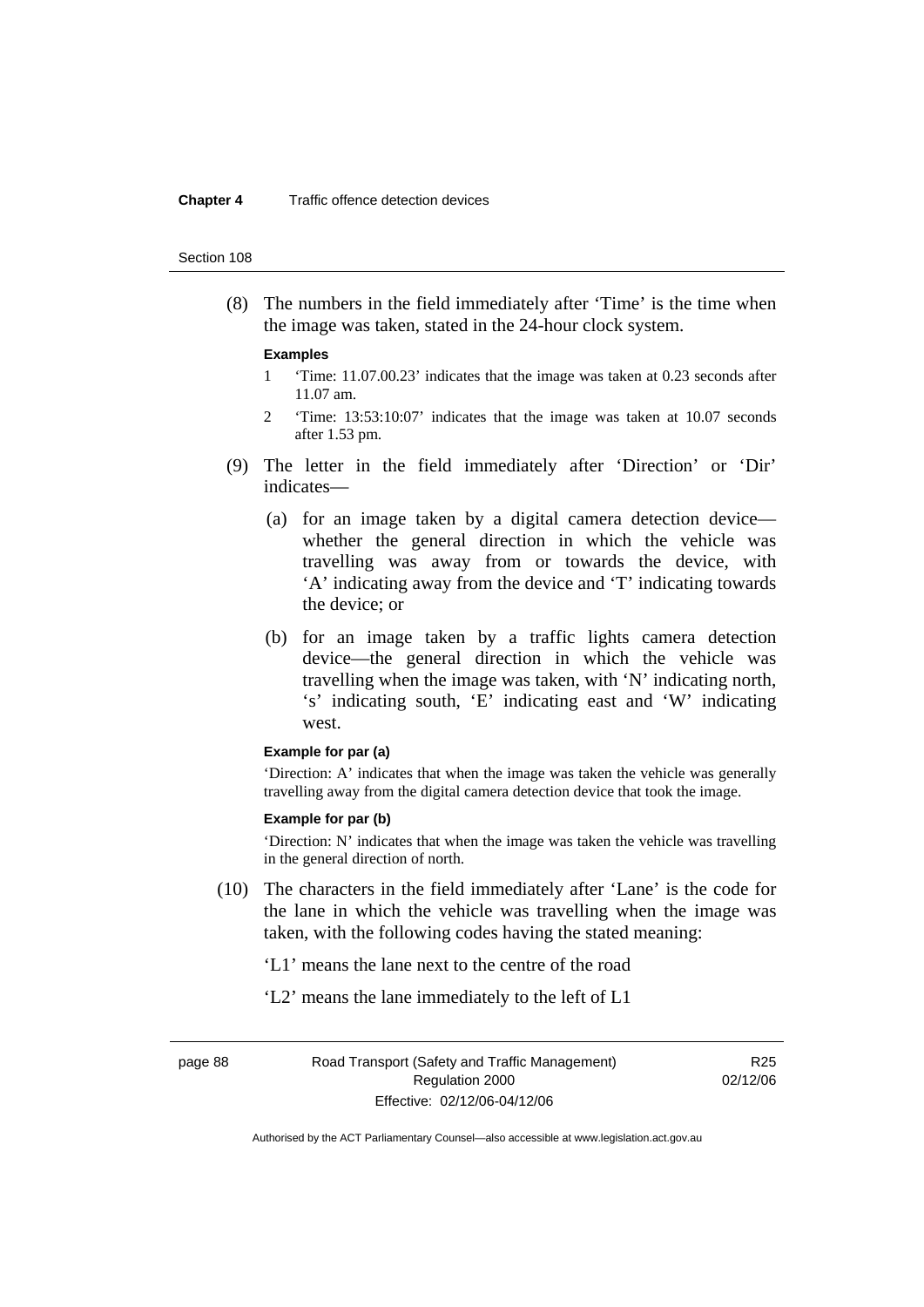'L3' means the lane immediately to the left of L2

'L4' means the lane immediately to the left of L3.

#### **Example**

'Lane: L1' indicates that the vehicle was travelling in the lane next to the centre of the road when the image was taken.

 (11) The number in the field immediately after 'Red time' is the time in seconds and part seconds (stated as a fraction) that a red traffic light or red traffic arrow facing the driver of the vehicle had been showing before the driver entered the intersection concerned.

#### **Example**

'Red time: 1.50' indicates that the red traffic light or red traffic arrow facing the driver of the vehicle had been showing for 1.5 seconds before the driver entered the intersection concerned.

 (12) The number in the field immediately after 'Speed li' is the speed limit applying to the driver of the vehicle for the length of road where the driver was driving when the image was taken.

#### **Example**

'Speed li: 60' indicates that the speed limit applying to the driver of the vehicle for the length of road where the driver was driving when the image was taken is 60 km/h.

 (13) The number in the field immediately after 'Speed' is the speed in kilometres per hour at which the driver of the vehicle was driving when the image was taken.

#### **Example**

'Speed: 82' indicates that the driver of the vehicle was driving at 82 km/h when the image was taken.

page 89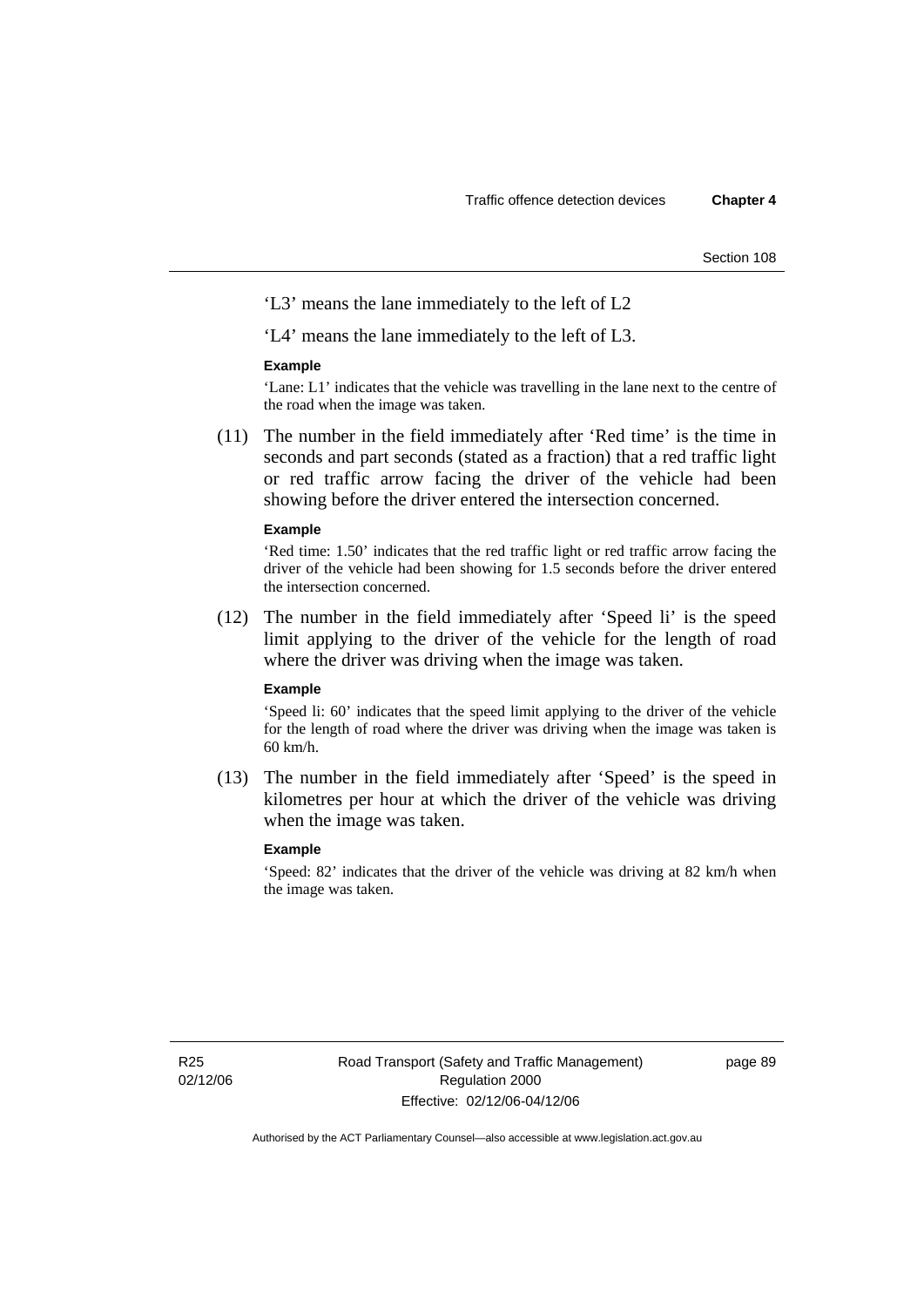#### **Chapter 4** Traffic offence detection devices

#### Section 108

 (14) The characters (whether numbers, letters or both) in the field immediately after 'Operator' is the code for the person responsible for the use of the device when the image was taken.

#### **Example**

'Operator: op002' indicates that the code for the person responsible for the device when the image was taken is operator 002.

 (15) The characters (whether numbers, letters or both) in the field immediately after 'Disk' is the code for the recording medium used to record the image of the vehicle.

#### **Example**

'Disk: WD0022' indicates that the code for the WORM disk used to record the image was WD0022.

*Note* An example is part of the regulation, is not exhaustive and may extend, but does not limit, the meaning of the provision in which it appears (see Legislation Act, s 126 and s 132).

page 90 Road Transport (Safety and Traffic Management) Regulation 2000 Effective: 02/12/06-04/12/06

R25 02/12/06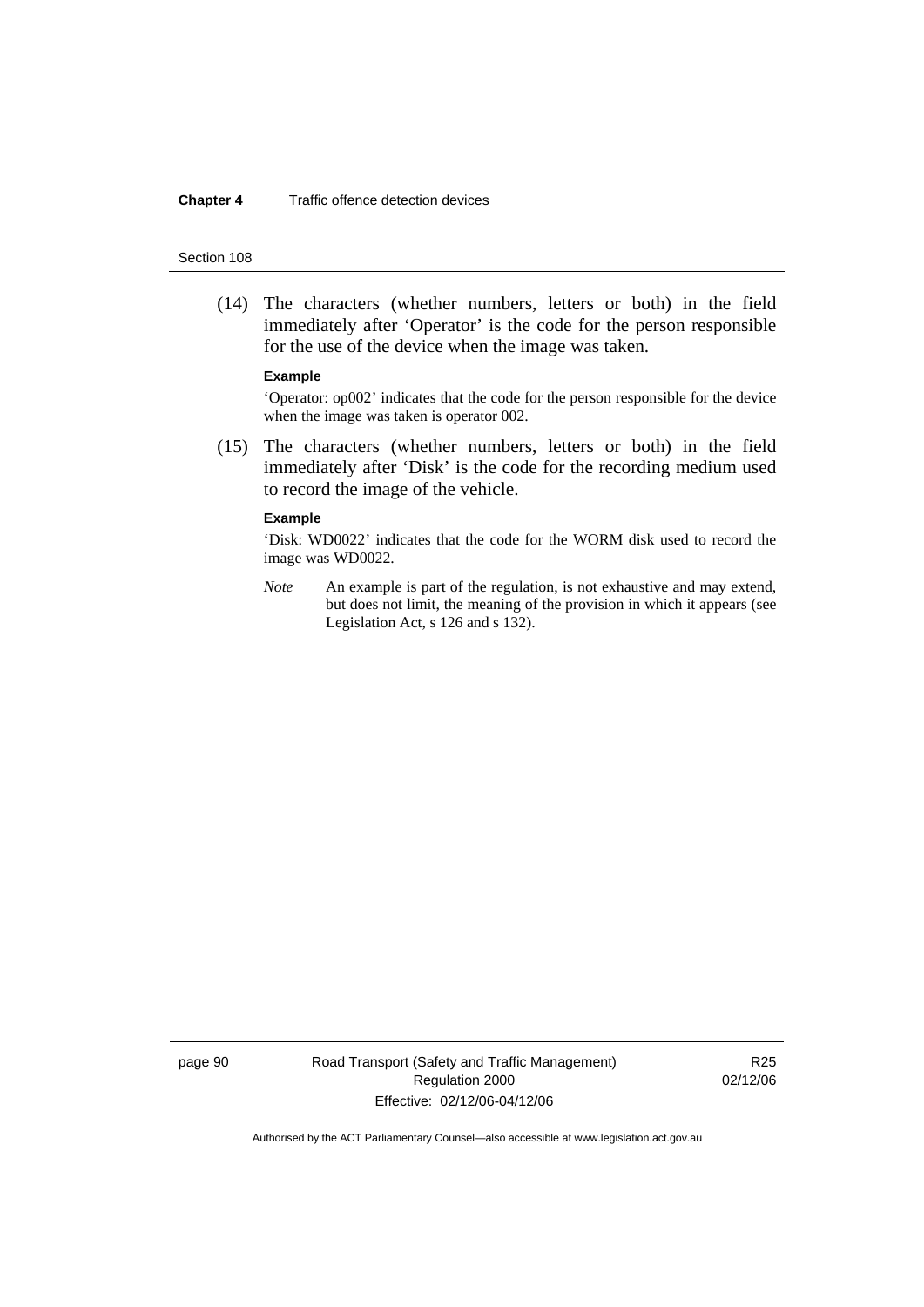# **Chapter 5 Miscellaneous**

# **109 Additional powers of police**

- (1) A police officer may request or signal the driver of a vehicle to stop the vehicle.
- (2) A person must not, without reasonable excuse, fail to comply with a request or signal made or given by a police officer under subsection  $(1)$ .

Maximum penalty: 20 penalty units.

 (3) A police officer may, during a temporary obstruction or danger to traffic or in an emergency, direct the responsible person for or driver of a vehicle parked in any part of a pay parking area to remove the vehicle or, if no-one appears to be in charge of the vehicle, remove the vehicle.

# **110 Prohibition on car minding**

- (1) The chief police officer may, by written notice given to a person, prohibit the person from—
	- (a) parking, minding, caring for, or taking charge of any motor vehicle or trailer (other than a motor vehicle or trailer of which the person is the driver) on a road; or
	- (b) offering his or her services for any such purpose.
- (2) A person who is given a notice under subsection (1) must comply with the notice.

Maximum penalty: 20 penalty units.

page 91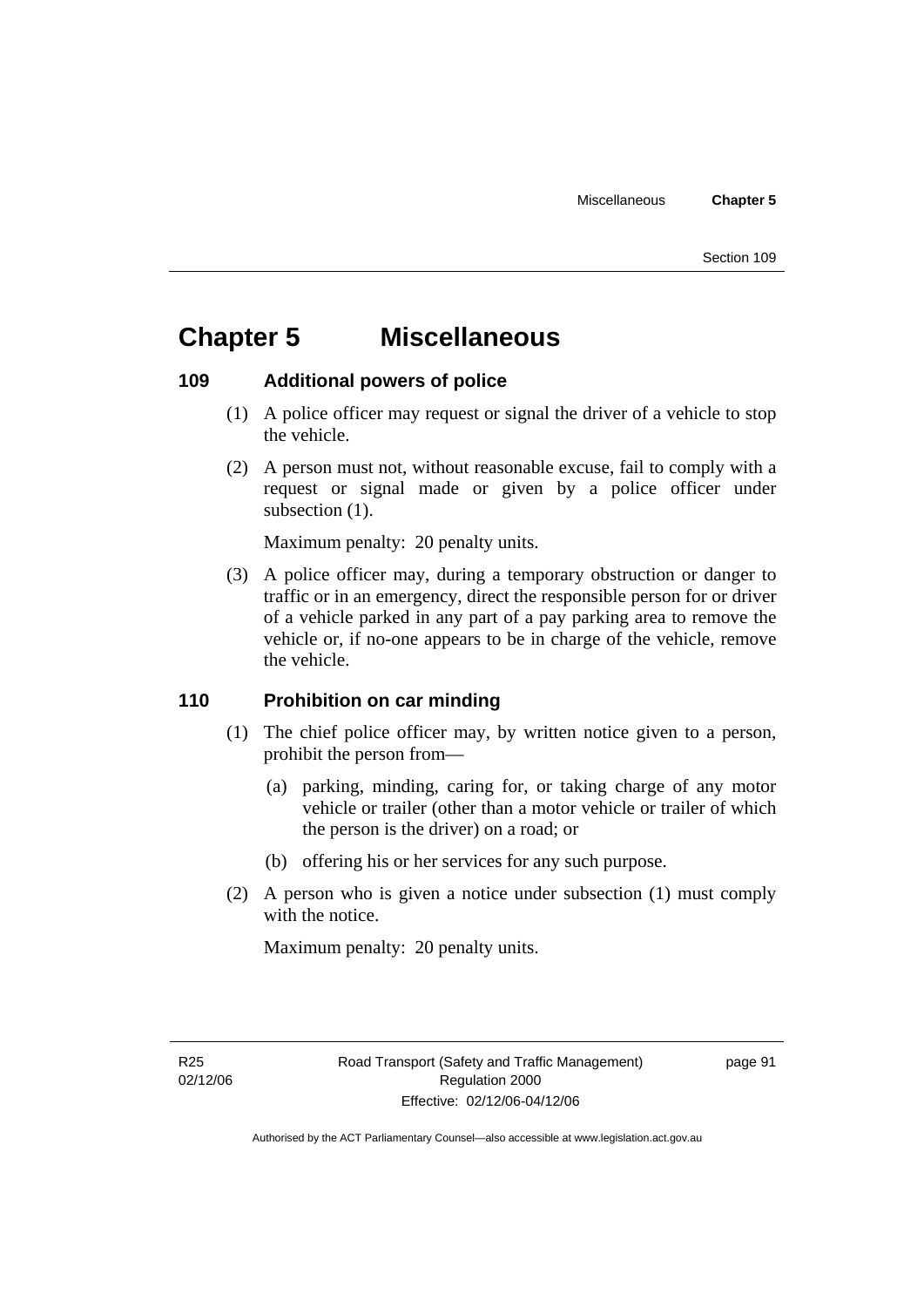#### **Chapter 5** Miscellaneous

#### Section 111

- (3) This section does not authorise the chief police officer to prohibit the proprietor of a parking station or parking area—
	- (a) from parking, minding, caring for, or taking charge of a motor vehicle or trailer in or on the parking station or parking area; or
	- (b) from offering the proprietor's services for that purpose—
		- (i) whether by the display or publication of an advertisement in relation to the parking station or parking area or otherwise; and
		- (ii) whether the services are performed or offered to be performed by the proprietor or by an employee or agent of the proprietor.

## **111 Removal of unattended vehicles—Act, s 32 (1) (c)**

A police officer or authorised person may move an unattended vehicle from a road or road related area to a retention area if the vehicle is in—

- (a) a bus lane; or
- (b) a length of road to which a *clearway sign* applies; or
- (c) a transit lane.

## **112 Disposal of impounded vehicles—Act, s 10K**

- (1) This section applies to a vehicle impounded under the following provisions of the Act:
	- (a) section 10A (Impounding of vehicles used for menacing driving on court order before conviction etc);
	- (b) section 10B (Impounding or forfeiture of vehicles on conviction etc for certain offences);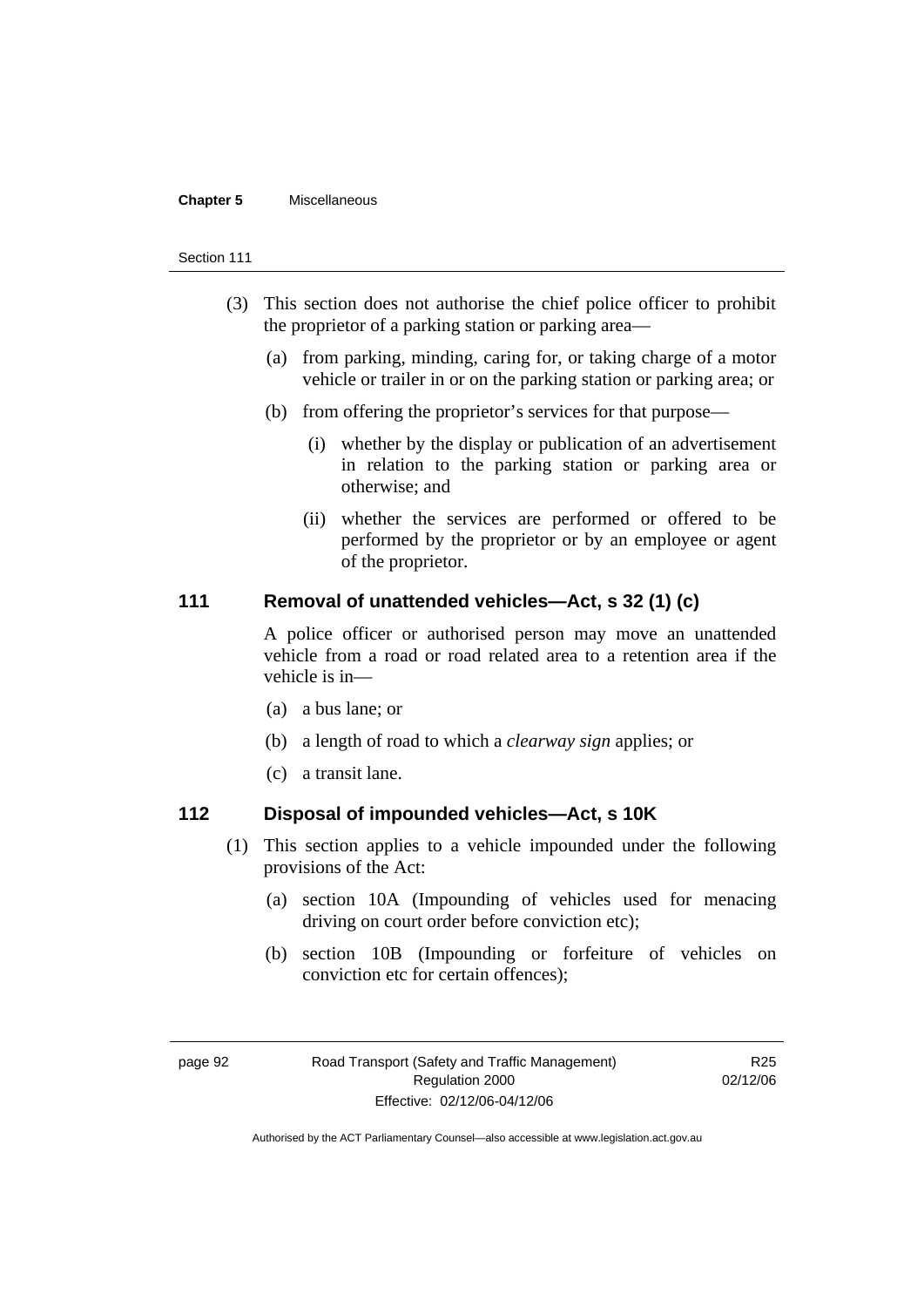- (c) section 10C (Powers of police officers to seize and impound vehicles used in committing certain offences).
- (2) If a person has not applied to the chief police officer for the release of the vehicle at the end of the period of impoundment, the chief police officer must, by notice served on the registered operator of the vehicle and every person who has a registered interest in the vehicle, warn them that the vehicle may be offered for sale if the vehicle is not removed from the place of impoundment within 28 days after the day of service of the notice.
- (3) The vehicle may be offered for sale, by public auction or public tender, if the vehicle is not removed within 28 days after service of the notice or, if more than 1 notice is served under subsection (2), the later of the notices.
- (4) A person may apply to the chief police officer for payment to the person of the balance of the proceeds of sale of a vehicle within 1 year after the vehicle is sold in accordance with subsection (3).
- (5) The balance of the proceeds of sale may be paid to the person if the person satisfies the chief police officer that—
	- (a) the person was lawfully entitled to possession of the vehicle immediately before its sale; and
	- (b) there was a reasonable excuse for the person's failure to obtain release of the vehicle before it was sold.
- (6) In this section:

*balance of the proceeds of sale*, of a vehicle, means the proceeds of the sale of the vehicle less—

- (a) any fee or other amount payable under the *Road Transport (General) Act 1999* for the seizure, impounding and storage of the vehicle; and
- (b) the reasonable costs of or incidental to the sale.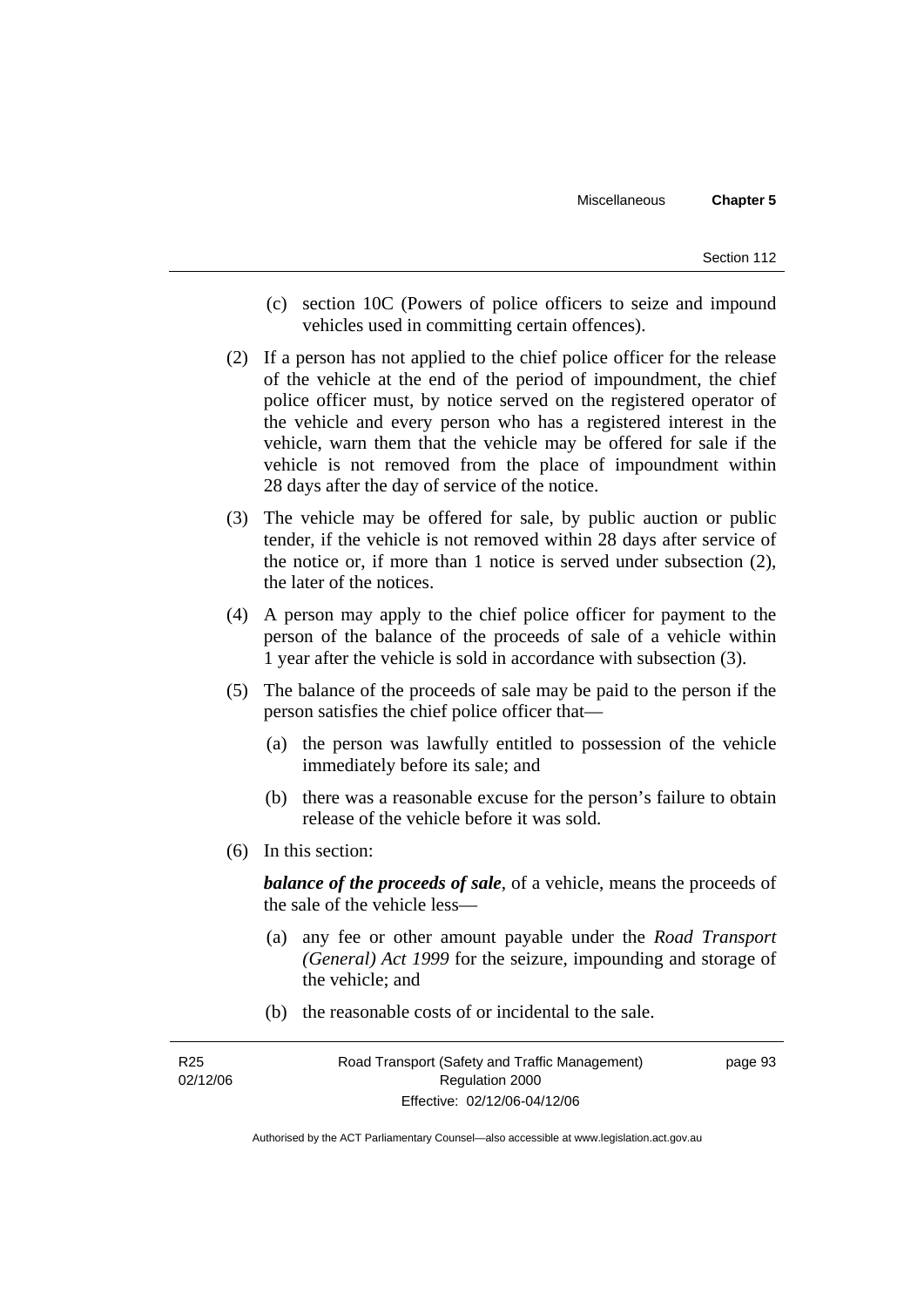#### **Chapter 5** Miscellaneous

Section 112A

# **112A Disposal of forfeited vehicles—Act, s 10K**

A vehicle that has been forfeited to the Territory under the Act, section 10B (Impounding or forfeiture of vehicles on conviction etc for certain offences) may be offered for sale by public auction or public tender.

## **113 Responsible person to inspect driver licence**

 (1) Before permitting someone else to drive a motor vehicle, the responsible person for, or the person in charge of, the vehicle must require the person to produce his or her Australian driver licence or external driver licence and must inspect the licence.

Maximum penalty: 20 penalty units.

 (2) It is a defence to a prosecution of a person for an offence against subsection (1) if the person proves that the person had taken reasonable steps (other than those mentioned in the subsection) to ensure the person permitted to drive the motor vehicle was the holder of a current Australian driver licence or external driver licence.

# **114 Responsible person's consent**

The person in charge of a motor vehicle or trailer on a road must not, without reasonable excuse, permit anyone to use the vehicle without the consent of the responsible person for the vehicle.

Maximum penalty: 20 penalty units.

# **115 Standards for safe carriage of loads—Act, s 14 (2)**

The prescribed standards are the performance standards in the *Load Restraint Guide—Guidelines and Performance Standards for the Safe Carriage of Loads on Road Vehicles*, 2nd ed (2004) published by the National Transport Commission.

R25 02/12/06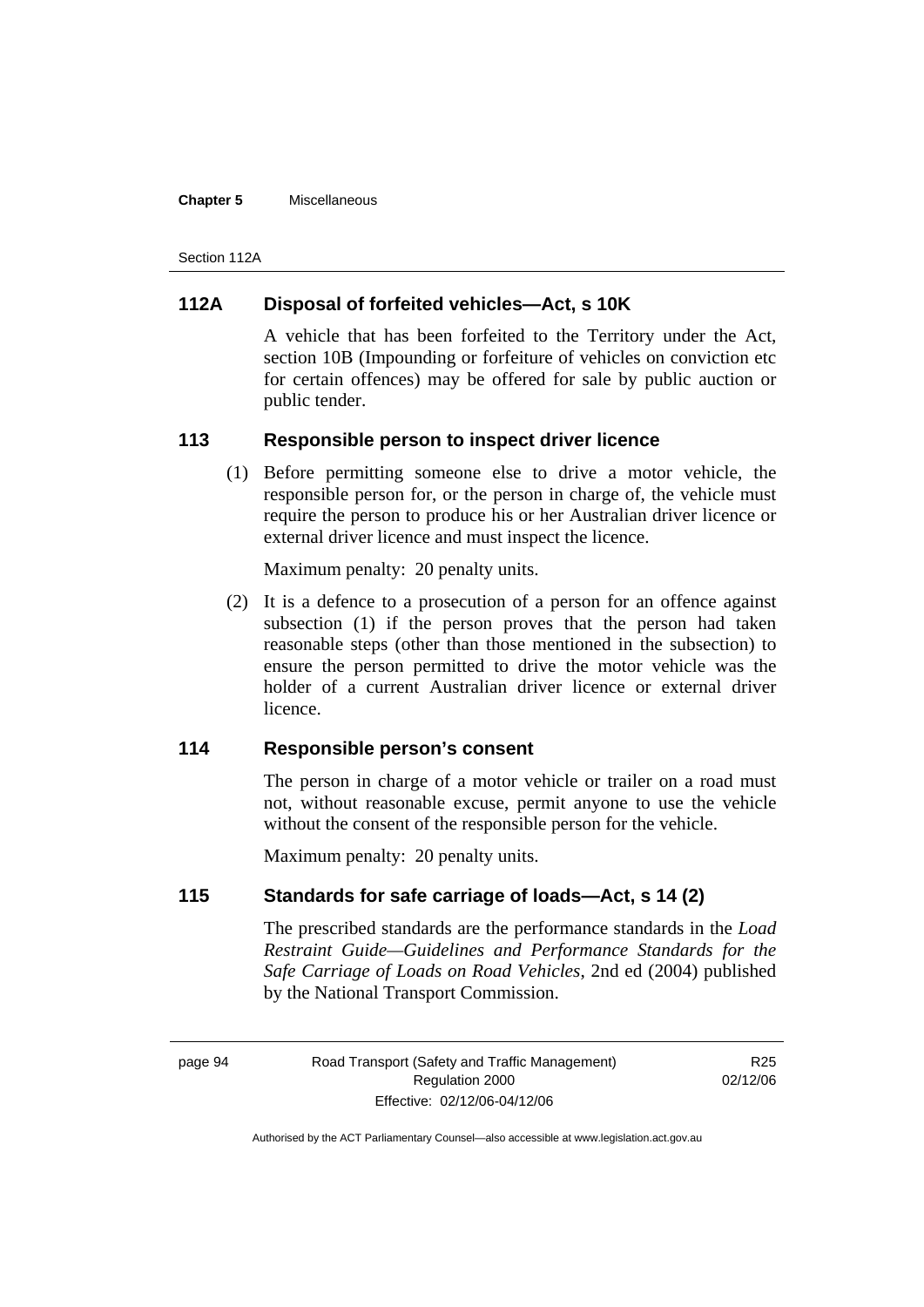# **Schedule 1 Meaning of location codes on images**

(see s 108)

# **Part 1.1 Digital camera detection devices**

**Table 1.1** 

| column 1<br>item            | column <sub>2</sub><br>location<br>code | column 3<br>place where image was taken                                       |
|-----------------------------|-----------------------------------------|-------------------------------------------------------------------------------|
| $\mathbf{1}$                | 0001                                    | Adelaide Avenue between Hopetoun Circuit and Kent Street                      |
| 2                           | 0002                                    | <b>Antill Street</b>                                                          |
| 3                           | 0003                                    | Athllon Drive between Beasley Street (south) and Sulwood<br>Drive             |
| 4                           | 0004                                    | Belconnen Way between Barry Drive and Coulter Drive                           |
| 5                           | 0005                                    | Bowen Drive between Brisbane Avenue and Kings Avenue                          |
| 6                           | 0006                                    | Coppins Crossing Road between Uriarra Road and William<br><b>Hovell Drive</b> |
| 7                           | 0007                                    | Drakeford Drive between Sulwood Drive and Athllon Drive                       |
| 8                           | 0008                                    | Erindale Drive between Sulwood Drive and Sternberg Crescent                   |
| 9                           | 0009                                    | Florey Drive between Southern Cross Drive and Ginninderra<br>Drive            |
| 10                          | 0010                                    | Ginninderra Drive between Tillyard Drive and Kingsford Smith<br>Drive         |
| 11                          | 0011                                    | Ginninderra Drive between Ellenborough Street and Tucker<br><b>Street</b>     |
| 12                          | 0012                                    | Gungahlin Drive between Wells Station Drive and Gundaroo<br>Drive             |
| 13                          | 0013                                    | Hindmarsh Drive between Dalrymple Street and Jerrabomberra<br>Avenue          |
| R <sub>25</sub><br>02/12/06 |                                         | Road Transport (Safety and Traffic Management)<br>page 95<br>Regulation 2000  |

Effective: 02/12/06-04/12/06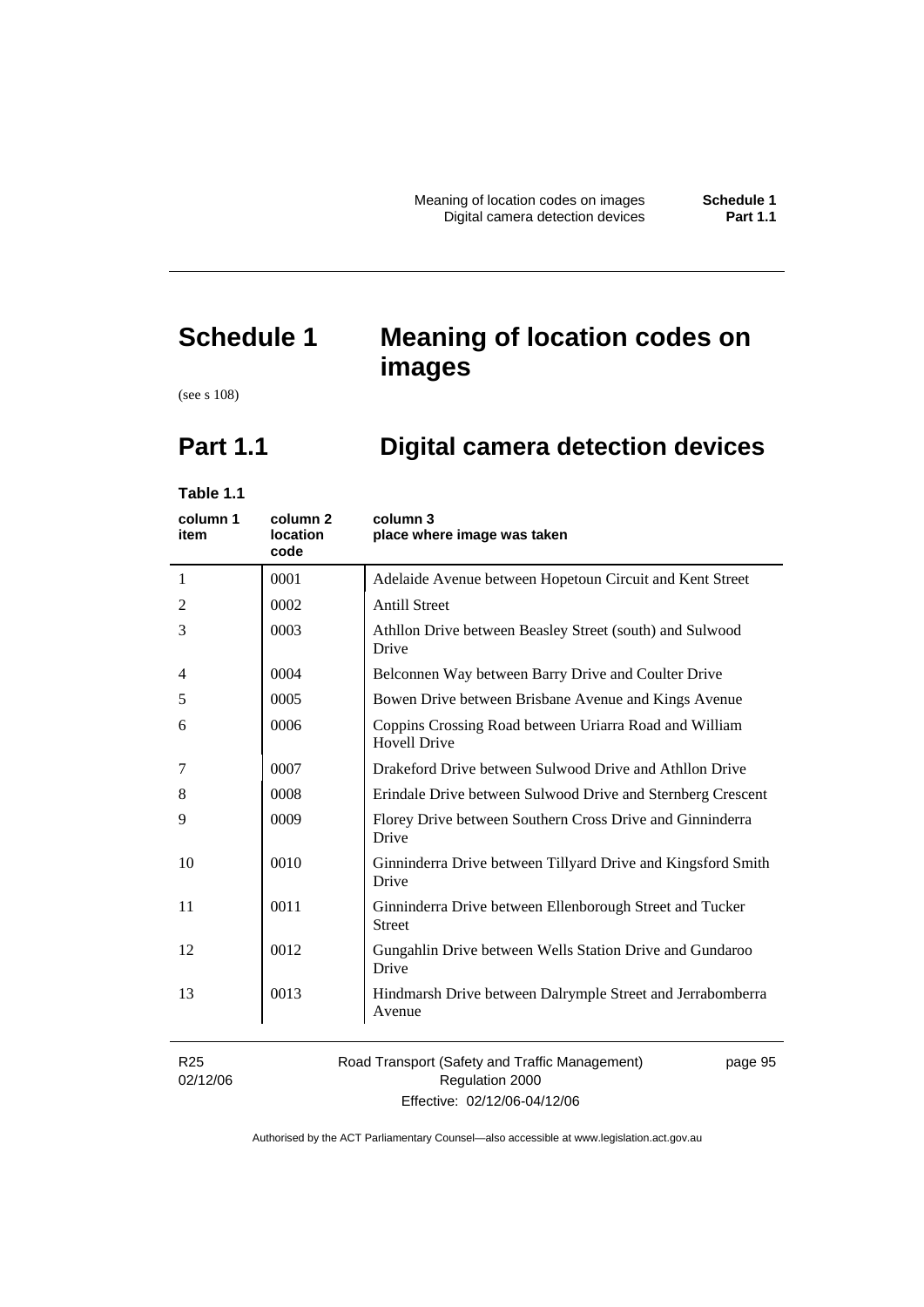| Schedule 1      | Meaning of location codes on images |
|-----------------|-------------------------------------|
| <b>Part 1.1</b> | Digital camera detection devices    |

| column 1<br>item | column <sub>2</sub><br>location<br>code | column 3<br>place where image was taken                                    |
|------------------|-----------------------------------------|----------------------------------------------------------------------------|
| 14               | 0014                                    | Hindmarsh Drive between Athllon Drive and Melrose Drive                    |
| 15               | 0015                                    | Kingsford Smith Drive between Kuringa Drive and Spalding<br><b>Street</b>  |
| 16               | 0016                                    | Lady Denman Drive between Cotter Road and Barrenjoey Drive                 |
| 17               | 0017                                    | Long Gully Road                                                            |
| 18               | 0018                                    | Melrose Drive between Athllon Drive and Hindmarsh Drive                    |
| 19               | 0019                                    | Monaro Highway between Canberra Avenue and Hindmarsh<br>Drive              |
| 20               | 0020                                    | Monaro Highway between Hindmarsh Drive and Isabella Drive                  |
| 21               | 0021                                    | Mugga Lane between Narrabundah Lane and Long Gully Road                    |
| 22               | 0022                                    | Northbourne Avenue between Macarthur Avenue and Antill<br><b>Street</b>    |
| 23               | 0023                                    | Parkes Way between Clunies Ross Street and Glenloch<br>Interchange         |
| 24               | 0024                                    | Tuggeranong Parkway between Lakeside Interchange and<br><b>Cotter Road</b> |
| 25               | 0025                                    | Tuggeranong Parkway between Hindmarsh Drive and Cotter<br>Road             |
| 26               | 0026                                    | Tuggeranong Parkway between Hindmarsh Drive and Sulwood<br>Drive           |
| 27               | 0027                                    | Yamba Drive between Mawson Drive and Beasley Street                        |
| 28               | 0028                                    | Pocket Avenue                                                              |
| 29               | 0029                                    | Owen Dixon Drive (excluding residential service road of same<br>name)      |
| 30               | 0030                                    | <b>Taverner Street</b>                                                     |
| 31               | 0031                                    | Springvale Drive                                                           |
| 32               | 0032                                    | Kerrigan Street                                                            |
| 33               | 0033                                    | Gladstone Street, Hall                                                     |

page 96 Road Transport (Safety and Traffic Management) Regulation 2000 Effective: 02/12/06-04/12/06

R25 02/12/06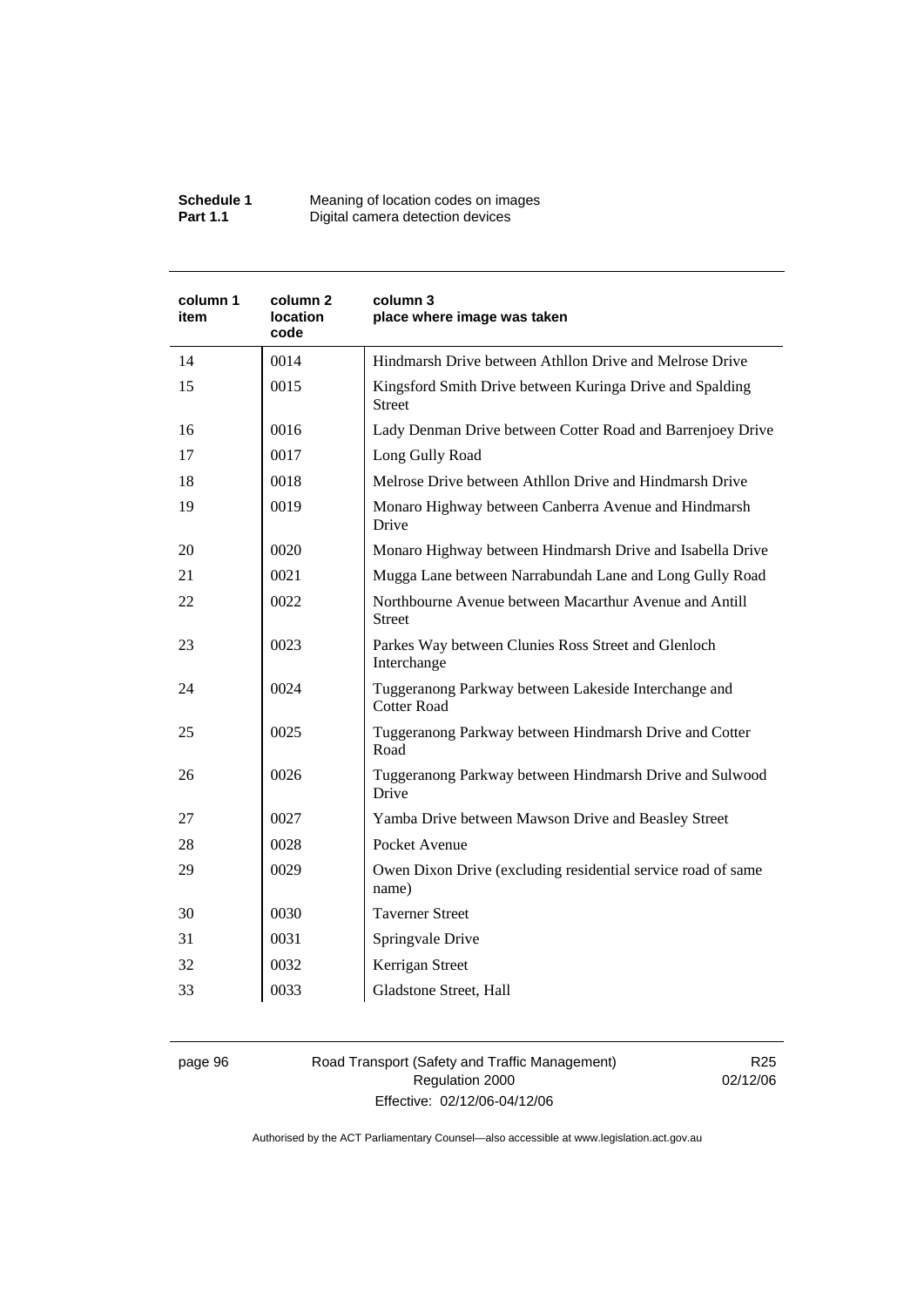Meaning of location codes on images **Schedule 1**  Digital camera detection devices **Part 1.1** 

| column 1<br>item | column 2<br><b>location</b><br>code | column 3<br>place where image was taken                             |
|------------------|-------------------------------------|---------------------------------------------------------------------|
| 34               | 0034                                | <b>Heysen Street</b>                                                |
| 35               | 0035                                | Mugga Way                                                           |
| 36               | 0036                                | <b>Badimara Street</b>                                              |
| 37               | 0037                                | Namatjira Drive                                                     |
| 38               | 0038                                | Empire Circuit between Grey Street and Canberra Avenue              |
| 39               | 0039                                | <b>Longmore Crescent</b>                                            |
| 40               | 0040                                | Maribyrnong Avenue                                                  |
| 41               | 0041                                | <b>Learmonth Drive</b>                                              |
| 42               | 0042                                | <b>Petterd Street</b>                                               |
| 43               | 0043                                | <b>Williamson Street</b>                                            |
| 44               | 0044                                | <b>Tillyard Drive</b>                                               |
| 45               | 0045                                | Dryandra Street between Fairfax Street and Archibald Street         |
| 46               | 0046                                | Newman Morris Circuit                                               |
| 47               | 0047                                | Chuculba Crescent                                                   |
| 48               | 0048                                | Livingston Avenue                                                   |
| 49               | 0049                                | <b>Clive Steele Avenue</b>                                          |
| 50               | 0050                                | Darwinia Terrace                                                    |
| 51               | 0051                                | La Perouse Street                                                   |
| 52               | 0052                                | <b>Novar Street</b>                                                 |
| 53               | 0053                                | Goyder Street between Dalrymple Street and Jerrabomberra<br>Avenue  |
| 54               | 0054                                | Launceston Street between Hindmarsh Drive and Melrose Drive         |
| 55               | 0055                                | Athllon Drive between Hindmarsh Drive and Beasley Street<br>(south) |
| 56               | 0056                                | Athllon Drive between Sulwood Drive and Anketell Street<br>(north)  |

R25 02/12/06 Road Transport (Safety and Traffic Management) Regulation 2000 Effective: 02/12/06-04/12/06

page 97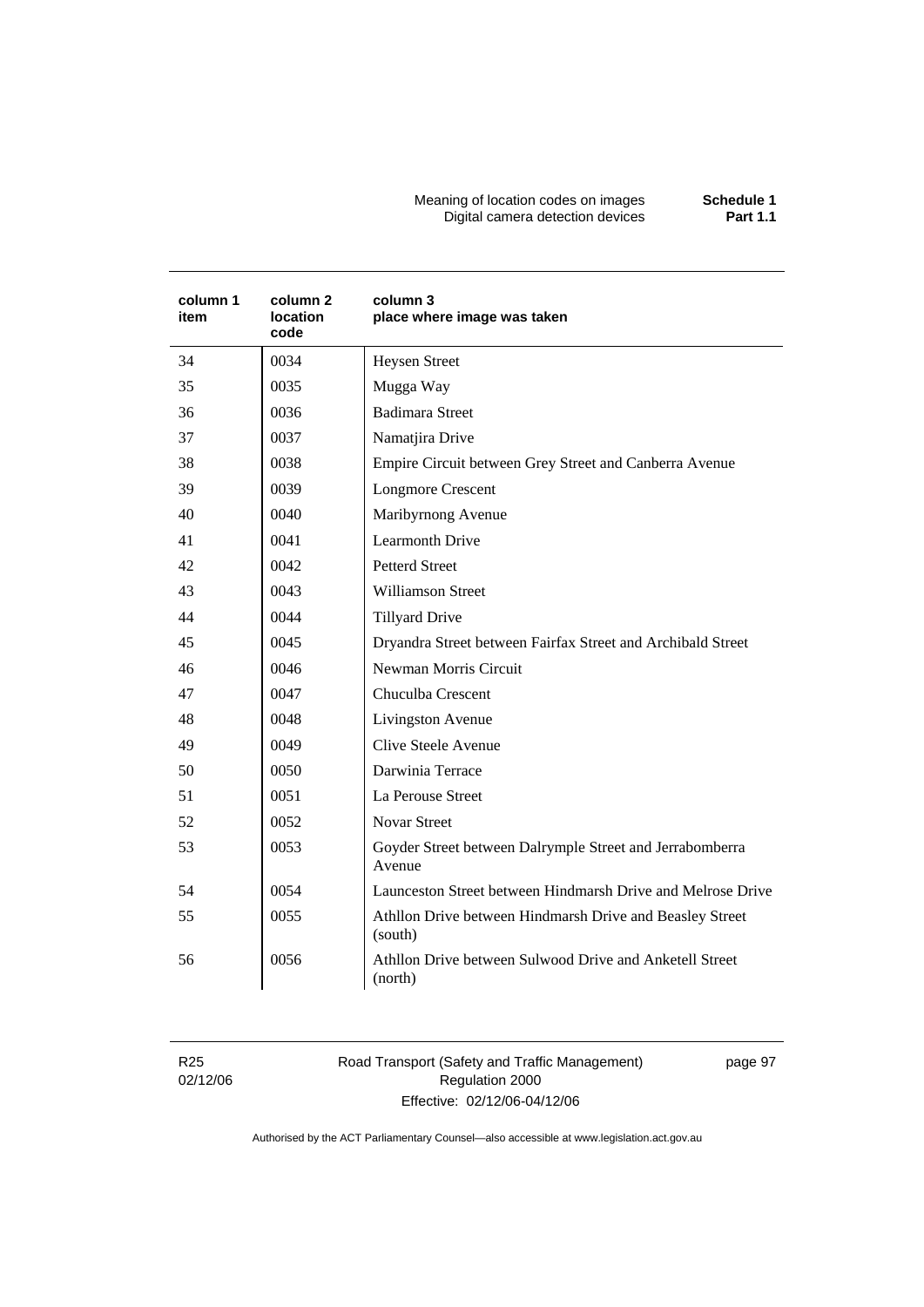| Schedule 1      | Meaning of location codes on images |
|-----------------|-------------------------------------|
| <b>Part 1.1</b> | Digital camera detection devices    |

| column 1<br>item | column 2<br><b>location</b><br>code | column 3<br>place where image was taken                              |
|------------------|-------------------------------------|----------------------------------------------------------------------|
| 57               | 0057                                | Northbourne Avenue between Barry Drive and Macarthur<br>Avenue       |
| 58               | 0058                                | Northbourne Avenue between Antill Street and Barton Highway          |
| 59               | 0059                                | Belconnen Way between Coulter Drive and Kingsford Smith<br>Drive     |
| 60               | 0060                                | Phillip Avenue between Majura Avenue and Federal Highway             |
| 61               | 0061                                | Barton Highway between Federal Highway and Kuringa Drive             |
| 62               | 0062                                | Drakeford Drive between Athllon Drive and Isabella Drive             |
| 63               | 0063                                | Hindmarsh Drive between Athllon Drive and Dalrymple Street           |
| 64               | 0064                                | Hindmarsh Drive between Jerrabomberra Avenue and Canberra<br>Avenue  |
| 65               | 0065                                | <b>Barry Drive</b>                                                   |
| 66               | 0066                                | Ginninderra Drive between Tucker Street and Kingsford Smith<br>Drive |
| 67               | 0067                                | Ginninderra Drive between Tillyard Drive and Florey Drive            |
| 68               | 0068                                | Erindale Drive between Long Gully Road and Sulwood Drive             |
| 69               | 0069                                | Erindale Drive between Soward Way and Judkins Street                 |
| 70               | 0070                                | Kuringa Drive between Owen Dixon Drive and Barton Highway            |
| 71               | 0071                                | Launceston Street between Bowes Street and Furzer Street             |
| 72               | 0072                                | Monaro Highway between Johnson Drive and Isabella Drive              |
| 73               | 0073                                | Mugga Lane between Hindmarsh Drive and Narrabundah Lane              |
| 74               | 0074                                | Mugga Lane between Long Gully Road and Monaro Highway                |
| 75               | 0075                                | Parkes Way between Clunies Ross Street and Edinburgh<br>Avenue       |
| 76               | 0076                                | Yamba Drive between Kitchener Street and Bateson Road                |
| 77               | 0077                                | Yarra Glen between Carruthers Street and Adelaide Avenue             |
| 78               | 0078                                | Canberra Avenue between Mildura Street and Monaro Highway            |

page 98 Road Transport (Safety and Traffic Management) Regulation 2000 Effective: 02/12/06-04/12/06

R25 02/12/06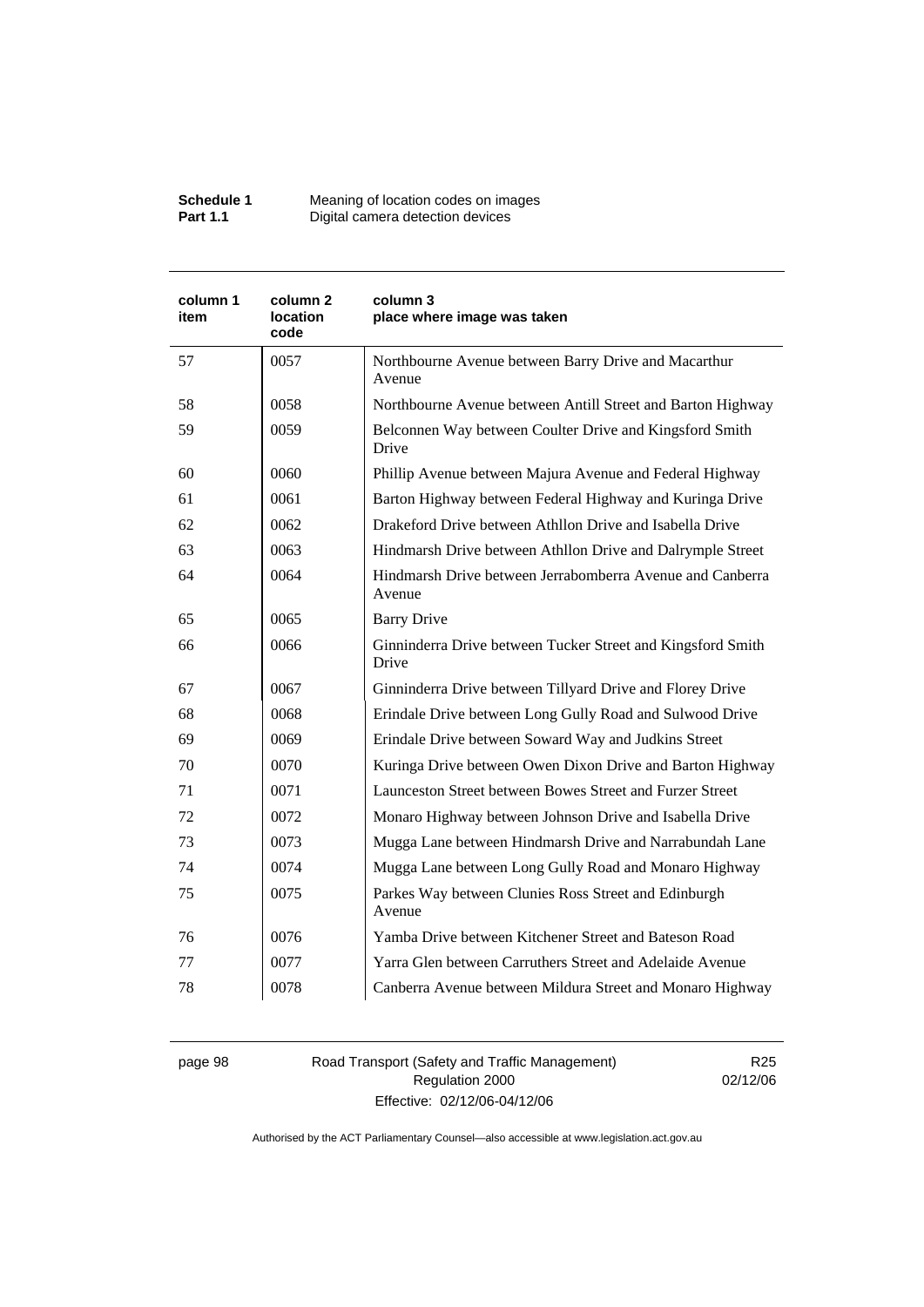Meaning of location codes on images **Schedule 1**  Digital camera detection devices **Part 1.1** 

| column 1<br>item | column 2<br>location<br>code | column 3<br>place where image was taken                                        |
|------------------|------------------------------|--------------------------------------------------------------------------------|
| 79               | 0079                         | Canberra Avenue between Harman Naval Station and<br><b>Newcastle Street</b>    |
| 80               | 0080                         | Kings Avenue between Bowen Drive and Parkes Way                                |
| 81               | 0081                         | William Hovell Drive between Bindubi Street and Coulter Drive                  |
| 82               | 0082                         | William Hovell Drive between Coulter Drive and Drake<br><b>Brockman Drive</b>  |
| 83               | 0083                         | Commonwealth Ave between King Edward Terrace and London<br>Circuit             |
| 84               | 0084                         | Gundaroo Drive between Burrowa Street and Gungahlin Drive                      |
| 85               | 0085                         | Gundaroo Drive between Barton Highway and Nudurr Drive                         |
| 86               | 0086                         | Bindubi Street between Bandjalong Cres and Cross Street                        |
| 87               | 0087                         | Clift Crescent between Hemmings Crescent and Rohan Street                      |
| 88               | 0088                         | Cotter Road between Eucumbene Drive and Mount Stromlo<br>Road                  |
| 89               | 0089                         | Federal Highway between Antill Street and Majura Road                          |
| 90               | 0090                         | Majura Road between Federal Highway and Fairbairn Avenue                       |
| 91               | 0091                         | Ellenborough Street between Ginninderra Drive and<br>Maribyrnong Avenue        |
| 92               | 0092                         | Northbourne Avenue between Barton Highway and Stirling<br>Avenue               |
| 93               | 0093                         | Southern Cross Drive between Coulter Drive and Kingsford<br><b>Smith Drive</b> |
| 94               | 0094                         | Southern Cross Drive between Kingsford Smith Drive and<br>Spofforth Street     |
| 95               | 0095                         | Sulwood Drive between Erindale Drive and Tuggeranong<br>Parkway                |
| 96               | 0096                         | Coulter Drive between Belconnen Way and Lachlan Street                         |
| 97               | 0097                         | Eastern Valley Way between Belconnen Way and College<br><b>Street</b>          |
|                  |                              |                                                                                |

R25 02/12/06 Road Transport (Safety and Traffic Management) Regulation 2000 Effective: 02/12/06-04/12/06

page 99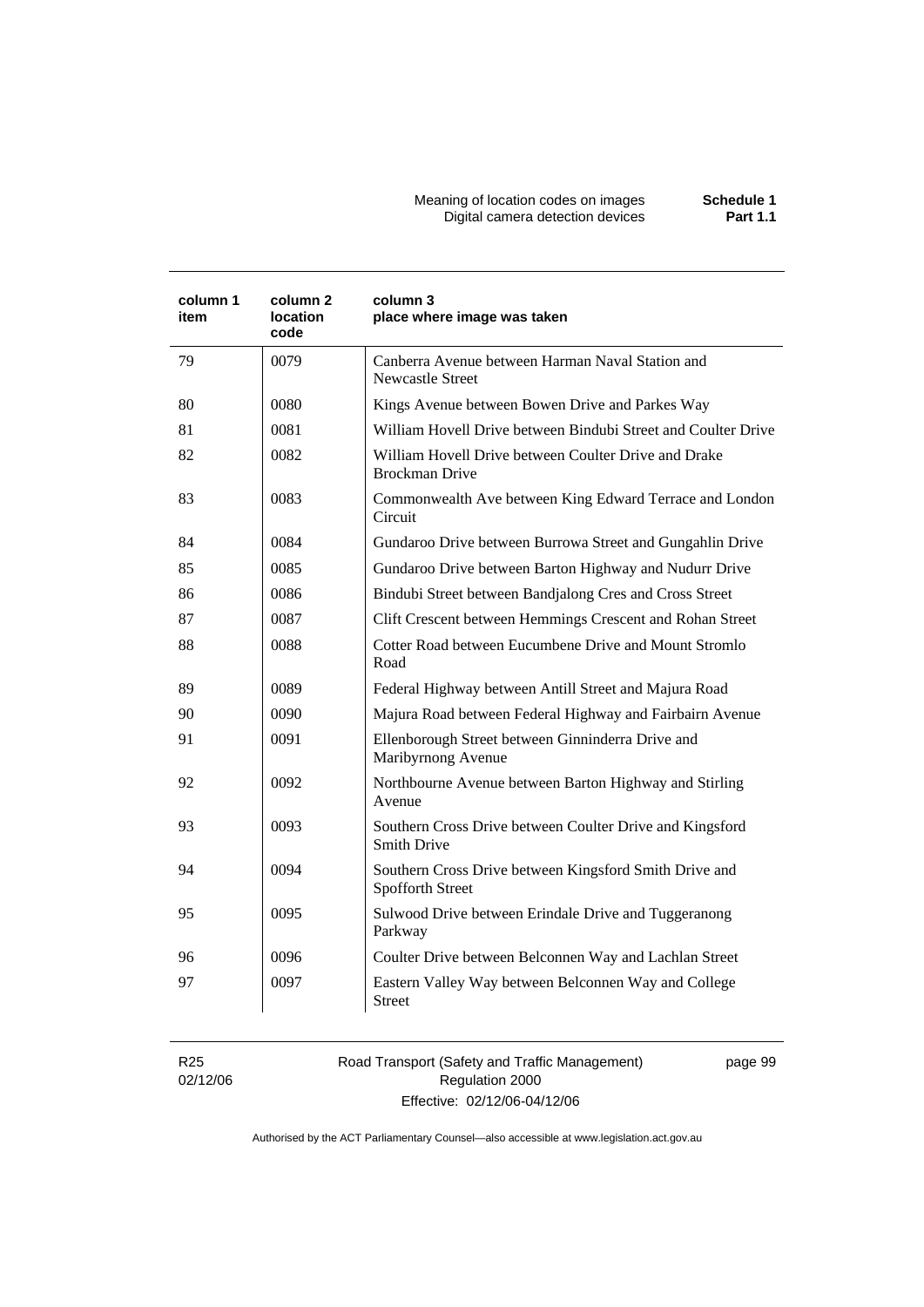| Schedule 1      | Meaning of location codes on images |
|-----------------|-------------------------------------|
| <b>Part 1.1</b> | Digital camera detection devices    |

| column 1<br>item | column 2<br><b>location</b><br>code | column 3<br>place where image was taken                  |
|------------------|-------------------------------------|----------------------------------------------------------|
| 98               | 0098                                | Haydon Drive between Belconnen Way and Ginninderra Drive |
| 99               | 0099                                | Yamba Drive between Hindmarsh Drive and Wisdom Street    |

page 100 Road Transport (Safety and Traffic Management) Regulation 2000 Effective: 02/12/06-04/12/06

R25 02/12/06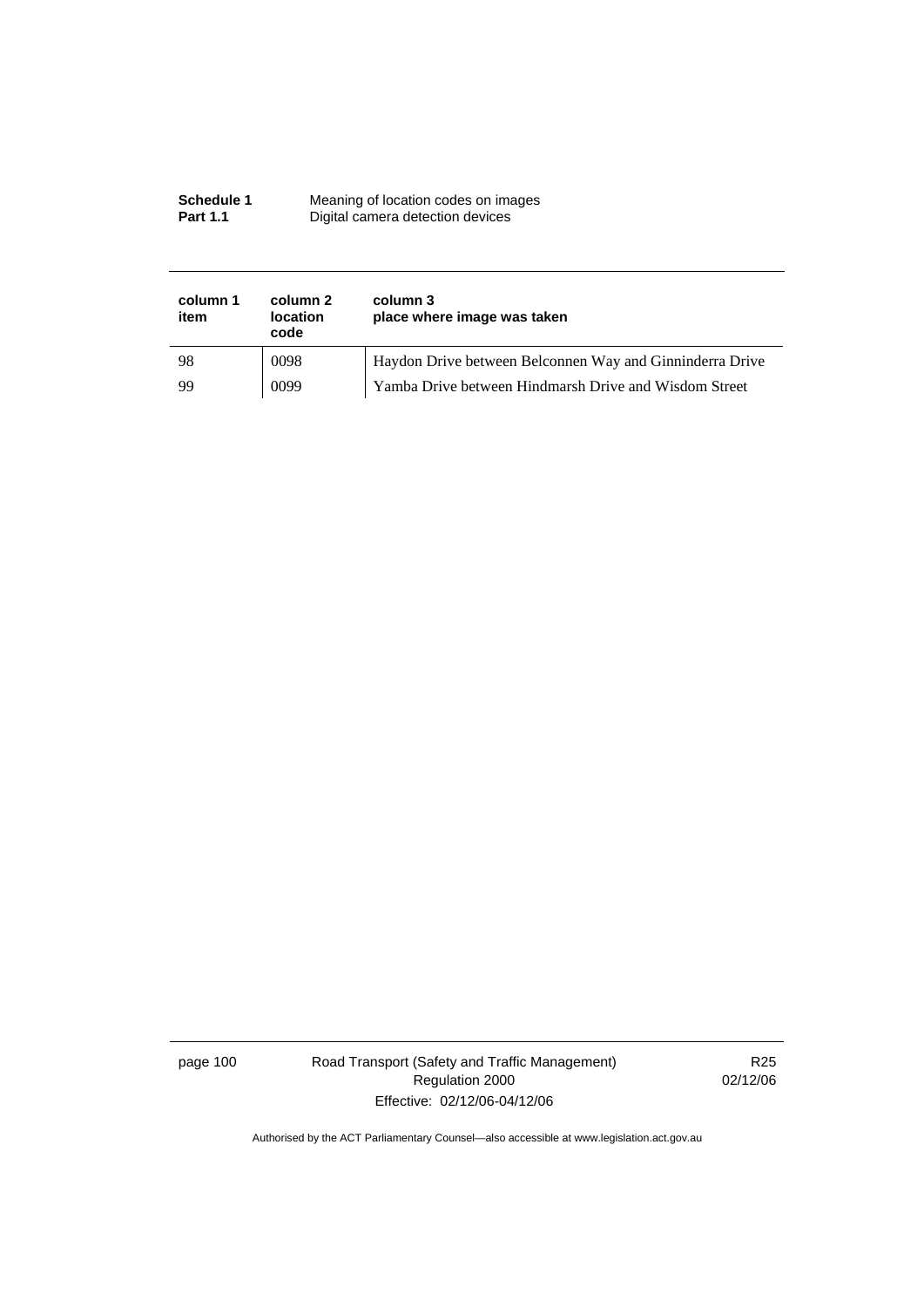# **Part 1.2 Traffic lights camera detection devices**

| Table 1.2        |                              |                                                       |
|------------------|------------------------------|-------------------------------------------------------|
| column 1<br>item | column 2<br>location<br>code | column 3<br>place where image was taken               |
| $\mathbf{1}$     | 1001                         | Northbourne Avenue/London Circuit                     |
| 2                | 1002                         | Northbourne Avenue/Barry Drive/Cooyong Street         |
| 3                | 1003                         | Coulter Drive/Southern Cross Drive/Luxton Street      |
| 4                | 1004                         | Drakeford Drive/Boddington Crescent/Marconi Crescent  |
| 5                | 1005                         | Benjamin Way/Chan Street/Cameron Avenue               |
| 6                | 1006                         | Northbourne Avenue/Antill Street/Mouat Street         |
| 7                | 1007                         | Ginninderra Drive/Aikman Drive                        |
| 8                | 1008                         | Hindmarsh Drive/Tuggeranong Parkway                   |
| 9                | 1009                         | Kingsford Smith Drive/Southern Cross Drive            |
| 10               | 1010                         | Belconnen Way/Bindubi Street/Eastern Valley Way       |
| 11               | 1011                         | Ginninderra Drive/Coulter Drive                       |
| 12               | 1012                         | Ginninderra Drive/Baldwin Drive/Haydon Drive          |
| 13               | 1013                         | Macarthur Avenue/David Street/Wattle Street           |
| 14               | 1014                         | Benjamin Way/College Street                           |
| 15               | 1015                         | Barry Drive/North Road/McCaughey Street               |
| 16               | 1016                         | Ginninderra Drive/Copland Drive/John Cleland Crescent |
| 17               | 1017                         | Hindmarsh Drive/Ainsworth Street                      |
| 18               | 1018                         | Monaro Highway/Newcastle Street/Dairy Road            |
| 19               | 1019                         | Belconnen Way/Caswell Drive                           |
| 20               | 1020                         | <b>Barry Drive/Marcus Clarke Street</b>               |
| 21               | 1021                         | Hindmarsh Drive/Yamba Drive                           |
|                  |                              |                                                       |

R25 02/12/06 Road Transport (Safety and Traffic Management) Regulation 2000 Effective: 02/12/06-04/12/06

page 101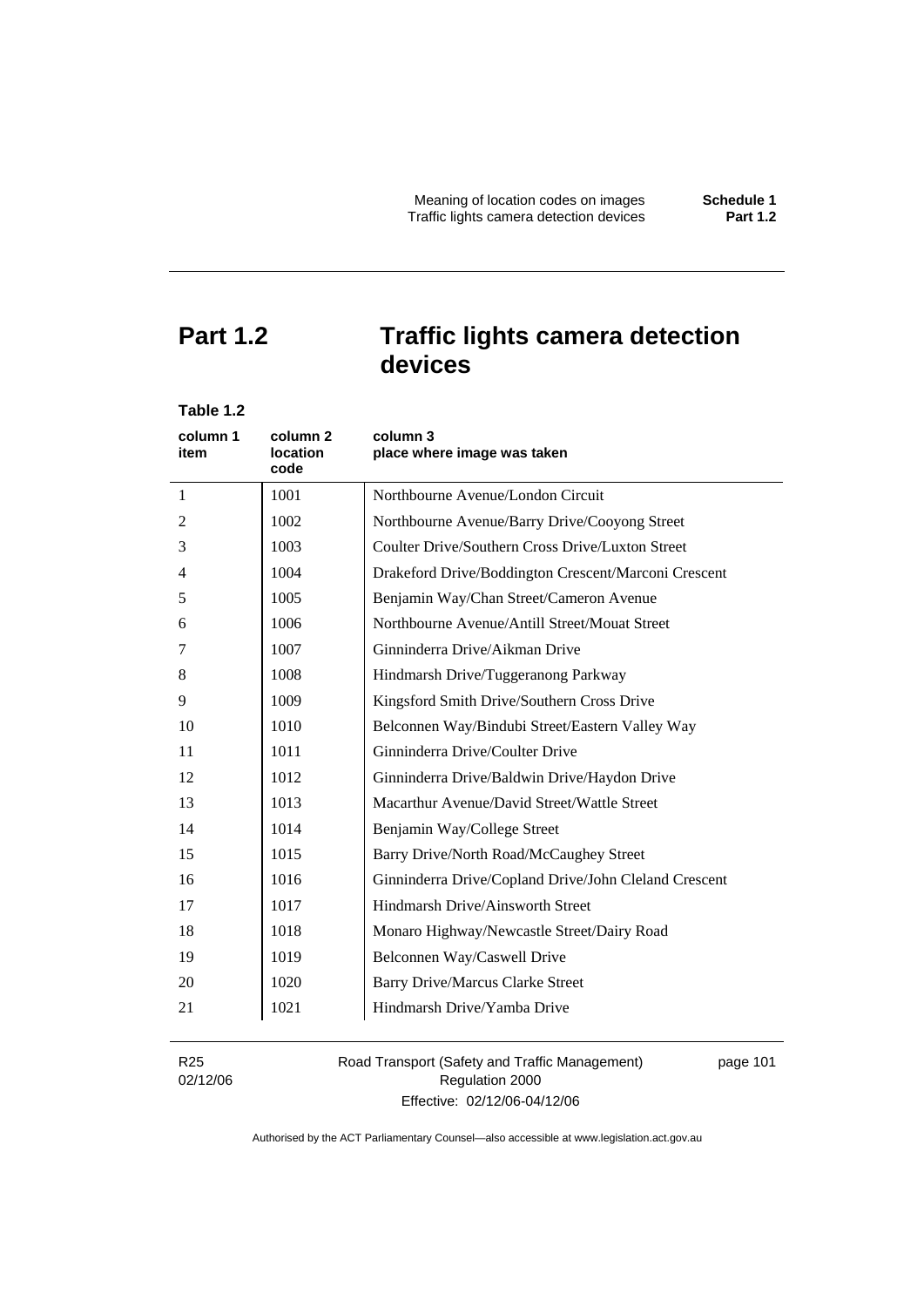# **Dictionary**

(see s 3)

*Note 1* The Legislation Act contains definitions and other provisions relevant to this regulation.

*Note 2* For example, the Legislation Act, dict, pt 1, defines the following terms:

- ambulance service
	- chief police officer
- contravene
- exercise
- fire brigade
- rural fire service
- SES
- the Territory.
- *Note 3* Terms used in this regulation have the same meaning that they have in the *Road Transport (Safety and Traffic Management) Act 1999* (see Legislation Act, s 148.) For example, the following terms are defined in the *Road Transport (Safety and Traffic Management) Act 1999*, dict:
	- indicated on
	- registered interest
	- road related area
	- speed measuring device.

*approved child restraint* means a child restraint approved by the road transport authority under section 66 (1) (b).

*approved police speedometer*, for chapter 4 (Traffic offence detection devices)—see section 102.

*area*—see the Australian Road Rules, dictionary.

*area of operations*, for a parking authority, means the area of operations declared for the parking authority under section 75A.

*ARR* means Australian Road Rules.

page 102 Road Transport (Safety and Traffic Management) Regulation 2000 Effective: 02/12/06-04/12/06

R25 02/12/06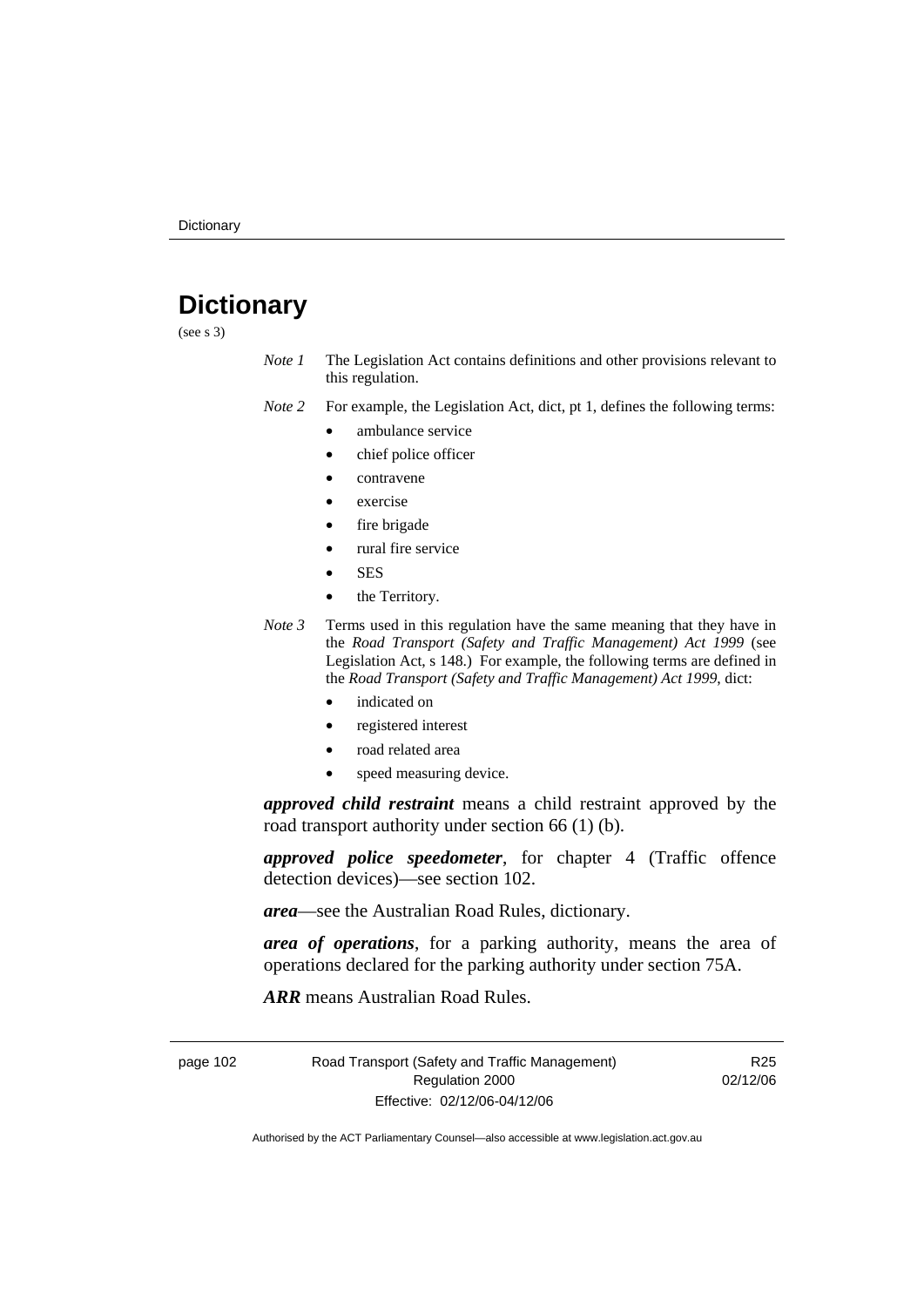*articulated vehicle* means a motor vehicle with—

- (a) 2 rigid sections, each of which has wheels; and
- (b) the rear section pivoted on, and part of the rear section (other than a pole, drawbar or similar device, or an accessory of the motor vehicle) superimposed on, the front section.

*Australian driver licence*—see the *Road Transport (Driver Licensing) Act 1999*, dictionary.

*Australian Road Rules*—see section 5.

*axle group*—see the *Road Transport (Vehicle Registration) Regulation 2000*, dictionary.

*B-double*—see the *Road Transport (Vehicle Registration) Regulation 2000*, dictionary.

*bicycle*—see the Australian Road Rules, dictionary.

**built-up area**, in relation to a length of road—see the Australian Road Rules, dictionary.

*bus*—see the Australian Road Rules, dictionary.

*bus lane*—see the Australian Road Rules, rule 154.

*camera detection device*—see the Act, section 23 (1) (Use of camera detection devices).

*centre of the road*—see the Australian Road Rules, dictionary.

*clearway sign*—see the Australian Road Rules, schedule 2, rule 314, rule 315 and rule 316.

*code of practice*, for division 3.1.3 (Heavy vehicle parking)—see section 82.

*combination*—see the *Road Transport (Vehicle Registration) Regulation 2000*, dictionary.

R25 02/12/06 page 103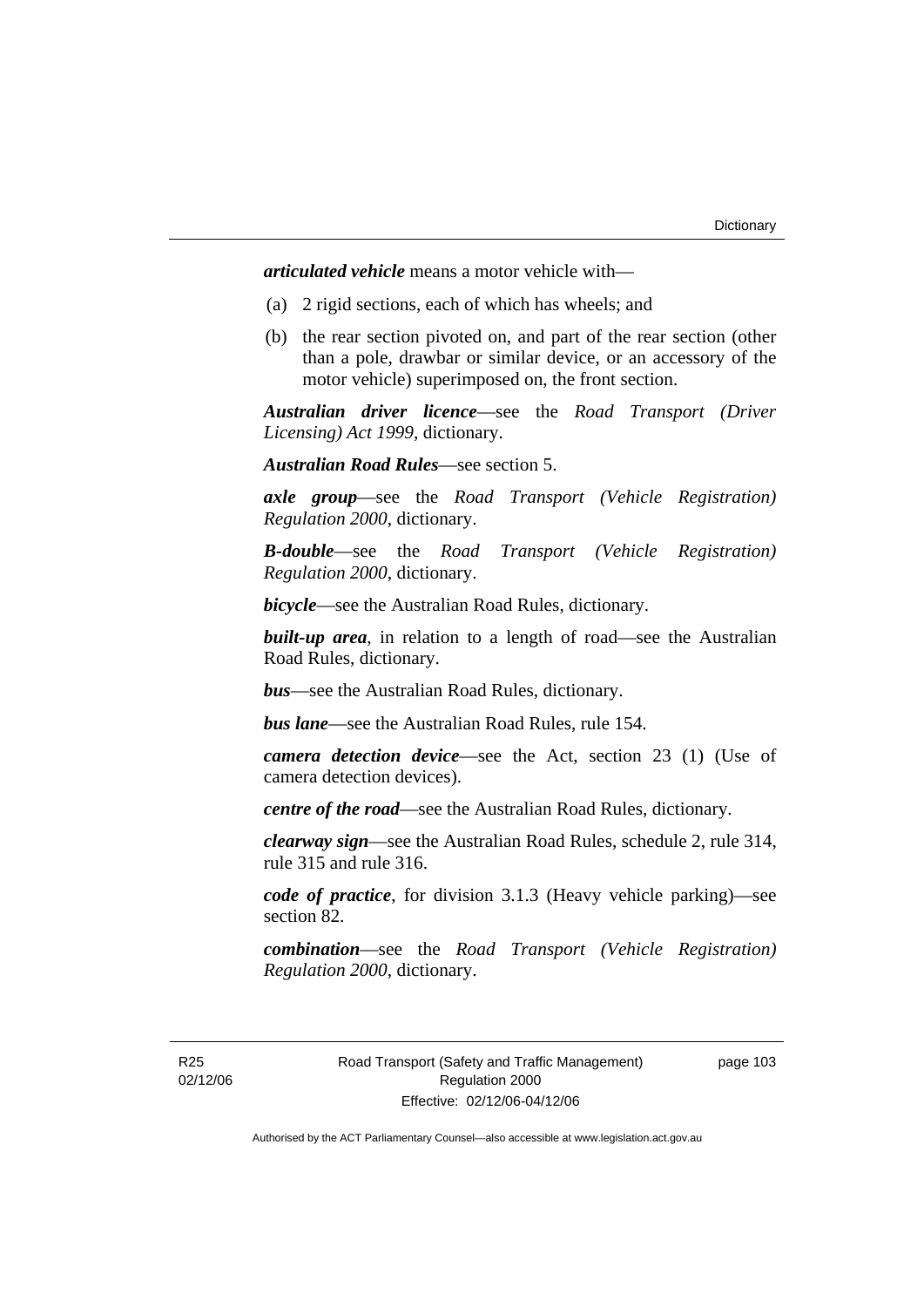*controlled parking hours*, in relation to a pay parking space, means the periods (as indicated by information on or with traffic signs applying to the space) when a vehicle may not be parked in the space unless the relevant parking fee has been paid.

*converter dolly*—see the *Road Transport (Vehicle Registration) Regulation 2000*, dictionary.

*crash*—see the Australian Road Rules, dictionary.

*demand responsive service vehicle*—see the *Road Transport (Public Passenger Services) Act 2001*, section 81.

*digital camera detection device*, for chapter 4 (Traffic offence detection devices)—see section 102.

*dog trailer*—see the *Road Transport (Vehicle Registration) Regulation 2000*, dictionary.

*do not overtake turning vehicle sign*—see the Australian Road Rules, schedule 4, rule 319 and rule 320.

*drawbar*—see the *Road Transport (Vehicle Registration) Regulation 2000*, dictionary.

*driver's vehicle*, for a driver*—*see the Australian Road Rules, dictionary.

*emergency stopping lane*—see the Australian Road Rules, rule 95.

*emergency vehicle* means any vehicle driven by a person who is—

- (a) an emergency worker; and
- (b) driving the vehicle in the course of his or her duties as an emergency worker.

*emergency worker*—see section 33 (1).

*exemption*, for division 3.1.3 (Heavy vehicle parking)—see section 82.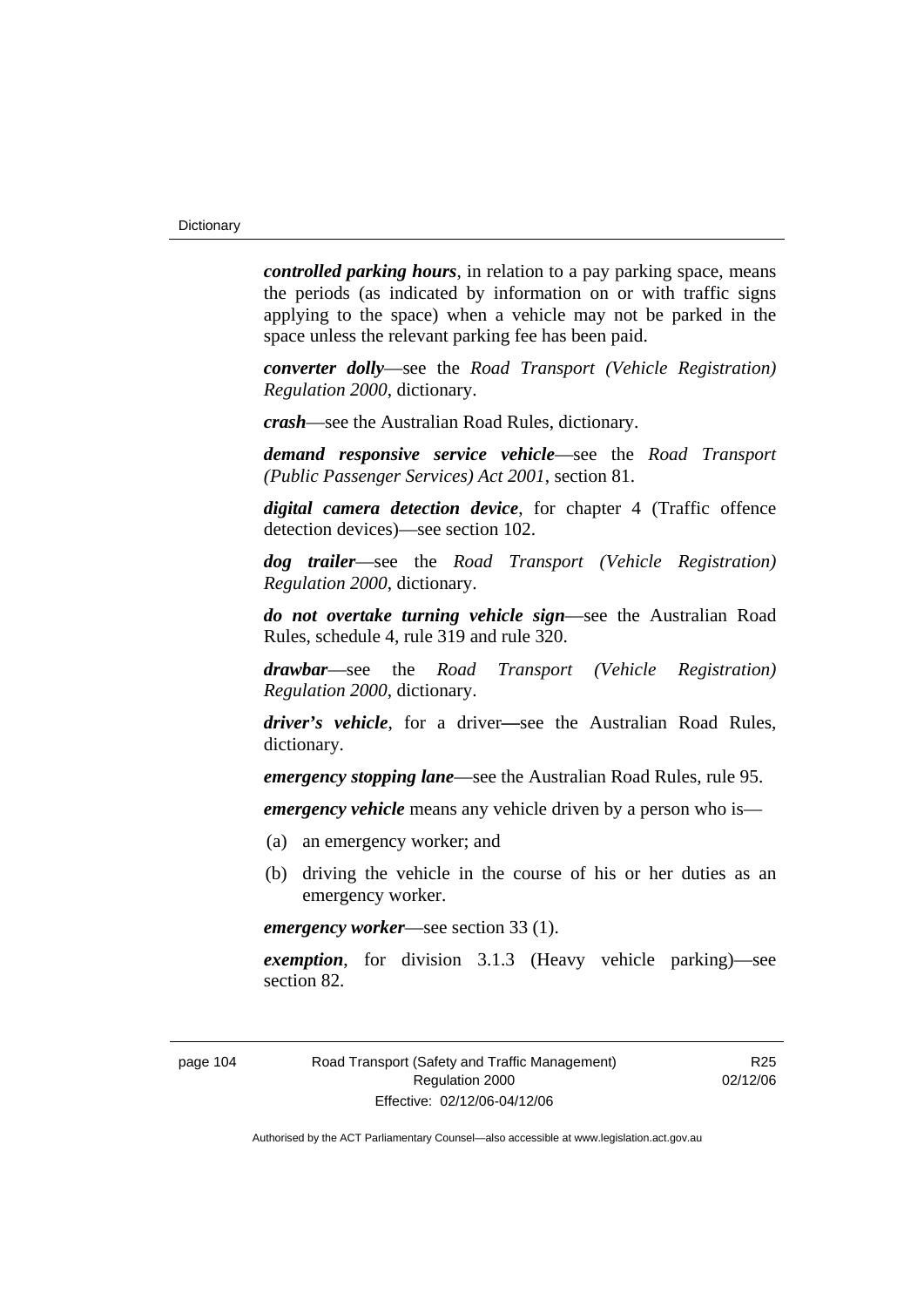*existing operator's certificate*, for division 3.1.3 (Heavy vehicle parking)—see section 82.

*external driver licence*—see the *Road Transport (Driver Licensing) Act 1999*, dictionary.

*footpath*—see the Australian Road Rules, dictionary.

*give way*—see the Australian Road Rules, dictionary.

*GVM*—see the *Road Transport (Vehicle Registration) Act 1999*, dictionary.

*heavy vehicle*, for division 3.1.3 (Heavy vehicle parking)—see section 82.

*hire car*—see the *Road Transport (Public Passenger Services) Act 2001*, section 67.

*implement*—see the *Road Transport (Vehicle Registration) Regulation 2000*, dictionary.

*land adjoining residential land*, for division 3.1.3 (Heavy vehicle parking)—see section 82.

*laser speed measuring device*, for chapter 4 (Traffic offence detection devices)—see section 102.

*length*, of road—see the Australian Road Rules, dictionary.

*lift and tow trailer* means a trailer consisting of an axle group and a drawbar designed to support 1 axle group of a vehicle under tow.

*loading zone*—see the Australian Road Rules, rule 179.

*marked foot crossing*—see the Australian Road Rules, dictionary.

*metered parking area* means a length of road or area that is set aside as a metered parking area in accordance with section 73.

*metered parking scheme* means a metered parking scheme under division 3.1.1.

R25 02/12/06 Road Transport (Safety and Traffic Management) Regulation 2000 Effective: 02/12/06-04/12/06

page 105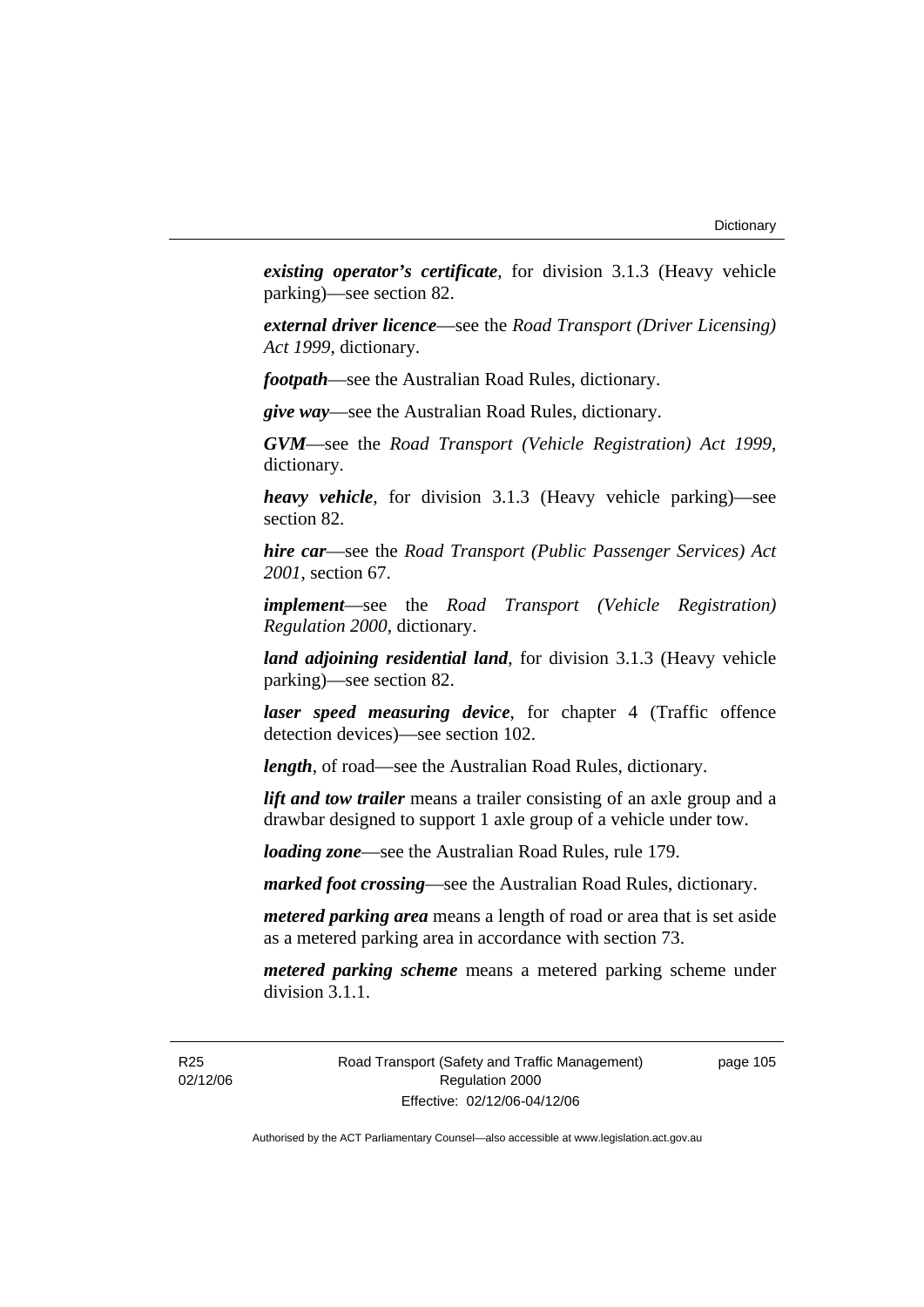*metered parking sign* means a *permissive parking sign* with the word 'meter' on or with the sign.

*metered parking space* means an area that is a metered parking space mentioned in section 75.

*mobility parking scheme authority* means an authority issued under section 101.

*motorbike*—see the Australian Road Rules, dictionary, definition of *motor bike*.

*motor vehicle*—see the Act, dictionary.

*Note Motor vehicle* is defined in identical terms in the Australian Road Rules, dict.

*multi-space parking meter* means a parking meter that applies to 2 or more metered parking spaces.

*nature strip*—see the Australian Road Rules, dictionary.

*night*—see the Australian Road Rules, dictionary.

*no parking sign*—see the Australian Road Rules, schedule 2, schedule 3, rule 314, rule 315 and rule 316.

*no trucks sign*—see the Australian Road Rules, schedule 2, rule 314, rule 315 and rule 316.

*oncoming vehicle*, for a driver—see the Australian Road Rules, dictionary.

*park*—see section 3B.

*parking authority* means a person declared to be a parking authority under section 75A.

*parking authority guidelines*—see section 75B (1).

*parking bay*—see the Australian Road Rules, dictionary.

*parking control sign*—see the Australian Road Rules, dictionary.

page 106 Road Transport (Safety and Traffic Management) Regulation 2000 Effective: 02/12/06-04/12/06

R<sub>25</sub> 02/12/06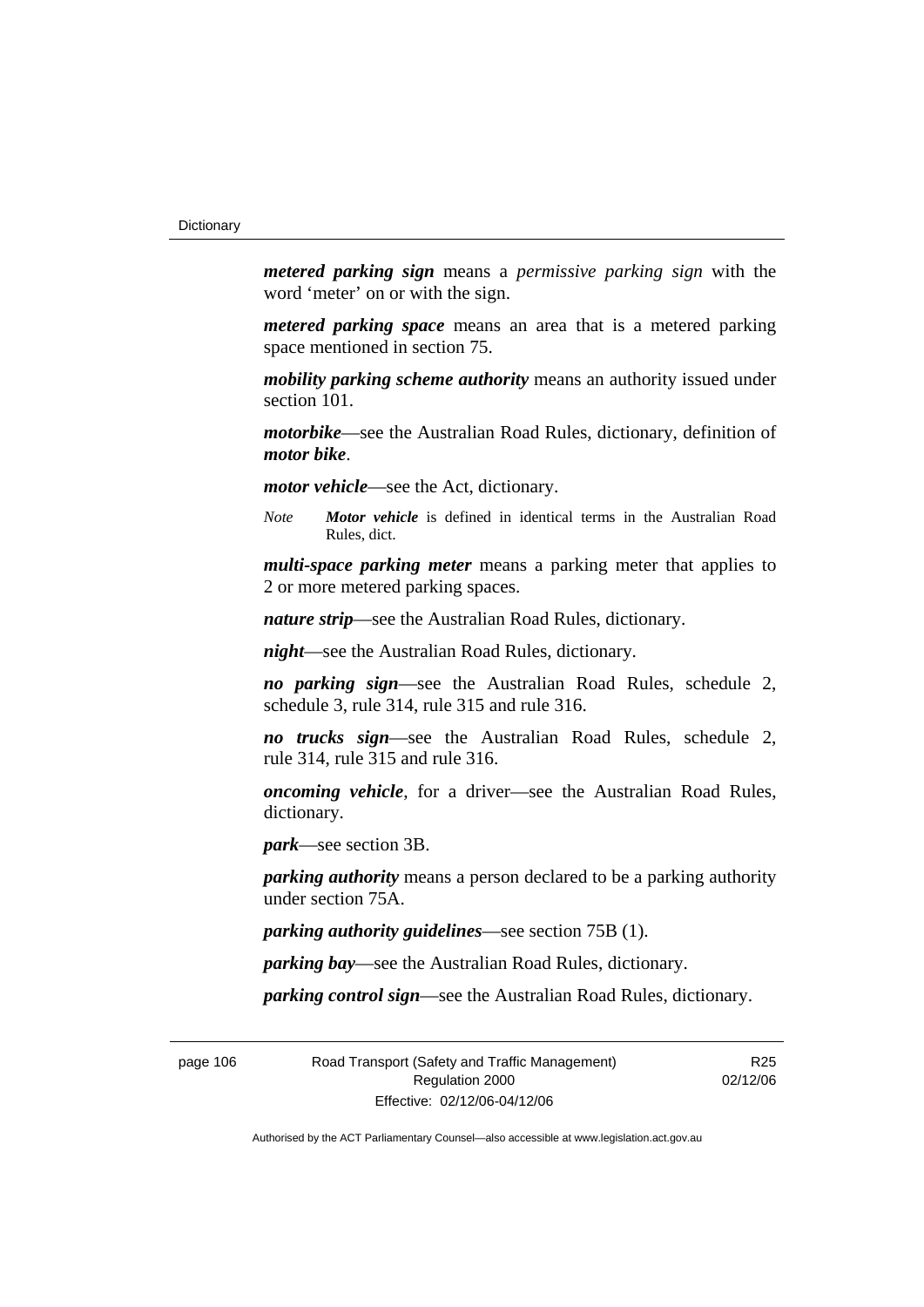*parking meter* means a device designed to indicate, or capable of indicating, whether the relevant parking fee for the parking of a vehicle in a metered parking space has been paid, and includes the stand on which the device is erected.

*parking meter hood* means a hood or other cover designed to be fitted to a parking meter and to cover the part of the meter that would normally display a sign with the word 'expired' when the meter is not in operation.

*parking permit* means a parking permit issued under section 100.

*parking ticket* means a ticket issued by the road transport authority or a parking authority (by means of a parking ticket machine) for display in or on a vehicle as evidence of the prepayment of a parking fee.

*parking ticket machine* means a device designed to issue parking tickets, and includes the stand on which the device is erected.

*pay parking area* means a metered parking area or ticket parking area.

*pay parking device* means a parking meter or parking ticket machine.

*pay parking scheme* means a metered parking scheme or ticket parking scheme.

*pay parking sign* means a metered parking sign or ticket parking sign.

*pay parking space* means a metered parking space or ticket parking space.

*pedestrian*—see the Australian Road Rules, rule 18.

*permissive parking sign*—see the Australian Road Rules, schedule 2, schedule 3, rule 314, rule 315 and rule 316.

R25 02/12/06 page 107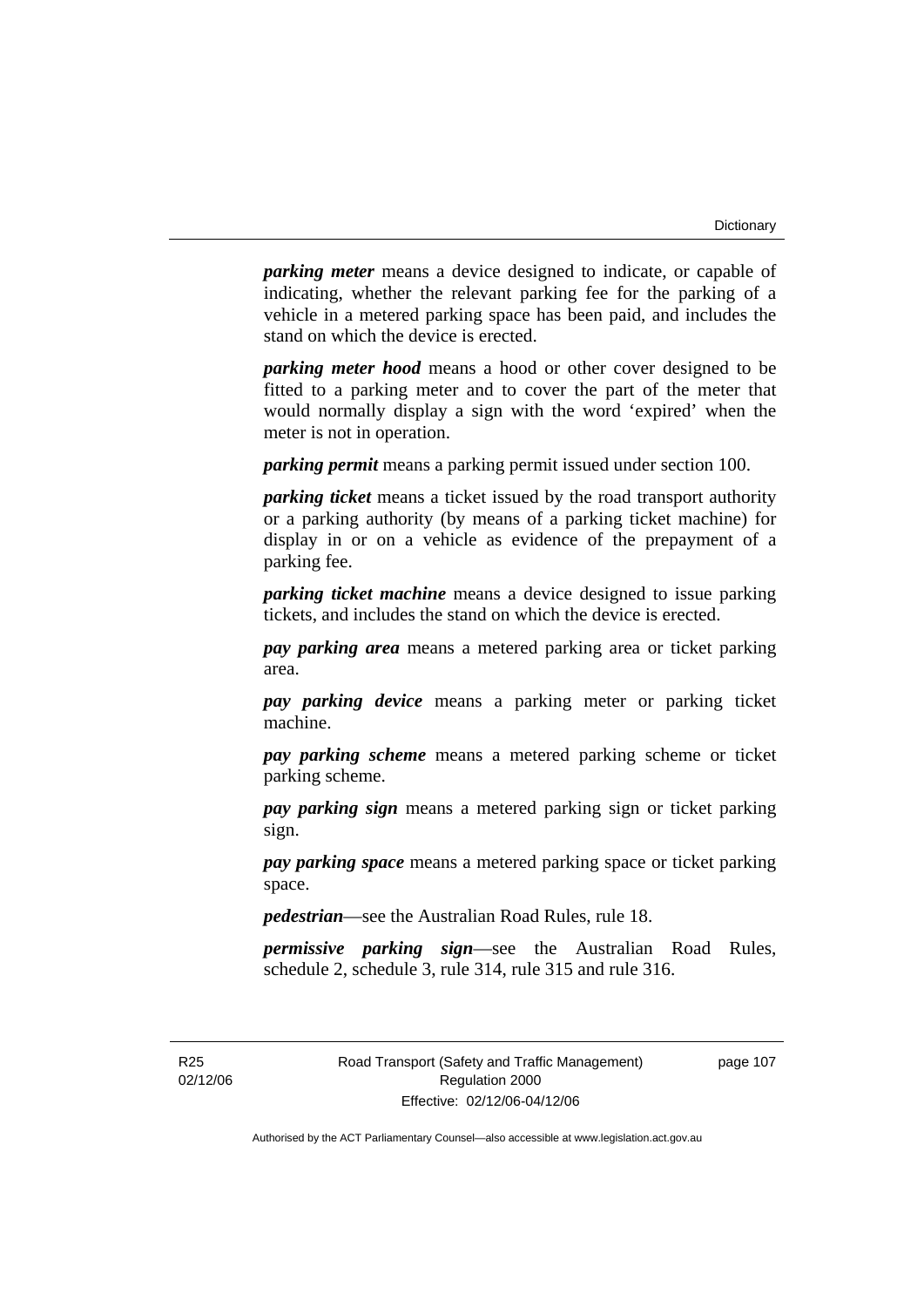*person with a disability* means a person—

- (a) who cannot walk because of permanent or temporary loss of the use of 1 or both legs or another permanent medical or physical condition; or
- (b) whose physical condition is detrimentally affected by walking 100m; or
- (c) who needs to use a walking frame, crutches, callipers, a scooter, a wheelchair or a similar mobility aid.

*piezo strip speed measuring device*, for chapter 4 (Traffic offence detection devices)—see section 102.

*police vehicle* means any vehicle driven by a person who is—

- (a) a police officer; and
- (b) driving the vehicle in the course of his or her duties as a police officer.

*postal vehicle*—see the Australian Road Rules, dictionary.

*prime mover*—see the *Road Transport (Vehicle Registration) Regulation 2000*, dictionary.

*public bus*—see the *Road Transport (Public Passenger Services) Act 2001*, dictionary.

*radar speed measuring device*, for chapter 4 (Traffic offence detection devices)—see section 102.

*recording medium*, for chapter 4 (Traffic offence detection devices)—see section 107B (1).

*red traffic arrow*—see the Australian Road Rules, dictionary.

*red traffic light*—see the Australian Road Rules, dictionary.

*registered operator*—see the *Road Transport (Vehicle Registration) Act 1999*, dictionary.

page 108 Road Transport (Safety and Traffic Management) Regulation 2000 Effective: 02/12/06-04/12/06

R<sub>25</sub> 02/12/06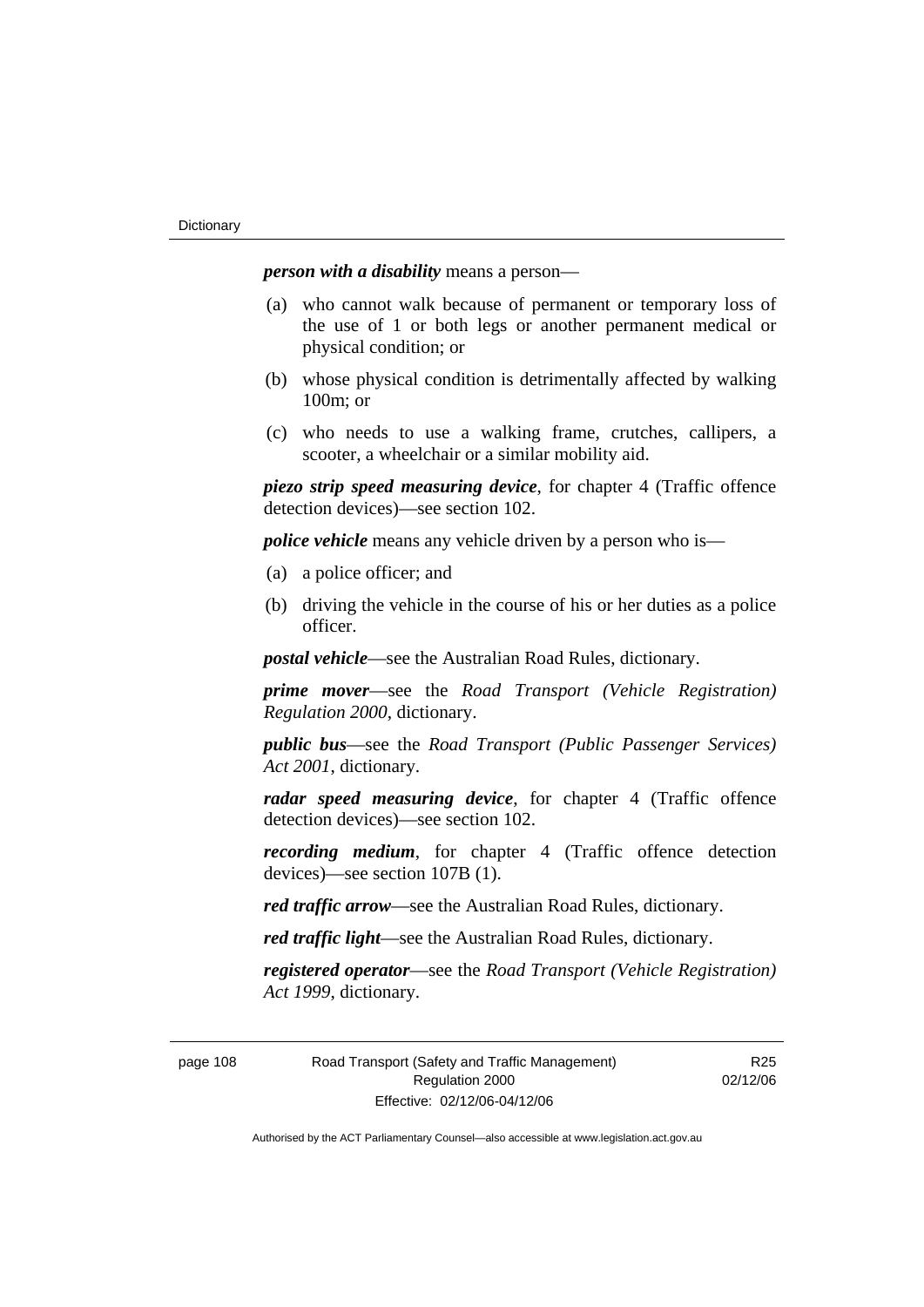*relevant parking fee*, for parking a vehicle in a pay parking space, means the fee for parking the vehicle in the space, for the day and time when the vehicle is parked in the space, as indicated on or with the parking meter or parking ticket machine applying to the space.

*residential land*, for division 3.1.3 (Heavy vehicle parking)—see section 82.

*ride*—see the Australian Road Rules, dictionary.

*rider*—see the Australian Road Rules, rule 17.

*road*—see section 3A.

*road marking*—see the Australian Road Rules, dictionary.

*road train*—see the *Road Transport (Vehicle Registration) Regulation 2000*, dictionary.

*road user*—see the Australian Road Rules, rule 14.

*security checksum*, for chapter 4 (Traffic offence detection devices)—see section 102.

*semitrailer*—see the *Road Transport (Vehicle Registration) Regulation 2000*, dictionary.

*stock truck*, for division 3.1.3 (Heavy vehicle parking)—see section 82.

*stop*—see section 3B.

*taxi*—see the *Road Transport (Public Passenger Services) Act 2001*, section 45.

*testing authority*, for chapter 4 (Traffic offence detection devices) see section 102.

# *ticket parking area*—

 (a) means a length of road or area that is set aside as a ticket parking area under section 76 (2) (a) or section 76A (2) (a); but

R25 02/12/06 page 109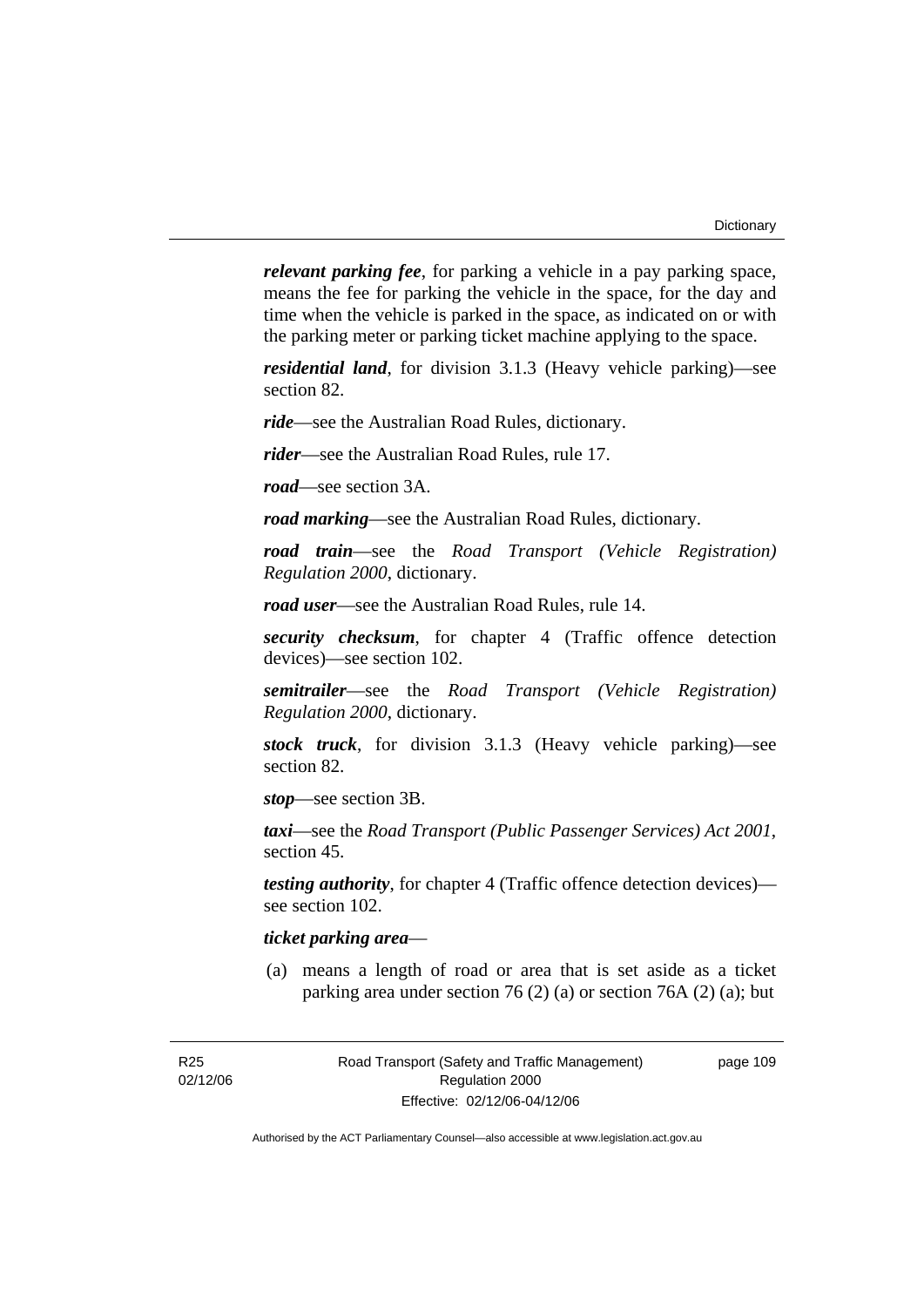(b) does not include a length of road or area that, under section 77 (2), is not taken to be included in the length of road or area set aside.

*ticket parking scheme* means a ticket parking scheme under division 3.1.2.

*ticket parking sign* means a *permissive parking sign* with the word 'ticket' on or with the sign.

*ticket parking space* means a ticket parking space under section 78.

*tow truck*—see the *Road Transport (Vehicle Registration) Regulation 2000*, dictionary.

*towing attachment* means a device fitted to a vehicle to which the drawbar of a trailer may be attached.

*tractor*—see the *Road Transport (Vehicle Registration) Regulation 2000*, dictionary.

*traffic control device*—see the Australian Road Rules, dictionary.

*traffic lights camera detection device*, for chapter 4 (Traffic offence detection devices)—see section 102.

*traffic-related item*—see the Australian Road Rules, dictionary.

*traffic sign*—see the Australian Road Rules, dictionary.

*traffic signals*—see the Australian Road Rules, dictionary.

*trailer*—see the Act, dict.

*Note Trailer* is defined in identical terms in the Australian Road Rules, dict.

*transit lane*—see the Australian Road Rules, rule 156.

*truck lane*—see the Australian Road Rules, rule 157.

*use* a vehicle includes drive, park or stop the vehicle.

*vehicle*—see the Australian Road Rules, rule 15.

page 110 Road Transport (Safety and Traffic Management) Regulation 2000 Effective: 02/12/06-04/12/06

R<sub>25</sub> 02/12/06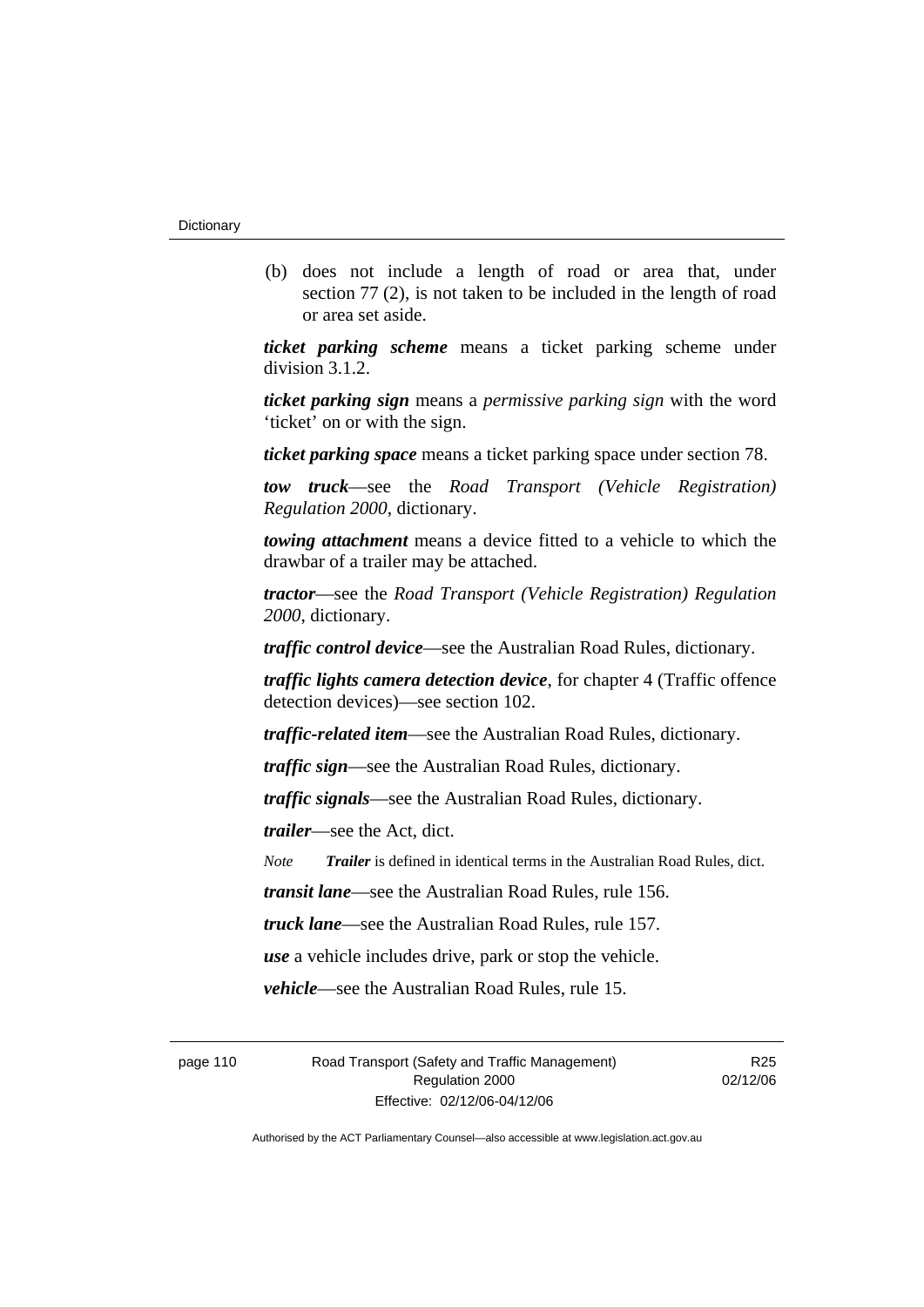*wheeled recreational device*—see the Australian Road Rules, dictionary.

*wheeled toy*—see the Australian Road Rules, dictionary.

*with*, for information about the application of a traffic control device—see the Australian Road Rules, dictionary.

*WORM disk*, for chapter 4 (Traffic offence detection devices)—see section 102.

Road Transport (Safety and Traffic Management) Regulation 2000 Effective: 02/12/06-04/12/06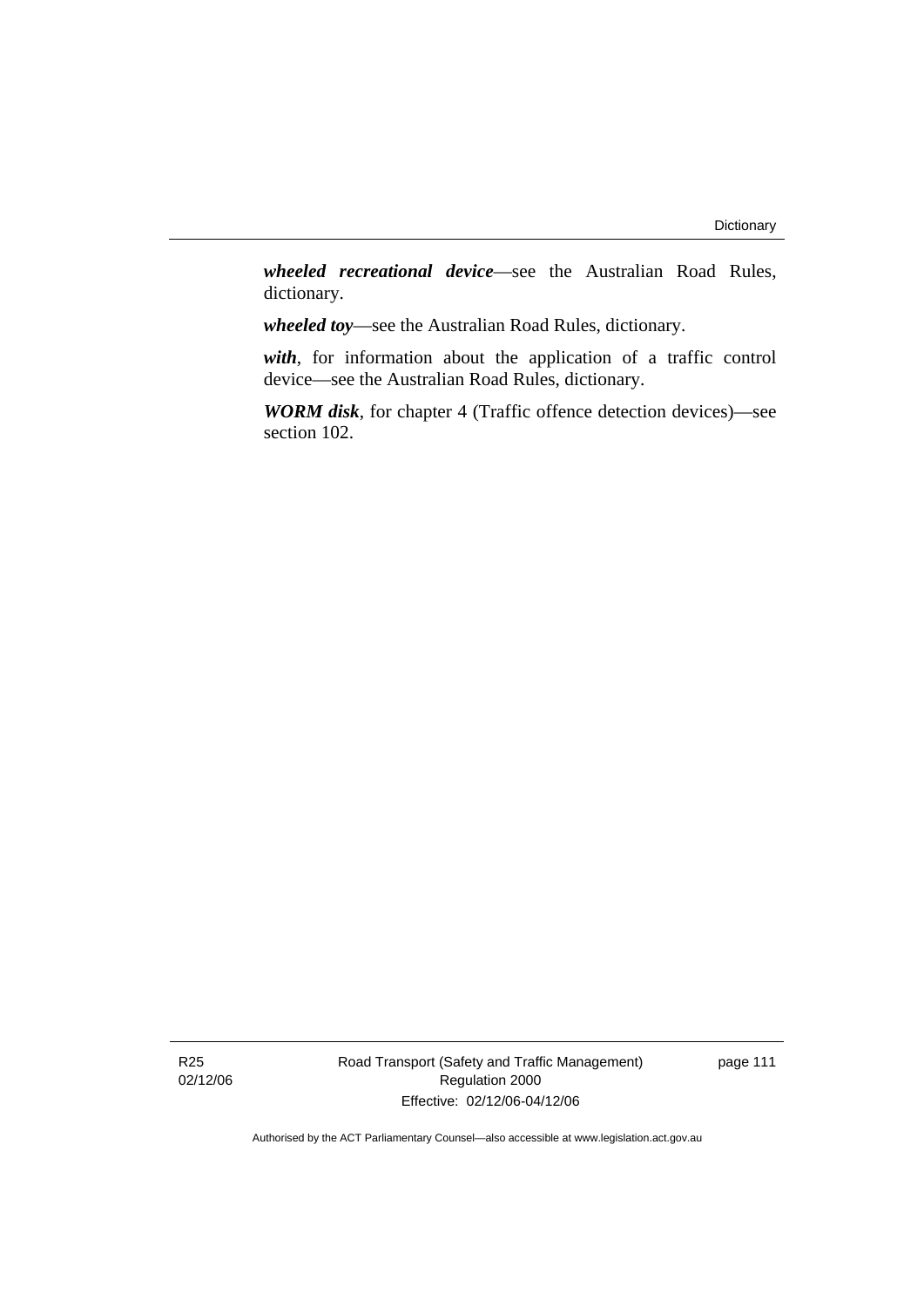1 About the endnotes

# **Endnotes**

# **1 About the endnotes**

Amending and modifying laws are annotated in the legislation history and the amendment history. Current modifications are not included in the republished law but are set out in the endnotes.

Not all editorial amendments made under the *Legislation Act 2001*, part 11.3 are annotated in the amendment history. Full details of any amendments can be obtained from the Parliamentary Counsel's Office.

Uncommenced amending laws and expiries are listed in the legislation history and the amendment history. These details are underlined. Uncommenced provisions and amendments are not included in the republished law but are set out in the last endnote.

If all the provisions of the law have been renumbered, a table of renumbered provisions gives details of previous and current numbering.

The endnotes also include a table of earlier republications.

| $am = amended$<br>$amdt = amendment$<br>$ch = chapter$<br>$def = definition$<br>$dict = dictionary$<br>$disallowed = disallowed by the Legislative$<br>Assembly<br>$div = division$<br>$exp = expires/expired$<br>$Gaz = gazette$<br>$hdg =$ heading<br>$IA = Interpretation Act 1967$<br>$ins = inserted/added$<br>$LA =$ Legislation Act 2001<br>$LR =$ legislation register<br>$LRA =$ Legislation (Republication) Act 1996<br>$mod = modified/modification$<br>$o = order$ | $ord = ordinance$<br>$orig = original$<br>par = paragraph/subparagraph<br>$pres = present$<br>$prev = previous$<br>$(\text{prev}) = \text{previously}$<br>$pt = part$<br>$r = rule/subrule$<br>$renum = renumbered$<br>$reloc = relocated$<br>$R[X]$ = Republication No<br>$RI = reissue$<br>$s = section/subsection$<br>$sch = schedule$<br>$sdiv = subdivision$<br>$sub = substituted$<br>$SL = Subordinate$ Law |
|--------------------------------------------------------------------------------------------------------------------------------------------------------------------------------------------------------------------------------------------------------------------------------------------------------------------------------------------------------------------------------------------------------------------------------------------------------------------------------|--------------------------------------------------------------------------------------------------------------------------------------------------------------------------------------------------------------------------------------------------------------------------------------------------------------------------------------------------------------------------------------------------------------------|
| $om = omitted/repealed$                                                                                                                                                                                                                                                                                                                                                                                                                                                        | underlining = whole or part not commenced<br>or to be expired                                                                                                                                                                                                                                                                                                                                                      |
|                                                                                                                                                                                                                                                                                                                                                                                                                                                                                |                                                                                                                                                                                                                                                                                                                                                                                                                    |

# **2 Abbreviation key**

page 112 Road Transport (Safety and Traffic Management) Regulation 2000 Effective: 02/12/06-04/12/06

R25 02/12/06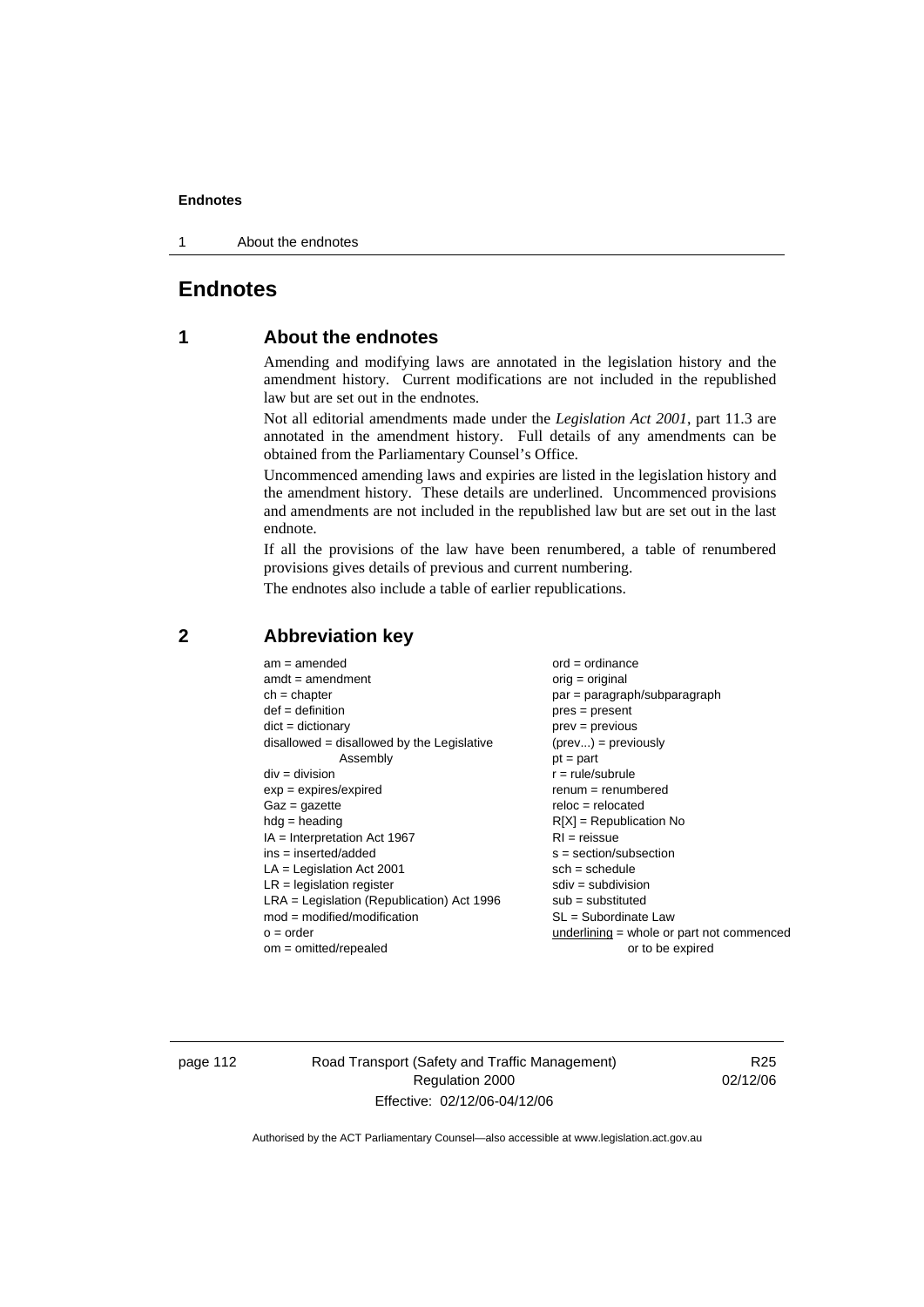# **3 Legislation history**

This regulation was originally the *Road Transport (Safety and Traffic Management) Regulations 2000*. It was renamed under the *Legislation Act 2001*.

# **Road Transport (Safety and Traffic Management) Regulation 2000 SL 2000 No 10**

- notified 29 February 2000 (Gaz 2000 No S6)
- s 1, s 2 commenced 29 February 2000 (IA 10B)
- remainder commenced 1 March 2000 (s 2 and Gaz 2000 No S5)

#### as amended by

#### **Legislative Assembly AR2000-2**

notified 18 May 2000 (Gaz 2000 No 20 p 505) commenced 18 May 2000 (SLA s 6 (13))

# **Road Transport (Safety and Traffic Management) Regulations Amendment SL 2000 No 21 pt 2**

notified 18 May 2000 (Gaz 2000 No 20) commenced 18 May 2000 (s 1)

#### **Road Transport Legislation Regulations Amendment SL 2000 No 33 pt 2**

notified 2 August 2000 (Gaz 2000 No S41) commenced 2 August 2000 (s 1)

#### **Road Transport Legislation Regulations Amendment SL 2000 No 52 pt 2**

notified 14 December 2000 (Gaz 2000 No 50) commenced 14 December 2000 (s 1)

#### **Road Transport Legislation Amendment Act 2001 No 27 sch 4**

notified 24 May 2001 (Gaz 2001 No 21) s 1, s 2 commenced 24 May 2001 (IA s 10B) sch 4 commenced 24 May 2001 (s 2)

# **Road Transport (Safety and Traffic Management) Amendment Act 2001 No 29 pt 3**

notified 24 May 2001 (Gaz 2001 No 21) commenced 24 May 2001 (s 2)

R25 02/12/06 Road Transport (Safety and Traffic Management) Regulation 2000 Effective: 02/12/06-04/12/06

page 113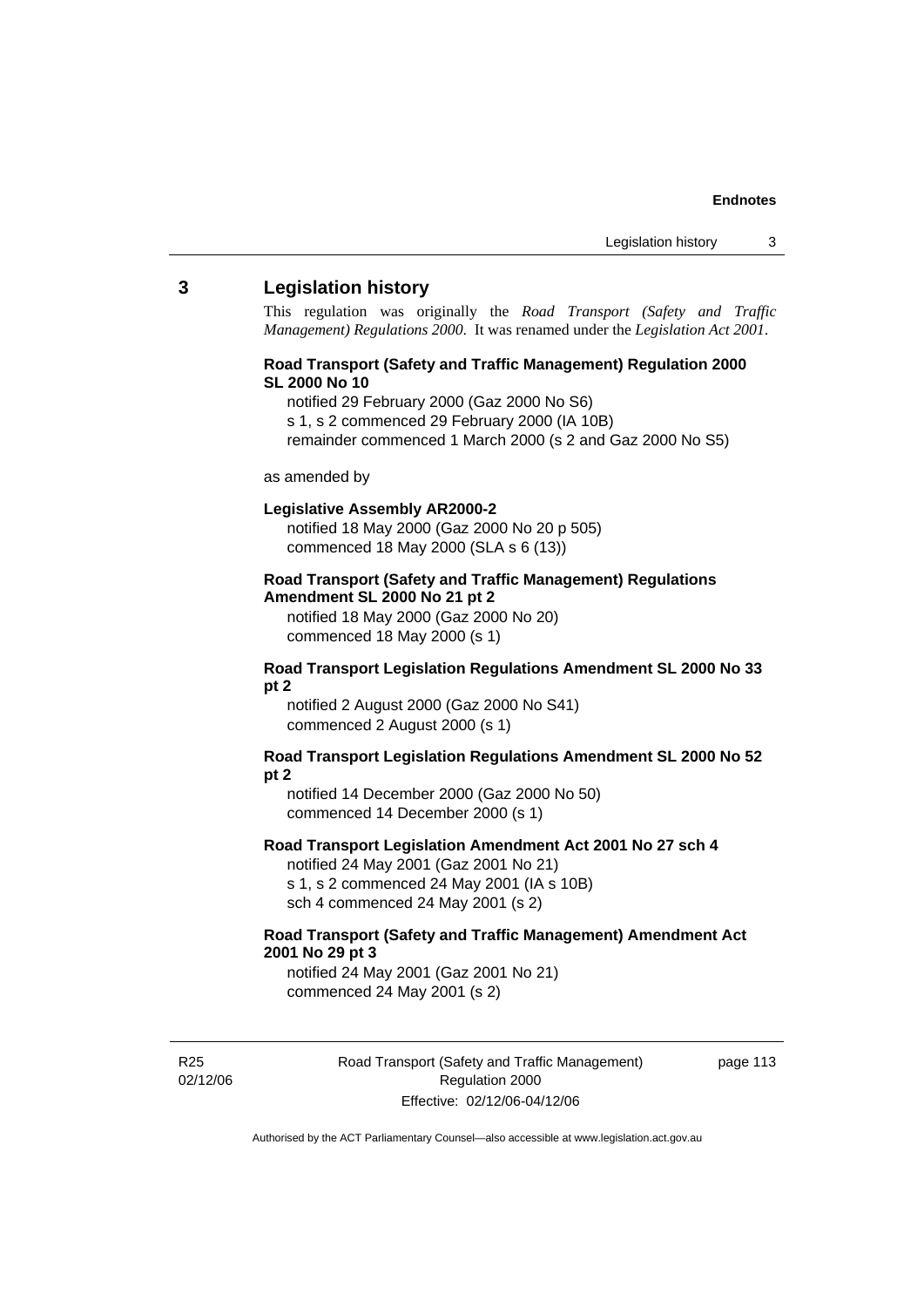3 Legislation history

# **Legislation (Consequential Amendments) Act 2001 No 44 pt 348**

notified 26 July 2001 (Gaz 2001 No 30) s 1, s 2 commenced 26 July 2001 (IA s 10B) pt 348 commenced 12 September 2001 (s 2 and see Gaz 2001 No S65)

# **Statute Law Amendment Act 2001 No 56 pt 3.46**

notified 5 September 2001 (Gaz 2001 No S 65) s 1, s 2 commenced 5 September 2001 (IA s 10B) pt 3.46 commenced 12 September 2001 (amdt 3.475)

# **Road Transport (Safety and Traffic Management) Regulations Amendment 2001 SL 2001 No 32**

notified 11 September 2001 (Gaz 2001 No S69) commenced 11 September 2001 (s 1)

# **Road Transport (Public Passenger Services) Act 2001 No 62 pt 1.12**

notified 10 September 2001 (Gaz 2001 No S66) s 1, s 2 commenced 10 September 2001 (IA s 10B)

pt 1.12 commenced 1 December 2001 (s 2 and CN 2001 No 2)

# **Road Transport Legislation Amendment Regulations 2002 SL No 2 pt 5**

notified LR 27 February 2002 s 1, s 2 commenced 27 February 2002 (LA s 75) pt 5 commenced 1 March 2002 (s 2 and see CN 2002 No 2)

# **Road Transport (Safety and Traffic Management) Amendment Regulations 2002 SL No 7**

notified LR 15 April 2002 commenced 16 April 2002 (s 2)

## **Statute Law Amendment Act 2002 No 30 pt 3.73**

notified LR 16 September 2002

s 1, s 2 taken to have commenced 19 May 1997 (LA s 75 (2)) pt 3.73 commenced 17 September 2002 (s 2 (1))

page 114 Road Transport (Safety and Traffic Management) Regulation 2000 Effective: 02/12/06-04/12/06

R<sub>25</sub> 02/12/06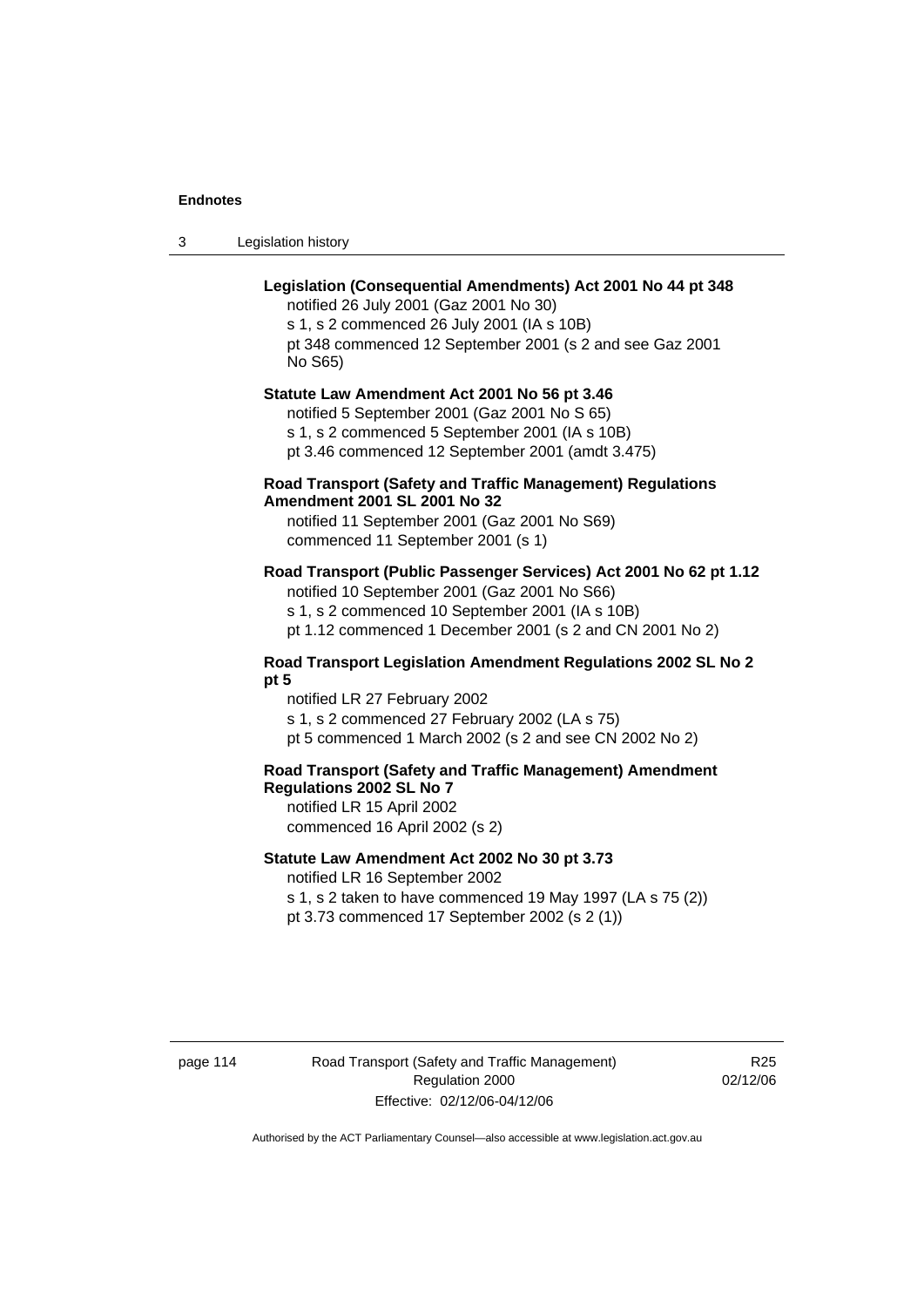# **Road Transport Legislation Amendment Regulations 2002 (No 2) SL2002-31 pt 5**

notified LR 31 October 2002 s 1, s 2 commenced 31 October 2002 (LA s 75 (1)) pt 5 commenced 1 November 2002 (s 2 (1))

#### **Criminal Code 2002 No 51 pt 1.20**

notified LR 20 December 2002

s 1, s 2 commenced 20 December 2002 (LA s 75) pt 1.20 commenced 1 January 2003 (s 2 (1))

# **Urban Services (Application of Criminal Code) Amendment**

# **Regulations 2002 SL2003-1 pt 4**

notified LR 9 January 2003 s 1, s 2 commenced 9 January 2003 (LA s 75 (1))

pt 4 commenced 10 January 2003 (s 2 (3) and see LA s 73 (3) (b))

# **Road Transport (Safety and Traffic Management) Amendment Regulations 2003 (No 1) SL2003-12**

notified LR 22 May 2003 s 1, s 2 commenced 22 May 2003 (LA s 75 (1)) remainder commenced 1 June 2003 (s 2 and CN2003-3)

# **Road Transport (Safety and Traffic Management) Amendment Regulations 2003 (No 2) SL2003-14**

notified LR 10 June 2003 s 1, s 2 commenced 10 June 2003 (LA s 75 (1)) remainder commenced 11 June 2003 (s 2)

# **Dangerous Substances Act 2004 A2004-7 sch 1 pt 1.8**

notified LR 19 March 2004 s 1, s 2 commenced 19 March 2004 (LA s 75 (1)) sch 1 pt 1.8 commenced 5 April 2004 (s 2 and CN2004-6)

# **Road Transport Legislation (Australian Road Rules) Amendment Regulations 2004 (No 1) SL2004-16 pt 3**

notified LR 24 May 2004 s 1, s 2 commenced 24 May 2004 (LA s 75 (1)) pt 3 commenced 19 July 2004 (s 2 and CN2004-10)

R25 02/12/06 Road Transport (Safety and Traffic Management) Regulation 2000 Effective: 02/12/06-04/12/06

page 115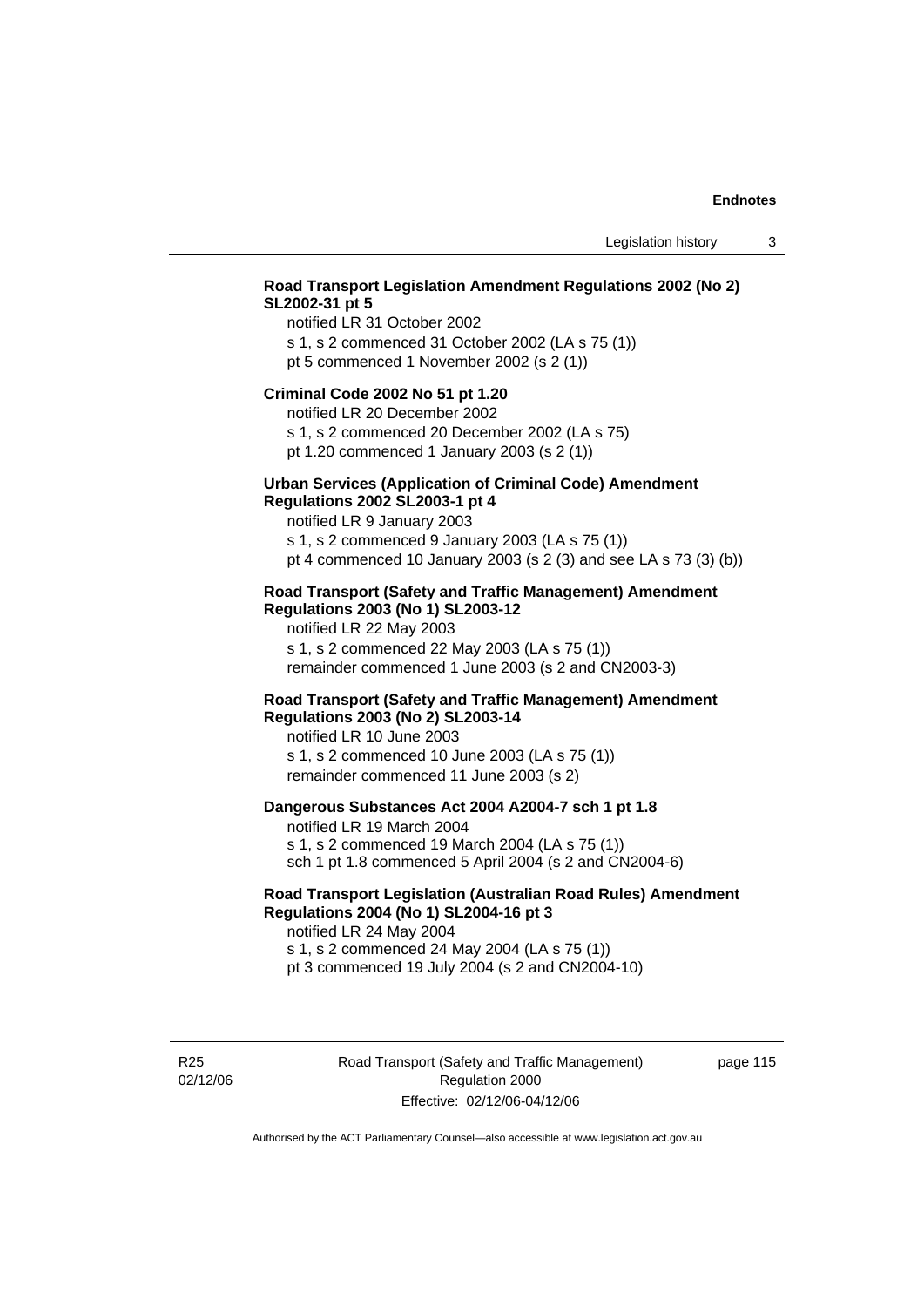3 Legislation history

# **Emergencies Act 2004 A2004-28 sch 3 pt 3.20**

notified LR 29 June 2004 s 1, s 2 commenced 29 June 2004 (LA s 75 (1)) sch 3 pt 3.20 commenced 1 July 2004 (s 2 (1) and CN2004-11)

#### **Road Transport Legislation Amendment Regulations 2004 (No 1) SL2004-47 pt 5**

notified LR 9 September 2004

s 1, s 2 commenced 9 September 2004 (LA s 75 (1))

pt 5 commenced 10 September 2004 (s 2)

## **Road Transport Legislation (Hire Cars) Amendment Regulation 2005 (No 1) SL2005-4 sch 2 pt 2.4**

notified LR 7 March 2005

s 1, s 2 commenced 7 March 2005 (LA s 75 (1)) sch 2 pt 2.4 commenced 9 March 2005 (s 2 and see Road Transport (Public Passenger Services) (Hire Cars) Amendment Act 2004 A2004-69, s 2 and LA s 79)

#### **Road Transport (Safety and Traffic Management) Amendment Regulation 2005 (No 1) SL2005-7**

notified LR 8 April 2005 s 1, s 2 commenced 8 April 2005 (LA s 75 (1)) remainder commenced 9 April 2005 (s 2)

#### **Road Transport (Safety and Traffic Management) Amendment Regulation 2005 (No 2) SL2005-22**

notified LR 15 September 2005 s 1, s 2 commenced 15 September 2005 (LA s 75 (1)) remainder commenced 16 September 2005 (s 2)

# **Statute Law Amendment Act 2005 (No 2) A2005-62 sch 1 pt 1.4**  notified LR 21 December 2005

s 1, s 2 commenced 21 December 2005 (LA s 75 (1)) sch 1 pt 1.4 commenced 11 January 2006 (s 2 (1))

# **Road Transport (Safety and Traffic Management) Amendment Regulation 2006 (No 1) SL2006-4**

notified LR 16 January 2006 s 1, s 2 commenced 16 January 2006 (LA s 75 (1)) remainder commenced 17 January 2006 (s 2)

page 116 Road Transport (Safety and Traffic Management) Regulation 2000 Effective: 02/12/06-04/12/06

R<sub>25</sub> 02/12/06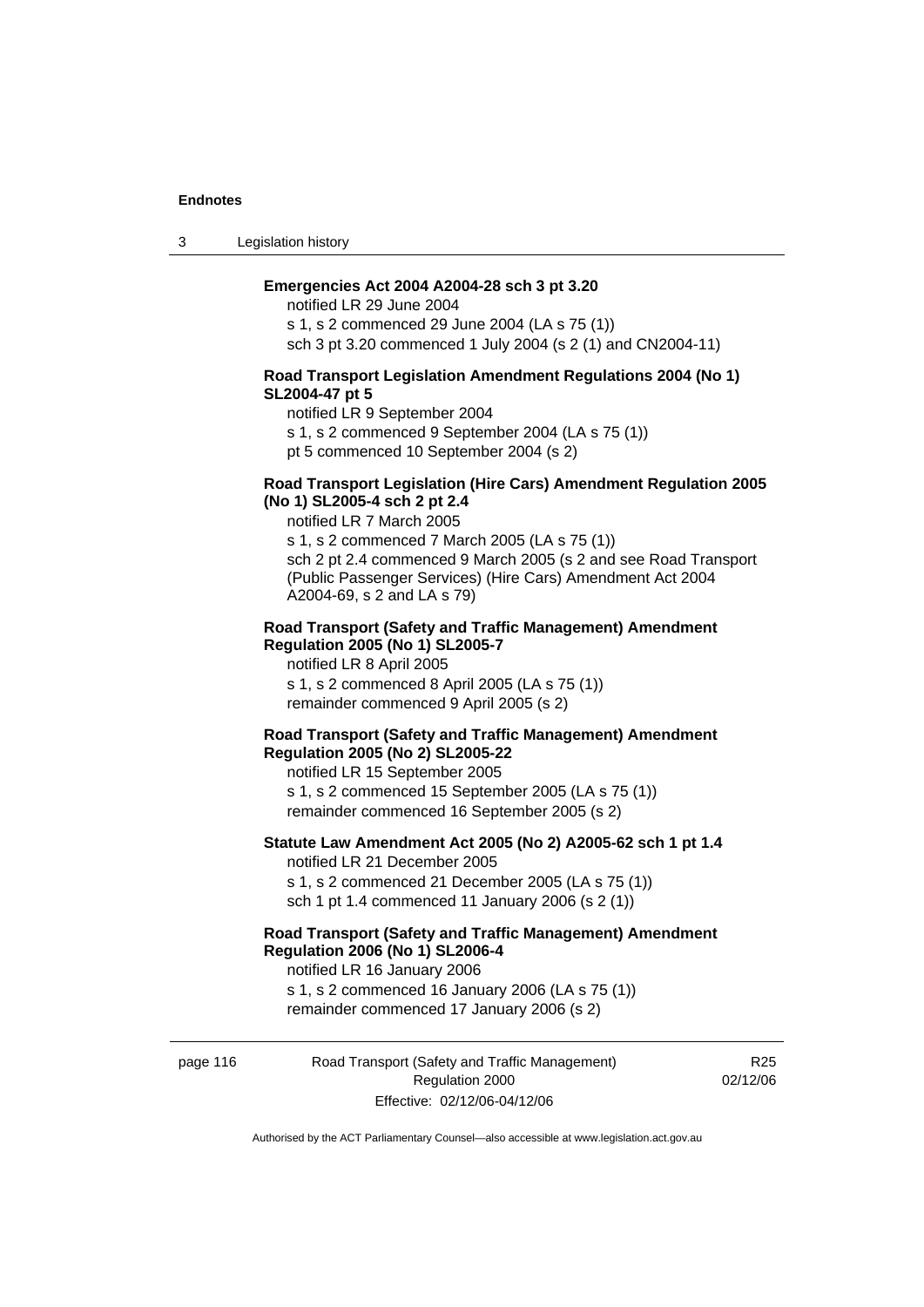Amendment history 4

|   | notified LR 26 June 2006                  | Road Transport (Public Passenger Services) Amendment Regulation<br>2006 (No 1) SL2006-32 sch 1 pt 1.5<br>s 1, s 2 commenced 26 June 2006 (LA s 75 (1))<br>sch 1 pt 1.5 commenced 3 July 2006 (s 2 (2)) |
|---|-------------------------------------------|--------------------------------------------------------------------------------------------------------------------------------------------------------------------------------------------------------|
| 4 | <b>Amendment history</b>                  |                                                                                                                                                                                                        |
|   | Name of regulation<br>s 1                 | am R <sub>18</sub> LA                                                                                                                                                                                  |
|   | <b>Dictionary</b><br>s <sub>2</sub>       | om Act 2001 No 27 amdt 4.24<br>ins SL2005-22 amdt 1.1                                                                                                                                                  |
|   | s 3 hdg<br>s 3                            | Dictionary-application to Australian Road Rules<br>bracketed note exp 17 September 2002 (s 4 (3))<br>am Act 2001 No 44 amdt 1.3793<br>sub SL2005-22 amdt 1.1                                           |
|   | Road includes road related area<br>s 3A   | ins SL2005-22 amdt 1.1                                                                                                                                                                                 |
|   | Meaning of park and stop<br>s 3B          | ins SL2005-22 amdt 1.1                                                                                                                                                                                 |
|   | <b>Notes</b><br>s 4 hdg<br>s <sub>4</sub> | bracketed note exp 17 September 2002 (s 4 (3))<br>am Act 2001 No 44 amdt 1.3794; Act 2002 No 30 amdt 3.769<br>(2), (3) exp 17 September 2002 (s (4 (3))                                                |
|   | s 4A                                      | Offences against regulation-application of Criminal Code etc<br>ins SL2003-1 s 16                                                                                                                      |
|   | s 4B                                      | Offences against regulation are strict liability offences<br>ins SL2003-1 s 16                                                                                                                         |
|   | s 4C                                      | General defence of accident or reasonable effort<br>ins SL2003-1 s 16                                                                                                                                  |
|   | s 5 hdg<br>s <sub>5</sub>                 | What are the Australian Road Rules<br>bracketed note exp 17 September 2002 (s 4 (3))<br>sub SL2004-16 s 25<br>am SL2005-22 amdt 1.2                                                                    |
|   | s 6 hdg                                   | Incorporation of Australian Road Rules into ACT law<br>bracketed note exp 17 September 2002 (s 4 (3))                                                                                                  |
|   |                                           |                                                                                                                                                                                                        |

R25 02/12/06 Road Transport (Safety and Traffic Management) Regulation 2000 Effective: 02/12/06-04/12/06

page 117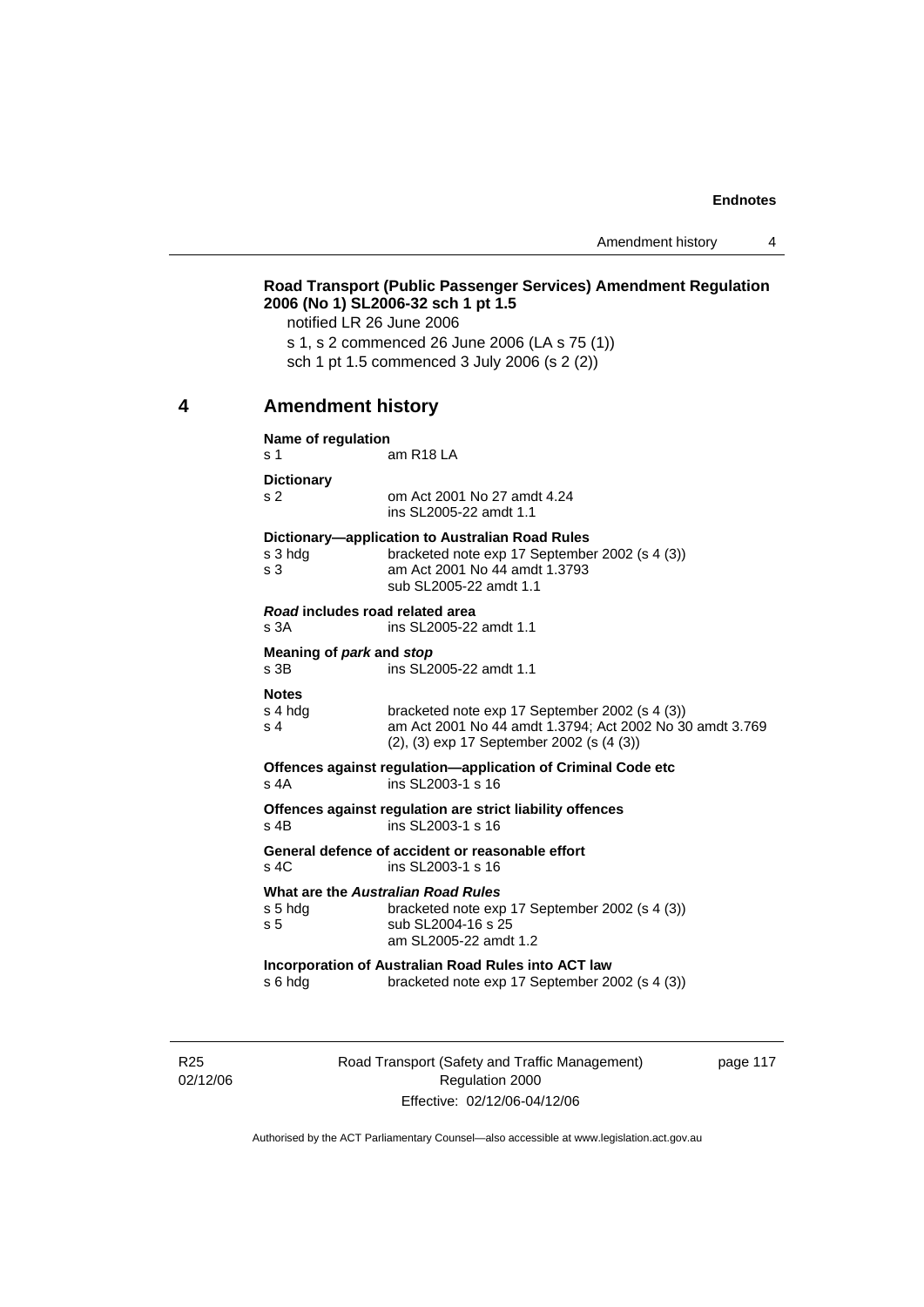4 Amendment history

| General                                        |                                                                                                                                                                                           |
|------------------------------------------------|-------------------------------------------------------------------------------------------------------------------------------------------------------------------------------------------|
| div 2.2.1 note 2<br>div 2.2.1 note 3           | am 2000 No 52 s 3; 2001 No 32 s 3; 2002 No 31 s 22;<br>SL2003-12 s 4; SL2004-16 ss 26-30<br>sub SL2005-22 s 4<br>am SL2006-32 amdt 1.92; items renum R24 LA<br>sub SL2005-22 s 4          |
|                                                |                                                                                                                                                                                           |
| s 7 hda<br>s <sub>7</sub>                      | References to another law of this jurisdiction etc<br>bracketed note exp 17 September 2002 (s 4 (3))<br>am Act 2001 No 44 amdt 1.3795, amdt 1.3796                                        |
| ARR r 10 (2)-penalties for offences<br>s 8 hda | bracketed note exp 17 September 2002 (s 4 (3))                                                                                                                                            |
| s 8A                                           | ARR r 25 (2)-default speed-limit in built-up area<br>ins SL2003-12 s 5<br>om SL2004-16 s 31                                                                                               |
| s 9 hdg<br>s 9                                 | ARR r 95-emergency stopping lane only signs<br>bracketed note exp 17 September 2002 (s 4 (3))<br>am SL2005-22 amdt 1.3                                                                    |
| ARR r 104-no truck signs<br>s 10 hdg<br>s 10   | bracketed note exp 17 September 2002 (s 4 (3))<br>am SL2005-22 amdt 1.4                                                                                                                   |
| s 12 hdg<br>s 12                               | ARR r 158 (2) (c)-other vehicles permitted to travel in bus lanes<br>bracketed note exp 17 September 2002 (s 4 (3))<br>sub 2002 No 31 s 23; SL2005-4 amdt 2.38<br>am SL 2006-32 amdt 1.93 |
| s 12A                                          | ARR r 170 (1)-driver not to stop in intersection unless permitted<br>ins SL2004-16 s 32                                                                                                   |
| s 13 hdg<br>s 13                               | ARR r 179 (1) (c)—stopping in a loading zone—goods and permit vehicles<br>bracketed note exp 17 September 2002 (s 4 (3))<br>sub SL2005-22 s 5                                             |
| s 13A                                          | ARR r 179 (1) (c) and (2) (c)-stopping in loading zone-taxis<br>ins SL2005-22 s 5                                                                                                         |
| ARR r 183-stopping in a bus zone<br>s 13B      | ins SL2006-32 amdt 1.94                                                                                                                                                                   |
| s 13C                                          | ARR r 195-stopping at or near a bus stop<br>ins SL2006-32 amdt 1.94                                                                                                                       |
| s 14 hdg                                       | ARR r 199 (2)-stopping near postbox<br>bracketed note exp 17 September 2002 (s 4 (3))                                                                                                     |
|                                                |                                                                                                                                                                                           |

page 118 Road Transport (Safety and Traffic Management) Regulation 2000 Effective: 02/12/06-04/12/06

R25 02/12/06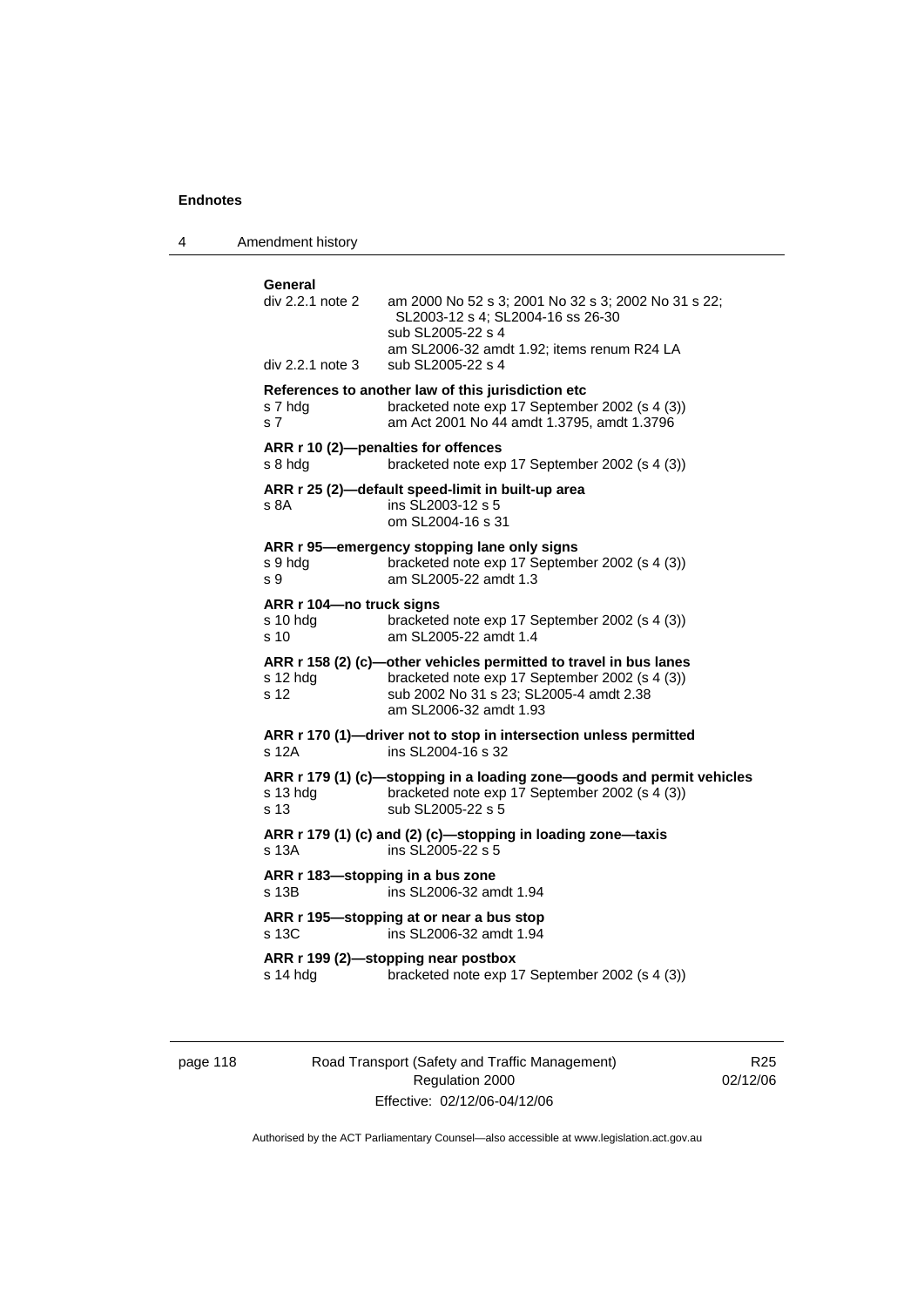|                             |                                              |                                                                                                                                                                                                     | Amendment history | 4        |
|-----------------------------|----------------------------------------------|-----------------------------------------------------------------------------------------------------------------------------------------------------------------------------------------------------|-------------------|----------|
|                             | $s$ 15 hdg                                   | ARR r 206 (2) (b), (c)—time extension for people with disabilities permit<br>bracketed note exp 17 September 2002 (s 4 (3))<br>sub SL2005-22 amdt 1.5                                               |                   |          |
|                             | $s$ 16 hdg                                   | ARR r 207 (2) (a)—fees for parking in pay parking spaces<br>bracketed note exp 17 September 2002 (s 4 (3))                                                                                          |                   |          |
|                             | s 16A                                        | ARR r 213 (5)—making a motor vehicle secure—exception<br>ins Legislative Assembly AR2000-2 (see Gaz 2000 No 20)<br>am SL2004-16 s 33<br>sub SL2005-22 amdt 1.6                                      |                   |          |
|                             | s 18 hdg                                     | ARR r 216 (3)—towing a vehicle at night or in hazardous weather conditions<br>bracketed note exp 17 September 2002 (s 4 (3))                                                                        |                   |          |
|                             | ARR r 225-use of radar detectors<br>s 22 hda | bracketed note exp 17 September 2002 (s 4 (3))                                                                                                                                                      |                   |          |
|                             | s 22A                                        | ARR r 236 (6)-hitchhiking, roadside commerce etc permitted<br>ins SL2004-16 s 34                                                                                                                    |                   |          |
|                             | certain roads<br>s 23 hdg                    | ARR r 240 (2)—wheeled recreational devices and toys not to be used on<br>bracketed note exp 17 September 2002 (s 4 (3))                                                                             |                   |          |
|                             | s 23A                                        | ARR r 248-bicycle rider may ride across marked foot crossing if authorised<br>ins 2000 No 21 s 3<br>om SL2004-16 s 35                                                                               |                   |          |
|                             | s 23B                                        | ARR r 266 (3) (b)—wearing of seatbelts by passengers under 16 years old<br>ins 2001 No 32 s 4<br>am 2002 No 2 s 28; Act 2002 No 51 amdt 1.38; SL2005-4<br>amdt 2.39, amdt 2.40; SL2006-32 amdt 1.95 |                   |          |
|                             | $s$ 24 hdg                                   | ARR r 266 (7)—wearing of seatbelts by passengers under 16 years old<br>bracketed note exp 17 September 2002 (s 4 (3))                                                                               |                   |          |
|                             | s 25 hda                                     | ARR r 267 (3)—certificates of exemption from wearing seatbelts<br>bracketed note exp 17 September 2002 (s 4 (3))                                                                                    |                   |          |
|                             | s 26 hdg                                     | ARR r 270 (3)—wearing motorbike helmets<br>bracketed note exp 17 September 2002 (s 4 (3))                                                                                                           |                   |          |
|                             | s 27 hdg                                     | ARR r 271 (6)-riding on motorbikes<br>bracketed note exp 17 September 2002 (s 4 (3))                                                                                                                |                   |          |
|                             | s 27A                                        | ARR r 280 (2) (a)-other vehicles to which B light rules apply<br>ins 2002 No 31 s 24<br>sub SL2005-4 amdt 2.41; SL2006-32 amdt 1.96                                                                 |                   |          |
|                             | s 28 hdg                                     | ARR r 287 (3) (e), (4)-duties of participants in crashes<br>bracketed note exp 17 September 2002 (s 4 (3))                                                                                          |                   |          |
| R <sub>25</sub><br>02/12/06 |                                              | Road Transport (Safety and Traffic Management)<br>Regulation 2000                                                                                                                                   |                   | page 119 |

Effective: 02/12/06-04/12/06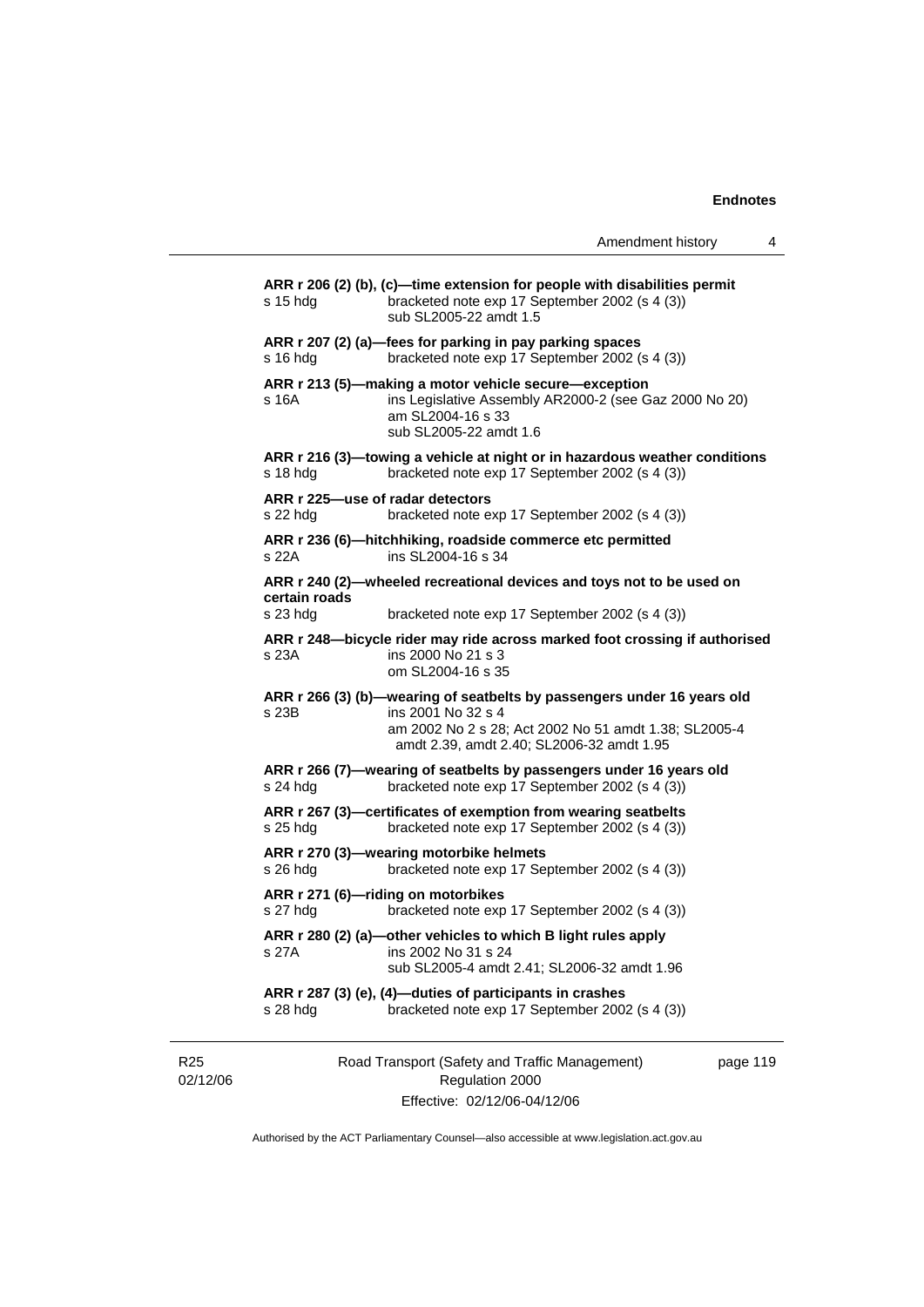|  | Amendment history |
|--|-------------------|
|--|-------------------|

| s 29 hda<br>s 29                                        | ARR r 289 (1) (g)-driving on nature strip<br>bracketed note exp 17 September 2002 (s 4 (3))<br>am SL2004-16 s 36; pars renum R16 LA (see<br>SL2004-16 s 37); SL2005-22 amdt 1.7                                                                                                                                                                                                                                                                                                                      |
|---------------------------------------------------------|------------------------------------------------------------------------------------------------------------------------------------------------------------------------------------------------------------------------------------------------------------------------------------------------------------------------------------------------------------------------------------------------------------------------------------------------------------------------------------------------------|
| s 30                                                    | ARR r 298-driving with a person in or on trailer<br>am SL2005-22 amdt 1.8                                                                                                                                                                                                                                                                                                                                                                                                                            |
| ARR r 313-postal workers<br>s 32 hda                    | bracketed note exp 17 September 2002 (s 4 (3))                                                                                                                                                                                                                                                                                                                                                                                                                                                       |
| s 33 hda<br>s 33                                        | <b>ARR</b> dict-definitions for dictionary<br>bracketed note exp 17 September 2002 (s 4 (3))<br>am SL2005-22 amdt 1.9<br>def emergency worker am A2004-28 amdt 3.61<br>def <i>hire car</i> ins SL2005-4 amdt 2.43<br>def <b>police officer</b> sub Act 2001 No 56 amdt 3.475<br>def private hire car om SL2005-4 amdt 2.44<br>def <i>public bus</i> sub Act 2001 No 62 amdt 1.38<br>def restricted hire vehicle om SL2005-4 amdt 2.44<br>def <i>taxi</i> sub 2002 No 2 s 29<br>am SL2005-4 amdt 2.42 |
| div 2.2.3 hdg                                           | <b>Offences against the Australian Road Rules</b><br>om SL2003-1 s 17                                                                                                                                                                                                                                                                                                                                                                                                                                |
| <b>Application of Criminal Code</b><br>s 34 hdg<br>s 34 | bracketed note exp 17 September 2002 (s 4 (3))<br>sub Act 2002 No 51 amdt 1.39<br>om SL2003-1 s 17                                                                                                                                                                                                                                                                                                                                                                                                   |
| s 35 hda<br>s 35                                        | Offences are strict liability offences<br>bracketed note exp 17 September 2002 (s 4 (3))<br>am Act 2002 No 51 amdt 1.40<br>om SL2003-1 s 17                                                                                                                                                                                                                                                                                                                                                          |
| s 36 hdg<br>s 36                                        | General defence of accident or reasonable effort<br>bracketed note exp 17 September 2002 (s 4 (3))<br>am Act 2002 No 51 amdt 1.41<br>om SL2003-1 s 17                                                                                                                                                                                                                                                                                                                                                |
| Making unnecessary engine noise<br>s 37 hdg             | bracketed note exp 17 September 2002 (s 4 (3))                                                                                                                                                                                                                                                                                                                                                                                                                                                       |
| Emission of waste oil or grease<br>s 38 hdg             | bracketed note exp 17 September 2002 (s 4 (3))                                                                                                                                                                                                                                                                                                                                                                                                                                                       |
| Safety of persons on trailers<br>s 39 hda<br>s 39       | bracketed note exp 17 September 2002 (s 4 (3))<br>am SL2005-22 amdt 1.10, amdt 1.11                                                                                                                                                                                                                                                                                                                                                                                                                  |

page 120 Road Transport (Safety and Traffic Management) Regulation 2000 Effective: 02/12/06-04/12/06

R25 02/12/06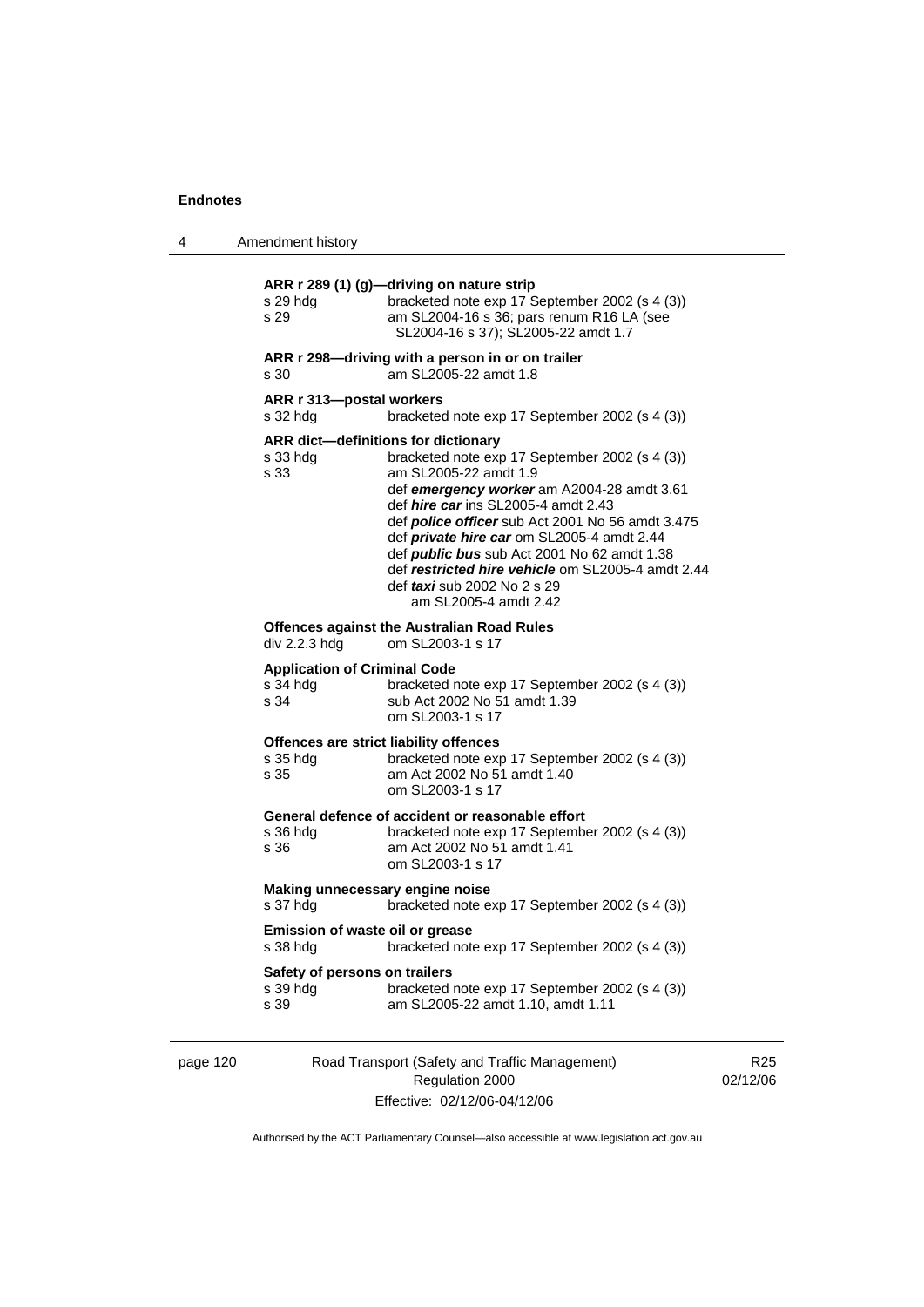**Passengers in sidecars to be seated**  s 40 hdg bracketed note exp 17 September 2002 (s 4 (3)) **Number of vehicles that may be drawn**  s 41 hdg bracketed note exp 17 September 2002 (s 4 (3)) **Towing by vehicles under 4.5t**  s 42 hdg bracketed note exp 17 September 2002 (s 4 (3)) **Lights on motor vehicles generally**  s 43 hdg bracketed note exp 17 September 2002 (s 4 (3)) **Metered parking**  sub SL2005-22 s 6 **Metered parking—parking in spaces**  s 44 hdg bracketed note exp 17 September 2002 (s 4 (3))<br>s 44 sub SL2005-22 s 7 sub SL2005-22 s 7 **Metered parking—parking fees**  s 44A ins SL2005-22 s 7 **Metered parking—maximum length of stay**  ins SL2005-22 s 7 **Metered parking—exceptions to s 44A and s 44B**  s 45 hdg bracketed note exp 17 September 2002 (s 4 (3)) s 45 sub SL2005-22 s 7 **Temporary closure of metered parking spaces**  s 46 hdg bracketed note exp 17 September 2002 (s 4 (3)) **Misuse of parking meters**  s 47 hdg bracketed note exp 17 September 2002 (s 4 (3)) **Interfering with parking meters etc**  bracketed note exp 17 September 2002 (s 4 (3)) **Ticket parking**  div 2.3.6 hdg orig div 2.3.6 hdg renum as div 2.3.8 hdg ins by SL2005-22 s 8 **Ticket parking—parking in spaces**  s 49 hdg bracketed note exp 17 September 2002 (s 4 (3)) s 49 sub SL2005-22 s 8 **Ticket parking—display of tickets**  s 49A ins SL2005-22 s 8 **Ticket parking—maximum length of stay**   $ins$  SL2005-22 s 8

R25 02/12/06 Road Transport (Safety and Traffic Management) Regulation 2000 Effective: 02/12/06-04/12/06

page 121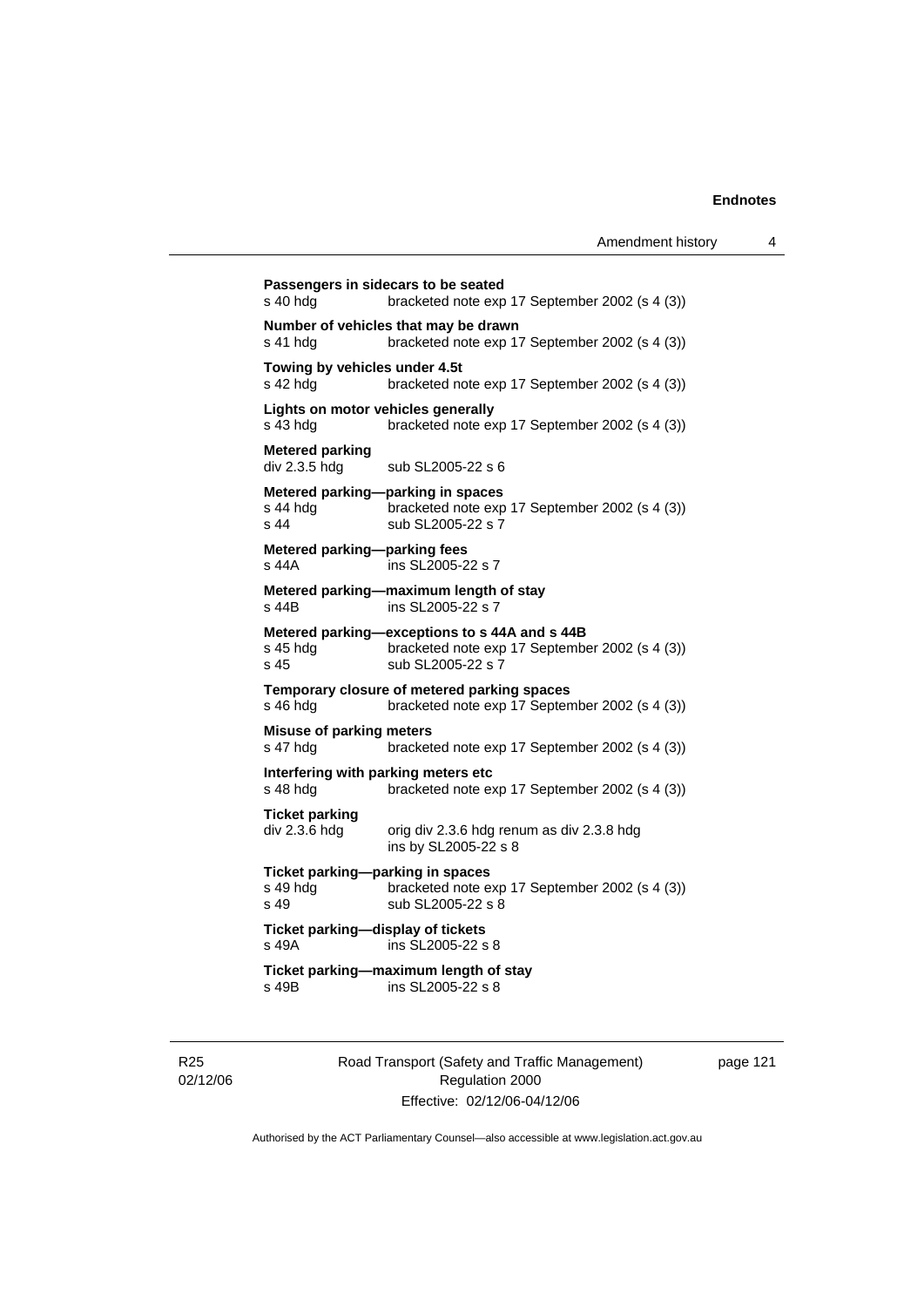4 Amendment history

|          | $s50$ hdg<br>s 50                                     | Ticket parking-exceptions to s 49A and s 49B<br>bracketed note exp 17 September 2002 (s 4 (3))<br>sub SL2005-22 s 8                                                                              |                             |
|----------|-------------------------------------------------------|--------------------------------------------------------------------------------------------------------------------------------------------------------------------------------------------------|-----------------------------|
|          | $s51$ hdg<br>s 51                                     | Temporary closure of ticket parking spaces and areas<br>bracketed note exp 17 September 2002 (s 4 (3))<br>sub SL2005-22 amdt 1.12<br>am 2002 No 7 s 4, s 5; regs renum R6 LA (see 2002 No 7 s 6) |                             |
|          | $s52$ hdg<br>s 52                                     | Use of false or damaged parking tickets etc<br>bracketed note exp 17 September 2002 (s 4 (3))<br>sub SL2005-22 s 9                                                                               |                             |
|          | Misuse of parking ticket machines<br>s 53 hdg<br>s 53 | bracketed note exp 17 September 2002 (s 4 (3))<br>sub SL2005-22 s 9                                                                                                                              |                             |
|          | s 54 hdg                                              | Interfering with parking ticket machines etc<br>bracketed note exp 17 September 2002 (s 4 (3))                                                                                                   |                             |
|          | Interfering with parking tickets<br>s 55 hdg<br>s 55  | bracketed note exp 17 September 2002 (s 4 (3))<br>sub SL2005-22 s 10                                                                                                                             |                             |
|          | div 2.3.7 hdg                                         | Other ACT road rules about stopping and parking<br>ins SL2005-22 s 10                                                                                                                            |                             |
|          | authorities<br>s 56 hdg<br>s 56                       | Unauthorised use of parking permits and mobility parking scheme<br>bracketed note exp 17 September 2002 (s 4 (3))<br>am Act 2002 No 30 amdt 3.770<br>sub SL2005-22 s 10                          |                             |
|          | s 56A                                                 | Interfering with parking permits and mobility parking scheme authorities<br>ins SL2005-22 s 10                                                                                                   |                             |
|          | s 57                                                  | No stopping on a road with a red kerb<br>am 2001 No 32 s 5<br>exp 1 December 2002 (s 57 (2))                                                                                                     |                             |
|          | s 57A hdg<br>s 57A                                    | Stopping public buses in bus zones and at bus stops<br>bracketed note exp 17 September 2002 (s 4 (3))<br>ins 2000 No 33 s 3<br>am 2001 Act No 62 amdts 1.39-1.41                                 |                             |
|          | s 58 hdg<br>s 58                                      | Stopping in an emergency etc or to comply with another law<br>bracketed note exp 17 September 2002 (s 4 (3))<br>am SL2005-22 s 11, s 12                                                          |                             |
|          | <b>Other ACT road rules</b><br>div 2.3.8 hdg          | (prev div 2.3.6 hdg) ins SL2005-22 s 13                                                                                                                                                          |                             |
| page 122 |                                                       | Road Transport (Safety and Traffic Management)<br>Regulation 2000                                                                                                                                | R <sub>25</sub><br>02/12/06 |

Authorised by the ACT Parliamentary Counsel—also accessible at www.legislation.act.gov.au

Effective: 02/12/06-04/12/06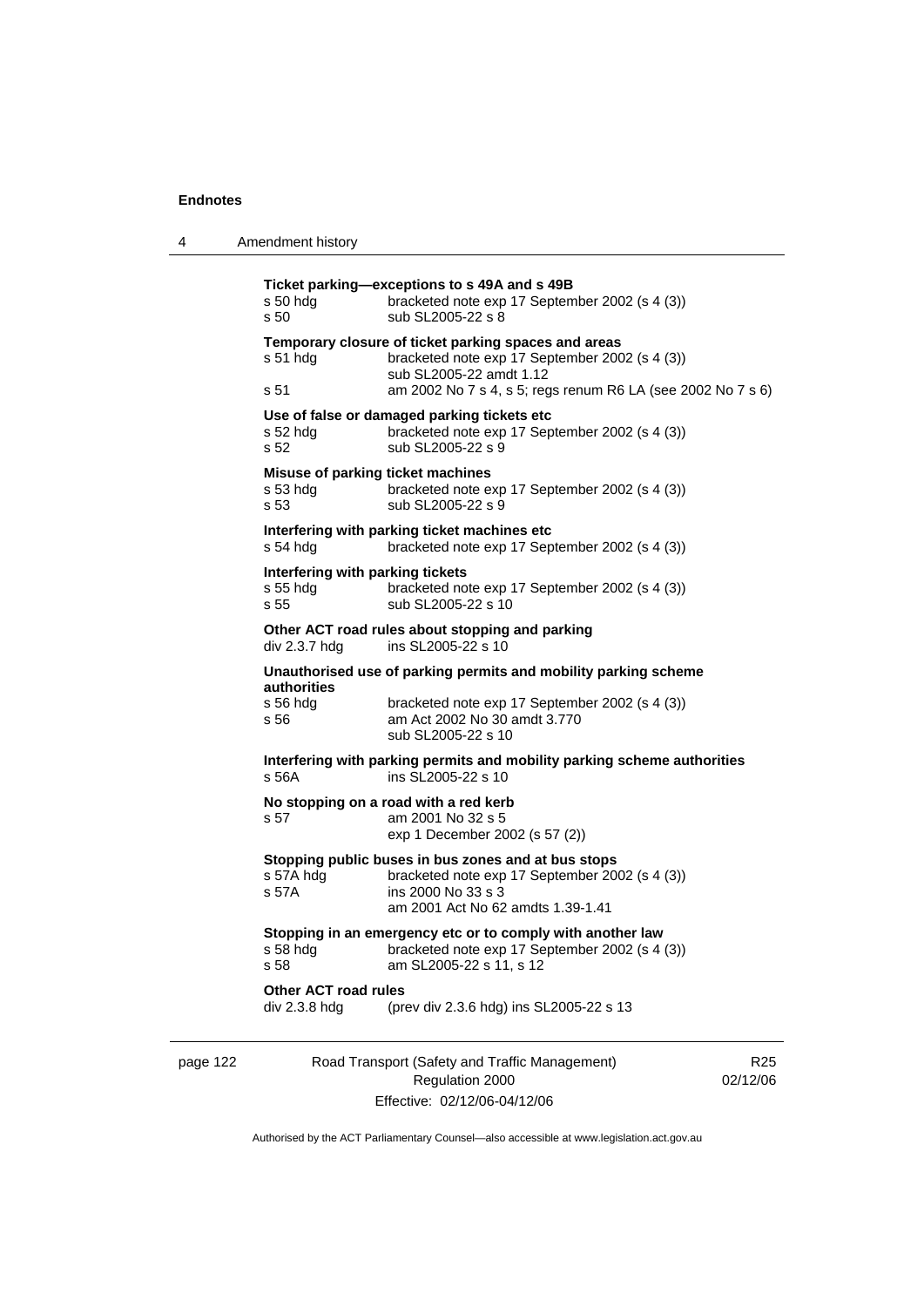|                                                          |                                                                                                                              | Amendment history | 4 |
|----------------------------------------------------------|------------------------------------------------------------------------------------------------------------------------------|-------------------|---|
| <b>Carrying dangerous substances</b><br>s 59 hdg<br>s 59 | bracketed note exp 17 September 2002 (s 4 (3))<br>sub A2004-7 amdt 1.14<br>am A2004-7 amdt 1.15, amdt 1.16                   |                   |   |
| s 60 hdg                                                 | Interrupting funeral processions etc.<br>bracketed note exp 17 September 2002 (s 4 (3))                                      |                   |   |
| Driving on roads closed to traffic<br>s 61 hdg           | bracketed note exp 17 September 2002 (s 4 (3))                                                                               |                   |   |
| s 62 hdg                                                 | Use of wheeled recreational devices and wheeled toys on roads<br>bracketed note exp 17 September 2002 (s 4 (3))              |                   |   |
|                                                          | Devices that are prescribed traffic control devices-Act, dict, def prescribed                                                |                   |   |
| traffic control device<br>s 63 hdg<br>s 63               | bracketed note exp 17 September 2002 (s 4 (3))<br>sub SL2005-22 s 14                                                         |                   |   |
| s 64 hda                                                 | Preventing prescribed traffic control devices being clearly visible<br>bracketed note exp 17 September 2002 (s 4 (3))        |                   |   |
| s 65 hdg                                                 | Use of do not overtake turning vehicle sign<br>bracketed note exp 17 September 2002 (s 4 (3))                                |                   |   |
| s 66                                                     | Approvals etc by road transport authority<br>am Act 2001 No 44 amdt 1.3797, amdt 1.3798                                      |                   |   |
| s 68 hdg                                                 | Defence of complying with direction of police officer or authorised person<br>bracketed note exp 17 September 2002 (s 4 (3)) |                   |   |
| s 69 hda                                                 | <b>Exemption for driver of police vehicles</b><br>bracketed note exp 17 September 2002 (s 4 (3))                             |                   |   |
| s 70 hdg                                                 | <b>Exemption for driver of emergency vehicles</b><br>bracketed note exp 17 September 2002 (s 4 (3))                          |                   |   |
|                                                          | Stopping and parking exemption for police and emergency vehicles and                                                         |                   |   |
| authorised people<br>s 71 hdg<br>s 71                    | bracketed note exp 17 September 2002 (s 4 (3))<br>sub 2002 No 7 s 7; SL2005-22 s 15                                          |                   |   |
| Parking<br>ch 3 hdg                                      | ins 2001 No 32 s 6                                                                                                           |                   |   |
| <b>Metered parking schemes</b><br>s 72 hdg               | bracketed note exp 17 September 2002 (s 4 (3))                                                                               |                   |   |
| <b>Metered parking areas</b><br>s 73 hdg<br>s 73         | bracketed note exp 17 September 2002 (s 4 (3))<br>am SL2005-22 amdt 1.13                                                     |                   |   |

R25 02/12/06 Road Transport (Safety and Traffic Management) Regulation 2000 Effective: 02/12/06-04/12/06

page 123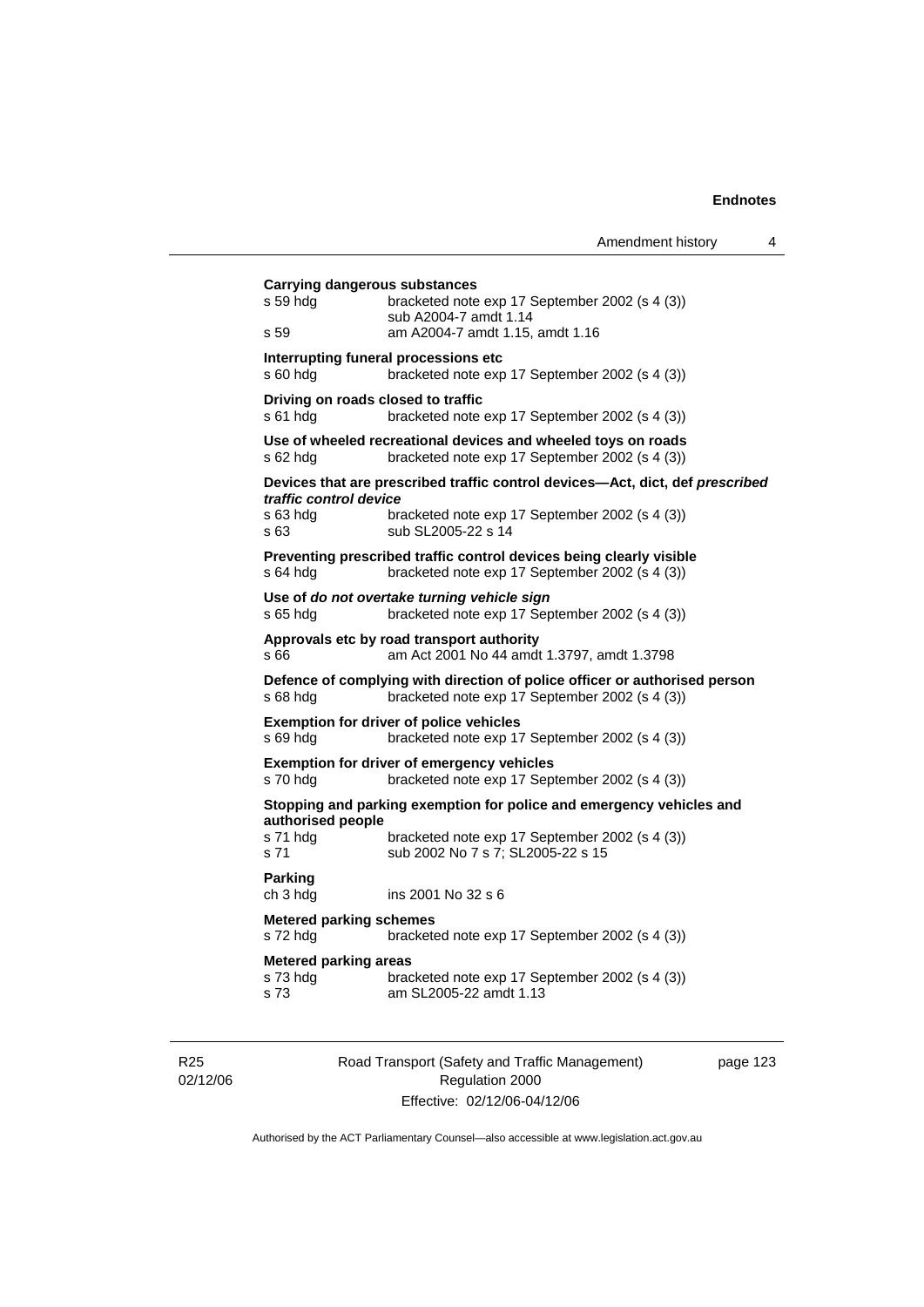4 Amendment history

| s 74 hdg                                                  | bracketed note exp 17 September 2002 (s 4 (3))                                                                                                |
|-----------------------------------------------------------|-----------------------------------------------------------------------------------------------------------------------------------------------|
| <b>Metered parking spaces</b><br>s 75 hda<br>s 74         | bracketed note exp 17 September 2002 (s 4 (3))<br>am SL2005-22 s 16                                                                           |
| <b>Parking authorities</b><br>s 75A                       | ins 2002 No 7 s 8                                                                                                                             |
| <b>Parking authority guidelines</b><br>s 75B hdg<br>s 75B | bracketed note exp 17 September 2002 (s 4 (3))<br>ins 2002 No 7 s 8                                                                           |
| s 76 hda<br>s 76                                          | Ticket parking schemes-road transport authority<br>sub 2002 No 7 s 9<br>bracketed note exp 17 September 2002 (s 4 (3))<br>am SL2005-22 s 17   |
| s 76A hdg<br>s 76A                                        | Ticket parking schemes-parking authorities<br>bracketed note exp 17 September 2002 (s 4 (3))<br>sub SL2005-22 amdt 1.14<br>ins 2002 No 7 s 10 |
| <b>Ticket parking areas</b><br>s 77 hdg<br>s 77           | bracketed note exp 17 September 2002 (s 4 (3))<br>am SL2005-22 amdt 1.15, amdt 1.16<br>(3), (4) exp 1 December 2006 (s 77 (4))                |
| <b>Ticket parking spaces</b><br>s 78 hda                  | bracketed note exp 17 September 2002 (s 4 (3))                                                                                                |
| <b>Ticket machines</b><br>s 79 hdg                        | bracketed note exp 17 September 2002 (s 4 (3))                                                                                                |
| <b>Parking tickets</b><br>s 80 hda<br>s 80                | bracketed note exp 17 September 2002 (s 4 (3))<br>am 2002 No 7 s 11; SL2005-22 ss 18-20                                                       |
| <b>Duration of parking tickets</b><br>s 81 hdg            | bracketed note exp 17 September 2002 (s 4 (3))                                                                                                |
| Definitions-div 3.1.3<br>s 82 hdg                         | bracketed note exp 17 September 2002 (s 4 (3))                                                                                                |
| s 83 hda                                                  | References in div 3.1.3 to land adjoining residential land<br>bracketed note exp 17 September 2002 (s 4 (3))                                  |
|                                                           | Vehicle parked partly on residential land                                                                                                     |

page 124 Road Transport (Safety and Traffic Management) Regulation 2000 Effective: 02/12/06-04/12/06

R25 02/12/06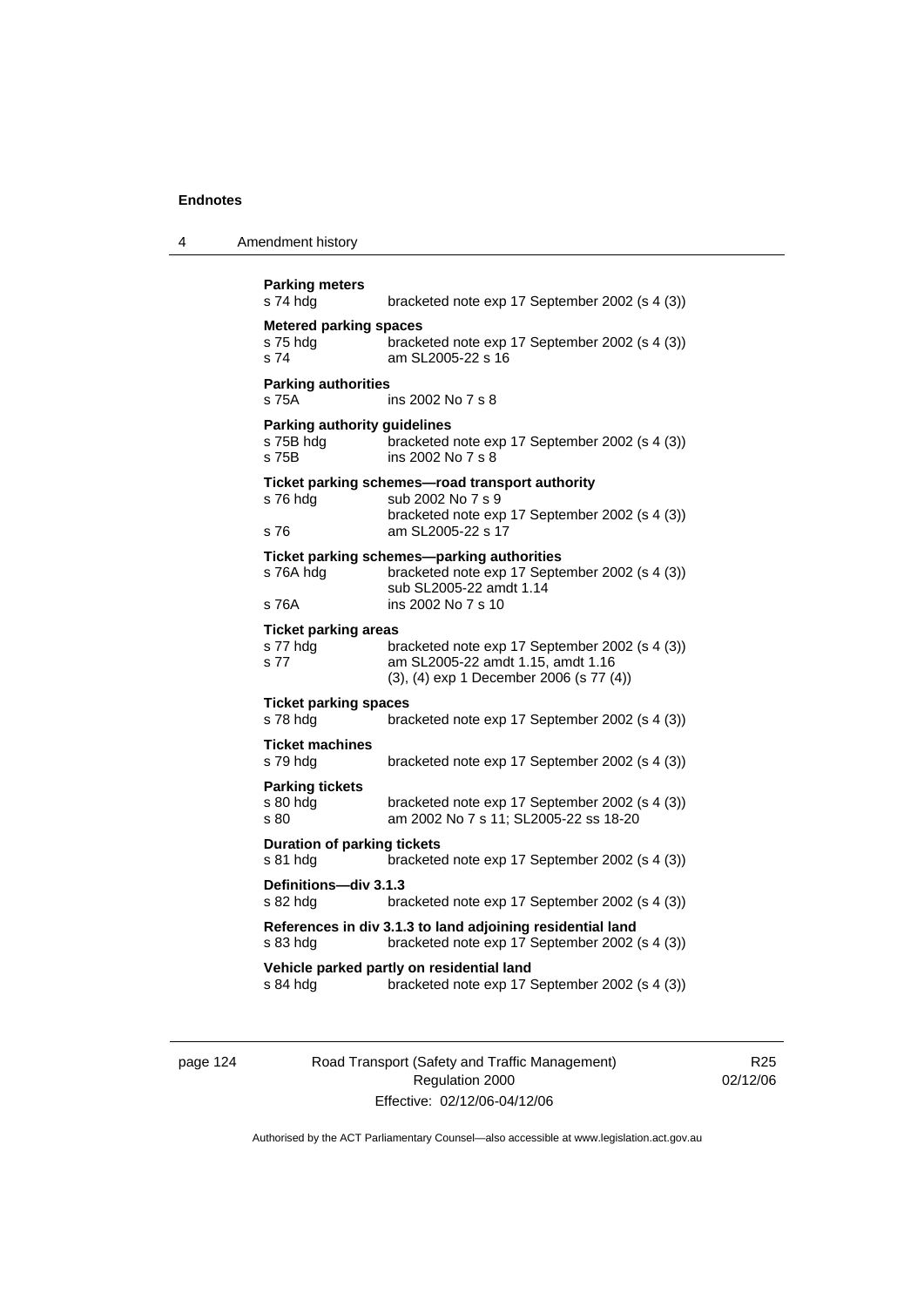| Amendment history |  |
|-------------------|--|
|-------------------|--|

**Parking of certain vehicles on residential land prohibited**  s 85 hdg bracketed note exp 17 September 2002 (s 4 (3)) s 85 am SL2005-22 amdt 1.17 **Parking of certain vehicles on land adjoining residential land prohibited**  s 86 hdg bracketed note exp 17 September 2002 (s 4 (3)) s 86 am SL2005-22 amdt 1.17 **Parking of certain commercial vehicles on land with multi-unit developments**  s 87 hdg bracketed note exp 17 September 2002 (s 4 (3))<br>s 87 **bracketed note 2002 No 30 amdt 3.771:** SL2005-22 amd am Act 2002 No 30 amdt 3.771; SL2005-22 amdt 1.17 **Daily infringement**  s 88 hdg bracketed note exp 17 September 2002 (s 4 (3)) **Codes of practice**  bracketed note exp 17 September 2002 (s 4 (3)) s 89 am Act 2001 No 44 amdt 1.3799, amdt 1.3800 **Notice of codes of practice etc**  s 90 hdg bracketed note exp 17 September 2002 (s 4 (3))<br>s 90 bracketed note exp 17 September 2002 (s 4 (3)) s 90 am Act 2001 No 44 amdts 1.3801-1.3803 def *the code of practice* om Act 2001 No 44 amdt 1.3803 **Application for exemption**  s 91 hdg bracketed note exp 17 September 2002 (s 4 (3)) **Decision on application for exemption**  s 92 hdg bracketed note exp 17 September 2002 (s 4 (3))<br>s 92 am SL2005-22 s 21 am SL2005-22 s 21 **Endorsement of certificates**  s 93 hdg bracketed note exp 17 September 2002 (s 4 (3)) **Variation of conditions of exemptions**  s 94 hdg bracketed note exp 17 September 2002 (s 4 (3)) **Additional information by applicant**  s 95 hdg bracketed note exp 17 September 2002 (s 4 (3)) **Loss etc of existing operator's certificate**  s 96 hdg bracketed note exp 17 September 2002 (s 4 (3)) **Cancellation of existing operator's certificate etc**  bracketed note exp 17 September 2002 (s 4 (3)) s 97 am Act 2002 No 30 amdt 3.772 **Other powers to provide pay parking**  s 97A hdg bracketed note exp 17 September 2002 (s 4 (3)) s 97A ins 2002 No 7 s 12

R25 02/12/06 Road Transport (Safety and Traffic Management) Regulation 2000 Effective: 02/12/06-04/12/06

page 125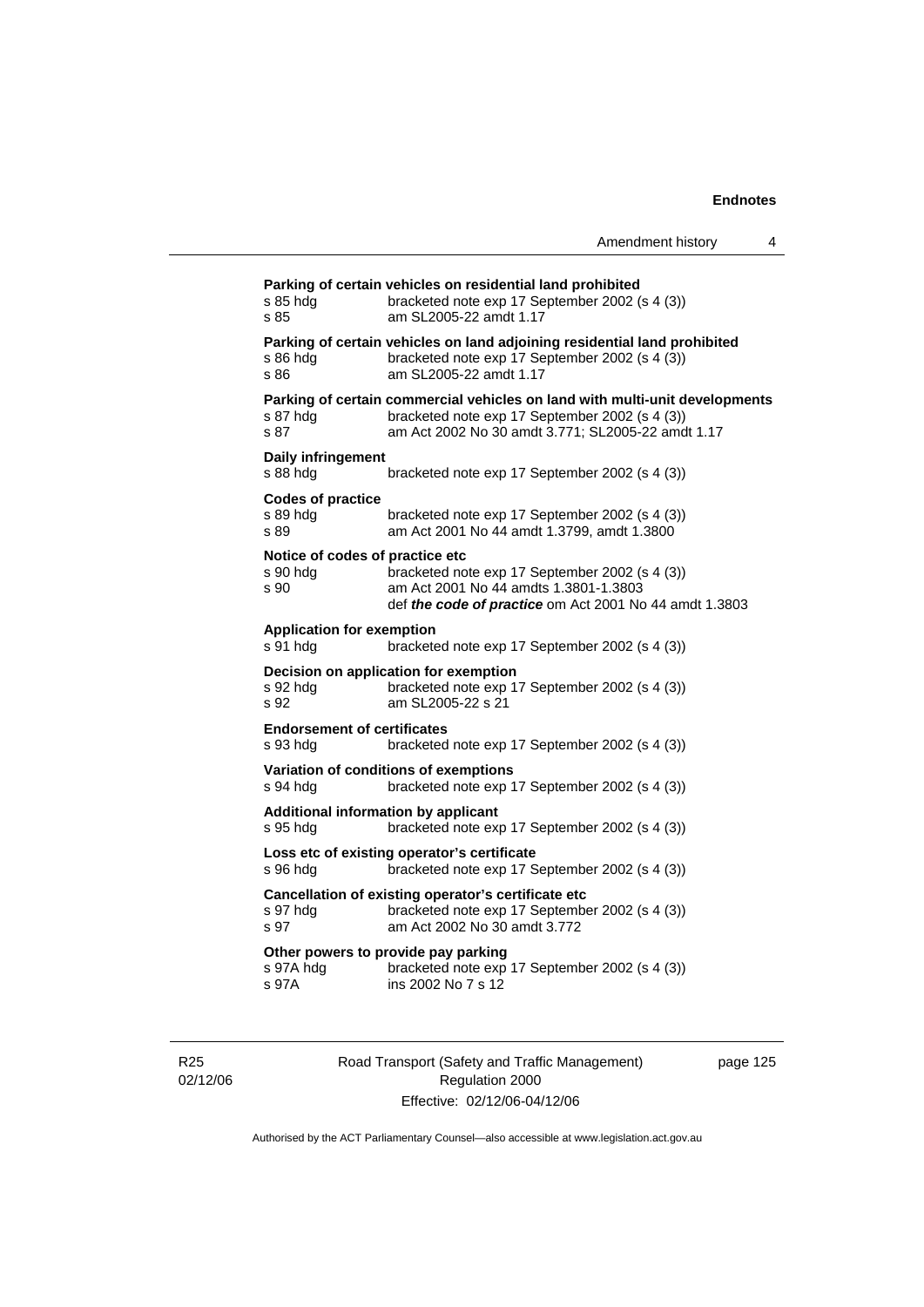| 4 | Amendment history |
|---|-------------------|
|---|-------------------|

|                                                                                                      | <b>Overlapping schemes</b><br>s 98 hdg<br>s 98              | bracketed note exp 17 September 2002 (s 4 (3))<br>am 2002 No 7 s 13                                                                                                                                                                                                                                                                                                                                                                                                  |
|------------------------------------------------------------------------------------------------------|-------------------------------------------------------------|----------------------------------------------------------------------------------------------------------------------------------------------------------------------------------------------------------------------------------------------------------------------------------------------------------------------------------------------------------------------------------------------------------------------------------------------------------------------|
|                                                                                                      | Income from ticket parking scheme<br>s 98A hdg<br>s 98A     | bracketed note exp 17 September 2002 (s 4 (3))<br>ins 2002 No 7 s 14                                                                                                                                                                                                                                                                                                                                                                                                 |
|                                                                                                      | <b>Costs of ticket parking scheme</b><br>s 98B hdg<br>s 98B | bracketed note exp 17 September 2002 (s 4 (3))<br>ins 2002 No 7 s 14                                                                                                                                                                                                                                                                                                                                                                                                 |
|                                                                                                      | Trailers not separately chargeable<br>s 99 hdg              | bracketed note exp 17 September 2002 (s 4 (3))                                                                                                                                                                                                                                                                                                                                                                                                                       |
|                                                                                                      | <b>Parking permits</b><br>s 100 hdg<br>s 100                | bracketed note exp 17 September 2002 (s 4 (3))<br>sub SL2005-22 s 22                                                                                                                                                                                                                                                                                                                                                                                                 |
|                                                                                                      | s 101 hdg<br>s 101                                          | <b>Mobility parking scheme authorities</b><br>bracketed note exp 17 September 2002 (s 4 (3))<br>sub SL2005-22 s 22                                                                                                                                                                                                                                                                                                                                                   |
| Parking permits and mobility parking scheme authorities-cancellation<br>s 101A<br>ins SL2005-22 s 22 |                                                             |                                                                                                                                                                                                                                                                                                                                                                                                                                                                      |
| Parking permits and mobility parking scheme authorities-return when<br>cancelled                     |                                                             |                                                                                                                                                                                                                                                                                                                                                                                                                                                                      |
|                                                                                                      | s 101B                                                      | ins SL2005-22 s 22                                                                                                                                                                                                                                                                                                                                                                                                                                                   |
|                                                                                                      | Definitions-ch 4<br>s 102 hdg<br>s 102                      | bracketed note exp 17 September 2002 (s 4 (3))<br>am 2000 No 33 s 4; 2000 No 52 s 4<br>def approved police speedometer ins 2001 No 32 s 7<br>def digital camera detection device sub 2001 No 32 s 8<br>def laser speed measuring device sub SL2004-47 s 40<br>def radar speed measuring device sub SL2004-47 s 41<br>def security checksum ins 2001 No 32 s 9<br>def testing authority am 2001 No 32 s 10; SL2004-47 s 42<br>def <b>WORM disk</b> ins SL2004-47 s 43 |
|                                                                                                      | s 103 hdg<br>s 103                                          | Approved traffic offence detection devices<br>bracketed note exp 17 September 2002 (s 4 (3))<br>sub 2000 No 52 s 5<br>am 2001 No 32 s 11                                                                                                                                                                                                                                                                                                                             |
|                                                                                                      | s 103A                                                      | Approval of police vehicle speedometers<br>ins 2001 No 32 s 12                                                                                                                                                                                                                                                                                                                                                                                                       |

page 126 Road Transport (Safety and Traffic Management) Regulation 2000 Effective: 02/12/06-04/12/06

R25 02/12/06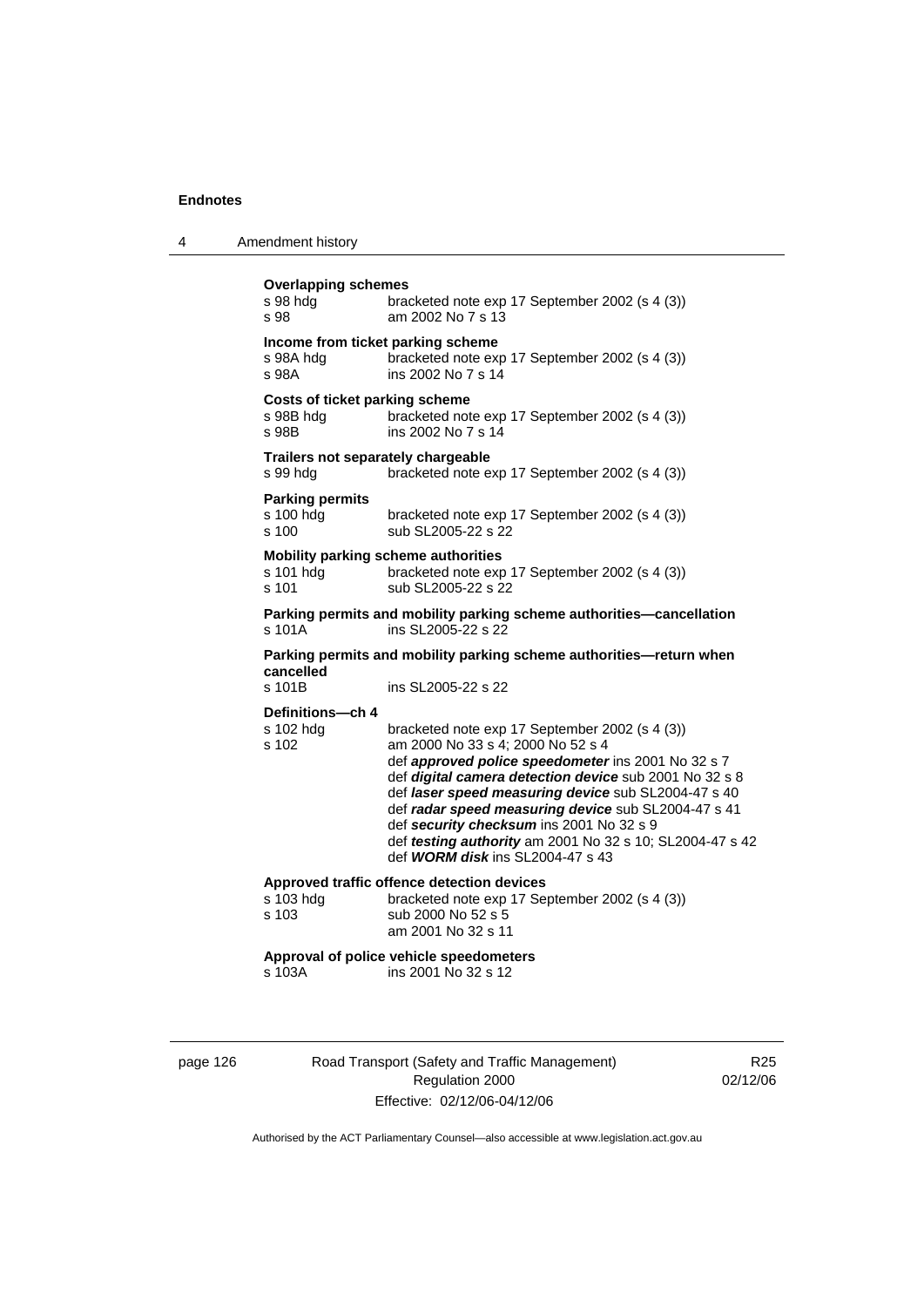# **Major testing of laser speed measuring devices**

| s 104 hdg<br>s 104                                   | Major testing of laser speed measuring devices<br>bracketed note exp 17 September 2002 (s 4 (3))<br>am 2000 No 33 s 5<br>sub 2000 No 52 s 5<br>am 2001 No 32 regs 13-17<br>sub SL2004-47 s 44 |          |
|------------------------------------------------------|-----------------------------------------------------------------------------------------------------------------------------------------------------------------------------------------------|----------|
| s 104A                                               | Major testing of other traffic offence detection devices<br>ins SL2004-47 s 44                                                                                                                |          |
| s 104B                                               | Certification and sealing of traffic offence detection devices<br>ins SL2004-47 s 44                                                                                                          |          |
| s 105 hdg<br>s 105                                   | Use of digital camera detection devices<br>bracketed note exp 17 September 2002 (s 4 (3))<br>sub 2001 No 32 s 18                                                                              |          |
| s 105A hdg<br>s 105A                                 | Use of laser speed measuring devices<br>bracketed note exp 17 September 2002 (s 4 (3))<br>ins 2001 No 32 s 18                                                                                 |          |
| s 105B hdg<br>s 105B                                 | Use of radar speed measuring devices<br>bracketed note exp 17 September 2002 (s 4 (3))<br>ins 2001 No 32 s 18                                                                                 |          |
| s 106 hdg                                            | Approved people-testing and sealing<br>bracketed note exp 17 September 2002 (s 4 (3))                                                                                                         |          |
| Approved people-use<br>s 107 hdg<br>s 107            | bracketed note exp 17 September 2002 (s 4 (3))<br>am 2000 No 52 s 6                                                                                                                           |          |
| s 107A                                               | Recording of digital camera detection device image files-Act, s 23 (2) (c) (ii)<br>ins 2001 No 32 s 19<br>am SL2004-47 s 45                                                                   |          |
| s 23 (2) (c) (ii)                                    | Recording of traffic lights camera detection device image files-Act,                                                                                                                          |          |
| s 107B                                               | ins 2001 No 32 s 19                                                                                                                                                                           |          |
| s 23 (2) (c) (iii)                                   | Verification of traffic lights camera detection device image files-Act,                                                                                                                       |          |
| s 107C                                               | ins 2001 No 32 s 19                                                                                                                                                                           |          |
| Meaning of vehicle image codes<br>s 108 hdg<br>s 108 | bracketed note exp 17 September 2002 (s 4 (3))<br>sub 2000 No 33 s 6; 2000 No 52 s 7<br>am 2001 No 32 regs 20-22; SL2005-7 ss 4-6                                                             |          |
| <b>Additional powers of police</b><br>s 109 hdg      | bracketed note exp 17 September 2002 (s 4 (3))                                                                                                                                                |          |
|                                                      | Road Transport (Safety and Traffic Management)<br>Regulation 2000                                                                                                                             | page 127 |

Effective: 02/12/06-04/12/06

R25 02/12/06 127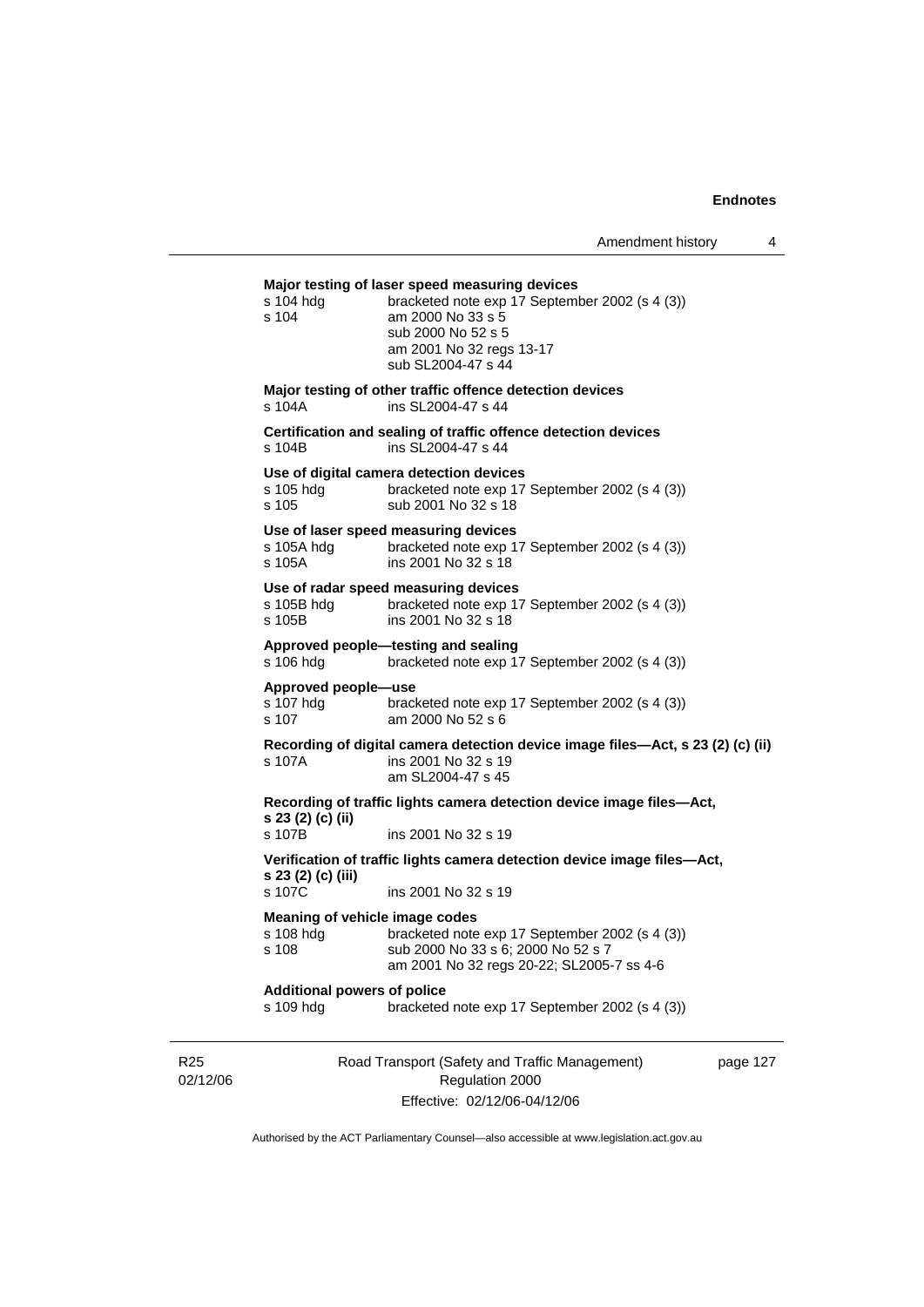4 Amendment history

|          | <b>Prohibition on car minding</b><br>s 110 hdg                                          | bracketed note exp 17 September 2002 (s 4 (3))                                                                                                                                    |  |  |
|----------|-----------------------------------------------------------------------------------------|-----------------------------------------------------------------------------------------------------------------------------------------------------------------------------------|--|--|
|          | s 111 hdg<br>s 111                                                                      | Removal of unattended vehicles-Act, s 32 (1) (c)<br>bracketed note exp 17 September 2002 (s 4 (3))<br>sub SL2005-22 amdt 1.18                                                     |  |  |
|          | s 112 hdg<br>s 112                                                                      | Disposal of impounded or forfeited vehicles<br>bracketed note exp 17 September 2002 (s 4 (3))<br>am Act 2001 No 29 s 14<br>sub 2001 No 32 s 23                                    |  |  |
|          | s 112A hda<br>s 112A                                                                    | Disposal of forfeited vehicles-Act, s 10J<br>bracketed note exp 17 September 2002 (s 4 (3))<br>ins 2001 No 32 s 23                                                                |  |  |
|          | s 113 hdg                                                                               | Responsible person to inspect driver licence<br>bracketed note exp 17 September 2002 (s 4 (3))                                                                                    |  |  |
|          | Responsible person's consent<br>s 114 hdg                                               | bracketed note exp 17 September 2002 (s 4 (3))                                                                                                                                    |  |  |
|          | s 115 hdg<br>s 115                                                                      | Standards for safe carriage of loads-Act, s 14 (2)<br>bracketed note exp 17 September 2002 (s 4 (3))<br>sub Act 2002 No 51 amdt 1.42<br>om SL2003-1 s 18<br>ins A2005-62 amdt 1.6 |  |  |
|          | s 116 hdg<br>s 116                                                                      | Offences against regulation are strict liability offences<br>bracketed note exp 17 September 2002 (s 4 (3))<br>am Act 2002 No 51 amdt 1.43<br>om SL2003-1 s 18                    |  |  |
|          | s 117 hdg<br>s 117                                                                      | General defence of accident or reasonable effort<br>bracketed note exp 17 September 2002 (s 4 (3))<br>am Act 2002 No 51 amdt 1.44<br>om SL2003-1 s 18                             |  |  |
|          | Transitional<br>ch 6 hdg                                                                | exp 1 March 2002 (s 128)                                                                                                                                                          |  |  |
|          | Parking<br>pt $6.1$ hdg                                                                 | exp 1 March 2002 (s 128)                                                                                                                                                          |  |  |
|          | <b>Existing Class A and Class B parking spaces</b><br>s 118<br>exp 1 March 2002 (s 128) |                                                                                                                                                                                   |  |  |
|          | <b>Existing parking labels</b><br>s 119                                                 | exp 1 March 2002 (s 128)                                                                                                                                                          |  |  |
|          | <b>Existing disability labels</b><br>s 120                                              | exp 1 June 2000 (s 120)                                                                                                                                                           |  |  |
| page 128 |                                                                                         | Road Transport (Safety and Traffic Management)<br>Regulation 2000                                                                                                                 |  |  |

Effective: 02/12/06-04/12/06

R25 02/12/06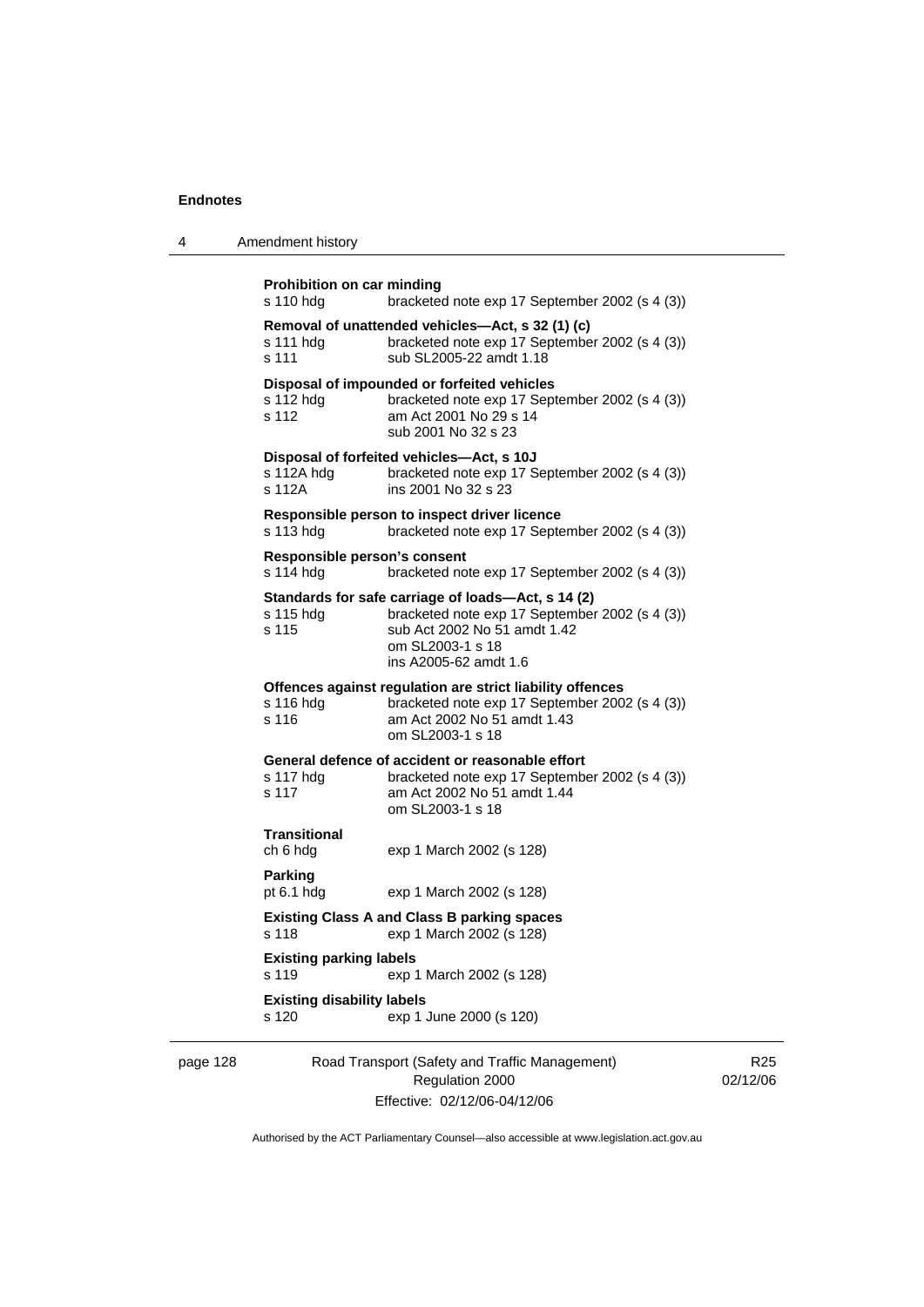**Existing codes of practice**  s 121 exp 1 March 2002 (s 128) **Existing exemptions**  s 122 exp 1 March 2002 (s 128) **Existing applications for exemptions and variation of conditions**  s 123 exp 1 March 2002 (s 128) **Existing notices to show cause**  s 124 exp 1 March 2002 (s 128) **Traffic offence detection devices**  pt 6.2 hdg exp 1 March 2002 (s 128) **Existing tests and certificates**  s 125 am 2001 No 32 s 24 exp 1 March 2002 (s 128) **Existing approved people—use**  s 126 exp 1 March 2002 (s 128) **Other transitional provisions**  pt 6.3 hdg exp 1 March 2002 (s 128) **Existing medical certificate about seatbelts**  s 127 exp 1 March 2002 (s 128) **Expiry of ch 6**  am Act 2001 No 27 amdt 4.25 am Act 2001 No 44 amdt 1.3804 exp 1 March 2002 (s 128) **Meaning of location codes on images**  sch 1 sub 2000 No 33 s 8 am 2000 No 52 s 8; pts renum R4 LA; SL2003-14 s 4; SL2005-7 s 7; items renum SL2005-7 s 8; SL2006-4 s 4 **Dictionary**  dict am A2004-28 amdt 3.62 def *approved police speedometer* ins 2001 No 32 s 26 def *area of operations* ins 2002 No 7 s 15 def *ARR* ins SL2003-12 s 6 def *camera detection device* ins 2000 No 52 s 9 sub 2001 No 32 s 25 def *centre of the road* ins 2000 No 52 s 9 def *demand responsive service vehicle* ins SL2006-32 amdt 1.97 def *digital camera detection device* ins 2000 No 52 s 9 def *emergency worker* om SL2004-16 s 38 ins SL2005-22 amdt 1.19

R25 02/12/06 Road Transport (Safety and Traffic Management) Regulation 2000 Effective: 02/12/06-04/12/06

page 129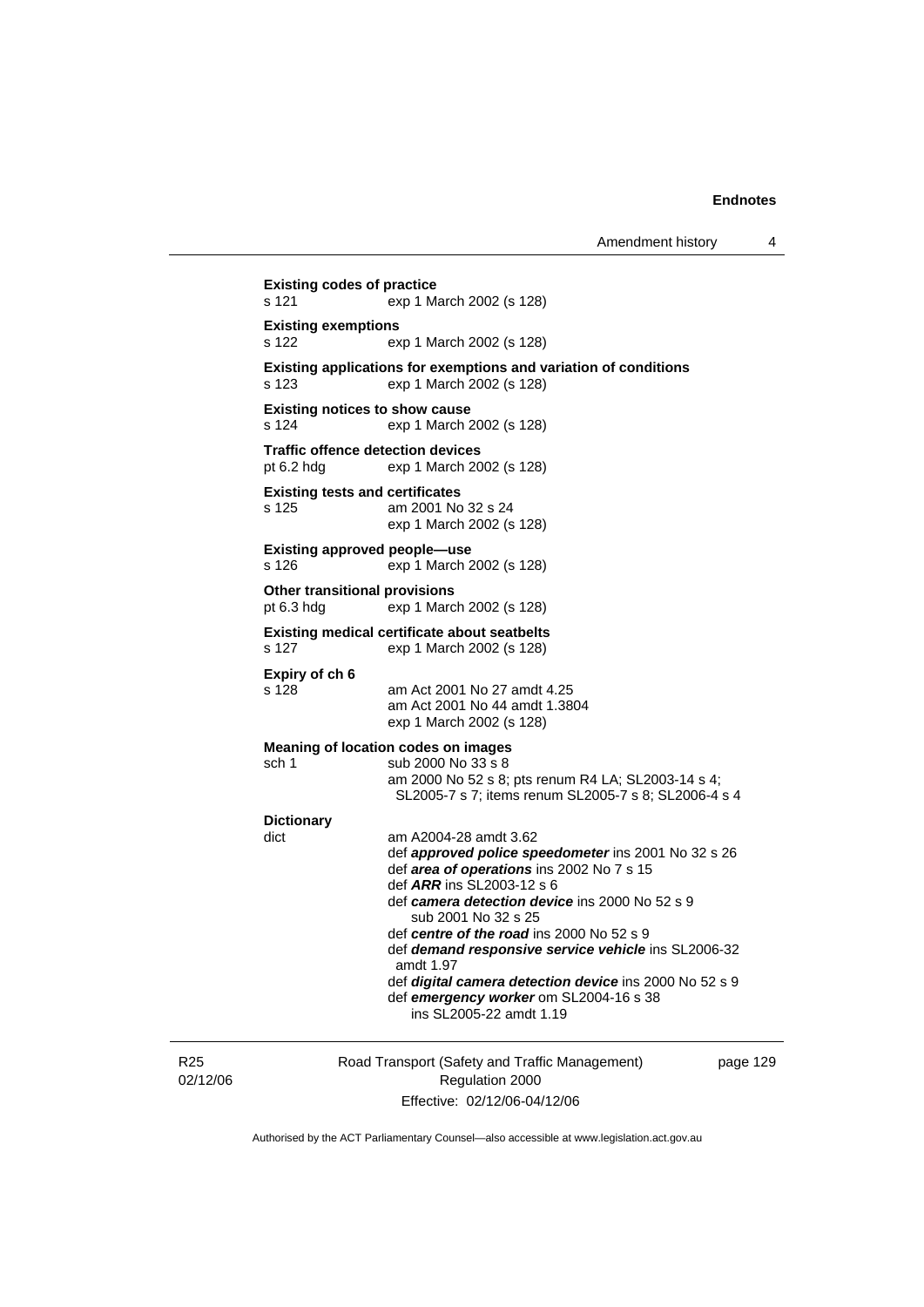4 Amendment history

 def *give way* ins 2000 No 21 s 4 def *hire car* ins SL2005-4 amdt 2.43 def *indicated on* ins 2001 No 32 s 26 om R18 LA def *laser speed measuring device* ins 2000 No 52 s 9 def *length* ins 2000 No 52 s 9 def *length of road* om 2000 No 52 s 9 def *loading zone permit* om SL2005-22 s 23 def *marked foot crossing* ins 2000 No 21 s 4 def *motor vehicle* ins 2000 No 52 s 9 def *park* sub SL2005-22 amdt 1.10 def *parking authority* ins 2002 No 7 s 15 def *parking authority guidelines* ins 2002 No 7 s 15 def *parking meter* am SL2005-22 s 24 def *parking permit* sub SL2005-22 s 25 def *parking ticket* am 2002 No 7 s 16 def *pay parking device* sub SL2005-22 s 25 def *pay parking sign* ins SL2005-22 s 26 def *pedestrian* ins 2000 No 21 s 4 def *piezo strip speed measuring device* ins 2000 No 52 s 9 def *postal vehicle* am SL2004-16 s 39 def *private hire car* om SL2005-4 amdt 2.44 def *public bus* sub Act 2001 No 62 amdt 1.42 def *radar speed measuring device* ins 2000 No 52 s 9 def *recording medium* ins 2001 No 32 s 26 def *red traffic arrow* ins 2000 No 52 s 9 def *red traffic light* ins 2000 No 52 s 9 def *registered interest* om R18 LA def *relevant parking fee* sub SL2005-22 s 27 def *restricted hire vehicle* om SL2005-4 amdt 2.44 def *restricted taxi* om 2002 No 2 s 30 def *ride* ins 2000 No 21 s 4 def *rider* ins 2000 No 21 s 4 def *road* sub Act 2002 No 30 amdt 3.773; SL2005-22 amdt 1.20 def *road related area* ins Act 2002 No 30 amdt 3.774 om R18 LA def *security checksum* ins 2001 No 32 s 26 def *speed measuring device* ins 2000 No 52 s 9 om R18 LA def *stop* sub SL2005-22 amdt 1.20 def *taxi* sub 2002 No 2 s 31 def *testing authority* ins 2000 No 52 s 9 def *the Act* om Act 2001 No 44 amdt 1.3805 def *ticket parking area* sub SL2005-22 s 27 def *ticket parking space* sub SL2005-22 s 27

page 130 Road Transport (Safety and Traffic Management) Regulation 2000 Effective: 02/12/06-04/12/06

R<sub>25</sub> 02/12/06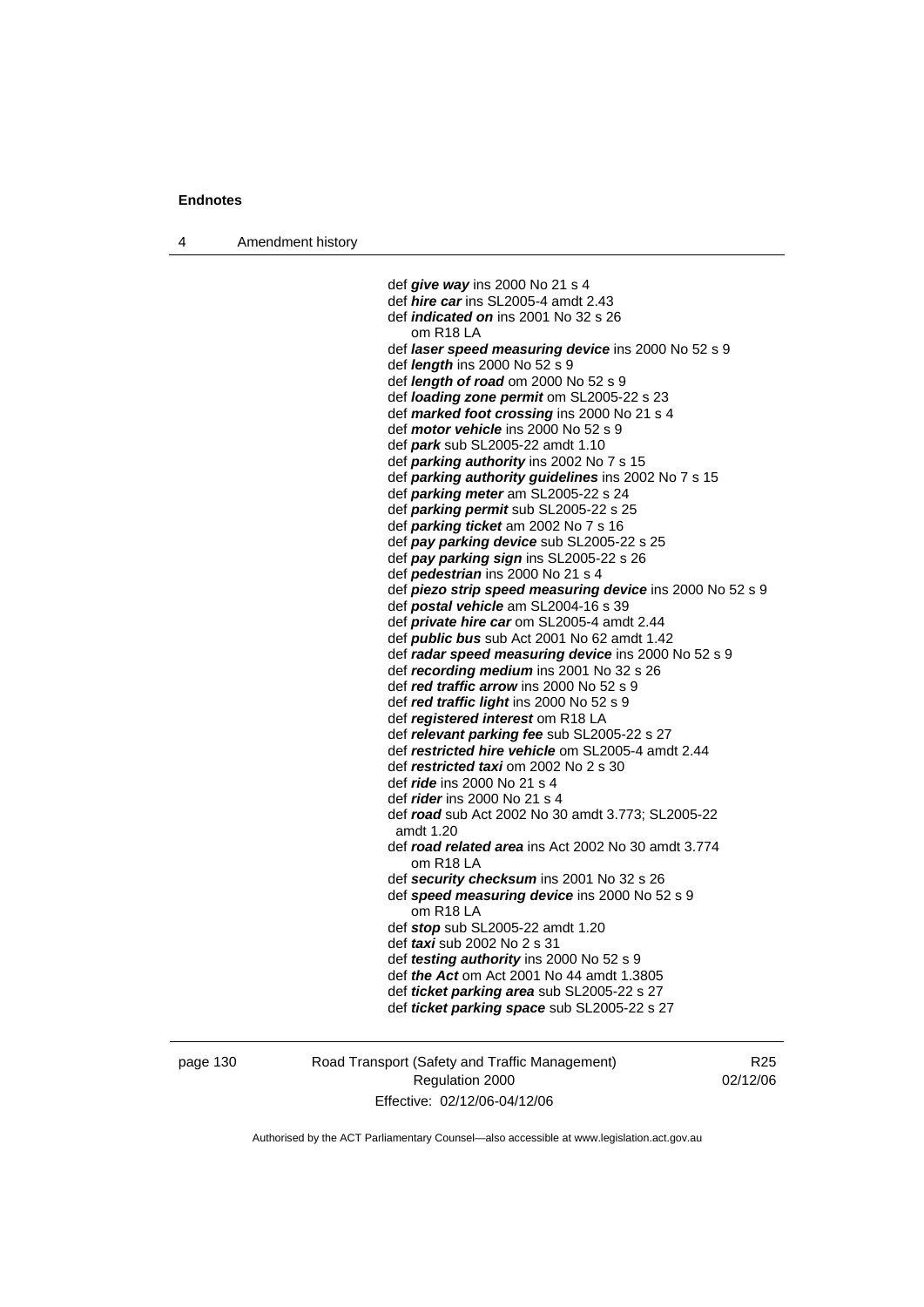```
 def traffic lights camera detection ins 2000 No 52 s 9 
def trailer ins 2000 No 52 s 9 
def vehicle ins 2000 No 52 s 9 
def WORM disk ins 2001 No 32 s 26 
   sub SL2004-47 s 46
```
# **5 Earlier republications**

Some earlier republications were not numbered. The number in column 1 refers to the publication order.

Since 12 September 2001 every authorised republication has been published in electronic pdf format on the ACT legislation register. A selection of authorised republications have also been published in printed format. These republications are marked with an asterisk (\*) in column 1. Electronic and printed versions of an authorised republication are identical.

| <b>Republication No Amendments to</b> |                | <b>Republication date</b> |
|---------------------------------------|----------------|---------------------------|
| 1                                     | not amended    | 1 March 2000              |
| $\overline{2}$                        | Act 2001 No 56 | 12 September 2001         |
| 3                                     | Act 2001 No 62 | 3 December 2001           |
| 4                                     | SL 2002 No 2   | 1 March 2002              |
| $5^*$                                 | SL 2002 No 2   | 2 March 2002              |
| 6                                     | SL 2002 No 7   | 16 April 2002             |
| 7                                     | Act 2002 No 30 | 10 October 2002           |
| 8                                     | SL2002-31      | 1 November 2002           |
| 9                                     | SL2002-31      | 2 December 2002           |
| 10                                    | Act 2002 No 51 | 1 January 2003            |
| 11                                    | SL2003-1       | 10 January 2003           |
| $12*$                                 | SL2003-12      | 1 June 2003               |
| 13                                    | SL2003-14      | 11 June 2003              |
| 14                                    | A2004-7        | 5 April 2004              |
| 15                                    | A2004-28       | 1 July 2004               |
| 16                                    | A2004-28       | 19 July 2004              |
|                                       |                |                           |

R25 02/12/06 Road Transport (Safety and Traffic Management) Regulation 2000 Effective: 02/12/06-04/12/06

page 131